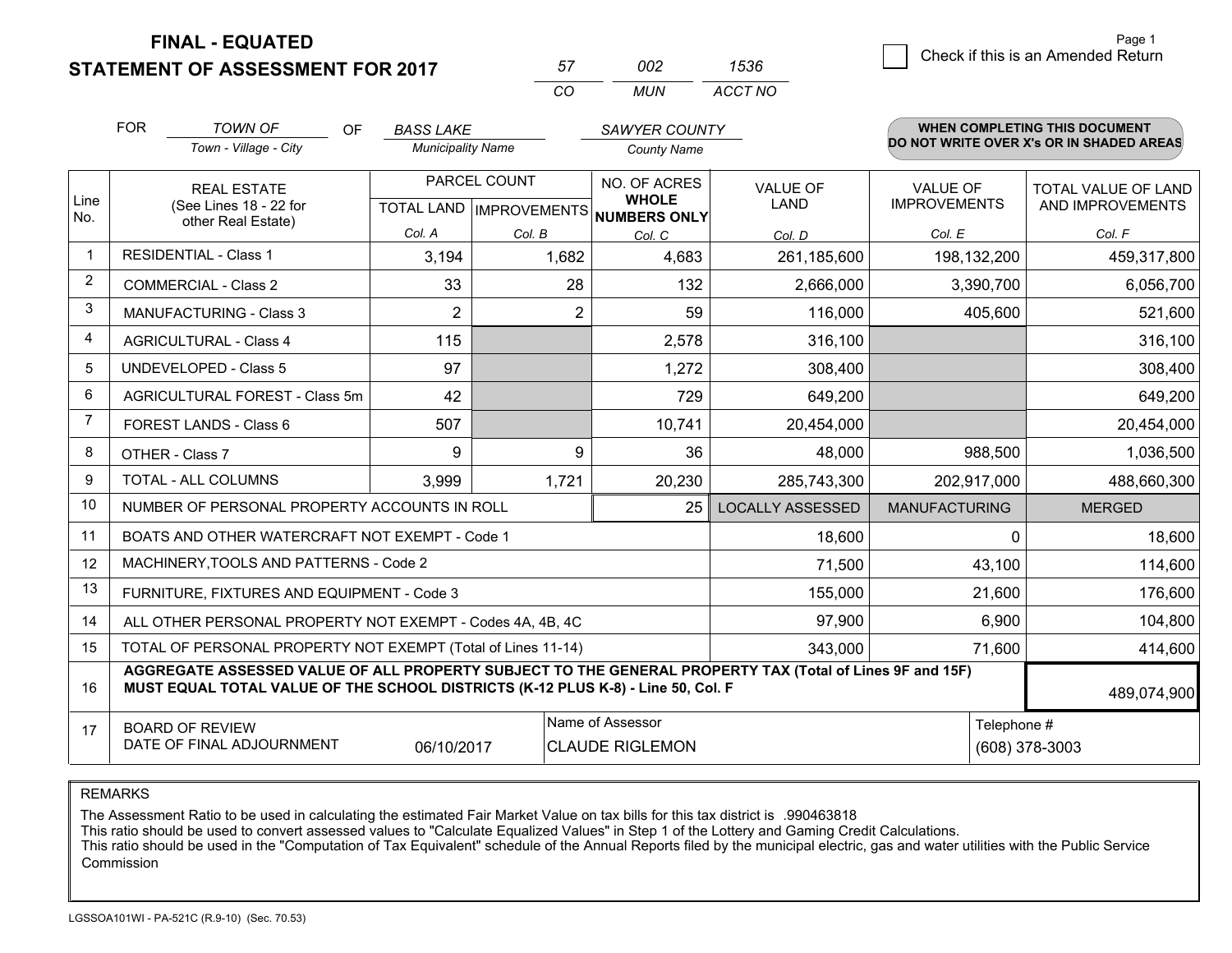*YEAR CO MUN ACCT NO* <sup>2017</sup> <sup>57</sup> <sup>002</sup> <sup>1536</sup> Page 2

Do not confuse FOREST LANDS (Line 7) with FOREST CROPS (in this section) - They are **NOT** the same

|    |                                                                                                                                |                 |  | Private Forest Crop - Reg Class @ 10¢ per acre                                 |                 | Private Forest Crop - Reg Class @ \$2.52 per acre |                                                                    |  |                                                                              |  |  |
|----|--------------------------------------------------------------------------------------------------------------------------------|-----------------|--|--------------------------------------------------------------------------------|-----------------|---------------------------------------------------|--------------------------------------------------------------------|--|------------------------------------------------------------------------------|--|--|
| 18 | (a) PARCELS                                                                                                                    | (b) ACRES       |  | (c) ASSESSED VALUE                                                             |                 | (d) PARCELS                                       | (e) ACRES                                                          |  | (f) ASSESSED VALUE                                                           |  |  |
|    |                                                                                                                                |                 |  |                                                                                |                 |                                                   | 40                                                                 |  | 100                                                                          |  |  |
|    |                                                                                                                                |                 |  | Private Forest Crop - Special Class @ 20¢ per acre                             |                 |                                                   |                                                                    |  | Entered Before 2005 Managed Forest - Ferrous Mining CLOSED @ \$8.27 per acre |  |  |
| 19 | (a) PARCELS                                                                                                                    | (b) ACRES       |  | (c) ASSESSED VALUE                                                             |                 | (d) PARCELS                                       | (e) ACRES                                                          |  | (f) ASSESSED VALUE                                                           |  |  |
|    |                                                                                                                                |                 |  |                                                                                |                 |                                                   |                                                                    |  |                                                                              |  |  |
|    |                                                                                                                                |                 |  | Entered Before 2005 Managed Forest - OPEN @ \$.79 per acre                     |                 |                                                   | Entered Before 2005 Managed Forest - CLOSED @ \$1.87 per acre      |  |                                                                              |  |  |
| 20 | (a) PARCELS                                                                                                                    | (b) ACRES       |  | (c) ASSESSED VALUE                                                             |                 | (d) PARCELS                                       | (e) ACRES                                                          |  | (f) ASSESSED VALUE                                                           |  |  |
|    | 10                                                                                                                             | 450.93          |  | 124.700                                                                        |                 | 24                                                | 608.93                                                             |  | 2,274,200                                                                    |  |  |
|    | Entered After 2004 Managed Forest - OPEN @<br>\$2.14 per acre<br>Entered After 2004 Managed Forest - CLOSED @ \$10.68 per acre |                 |  |                                                                                |                 |                                                   |                                                                    |  |                                                                              |  |  |
| 21 | (a) PARCELS                                                                                                                    | (b) ACRES       |  | (c) ASSESSED VALUE                                                             |                 | (d) PARCELS                                       | (e) ACRES                                                          |  | (f) ASSESSED VALUE                                                           |  |  |
|    |                                                                                                                                |                 |  |                                                                                |                 |                                                   |                                                                    |  |                                                                              |  |  |
|    | 12                                                                                                                             | 291.39          |  | 20<br>428,600<br>747.71                                                        |                 | 1,135,600                                         |                                                                    |  |                                                                              |  |  |
| 22 | (a) County Forest Cropland Acres                                                                                               |                 |  | (b) Federal Acres                                                              | (c) State Acres |                                                   | (d) County (NOT FOREST CROP) Acres                                 |  | (e) Other Acres                                                              |  |  |
|    |                                                                                                                                |                 |  | 2,377.57                                                                       |                 | 748.98<br>46.05                                   |                                                                    |  | 3,699.35                                                                     |  |  |
|    |                                                                                                                                |                 |  | Assessed Value of Omitted Property From Prior Years (Sec. 70.44)               |                 |                                                   | Assessed Value of Sec. 70.43 Corrections of Errors by Assessors    |  |                                                                              |  |  |
|    |                                                                                                                                | (a) REAL ESTATE |  | (b) PERSONAL                                                                   |                 |                                                   | (c1) REAL ESTATE                                                   |  | (c2) PERSONAL                                                                |  |  |
| 23 |                                                                                                                                |                 |  |                                                                                |                 |                                                   |                                                                    |  |                                                                              |  |  |
|    |                                                                                                                                |                 |  | Manufacturing Equated Value of Omitted Property From Prior Years (Sec. 70.995) |                 |                                                   | Mfg. Equated Value of Sec.70.43 Corrections of Errors by Assessors |  |                                                                              |  |  |
|    |                                                                                                                                | (d) REAL ESTATE |  | (e) PERSONAL                                                                   |                 |                                                   | (f1) REAL ESTATE                                                   |  | (f2) PERSONAL                                                                |  |  |
|    |                                                                                                                                |                 |  |                                                                                |                 |                                                   |                                                                    |  |                                                                              |  |  |

# **SPECIAL DISTRICTS**

| Line<br>No. | Enter 6-digit<br>Special District<br>Code (Col. A) | <b>Account</b><br><b>Number</b> | <b>Special District Name</b> | <b>Locally Assessed Value</b><br>of Real Estate and | Mfg Value of Real Estate<br>and Personal Property | <b>Merged Value of</b><br><b>Real Estate and</b><br>Personal Property (Col. F) |
|-------------|----------------------------------------------------|---------------------------------|------------------------------|-----------------------------------------------------|---------------------------------------------------|--------------------------------------------------------------------------------|
|             |                                                    | (Col. B)                        | (Col. C)                     | Personal Property (Col. D)                          | (Col. E)                                          |                                                                                |
| 24          |                                                    |                                 |                              |                                                     |                                                   |                                                                                |
| 25          |                                                    |                                 |                              |                                                     |                                                   |                                                                                |
| 26          |                                                    |                                 |                              |                                                     |                                                   |                                                                                |
| 27          |                                                    |                                 |                              |                                                     |                                                   |                                                                                |
| 28          |                                                    |                                 |                              |                                                     |                                                   |                                                                                |
| 29          |                                                    |                                 |                              |                                                     |                                                   |                                                                                |
| 30          |                                                    |                                 |                              |                                                     |                                                   |                                                                                |
| 31          |                                                    |                                 |                              |                                                     |                                                   |                                                                                |
| 32          |                                                    |                                 |                              |                                                     |                                                   |                                                                                |
| 33          |                                                    |                                 |                              |                                                     |                                                   |                                                                                |
| 34          |                                                    |                                 |                              |                                                     |                                                   |                                                                                |
| 35          |                                                    |                                 |                              |                                                     |                                                   |                                                                                |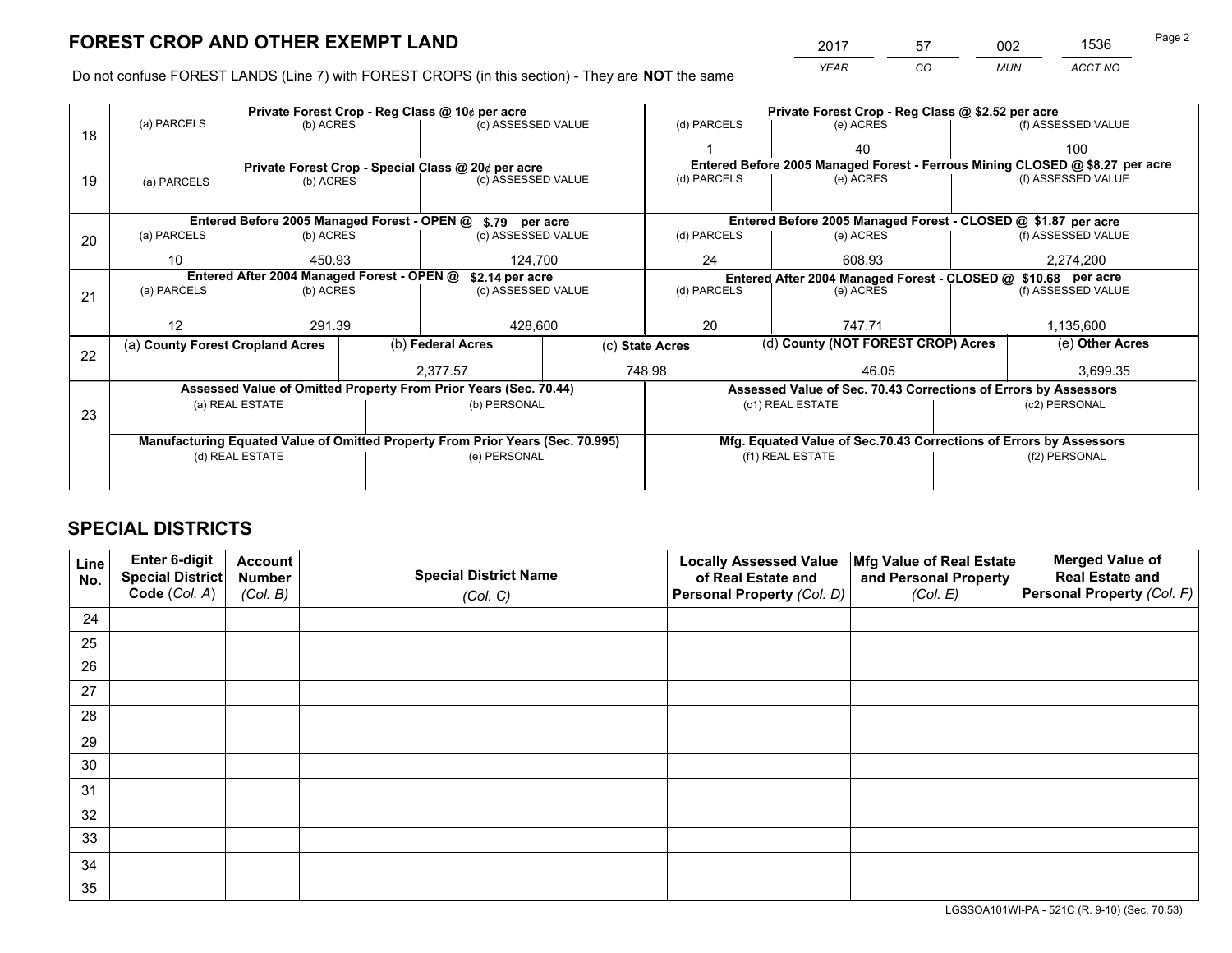|             |                                                                 |                                             |                                                         | <b>YEAR</b>                                                                       | CO<br><b>MUN</b>                                              | <b>ACCT NO</b>                                                                 |
|-------------|-----------------------------------------------------------------|---------------------------------------------|---------------------------------------------------------|-----------------------------------------------------------------------------------|---------------------------------------------------------------|--------------------------------------------------------------------------------|
| Line<br>No. | <b>Enter 6-digit</b><br><b>School District</b><br>Code (Col. A) | <b>Account</b><br><b>Number</b><br>(Col. B) | <b>School District Name</b><br>(Col. C)                 | <b>Locally Assessed Value</b><br>of Real Estate and<br>Personal Property (Col. D) | Mfg Value of Real Estate<br>and Personal Property<br>(Col. E) | <b>Merged Value of</b><br><b>Real Estate and</b><br>Personal Property (Col. F) |
|             | A. SCHOOL DISTRICTS (K-8 and K-12)                              |                                             |                                                         |                                                                                   |                                                               |                                                                                |
| 36          | 572478                                                          | 0339                                        | SCH D OF HAYWARD COMMUNITY                              | 488,481,700                                                                       | 593,200                                                       | 489,074,900                                                                    |
| 37          |                                                                 |                                             |                                                         |                                                                                   |                                                               |                                                                                |
| 38          |                                                                 |                                             |                                                         |                                                                                   |                                                               |                                                                                |
| 39          |                                                                 |                                             |                                                         |                                                                                   |                                                               |                                                                                |
| 40          |                                                                 |                                             |                                                         |                                                                                   |                                                               |                                                                                |
| 41<br>42    |                                                                 |                                             |                                                         |                                                                                   |                                                               |                                                                                |
| 43          |                                                                 |                                             |                                                         |                                                                                   |                                                               |                                                                                |
| 44          |                                                                 |                                             |                                                         |                                                                                   |                                                               |                                                                                |
| 45          |                                                                 |                                             |                                                         |                                                                                   |                                                               |                                                                                |
| 46          |                                                                 |                                             |                                                         |                                                                                   |                                                               |                                                                                |
| 47          |                                                                 |                                             |                                                         |                                                                                   |                                                               |                                                                                |
| 48          |                                                                 |                                             |                                                         |                                                                                   |                                                               |                                                                                |
| 49          |                                                                 |                                             |                                                         |                                                                                   |                                                               |                                                                                |
| 50          |                                                                 |                                             | TOTAL ASSESSED VALUE OF SCHOOL DISTRICTS (K-8 and K-12) | 488,481,700                                                                       | 593,200                                                       | 489,074,900                                                                    |
|             | <b>B.</b><br><b>UNION HIGH SCHOOL DISTRICTS</b>                 |                                             |                                                         |                                                                                   |                                                               |                                                                                |
| 51          |                                                                 |                                             |                                                         |                                                                                   |                                                               |                                                                                |
| 52          |                                                                 |                                             |                                                         |                                                                                   |                                                               |                                                                                |
| 53          |                                                                 |                                             |                                                         |                                                                                   |                                                               |                                                                                |
| 54          |                                                                 |                                             | TOTAL ASSESSED VALUE OF UNION HIGH SCHOOLS              |                                                                                   |                                                               |                                                                                |
| 55          |                                                                 |                                             |                                                         |                                                                                   |                                                               |                                                                                |
|             | C.<br><b>TECHNICAL COLLEGE DISTRICTS</b>                        |                                             |                                                         |                                                                                   |                                                               |                                                                                |
| 56<br>57    | 001700                                                          | 0016                                        | WISCONSIN INDIANHEAD TECH COLLEGE SHEL                  | 488,481,700                                                                       | 593,200                                                       | 489,074,900                                                                    |
| 58          |                                                                 |                                             |                                                         |                                                                                   |                                                               |                                                                                |
| 59          |                                                                 |                                             | TOTAL ASSESSED VALUE OF TECHNICAL COLLEGES              | 488,481,700                                                                       | 593,200                                                       | 489,074,900                                                                    |
|             |                                                                 |                                             |                                                         |                                                                                   |                                                               |                                                                                |

2017

57

002

 *I hereby certify, to the best of my knowledge and belief, this form is complete and correct.*

**SCHOOL DISTRICTS**

| Print name of preparer | Title                    |                | Date (MM / DD / CCYY) |
|------------------------|--------------------------|----------------|-----------------------|
|                        |                          |                |                       |
| Signature of preparer  | Contact Telephone Number | E-mail address |                       |
|                        | $\sim$                   |                |                       |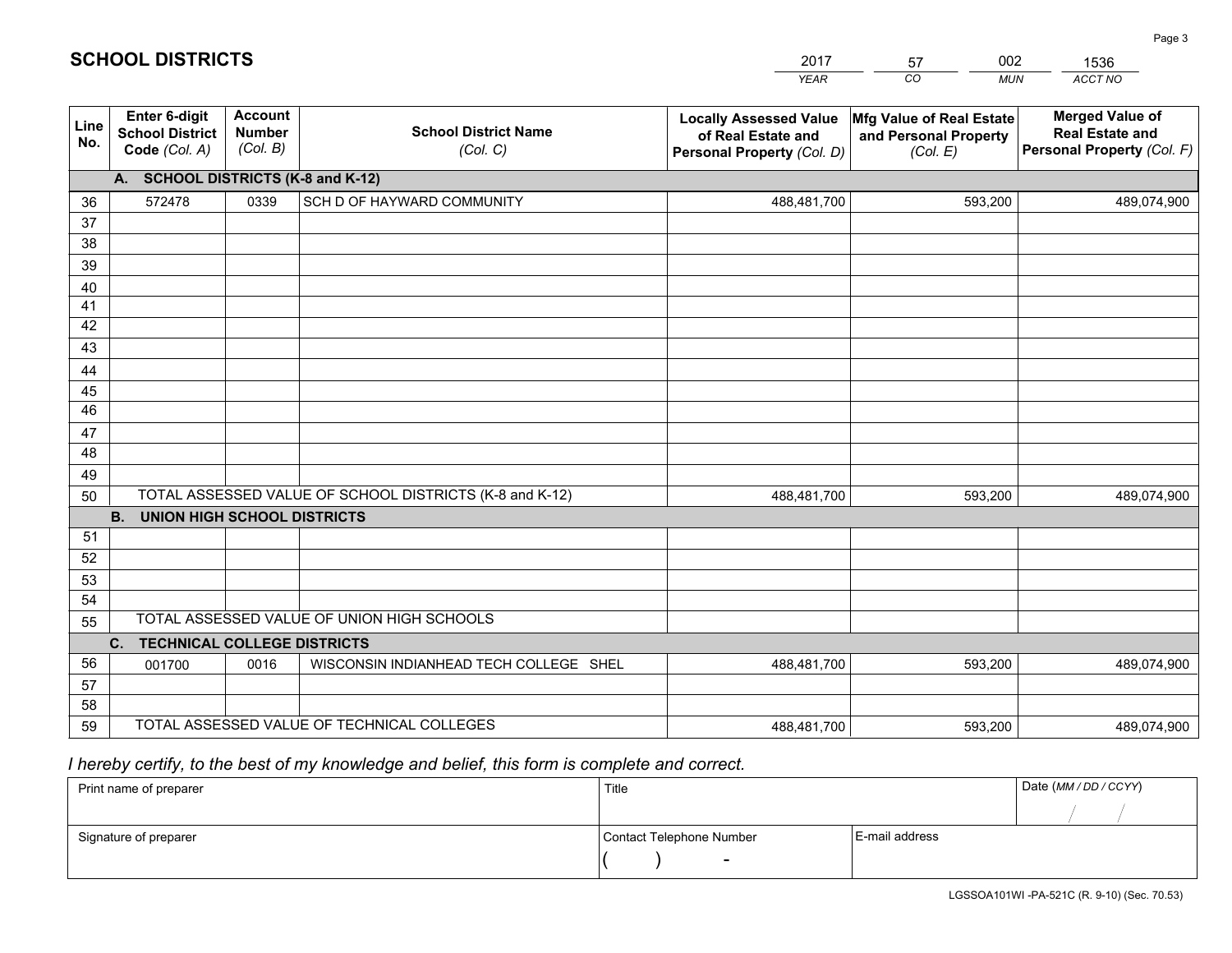### **HIGHLIGHTS**

- 1. Complete the Statement of Assessment after the Board of Review. Reflect any changes made there.
- 2. Use black ink to complete.
- 3. Line 16 must equal Line 50, Col D.
- 4. Line 55 must equal the total of K-8 schools listed on lines 36-49. Do not include K-12 schools in this comparision.
- 5. Line 59, Col. D must equal Line 16.
- 6. Special District, School District and Technical College District values must include both real estate and personal property. Examples of Special districts are: town sanitary districts, public inland lake protection and rehabilitation districts, and metropolitan sewerage districts.
- 7. DO NOT INCLUDE Manufacturing property values.DOR will print these values on the final SOA.
- 8. Accuracy of this form is very important. The values reported directly affect the equalized value DOR calculates for school and special districts.

### **Page 1:**

 If not prefilled, enter the tax year,county and municipal code,municipal type, municipal name and county name on the top of form.

Check the Amended box, if filing an amended / corrected SOA.

 Report the parcel count, acres and assessed value of taxable general property, total parcel count, (real and personal), total acres, and values from final figures set by the Board of Review.

- A. Real Estate land and improvements (buildings, etc.) is reported on lines 1 8, total line 9.
- B. Personal Property is reported on lines 11 14, Column D, total line 15.
- C. To complete this report, use the computer produced summary of the assessment roll that shows these amounts.
- D. Use whole numbers only.
- E. Add each line across and each column down to verify entries.

### **Page 2:**

- A. Report Special Items (not subject to general property tax).
- 1. Private Forest Croplands and Managed Forest Lands are reported on lines 18,19, 20 and 21. Be sure to report assessed values **NOT** taxes.
- 2. You should have copies of the orders of entry, orders of withdrawal, etc., to update your assessment roll.
	- 3. Show hundredths of acres (e.g. 39.75).
- 4. Tax exempt lands are reported on line 22.
- 5. Omitted property and sec. 70.43, Wis. Stats., corrections of errors by assessor are reported on line 23. Report real estate and personal property separately. These should be for **prior years**, not something found on the current assessment roll after the board of review.
- B. Special District (Lines 24-35) Include the value of both real and personal property.
- The Department of Revenue (DOR) preprints much of the information regarding names and codes for schools, special districts,etc. If a district is not listed, enter the name and value only, DOR will enter the proper code.

# **Page 3 School Districts:**

Include the value of both real and personal property.

Report School District (regular, elementary, union high school, and technical college).

- 1. Regular (K-12) and Elementary (K-8) school values are reported on lines 36-49, total on line 50.
- 2. Union High School (UHS) (use only if elementary schools are listed on lines 36-49) are reported on lines 51-54. UHS total value (line 55) must equal to the total **elementary school** values reported on lines 36-49. Do notinclude K-12 schools in this comparison.
- 3. Technical College values are reported on lines 56-58, total on line 59.
- 4. Use the computer summary that shows these amounts to complete this report.

#### **This form is due the second Monday in June. File this report only after your Board of Review is complete.**

 *If you have questions: Return forms to:*

 Email: lgs@wisconsin.gov Wisconsin Department of RevenueCall:  $(608)$  266-2569 or  $(608)$  264-6892 Fax number: (608) 264-6887 PO Box 8971

Local Government Services Section 6-97 Madison WI 53708-8971

HAYWARD, WI 54843 - 2048 HAYWARD, WI 54843 - 2048 14412 W COUNTY RD K 14412 W COUNTY RD K TOWN OF BASS LAKE ERICA WARSHAWSKY<br>TOWN OF BASS LAKE ERICA WARSHAWSKY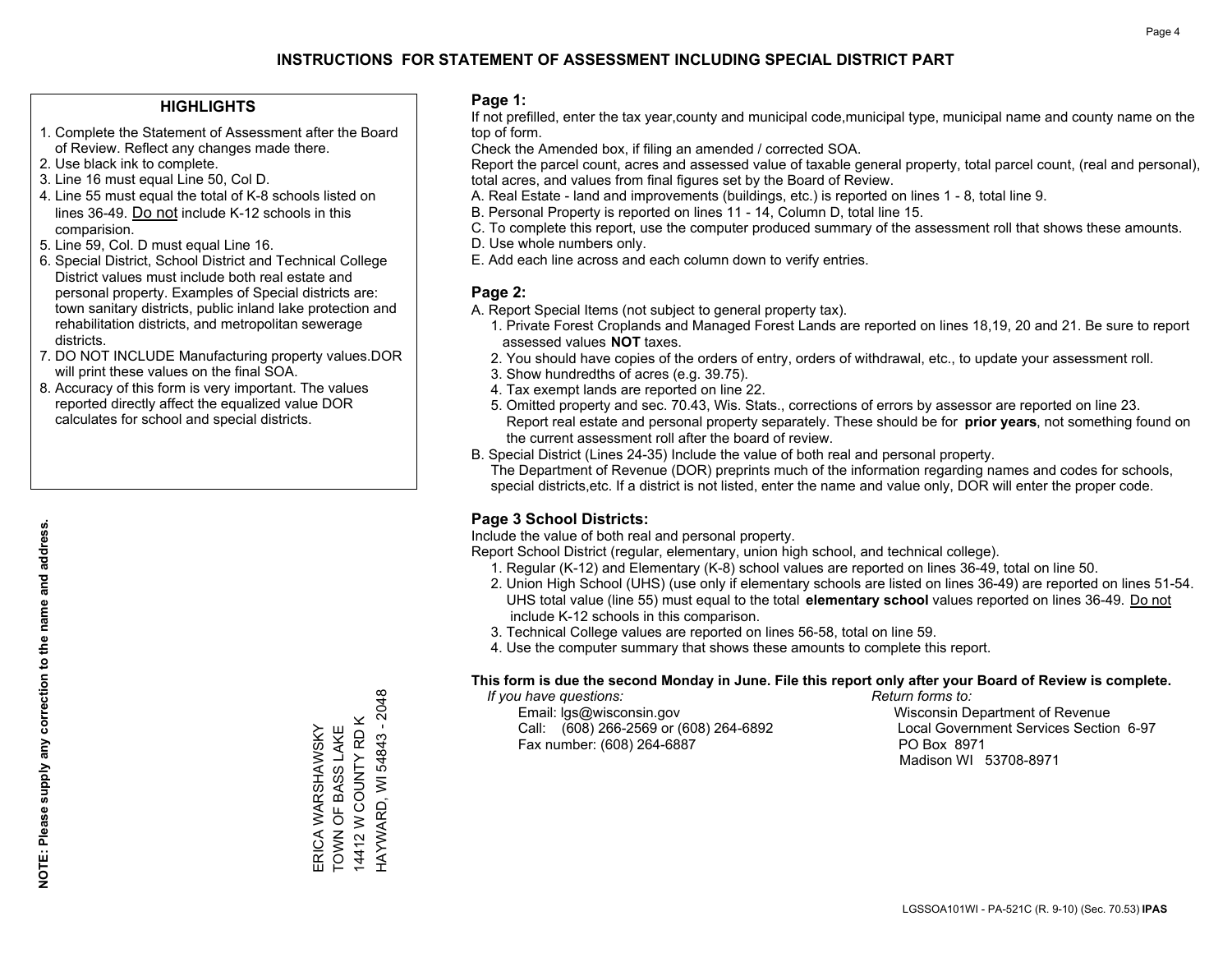**STATEMENT OF ASSESSMENT FOR 2017** 

| 57       | ∩∩⊿ | 1537    |
|----------|-----|---------|
| $\cdots$ | MUN | ACCT NO |

|                | <b>FOR</b><br><b>TOWN OF</b><br><b>OF</b><br><b>COUDERAY</b><br><b>SAWYER COUNTY</b> |                                                                                                                                                                                              |                          |                |                                                     | <b>WHEN COMPLETING THIS DOCUMENT</b> |                      |                                          |
|----------------|--------------------------------------------------------------------------------------|----------------------------------------------------------------------------------------------------------------------------------------------------------------------------------------------|--------------------------|----------------|-----------------------------------------------------|--------------------------------------|----------------------|------------------------------------------|
|                |                                                                                      | Town - Village - City                                                                                                                                                                        | <b>Municipality Name</b> |                | <b>County Name</b>                                  |                                      |                      | DO NOT WRITE OVER X's OR IN SHADED AREAS |
|                |                                                                                      | <b>REAL ESTATE</b>                                                                                                                                                                           |                          | PARCEL COUNT   | NO. OF ACRES                                        | <b>VALUE OF</b>                      | VALUE OF             | TOTAL VALUE OF LAND                      |
| Line<br>No.    |                                                                                      | (See Lines 18 - 22 for<br>other Real Estate)                                                                                                                                                 |                          |                | <b>WHOLE</b><br>TOTAL LAND MPROVEMENTS NUMBERS ONLY | <b>LAND</b>                          | <b>IMPROVEMENTS</b>  | AND IMPROVEMENTS                         |
|                |                                                                                      |                                                                                                                                                                                              | Col. A                   | Col. B         | Col. C                                              | Col. D                               | Col. E               | Col. F                                   |
| $\mathbf 1$    |                                                                                      | <b>RESIDENTIAL - Class 1</b>                                                                                                                                                                 | 226                      | 166            | 272                                                 | 7,334,600                            | 11,397,700           | 18,732,300                               |
| $\overline{2}$ |                                                                                      | <b>COMMERCIAL - Class 2</b>                                                                                                                                                                  | 6                        | 5              | 76                                                  | 279,100                              | 402,000              | 681,100                                  |
| 3              |                                                                                      | <b>MANUFACTURING - Class 3</b>                                                                                                                                                               | $\Omega$                 | $\Omega$       | $\Omega$                                            | $\mathbf{0}$                         | 0                    | $\Omega$                                 |
| 4              |                                                                                      | <b>AGRICULTURAL - Class 4</b>                                                                                                                                                                | 71                       |                | 1,093                                               | 92,200                               |                      | 92,200                                   |
| 5              |                                                                                      | <b>UNDEVELOPED - Class 5</b>                                                                                                                                                                 | 79                       |                | 666                                                 | 176,200                              |                      | 176,200                                  |
| 6              |                                                                                      | AGRICULTURAL FOREST - Class 5m                                                                                                                                                               | 50                       |                | 936                                                 | 590,100                              |                      | 590,100                                  |
| 7              |                                                                                      | FOREST LANDS - Class 6                                                                                                                                                                       | 336                      |                | 7,154                                               | 9,131,900                            |                      | 9,131,900                                |
| 8              |                                                                                      | OTHER - Class 7                                                                                                                                                                              | 3                        | $\overline{2}$ | 3                                                   | 12,500                               | 142,100              | 154,600                                  |
| 9              |                                                                                      | TOTAL - ALL COLUMNS                                                                                                                                                                          | 771                      | 173            | 10,200                                              | 17,616,600                           | 11,941,800           | 29,558,400                               |
| 10             |                                                                                      | NUMBER OF PERSONAL PROPERTY ACCOUNTS IN ROLL                                                                                                                                                 |                          |                | 10 <sup>1</sup>                                     | <b>LOCALLY ASSESSED</b>              | <b>MANUFACTURING</b> | <b>MERGED</b>                            |
| 11             |                                                                                      | BOATS AND OTHER WATERCRAFT NOT EXEMPT - Code 1                                                                                                                                               |                          |                |                                                     | $\mathbf{0}$                         | 0                    | $\mathbf{0}$                             |
| 12             |                                                                                      | MACHINERY, TOOLS AND PATTERNS - Code 2                                                                                                                                                       |                          |                |                                                     | 1,800                                | 0                    | 1,800                                    |
| 13             |                                                                                      | FURNITURE, FIXTURES AND EQUIPMENT - Code 3                                                                                                                                                   |                          |                |                                                     | 4,100                                | 0                    | 4,100                                    |
| 14             | 20,500<br>ALL OTHER PERSONAL PROPERTY NOT EXEMPT - Codes 4A, 4B, 4C                  |                                                                                                                                                                                              |                          |                |                                                     |                                      | 0                    | 20,500                                   |
| 15             | TOTAL OF PERSONAL PROPERTY NOT EXEMPT (Total of Lines 11-14)<br>26,400               |                                                                                                                                                                                              |                          |                |                                                     |                                      | 0                    | 26,400                                   |
| 16             |                                                                                      | AGGREGATE ASSESSED VALUE OF ALL PROPERTY SUBJECT TO THE GENERAL PROPERTY TAX (Total of Lines 9F and 15F)<br>MUST EQUAL TOTAL VALUE OF THE SCHOOL DISTRICTS (K-12 PLUS K-8) - Line 50, Col. F |                          |                |                                                     |                                      |                      | 29,584,800                               |
| 17             |                                                                                      | <b>BOARD OF REVIEW</b>                                                                                                                                                                       |                          |                | Name of Assessor                                    |                                      | Telephone #          |                                          |
|                |                                                                                      | DATE OF FINAL ADJOURNMENT                                                                                                                                                                    | 05/09/2017               |                | BEN AND DOUGLAS KURTZWEIL                           |                                      |                      | (715) 462-9679                           |

REMARKS

The Assessment Ratio to be used in calculating the estimated Fair Market Value on tax bills for this tax district is .975896818

This ratio should be used to convert assessed values to "Calculate Equalized Values" in Step 1 of the Lottery and Gaming Credit Calculations.<br>This ratio should be used in the "Computation of Tax Equivalent" schedule of the Commission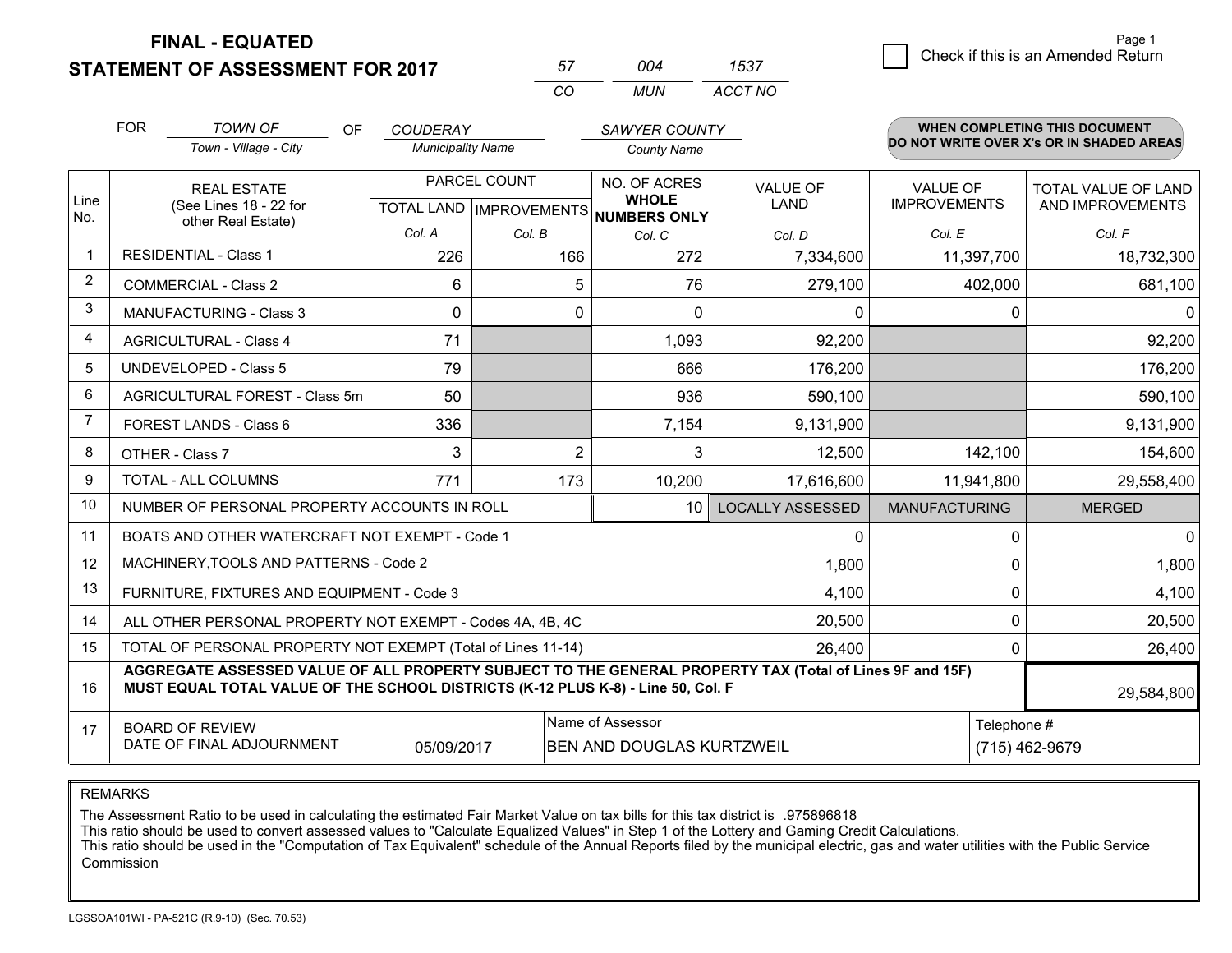*YEAR CO MUN ACCT NO* 2017 57 004 1537 Page 2

Do not confuse FOREST LANDS (Line 7) with FOREST CROPS (in this section) - They are **NOT** the same

|    |                                                               |                                             |           | Private Forest Crop - Reg Class @ 10¢ per acre                                 |     | Private Forest Crop - Reg Class @ \$2.52 per acre                            |                  |                                    |                    |                                                                    |
|----|---------------------------------------------------------------|---------------------------------------------|-----------|--------------------------------------------------------------------------------|-----|------------------------------------------------------------------------------|------------------|------------------------------------|--------------------|--------------------------------------------------------------------|
| 18 | (a) PARCELS                                                   | (b) ACRES                                   |           | (c) ASSESSED VALUE                                                             |     | (d) PARCELS                                                                  |                  | (e) ACRES                          |                    | (f) ASSESSED VALUE                                                 |
|    |                                                               | 80<br>88.000                                |           | 19                                                                             |     | 759.99                                                                       |                  | 840.000                            |                    |                                                                    |
|    |                                                               |                                             |           | Private Forest Crop - Special Class @ 20¢ per acre                             |     | Entered Before 2005 Managed Forest - Ferrous Mining CLOSED @ \$8.27 per acre |                  |                                    |                    |                                                                    |
| 19 | (a) PARCELS                                                   | (c) ASSESSED VALUE<br>(b) ACRES             |           | (d) PARCELS                                                                    |     | (e) ACRES                                                                    |                  | (f) ASSESSED VALUE                 |                    |                                                                    |
|    |                                                               |                                             |           |                                                                                |     |                                                                              |                  |                                    |                    |                                                                    |
|    |                                                               | Entered Before 2005 Managed Forest - OPEN @ |           | \$.79 per acre                                                                 |     |                                                                              |                  |                                    |                    | Entered Before 2005 Managed Forest - CLOSED @ \$1.87 per acre      |
| 20 | (a) PARCELS                                                   | (b) ACRES                                   |           | (c) ASSESSED VALUE                                                             |     | (d) PARCELS                                                                  |                  | (e) ACRES                          |                    | (f) ASSESSED VALUE                                                 |
|    | 3,179.26<br>79                                                |                                             | 3,501,300 |                                                                                | 100 |                                                                              | 3,756.61         |                                    | 4,188,500          |                                                                    |
|    | Entered After 2004 Managed Forest - OPEN @<br>\$2.14 per acre |                                             |           |                                                                                |     | Entered After 2004 Managed Forest - CLOSED @ \$10.68 per acre                |                  |                                    |                    |                                                                    |
| 21 | (a) PARCELS                                                   | (b) ACRES                                   |           | (c) ASSESSED VALUE                                                             |     | (d) PARCELS<br>(e) ACRES                                                     |                  |                                    | (f) ASSESSED VALUE |                                                                    |
|    |                                                               |                                             |           |                                                                                |     |                                                                              |                  |                                    |                    |                                                                    |
|    | 24                                                            | 932.59                                      |           | 1,060,400<br>9<br>326.03                                                       |     |                                                                              |                  | 372,900                            |                    |                                                                    |
|    | (a) County Forest Cropland Acres                              |                                             |           | (b) Federal Acres                                                              |     | (c) State Acres                                                              |                  | (d) County (NOT FOREST CROP) Acres |                    | (e) Other Acres                                                    |
| 22 | 4.570.77                                                      |                                             |           | 5.486.59                                                                       |     | 692.2                                                                        | 117.24           |                                    |                    | 13,265.82                                                          |
|    |                                                               |                                             |           | Assessed Value of Omitted Property From Prior Years (Sec. 70.44)               |     |                                                                              |                  |                                    |                    | Assessed Value of Sec. 70.43 Corrections of Errors by Assessors    |
|    |                                                               | (a) REAL ESTATE                             |           | (b) PERSONAL                                                                   |     |                                                                              | (c1) REAL ESTATE |                                    | (c2) PERSONAL      |                                                                    |
| 23 |                                                               |                                             |           |                                                                                |     |                                                                              |                  |                                    |                    |                                                                    |
|    |                                                               |                                             |           | Manufacturing Equated Value of Omitted Property From Prior Years (Sec. 70.995) |     |                                                                              |                  |                                    |                    | Mfg. Equated Value of Sec.70.43 Corrections of Errors by Assessors |
|    |                                                               | (d) REAL ESTATE                             |           | (e) PERSONAL                                                                   |     |                                                                              | (f1) REAL ESTATE |                                    |                    | (f2) PERSONAL                                                      |
|    |                                                               |                                             |           |                                                                                |     |                                                                              |                  |                                    |                    |                                                                    |

# **SPECIAL DISTRICTS**

| Line<br>No. | Enter 6-digit<br>Special District<br>Code (Col. A) | <b>Account</b><br><b>Number</b><br>(Col. B) | <b>Special District Name</b><br>(Col. C) | <b>Locally Assessed Value</b><br>of Real Estate and<br>Personal Property (Col. D) | Mfg Value of Real Estate<br>and Personal Property<br>(Col. E) | <b>Merged Value of</b><br><b>Real Estate and</b><br>Personal Property (Col. F) |
|-------------|----------------------------------------------------|---------------------------------------------|------------------------------------------|-----------------------------------------------------------------------------------|---------------------------------------------------------------|--------------------------------------------------------------------------------|
| 24          |                                                    |                                             |                                          |                                                                                   |                                                               |                                                                                |
| 25          |                                                    |                                             |                                          |                                                                                   |                                                               |                                                                                |
| 26          |                                                    |                                             |                                          |                                                                                   |                                                               |                                                                                |
| 27          |                                                    |                                             |                                          |                                                                                   |                                                               |                                                                                |
| 28          |                                                    |                                             |                                          |                                                                                   |                                                               |                                                                                |
| 29          |                                                    |                                             |                                          |                                                                                   |                                                               |                                                                                |
| 30          |                                                    |                                             |                                          |                                                                                   |                                                               |                                                                                |
| 31          |                                                    |                                             |                                          |                                                                                   |                                                               |                                                                                |
| 32          |                                                    |                                             |                                          |                                                                                   |                                                               |                                                                                |
| 33          |                                                    |                                             |                                          |                                                                                   |                                                               |                                                                                |
| 34          |                                                    |                                             |                                          |                                                                                   |                                                               |                                                                                |
| 35          |                                                    |                                             |                                          |                                                                                   |                                                               |                                                                                |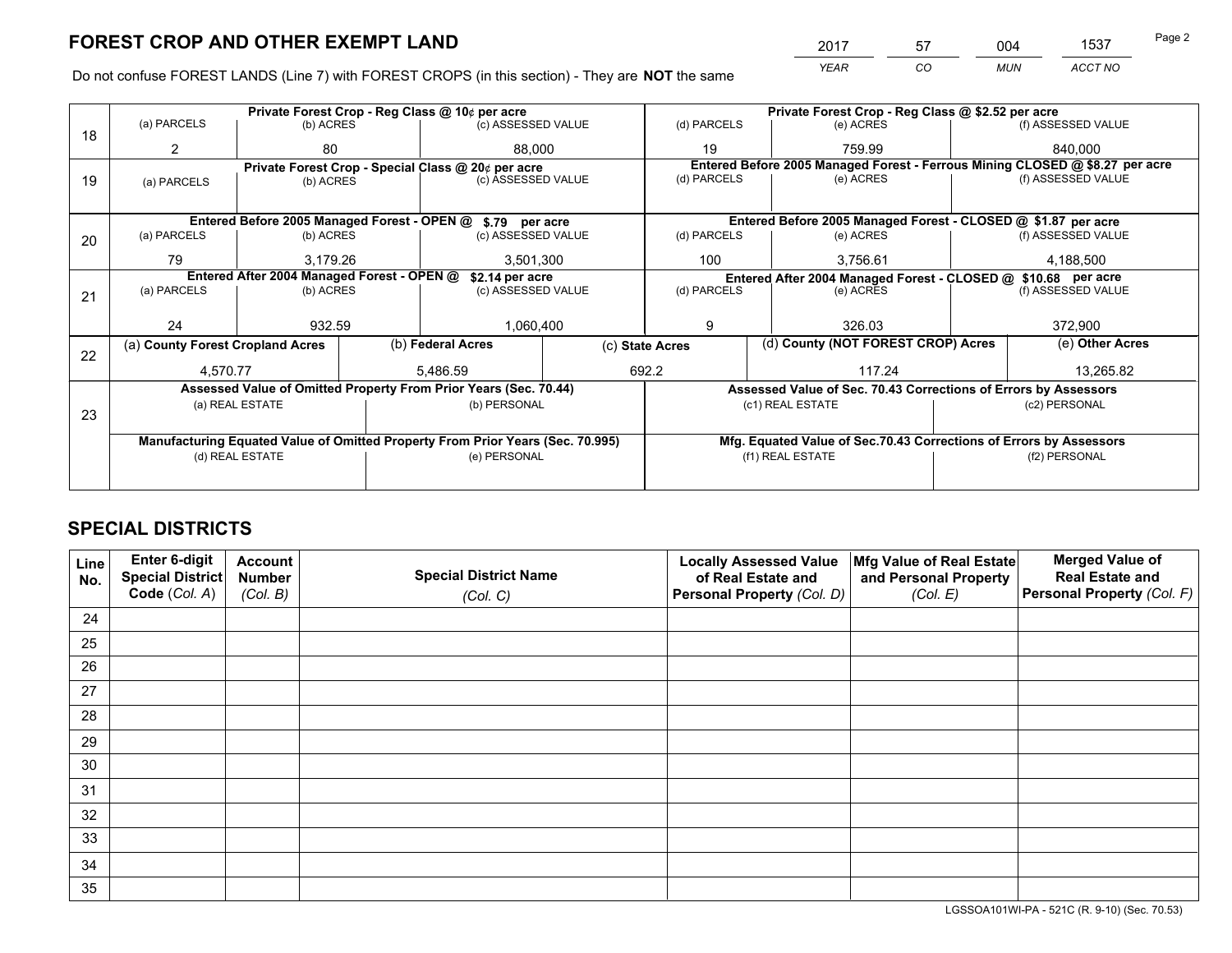| <b>Account</b><br><b>Merged Value of</b><br>Enter 6-digit<br><b>Locally Assessed Value</b><br>Mfg Value of Real Estate<br>Line<br><b>Number</b><br><b>School District Name</b><br><b>School District</b><br><b>Real Estate and</b><br>of Real Estate and<br>and Personal Property<br>No.<br>(Col. B)<br>Code (Col. A)<br>(Col. C)<br>Personal Property (Col. D)<br>(Col. E)<br>A. SCHOOL DISTRICTS (K-8 and K-12)<br>572478<br>0339<br>SCH D OF HAYWARD COMMUNITY<br>36<br>6,022,200<br>37<br>576615<br>0340<br>SCH D OF WINTER<br>22,297,800<br>38<br>650441<br>0390<br>SCH D OF BIRCHWOOD<br>1,264,800<br>39<br>40<br>41 | <b>MUN</b><br>ACCT NO      |
|----------------------------------------------------------------------------------------------------------------------------------------------------------------------------------------------------------------------------------------------------------------------------------------------------------------------------------------------------------------------------------------------------------------------------------------------------------------------------------------------------------------------------------------------------------------------------------------------------------------------------|----------------------------|
|                                                                                                                                                                                                                                                                                                                                                                                                                                                                                                                                                                                                                            | Personal Property (Col. F) |
|                                                                                                                                                                                                                                                                                                                                                                                                                                                                                                                                                                                                                            |                            |
|                                                                                                                                                                                                                                                                                                                                                                                                                                                                                                                                                                                                                            | 6,022,200                  |
|                                                                                                                                                                                                                                                                                                                                                                                                                                                                                                                                                                                                                            | 22,297,800                 |
|                                                                                                                                                                                                                                                                                                                                                                                                                                                                                                                                                                                                                            | 1,264,800                  |
|                                                                                                                                                                                                                                                                                                                                                                                                                                                                                                                                                                                                                            |                            |
|                                                                                                                                                                                                                                                                                                                                                                                                                                                                                                                                                                                                                            |                            |
|                                                                                                                                                                                                                                                                                                                                                                                                                                                                                                                                                                                                                            |                            |
| 42                                                                                                                                                                                                                                                                                                                                                                                                                                                                                                                                                                                                                         |                            |
| 43                                                                                                                                                                                                                                                                                                                                                                                                                                                                                                                                                                                                                         |                            |
| 44                                                                                                                                                                                                                                                                                                                                                                                                                                                                                                                                                                                                                         |                            |
| 45                                                                                                                                                                                                                                                                                                                                                                                                                                                                                                                                                                                                                         |                            |
| 46                                                                                                                                                                                                                                                                                                                                                                                                                                                                                                                                                                                                                         |                            |
| 47                                                                                                                                                                                                                                                                                                                                                                                                                                                                                                                                                                                                                         |                            |
| 48                                                                                                                                                                                                                                                                                                                                                                                                                                                                                                                                                                                                                         |                            |
| 49                                                                                                                                                                                                                                                                                                                                                                                                                                                                                                                                                                                                                         |                            |
| TOTAL ASSESSED VALUE OF SCHOOL DISTRICTS (K-8 and K-12)<br>50<br>29,584,800                                                                                                                                                                                                                                                                                                                                                                                                                                                                                                                                                | 29,584,800                 |
| <b>B.</b><br><b>UNION HIGH SCHOOL DISTRICTS</b>                                                                                                                                                                                                                                                                                                                                                                                                                                                                                                                                                                            |                            |
| 51                                                                                                                                                                                                                                                                                                                                                                                                                                                                                                                                                                                                                         |                            |
| 52                                                                                                                                                                                                                                                                                                                                                                                                                                                                                                                                                                                                                         |                            |
| 53<br>54                                                                                                                                                                                                                                                                                                                                                                                                                                                                                                                                                                                                                   |                            |
| TOTAL ASSESSED VALUE OF UNION HIGH SCHOOLS                                                                                                                                                                                                                                                                                                                                                                                                                                                                                                                                                                                 |                            |
| 55<br>C.<br><b>TECHNICAL COLLEGE DISTRICTS</b>                                                                                                                                                                                                                                                                                                                                                                                                                                                                                                                                                                             |                            |
| 56<br>WISCONSIN INDIANHEAD TECH COLLEGE SHEL<br>001700<br>0016<br>29,584,800                                                                                                                                                                                                                                                                                                                                                                                                                                                                                                                                               | 29,584,800                 |
| 57                                                                                                                                                                                                                                                                                                                                                                                                                                                                                                                                                                                                                         |                            |
| 58                                                                                                                                                                                                                                                                                                                                                                                                                                                                                                                                                                                                                         |                            |
| TOTAL ASSESSED VALUE OF TECHNICAL COLLEGES<br>59<br>29,584,800                                                                                                                                                                                                                                                                                                                                                                                                                                                                                                                                                             | 29,584,800                 |

2017

57

004

 *I hereby certify, to the best of my knowledge and belief, this form is complete and correct.*

**SCHOOL DISTRICTS**

| Print name of preparer | Title                    |                | Date (MM / DD / CCYY) |
|------------------------|--------------------------|----------------|-----------------------|
|                        |                          |                |                       |
| Signature of preparer  | Contact Telephone Number | E-mail address |                       |
|                        | $\overline{\phantom{0}}$ |                |                       |

Page 3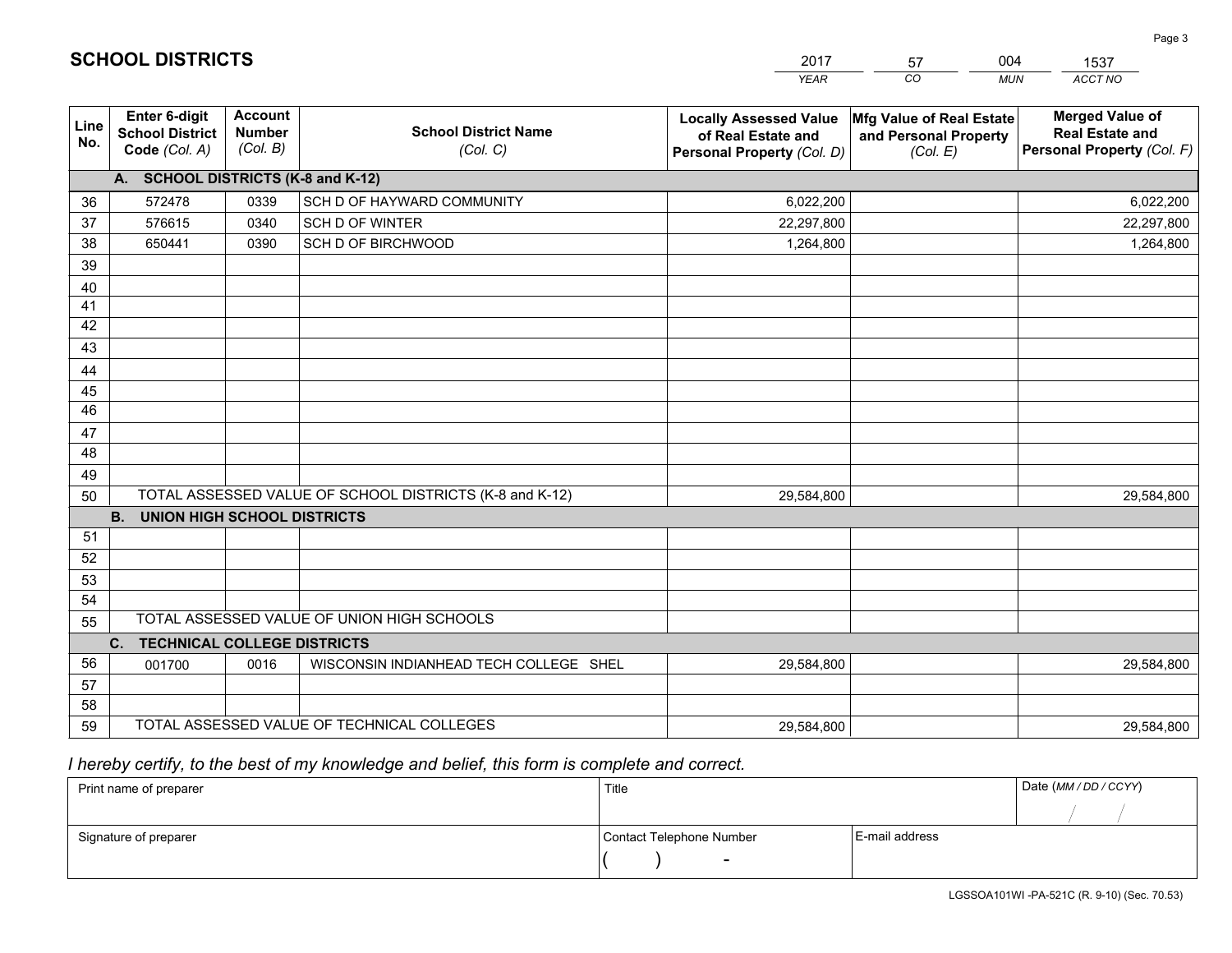### **HIGHLIGHTS**

- 1. Complete the Statement of Assessment after the Board of Review. Reflect any changes made there.
- 2. Use black ink to complete.
- 3. Line 16 must equal Line 50, Col D.
- 4. Line 55 must equal the total of K-8 schools listed on lines 36-49. Do not include K-12 schools in this comparision.
- 5. Line 59, Col. D must equal Line 16.
- 6. Special District, School District and Technical College District values must include both real estate and personal property. Examples of Special districts are: town sanitary districts, public inland lake protection and rehabilitation districts, and metropolitan sewerage districts.
- 7. DO NOT INCLUDE Manufacturing property values.DOR will print these values on the final SOA.

CHARLES A WARNER TOWN OF COUDERAY 13224 W ORTWIG LN EXELAND, WI 54835 - 2243

CHARLES A WARNER<br>TOWN OF COUDERAY 13224 W ORTWIG LN

EXELAND, WI 54835 - 2243

 8. Accuracy of this form is very important. The values reported directly affect the equalized value DOR calculates for school and special districts.

### **Page 1:**

 If not prefilled, enter the tax year,county and municipal code,municipal type, municipal name and county name on the top of form.

Check the Amended box, if filing an amended / corrected SOA.

 Report the parcel count, acres and assessed value of taxable general property, total parcel count, (real and personal), total acres, and values from final figures set by the Board of Review.

- A. Real Estate land and improvements (buildings, etc.) is reported on lines 1 8, total line 9.
- B. Personal Property is reported on lines 11 14, Column D, total line 15.
- C. To complete this report, use the computer produced summary of the assessment roll that shows these amounts.
- D. Use whole numbers only.
- E. Add each line across and each column down to verify entries.

### **Page 2:**

- A. Report Special Items (not subject to general property tax).
- 1. Private Forest Croplands and Managed Forest Lands are reported on lines 18,19, 20 and 21. Be sure to report assessed values **NOT** taxes.
- 2. You should have copies of the orders of entry, orders of withdrawal, etc., to update your assessment roll.
	- 3. Show hundredths of acres (e.g. 39.75).
- 4. Tax exempt lands are reported on line 22.
- 5. Omitted property and sec. 70.43, Wis. Stats., corrections of errors by assessor are reported on line 23. Report real estate and personal property separately. These should be for **prior years**, not something found on the current assessment roll after the board of review.
- B. Special District (Lines 24-35) Include the value of both real and personal property.

 The Department of Revenue (DOR) preprints much of the information regarding names and codes for schools, special districts,etc. If a district is not listed, enter the name and value only, DOR will enter the proper code.

### **Page 3 School Districts:**

Include the value of both real and personal property.

Report School District (regular, elementary, union high school, and technical college).

- 1. Regular (K-12) and Elementary (K-8) school values are reported on lines 36-49, total on line 50.
- 2. Union High School (UHS) (use only if elementary schools are listed on lines 36-49) are reported on lines 51-54. UHS total value (line 55) must equal to the total **elementary school** values reported on lines 36-49. Do notinclude K-12 schools in this comparison.
- 3. Technical College values are reported on lines 56-58, total on line 59.
- 4. Use the computer summary that shows these amounts to complete this report.

#### **This form is due the second Monday in June. File this report only after your Board of Review is complete.**

 *If you have questions: Return forms to:*

 Email: lgs@wisconsin.gov Wisconsin Department of RevenueCall:  $(608)$  266-2569 or  $(608)$  264-6892 Fax number: (608) 264-6887 PO Box 8971

Local Government Services Section 6-97 Madison WI 53708-8971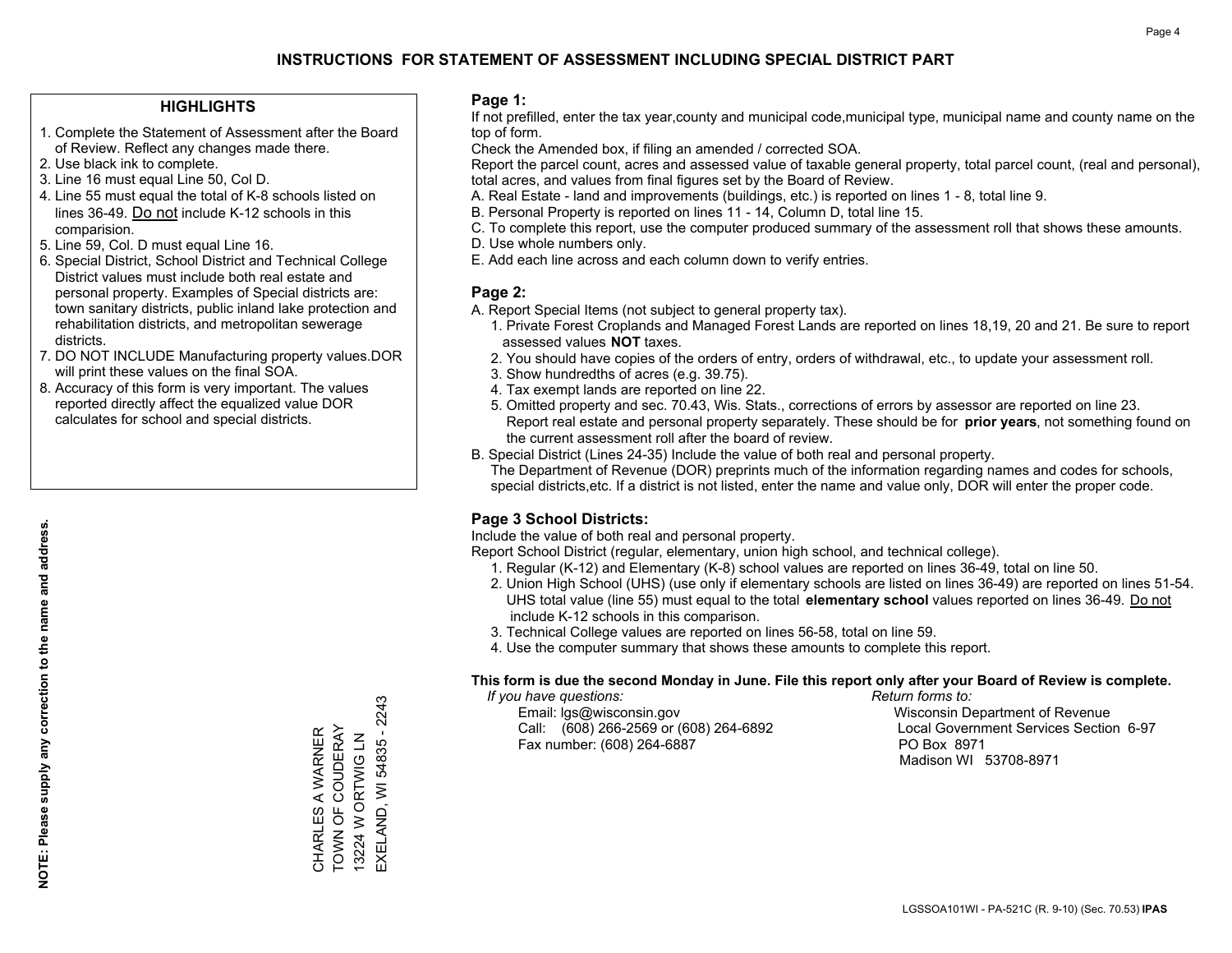**STATEMENT OF ASSESSMENT FOR 2017** 

| 57 | nnr | 1538    |
|----|-----|---------|
| rη | MUN | ACCT NO |

|                | <b>FOR</b><br><b>TOWN OF</b><br>OF<br><b>DRAPER</b>                                                                                                                                          |                                                              |                          |              | SAWYER COUNTY                                       |                         | <b>WHEN COMPLETING THIS DOCUMENT</b><br>DO NOT WRITE OVER X's OR IN SHADED AREAS |                     |
|----------------|----------------------------------------------------------------------------------------------------------------------------------------------------------------------------------------------|--------------------------------------------------------------|--------------------------|--------------|-----------------------------------------------------|-------------------------|----------------------------------------------------------------------------------|---------------------|
|                |                                                                                                                                                                                              | Town - Village - City                                        | <b>Municipality Name</b> |              | <b>County Name</b>                                  |                         |                                                                                  |                     |
|                |                                                                                                                                                                                              | <b>REAL ESTATE</b>                                           |                          | PARCEL COUNT | NO. OF ACRES                                        | <b>VALUE OF</b>         | <b>VALUE OF</b>                                                                  | TOTAL VALUE OF LAND |
| Line<br>No.    |                                                                                                                                                                                              | (See Lines 18 - 22 for<br>other Real Estate)                 |                          |              | <b>WHOLE</b><br>TOTAL LAND MPROVEMENTS NUMBERS ONLY | <b>LAND</b>             | <b>IMPROVEMENTS</b>                                                              | AND IMPROVEMENTS    |
|                |                                                                                                                                                                                              |                                                              | Col. A                   | Col. B       | Col. C                                              | Col. D                  | Col. E                                                                           | Col. F              |
| -1             |                                                                                                                                                                                              | <b>RESIDENTIAL - Class 1</b>                                 | 608                      | 470          | 1,130                                               | 11,565,400              | 20,493,100                                                                       | 32,058,500          |
| 2              |                                                                                                                                                                                              | <b>COMMERCIAL - Class 2</b>                                  | 18                       | 14           | 40                                                  | 395,700                 | 1,072,700                                                                        | 1,468,400           |
| 3              |                                                                                                                                                                                              | MANUFACTURING - Class 3                                      | $\Omega$                 | 0            | $\mathbf{0}$                                        | 0                       | 0                                                                                | $\Omega$            |
| 4              |                                                                                                                                                                                              | <b>AGRICULTURAL - Class 4</b>                                | 36                       |              | 423                                                 | 52,600                  |                                                                                  | 52,600              |
| 5              |                                                                                                                                                                                              | UNDEVELOPED - Class 5                                        | 240                      |              | 3,148                                               | 699,600                 |                                                                                  | 699,600             |
| 6              |                                                                                                                                                                                              | AGRICULTURAL FOREST - Class 5m                               | 29                       |              | 516                                                 | 318,300                 |                                                                                  | 318,300             |
| $\overline{7}$ |                                                                                                                                                                                              | FOREST LANDS - Class 6                                       | 495                      |              | 9,318                                               | 12,373,600              |                                                                                  | 12,373,600          |
| 8              |                                                                                                                                                                                              | OTHER - Class 7                                              | $\Omega$                 | $\Omega$     | $\Omega$                                            | $\mathbf{0}$            | $\Omega$                                                                         | $\Omega$            |
| 9              |                                                                                                                                                                                              | TOTAL - ALL COLUMNS                                          | 1,426                    | 484          | 14,575                                              | 25,405,200              | 21,565,800                                                                       | 46,971,000          |
| 10             |                                                                                                                                                                                              | NUMBER OF PERSONAL PROPERTY ACCOUNTS IN ROLL                 |                          |              | 20                                                  | <b>LOCALLY ASSESSED</b> | <b>MANUFACTURING</b>                                                             | <b>MERGED</b>       |
| 11             |                                                                                                                                                                                              | BOATS AND OTHER WATERCRAFT NOT EXEMPT - Code 1               |                          |              |                                                     | 2,800                   | 0                                                                                | 2,800               |
| 12             |                                                                                                                                                                                              | MACHINERY, TOOLS AND PATTERNS - Code 2                       |                          |              |                                                     | 13,800                  | 1,600                                                                            | 15,400              |
| 13             |                                                                                                                                                                                              | FURNITURE, FIXTURES AND EQUIPMENT - Code 3                   |                          |              |                                                     | 43,000                  | 500                                                                              | 43,500              |
| 14             |                                                                                                                                                                                              | ALL OTHER PERSONAL PROPERTY NOT EXEMPT - Codes 4A, 4B, 4C    |                          |              |                                                     | 209,900                 | 500                                                                              | 210,400             |
| 15             |                                                                                                                                                                                              | TOTAL OF PERSONAL PROPERTY NOT EXEMPT (Total of Lines 11-14) | 269,500                  | 2,600        | 272,100                                             |                         |                                                                                  |                     |
| 16             | AGGREGATE ASSESSED VALUE OF ALL PROPERTY SUBJECT TO THE GENERAL PROPERTY TAX (Total of Lines 9F and 15F)<br>MUST EQUAL TOTAL VALUE OF THE SCHOOL DISTRICTS (K-12 PLUS K-8) - Line 50, Col. F |                                                              |                          |              |                                                     |                         | 47,243,100                                                                       |                     |
| 17             |                                                                                                                                                                                              | <b>BOARD OF REVIEW</b>                                       |                          |              | Name of Assessor                                    |                         | Telephone #                                                                      |                     |
|                |                                                                                                                                                                                              | DATE OF FINAL ADJOURNMENT                                    | 06/05/2017               |              | DOUGLAS AND BEN KURTZWEIL                           |                         |                                                                                  | (715) 462-9679      |

REMARKS

The Assessment Ratio to be used in calculating the estimated Fair Market Value on tax bills for this tax district is .972867499

This ratio should be used to convert assessed values to "Calculate Equalized Values" in Step 1 of the Lottery and Gaming Credit Calculations.<br>This ratio should be used in the "Computation of Tax Equivalent" schedule of the Commission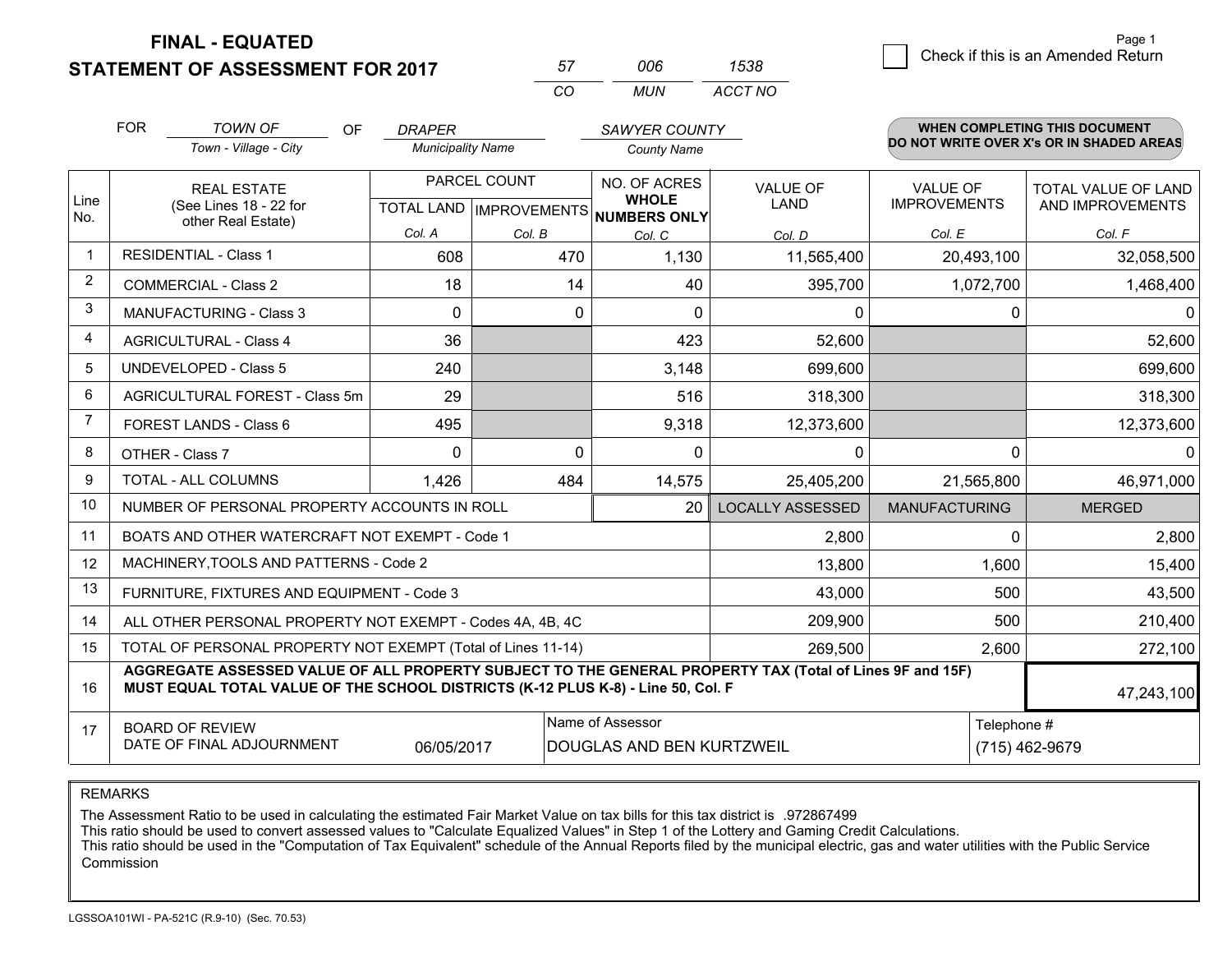*YEAR CO MUN ACCT NO* <sup>2017</sup> <sup>57</sup> <sup>006</sup> <sup>1538</sup>

Do not confuse FOREST LANDS (Line 7) with FOREST CROPS (in this section) - They are **NOT** the same

|    |                                                                                |                                            |  | Private Forest Crop - Reg Class @ 10¢ per acre                   |                 | Private Forest Crop - Reg Class @ \$2.52 per acre                                   |                                                                              |               |                    |
|----|--------------------------------------------------------------------------------|--------------------------------------------|--|------------------------------------------------------------------|-----------------|-------------------------------------------------------------------------------------|------------------------------------------------------------------------------|---------------|--------------------|
| 18 | (a) PARCELS                                                                    | (b) ACRES                                  |  | (c) ASSESSED VALUE                                               |                 | (d) PARCELS                                                                         | (e) ACRES                                                                    |               | (f) ASSESSED VALUE |
|    |                                                                                |                                            |  |                                                                  |                 |                                                                                     |                                                                              |               |                    |
|    |                                                                                |                                            |  | Private Forest Crop - Special Class @ 20¢ per acre               |                 |                                                                                     | Entered Before 2005 Managed Forest - Ferrous Mining CLOSED @ \$8.27 per acre |               |                    |
| 19 | (a) PARCELS                                                                    | (b) ACRES                                  |  | (c) ASSESSED VALUE                                               |                 | (d) PARCELS                                                                         | (e) ACRES                                                                    |               | (f) ASSESSED VALUE |
|    |                                                                                |                                            |  |                                                                  |                 |                                                                                     |                                                                              |               |                    |
|    |                                                                                |                                            |  | Entered Before 2005 Managed Forest - OPEN @ \$.79 per acre       |                 |                                                                                     | Entered Before 2005 Managed Forest - CLOSED @ \$1.87 per acre                |               |                    |
| 20 | (a) PARCELS                                                                    | (b) ACRES                                  |  | (c) ASSESSED VALUE                                               |                 | (d) PARCELS                                                                         | (e) ACRES                                                                    |               | (f) ASSESSED VALUE |
|    | 401                                                                            | 15.698.05                                  |  | 13,489,400                                                       |                 | 42                                                                                  | 1.435.11                                                                     |               | 1.281.000          |
|    |                                                                                | Entered After 2004 Managed Forest - OPEN @ |  | \$2.14 per acre                                                  |                 | Entered After 2004 Managed Forest - CLOSED @ \$10.68 per acre<br>(f) ASSESSED VALUE |                                                                              |               |                    |
| 21 | (a) PARCELS                                                                    | (b) ACRES                                  |  | (c) ASSESSED VALUE                                               |                 | (d) PARCELS                                                                         | (e) ACRES                                                                    |               |                    |
|    |                                                                                |                                            |  |                                                                  |                 |                                                                                     |                                                                              |               |                    |
|    | 11                                                                             | 298.84                                     |  | 332,600                                                          |                 | 15<br>450.52                                                                        |                                                                              | 564,300       |                    |
| 22 | (a) County Forest Cropland Acres                                               |                                            |  | (b) Federal Acres                                                | (c) State Acres |                                                                                     | (d) County (NOT FOREST CROP) Acres                                           |               | (e) Other Acres    |
|    | 6,545.36                                                                       |                                            |  | 36,657.23                                                        |                 | 14,253.5<br>76.89                                                                   |                                                                              |               | 83.43              |
|    |                                                                                |                                            |  | Assessed Value of Omitted Property From Prior Years (Sec. 70.44) |                 |                                                                                     | Assessed Value of Sec. 70.43 Corrections of Errors by Assessors              |               |                    |
| 23 |                                                                                | (a) REAL ESTATE                            |  | (b) PERSONAL                                                     |                 |                                                                                     | (c1) REAL ESTATE                                                             |               | (c2) PERSONAL      |
|    |                                                                                |                                            |  |                                                                  |                 |                                                                                     |                                                                              |               |                    |
|    | Manufacturing Equated Value of Omitted Property From Prior Years (Sec. 70.995) |                                            |  |                                                                  |                 |                                                                                     | Mfg. Equated Value of Sec.70.43 Corrections of Errors by Assessors           |               |                    |
|    | (d) REAL ESTATE                                                                |                                            |  | (e) PERSONAL                                                     |                 | (f1) REAL ESTATE                                                                    |                                                                              | (f2) PERSONAL |                    |
|    |                                                                                |                                            |  |                                                                  |                 |                                                                                     |                                                                              |               |                    |

# **SPECIAL DISTRICTS**

| Line<br>No. | Enter 6-digit<br><b>Special District</b> | <b>Account</b><br><b>Number</b> | <b>Special District Name</b> | <b>Locally Assessed Value</b><br>of Real Estate and | Mfg Value of Real Estate<br>and Personal Property | <b>Merged Value of</b><br><b>Real Estate and</b> |
|-------------|------------------------------------------|---------------------------------|------------------------------|-----------------------------------------------------|---------------------------------------------------|--------------------------------------------------|
|             | Code (Col. A)                            | (Col. B)                        | (Col. C)                     | Personal Property (Col. D)                          | (Col. E)                                          | Personal Property (Col. F)                       |
| 24          |                                          |                                 |                              |                                                     |                                                   |                                                  |
| 25          |                                          |                                 |                              |                                                     |                                                   |                                                  |
| 26          |                                          |                                 |                              |                                                     |                                                   |                                                  |
| 27          |                                          |                                 |                              |                                                     |                                                   |                                                  |
| 28          |                                          |                                 |                              |                                                     |                                                   |                                                  |
| 29          |                                          |                                 |                              |                                                     |                                                   |                                                  |
| 30          |                                          |                                 |                              |                                                     |                                                   |                                                  |
| 31          |                                          |                                 |                              |                                                     |                                                   |                                                  |
| 32          |                                          |                                 |                              |                                                     |                                                   |                                                  |
| 33          |                                          |                                 |                              |                                                     |                                                   |                                                  |
| 34          |                                          |                                 |                              |                                                     |                                                   |                                                  |
| 35          |                                          |                                 |                              |                                                     |                                                   |                                                  |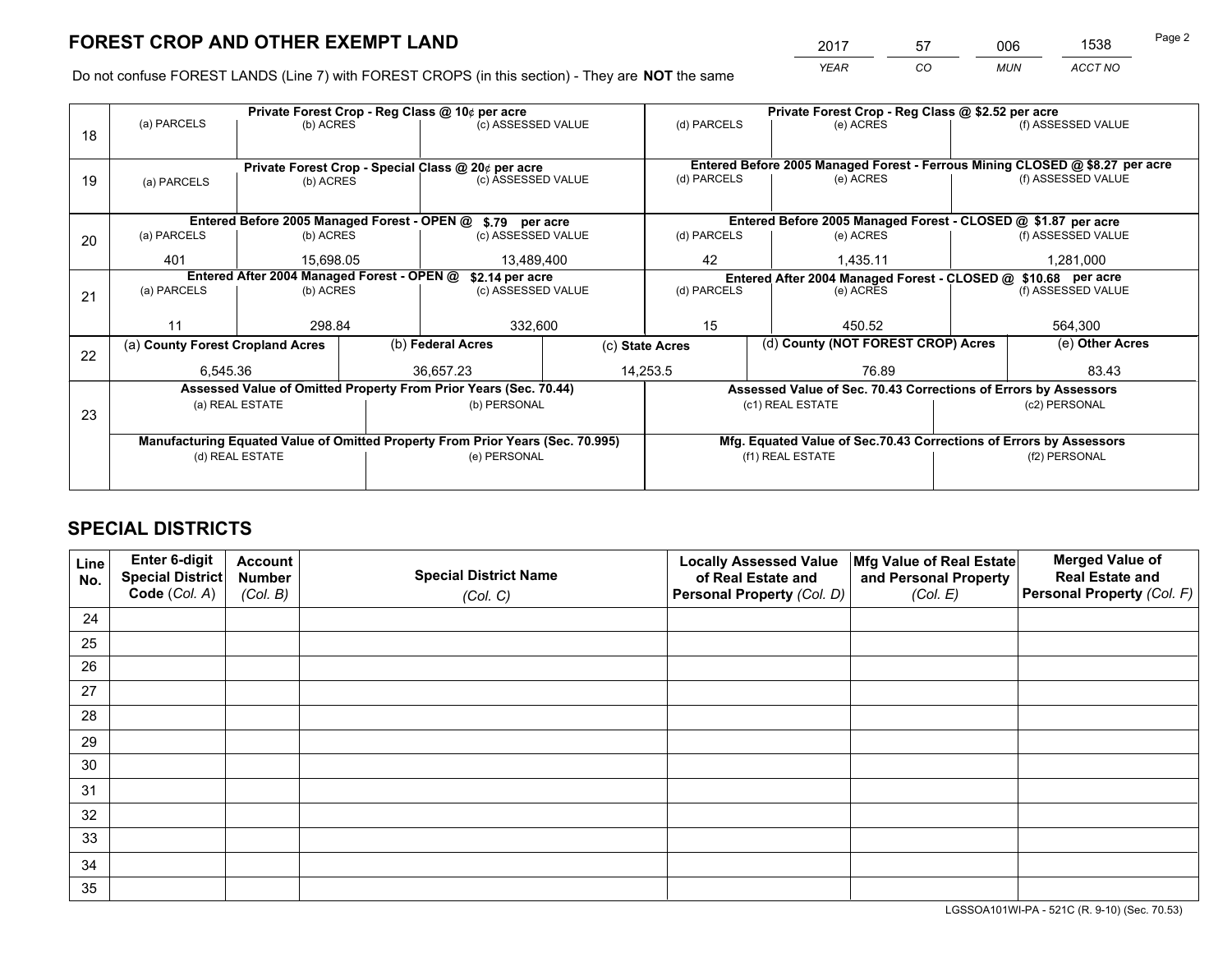|             |                                                                 |                                             |                                                         | <b>YEAR</b>                                                                       | CO<br><b>MUN</b>                                              | ACCT NO                                                                        |
|-------------|-----------------------------------------------------------------|---------------------------------------------|---------------------------------------------------------|-----------------------------------------------------------------------------------|---------------------------------------------------------------|--------------------------------------------------------------------------------|
| Line<br>No. | <b>Enter 6-digit</b><br><b>School District</b><br>Code (Col. A) | <b>Account</b><br><b>Number</b><br>(Col. B) | <b>School District Name</b><br>(Col. C)                 | <b>Locally Assessed Value</b><br>of Real Estate and<br>Personal Property (Col. D) | Mfg Value of Real Estate<br>and Personal Property<br>(Col. E) | <b>Merged Value of</b><br><b>Real Estate and</b><br>Personal Property (Col. F) |
|             | A. SCHOOL DISTRICTS (K-8 and K-12)                              |                                             |                                                         |                                                                                   |                                                               |                                                                                |
| 36          | 576615                                                          | 0340                                        | SCH D OF WINTER                                         | 47,240,500                                                                        | 2,600                                                         | 47,243,100                                                                     |
| 37          |                                                                 |                                             |                                                         |                                                                                   |                                                               |                                                                                |
| 38          |                                                                 |                                             |                                                         |                                                                                   |                                                               |                                                                                |
| 39          |                                                                 |                                             |                                                         |                                                                                   |                                                               |                                                                                |
| 40          |                                                                 |                                             |                                                         |                                                                                   |                                                               |                                                                                |
| 41<br>42    |                                                                 |                                             |                                                         |                                                                                   |                                                               |                                                                                |
| 43          |                                                                 |                                             |                                                         |                                                                                   |                                                               |                                                                                |
|             |                                                                 |                                             |                                                         |                                                                                   |                                                               |                                                                                |
| 44<br>45    |                                                                 |                                             |                                                         |                                                                                   |                                                               |                                                                                |
| 46          |                                                                 |                                             |                                                         |                                                                                   |                                                               |                                                                                |
| 47          |                                                                 |                                             |                                                         |                                                                                   |                                                               |                                                                                |
| 48          |                                                                 |                                             |                                                         |                                                                                   |                                                               |                                                                                |
| 49          |                                                                 |                                             |                                                         |                                                                                   |                                                               |                                                                                |
| 50          |                                                                 |                                             | TOTAL ASSESSED VALUE OF SCHOOL DISTRICTS (K-8 and K-12) | 47,240,500                                                                        | 2,600                                                         | 47,243,100                                                                     |
|             | <b>B.</b><br>UNION HIGH SCHOOL DISTRICTS                        |                                             |                                                         |                                                                                   |                                                               |                                                                                |
| 51          |                                                                 |                                             |                                                         |                                                                                   |                                                               |                                                                                |
| 52          |                                                                 |                                             |                                                         |                                                                                   |                                                               |                                                                                |
| 53          |                                                                 |                                             |                                                         |                                                                                   |                                                               |                                                                                |
| 54          |                                                                 |                                             |                                                         |                                                                                   |                                                               |                                                                                |
| 55          |                                                                 |                                             | TOTAL ASSESSED VALUE OF UNION HIGH SCHOOLS              |                                                                                   |                                                               |                                                                                |
|             | C.<br><b>TECHNICAL COLLEGE DISTRICTS</b>                        |                                             |                                                         |                                                                                   |                                                               |                                                                                |
| 56          | 001700                                                          | 0016                                        | WISCONSIN INDIANHEAD TECH COLLEGE SHEL                  | 47,240,500                                                                        | 2,600                                                         | 47,243,100                                                                     |
| 57<br>58    |                                                                 |                                             |                                                         |                                                                                   |                                                               |                                                                                |
| 59          |                                                                 |                                             | TOTAL ASSESSED VALUE OF TECHNICAL COLLEGES              | 47,240,500                                                                        | 2,600                                                         | 47,243,100                                                                     |
|             |                                                                 |                                             |                                                         |                                                                                   |                                                               |                                                                                |

2017

57

006

 *I hereby certify, to the best of my knowledge and belief, this form is complete and correct.*

**SCHOOL DISTRICTS**

| Print name of preparer | Title                    |                | Date (MM / DD / CCYY) |
|------------------------|--------------------------|----------------|-----------------------|
|                        |                          |                |                       |
| Signature of preparer  | Contact Telephone Number | E-mail address |                       |
|                        | $\overline{\phantom{0}}$ |                |                       |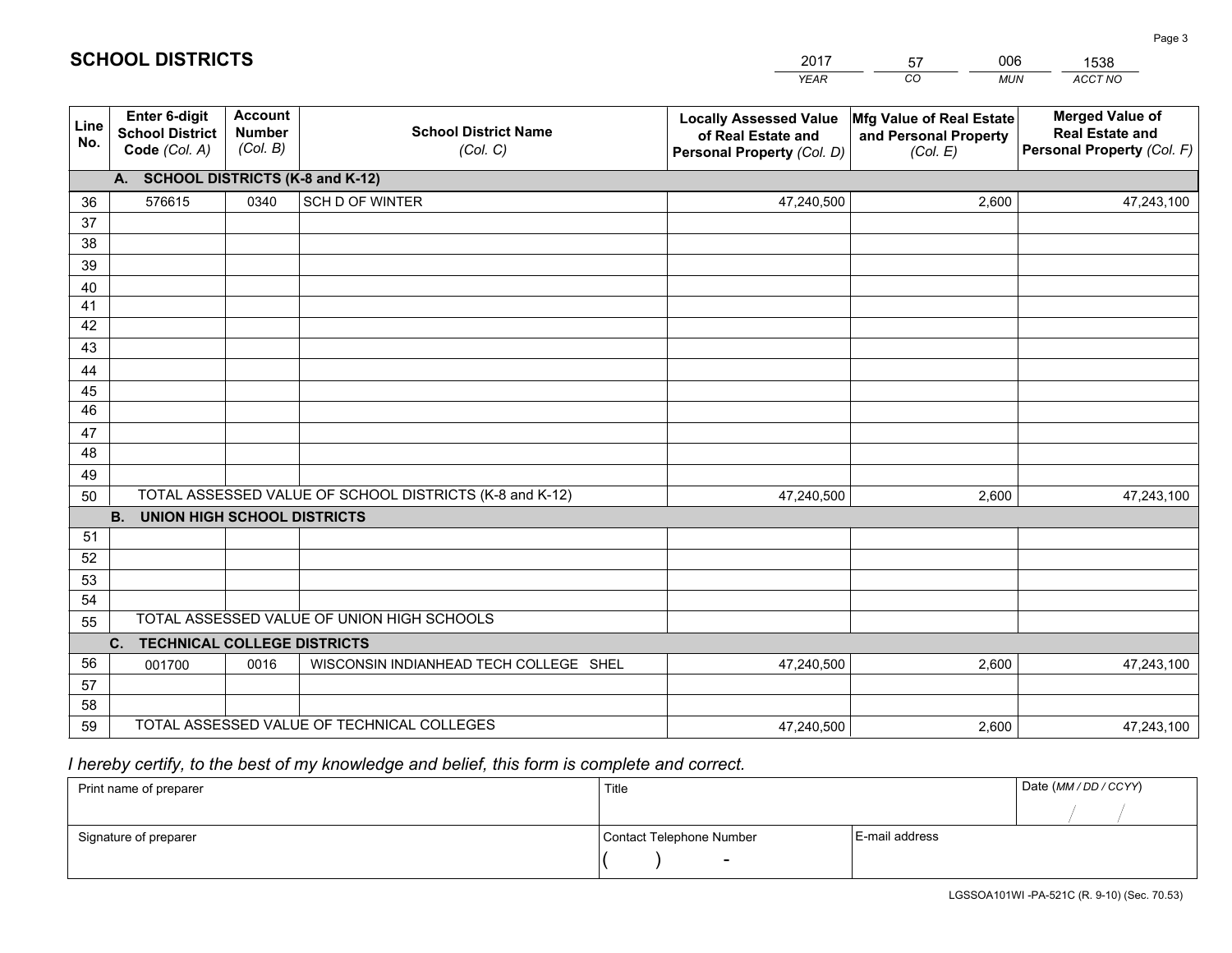### **HIGHLIGHTS**

- 1. Complete the Statement of Assessment after the Board of Review. Reflect any changes made there.
- 2. Use black ink to complete.
- 3. Line 16 must equal Line 50, Col D.
- 4. Line 55 must equal the total of K-8 schools listed on lines 36-49. Do not include K-12 schools in this comparision.
- 5. Line 59, Col. D must equal Line 16.
- 6. Special District, School District and Technical College District values must include both real estate and personal property. Examples of Special districts are: town sanitary districts, public inland lake protection and rehabilitation districts, and metropolitan sewerage districts.
- 7. DO NOT INCLUDE Manufacturing property values.DOR will print these values on the final SOA.
- 8. Accuracy of this form is very important. The values reported directly affect the equalized value DOR calculates for school and special districts.

#### **Page 1:**

 If not prefilled, enter the tax year,county and municipal code,municipal type, municipal name and county name on the top of form.

Check the Amended box, if filing an amended / corrected SOA.

 Report the parcel count, acres and assessed value of taxable general property, total parcel count, (real and personal), total acres, and values from final figures set by the Board of Review.

- A. Real Estate land and improvements (buildings, etc.) is reported on lines 1 8, total line 9.
- B. Personal Property is reported on lines 11 14, Column D, total line 15.
- C. To complete this report, use the computer produced summary of the assessment roll that shows these amounts.
- D. Use whole numbers only.
- E. Add each line across and each column down to verify entries.

### **Page 2:**

- A. Report Special Items (not subject to general property tax).
- 1. Private Forest Croplands and Managed Forest Lands are reported on lines 18,19, 20 and 21. Be sure to report assessed values **NOT** taxes.
- 2. You should have copies of the orders of entry, orders of withdrawal, etc., to update your assessment roll.
	- 3. Show hundredths of acres (e.g. 39.75).
- 4. Tax exempt lands are reported on line 22.
- 5. Omitted property and sec. 70.43, Wis. Stats., corrections of errors by assessor are reported on line 23. Report real estate and personal property separately. These should be for **prior years**, not something found on the current assessment roll after the board of review.
- B. Special District (Lines 24-35) Include the value of both real and personal property.
- The Department of Revenue (DOR) preprints much of the information regarding names and codes for schools, special districts,etc. If a district is not listed, enter the name and value only, DOR will enter the proper code.

### **Page 3 School Districts:**

Include the value of both real and personal property.

Report School District (regular, elementary, union high school, and technical college).

- 1. Regular (K-12) and Elementary (K-8) school values are reported on lines 36-49, total on line 50.
- 2. Union High School (UHS) (use only if elementary schools are listed on lines 36-49) are reported on lines 51-54. UHS total value (line 55) must equal to the total **elementary school** values reported on lines 36-49. Do notinclude K-12 schools in this comparison.
- 3. Technical College values are reported on lines 56-58, total on line 59.
- 4. Use the computer summary that shows these amounts to complete this report.

#### **This form is due the second Monday in June. File this report only after your Board of Review is complete.**

 *If you have questions: Return forms to:*

 Email: lgs@wisconsin.gov Wisconsin Department of RevenueCall:  $(608)$  266-2569 or  $(608)$  264-6892 Fax number: (608) 264-6887 PO Box 8971

Local Government Services Section 6-97 Madison WI 53708-8971

-ORETTA, WI 54896 - 6148 LORETTA, WI 54896 - 6148 PENNY ZEIDLER<br>TOWN OF DRAPER<br>3158W STATE ROAD 70 3158W STATE ROAD 70 TOWN OF DRAPER PENNY ZEIDLER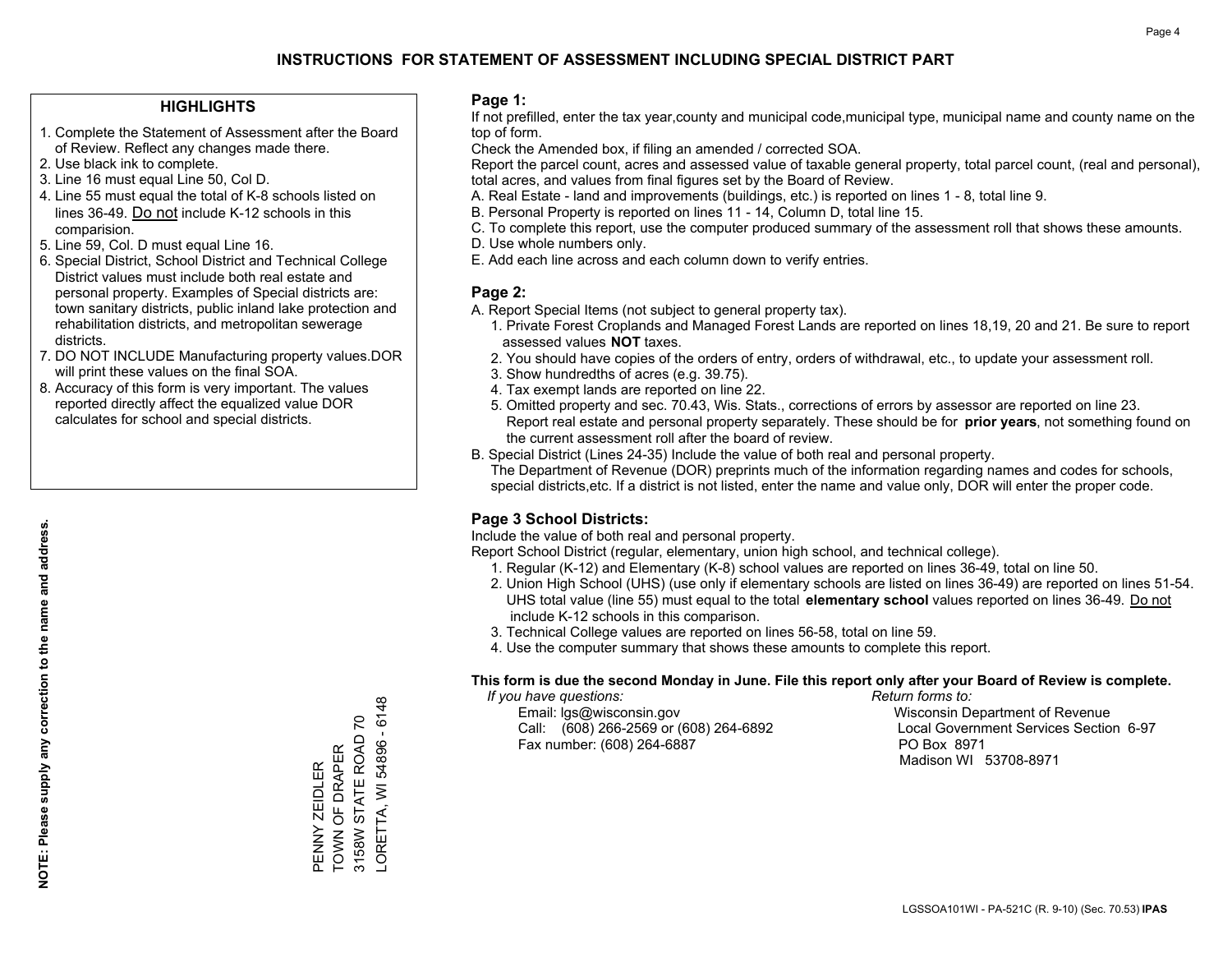**STATEMENT OF ASSESSMENT FOR 2017** 

| 57       | nnr | 1539    |
|----------|-----|---------|
| $\cdots$ | MUN | ACCT NO |

|                | <b>FOR</b><br><b>TOWN OF</b><br>OF.<br><b>EDGEWATER</b><br><b>Municipality Name</b>                                                                                                          |                                                           |          | <b>SAWYER COUNTY</b> |                                                     | <b>WHEN COMPLETING THIS DOCUMENT</b><br>DO NOT WRITE OVER X's OR IN SHADED AREAS |                      |                     |  |  |
|----------------|----------------------------------------------------------------------------------------------------------------------------------------------------------------------------------------------|-----------------------------------------------------------|----------|----------------------|-----------------------------------------------------|----------------------------------------------------------------------------------|----------------------|---------------------|--|--|
|                | Town - Village - City                                                                                                                                                                        |                                                           |          |                      | <b>County Name</b>                                  |                                                                                  |                      |                     |  |  |
|                |                                                                                                                                                                                              | <b>REAL ESTATE</b>                                        |          | PARCEL COUNT         | NO. OF ACRES                                        | <b>VALUE OF</b>                                                                  | <b>VALUE OF</b>      | TOTAL VALUE OF LAND |  |  |
| Line<br>No.    |                                                                                                                                                                                              | (See Lines 18 - 22 for<br>other Real Estate)              |          |                      | <b>WHOLE</b><br>TOTAL LAND MPROVEMENTS NUMBERS ONLY | <b>LAND</b>                                                                      | <b>IMPROVEMENTS</b>  | AND IMPROVEMENTS    |  |  |
|                |                                                                                                                                                                                              |                                                           | Col. A   | Col. B               | Col. C                                              | Col. D                                                                           | Col. E               | Col. F              |  |  |
| $\mathbf{1}$   |                                                                                                                                                                                              | <b>RESIDENTIAL - Class 1</b>                              | 1,106    | 773                  | 1,413                                               | 64,148,800                                                                       | 70,541,700           | 134,690,500         |  |  |
| $\overline{2}$ |                                                                                                                                                                                              | <b>COMMERCIAL - Class 2</b>                               | 113      | 37                   | 82                                                  | 2,941,600                                                                        | 4,718,800            | 7,660,400           |  |  |
| 3              |                                                                                                                                                                                              | <b>MANUFACTURING - Class 3</b>                            | $\Omega$ | $\mathbf 0$          | $\Omega$                                            | $\mathbf 0$                                                                      | $\mathbf 0$          | 0                   |  |  |
| 4              |                                                                                                                                                                                              | <b>AGRICULTURAL - Class 4</b>                             | 134      |                      | 2,016                                               | 209,700                                                                          |                      | 209,700             |  |  |
| 5              |                                                                                                                                                                                              | <b>UNDEVELOPED - Class 5</b>                              | 231      |                      | 2,173                                               | 499,600                                                                          |                      | 499,600             |  |  |
| 6              | AGRICULTURAL FOREST - Class 5m                                                                                                                                                               |                                                           | 77       |                      | 1,668                                               | 1,272,200                                                                        |                      | 1,272,200           |  |  |
| $\overline{7}$ |                                                                                                                                                                                              | FOREST LANDS - Class 6                                    | 467      |                      | 9,626                                               | 16,856,800                                                                       |                      | 16,856,800          |  |  |
| 8              |                                                                                                                                                                                              | OTHER - Class 7                                           | 8        | 8                    | 10                                                  | 58,500                                                                           | 706,900              | 765,400             |  |  |
| 9              |                                                                                                                                                                                              | TOTAL - ALL COLUMNS                                       | 2,136    | 818                  | 16,988                                              | 85,987,200                                                                       | 75,967,400           | 161,954,600         |  |  |
| 10             |                                                                                                                                                                                              | NUMBER OF PERSONAL PROPERTY ACCOUNTS IN ROLL              |          |                      | 26                                                  | <b>LOCALLY ASSESSED</b>                                                          | <b>MANUFACTURING</b> | <b>MERGED</b>       |  |  |
| 11             |                                                                                                                                                                                              | BOATS AND OTHER WATERCRAFT NOT EXEMPT - Code 1            |          |                      |                                                     | 35,500                                                                           | 0                    | 35,500              |  |  |
| 12             |                                                                                                                                                                                              | MACHINERY, TOOLS AND PATTERNS - Code 2                    |          |                      |                                                     | 56,900                                                                           | 0                    | 56,900              |  |  |
| 13             |                                                                                                                                                                                              | FURNITURE, FIXTURES AND EQUIPMENT - Code 3                |          |                      |                                                     | 105,300                                                                          | $\pmb{0}$            | 105,300             |  |  |
| 14             |                                                                                                                                                                                              | ALL OTHER PERSONAL PROPERTY NOT EXEMPT - Codes 4A, 4B, 4C |          |                      |                                                     | 37,500                                                                           | 0                    | 37,500              |  |  |
| 15             | TOTAL OF PERSONAL PROPERTY NOT EXEMPT (Total of Lines 11-14)<br>235,200<br>0                                                                                                                 |                                                           |          |                      |                                                     |                                                                                  |                      | 235,200             |  |  |
| 16             | AGGREGATE ASSESSED VALUE OF ALL PROPERTY SUBJECT TO THE GENERAL PROPERTY TAX (Total of Lines 9F and 15F)<br>MUST EQUAL TOTAL VALUE OF THE SCHOOL DISTRICTS (K-12 PLUS K-8) - Line 50, Col. F |                                                           |          |                      |                                                     |                                                                                  | 162,189,800          |                     |  |  |
| 17             |                                                                                                                                                                                              | <b>BOARD OF REVIEW</b>                                    |          |                      | Name of Assessor                                    |                                                                                  | Telephone #          |                     |  |  |
|                | DATE OF FINAL ADJOURNMENT<br>05/09/2017<br><b>MARVIN NORDQUIST</b>                                                                                                                           |                                                           |          |                      |                                                     | (715) 634-2283                                                                   |                      |                     |  |  |

REMARKS

The Assessment Ratio to be used in calculating the estimated Fair Market Value on tax bills for this tax district is .953190804

This ratio should be used to convert assessed values to "Calculate Equalized Values" in Step 1 of the Lottery and Gaming Credit Calculations.<br>This ratio should be used in the "Computation of Tax Equivalent" schedule of the Commission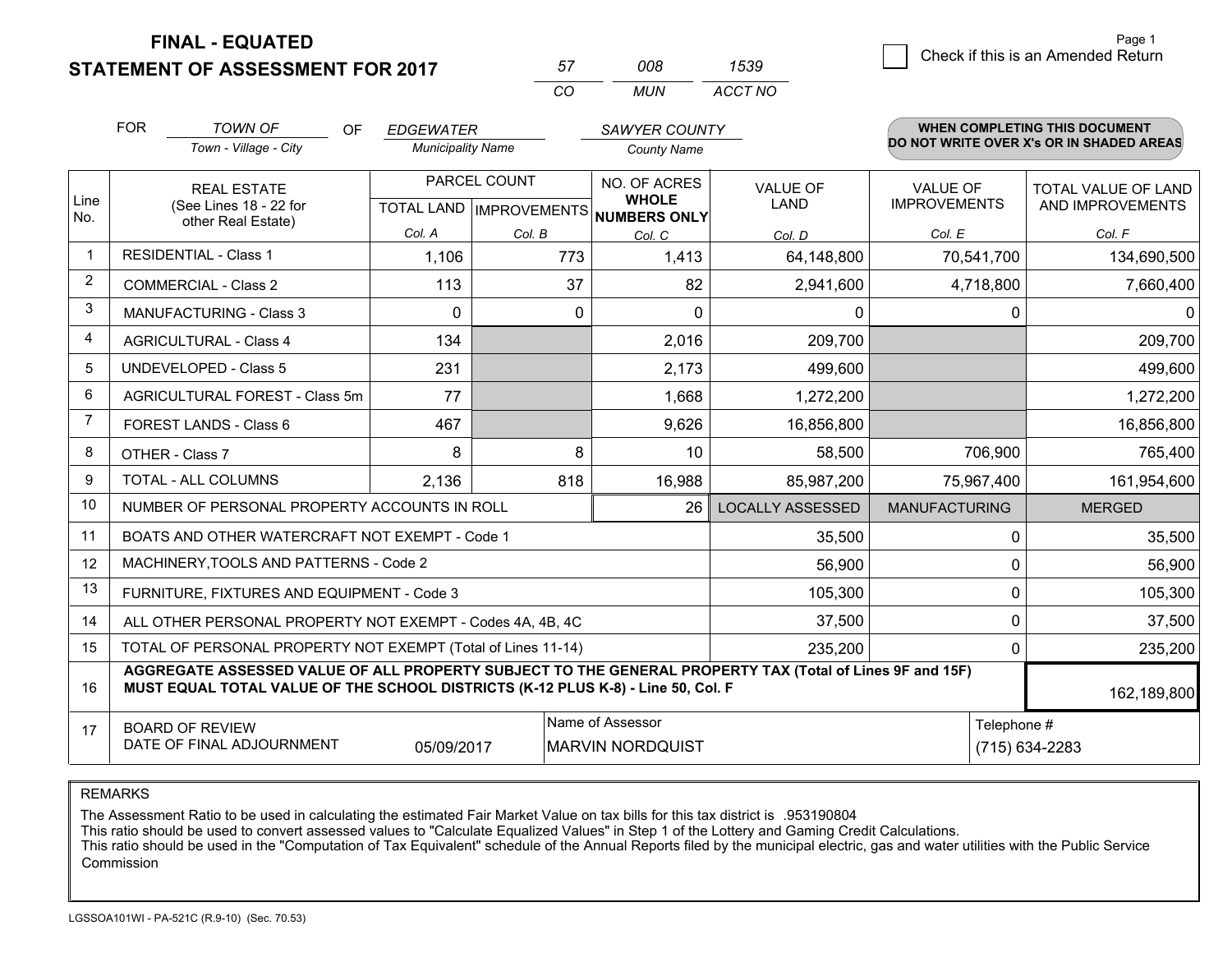*YEAR CO MUN ACCT NO* <sup>2017</sup> <sup>57</sup> <sup>008</sup> <sup>1539</sup>

Do not confuse FOREST LANDS (Line 7) with FOREST CROPS (in this section) - They are **NOT** the same

|                                                               |             |                                                                 |                                                                        |                                                                     | (d) PARCELS                                                                                                                                                                                                                                                                                                                                                                                    |  | (e) ACRES                  |                               | (f) ASSESSED VALUE                                                                                                                                                                                                                                                                                                                                                                |
|---------------------------------------------------------------|-------------|-----------------------------------------------------------------|------------------------------------------------------------------------|---------------------------------------------------------------------|------------------------------------------------------------------------------------------------------------------------------------------------------------------------------------------------------------------------------------------------------------------------------------------------------------------------------------------------------------------------------------------------|--|----------------------------|-------------------------------|-----------------------------------------------------------------------------------------------------------------------------------------------------------------------------------------------------------------------------------------------------------------------------------------------------------------------------------------------------------------------------------|
|                                                               |             |                                                                 |                                                                        |                                                                     |                                                                                                                                                                                                                                                                                                                                                                                                |  | 40                         |                               | 48,000                                                                                                                                                                                                                                                                                                                                                                            |
|                                                               |             |                                                                 |                                                                        |                                                                     |                                                                                                                                                                                                                                                                                                                                                                                                |  |                            |                               |                                                                                                                                                                                                                                                                                                                                                                                   |
| (a) PARCELS                                                   |             |                                                                 |                                                                        |                                                                     |                                                                                                                                                                                                                                                                                                                                                                                                |  |                            |                               | (f) ASSESSED VALUE                                                                                                                                                                                                                                                                                                                                                                |
|                                                               |             |                                                                 |                                                                        |                                                                     |                                                                                                                                                                                                                                                                                                                                                                                                |  |                            |                               |                                                                                                                                                                                                                                                                                                                                                                                   |
|                                                               |             |                                                                 |                                                                        |                                                                     |                                                                                                                                                                                                                                                                                                                                                                                                |  |                            |                               |                                                                                                                                                                                                                                                                                                                                                                                   |
| (a) PARCELS                                                   |             |                                                                 |                                                                        |                                                                     | (d) PARCELS                                                                                                                                                                                                                                                                                                                                                                                    |  | (e) ACRES                  |                               | (f) ASSESSED VALUE                                                                                                                                                                                                                                                                                                                                                                |
| 61                                                            |             |                                                                 | 3,373,500                                                              |                                                                     | 21                                                                                                                                                                                                                                                                                                                                                                                             |  | 685.46                     |                               | 1,164,200                                                                                                                                                                                                                                                                                                                                                                         |
| Entered After 2004 Managed Forest - OPEN @<br>\$2.14 per acre |             |                                                                 |                                                                        | Entered After 2004 Managed Forest - CLOSED @ \$10.68 per acre       |                                                                                                                                                                                                                                                                                                                                                                                                |  |                            |                               |                                                                                                                                                                                                                                                                                                                                                                                   |
| (a) PARCELS                                                   |             |                                                                 |                                                                        |                                                                     |                                                                                                                                                                                                                                                                                                                                                                                                |  | (e) ACRES                  |                               | (f) ASSESSED VALUE                                                                                                                                                                                                                                                                                                                                                                |
|                                                               |             |                                                                 |                                                                        |                                                                     |                                                                                                                                                                                                                                                                                                                                                                                                |  |                            |                               |                                                                                                                                                                                                                                                                                                                                                                                   |
| 13                                                            |             |                                                                 | 533,400                                                                |                                                                     | 25                                                                                                                                                                                                                                                                                                                                                                                             |  | 791.85                     |                               | 2,134,700                                                                                                                                                                                                                                                                                                                                                                         |
|                                                               |             |                                                                 |                                                                        | (c) State Acres                                                     |                                                                                                                                                                                                                                                                                                                                                                                                |  |                            |                               | (e) Other Acres                                                                                                                                                                                                                                                                                                                                                                   |
|                                                               |             |                                                                 |                                                                        | 503.91                                                              |                                                                                                                                                                                                                                                                                                                                                                                                |  | 71.61                      |                               | 123.54                                                                                                                                                                                                                                                                                                                                                                            |
|                                                               |             |                                                                 |                                                                        |                                                                     |                                                                                                                                                                                                                                                                                                                                                                                                |  |                            |                               |                                                                                                                                                                                                                                                                                                                                                                                   |
|                                                               |             |                                                                 |                                                                        |                                                                     |                                                                                                                                                                                                                                                                                                                                                                                                |  |                            |                               | (c2) PERSONAL                                                                                                                                                                                                                                                                                                                                                                     |
|                                                               |             |                                                                 |                                                                        |                                                                     |                                                                                                                                                                                                                                                                                                                                                                                                |  |                            |                               |                                                                                                                                                                                                                                                                                                                                                                                   |
|                                                               |             |                                                                 |                                                                        |                                                                     |                                                                                                                                                                                                                                                                                                                                                                                                |  |                            |                               |                                                                                                                                                                                                                                                                                                                                                                                   |
| (d) REAL ESTATE                                               |             |                                                                 |                                                                        |                                                                     | (f1) REAL ESTATE                                                                                                                                                                                                                                                                                                                                                                               |  |                            | (f2) PERSONAL                 |                                                                                                                                                                                                                                                                                                                                                                                   |
|                                                               |             |                                                                 |                                                                        |                                                                     |                                                                                                                                                                                                                                                                                                                                                                                                |  |                            |                               |                                                                                                                                                                                                                                                                                                                                                                                   |
|                                                               | (a) PARCELS | (a) County Forest Cropland Acres<br>9,151.28<br>(a) REAL ESTATE | (b) ACRES<br>(b) ACRES<br>(b) ACRES<br>2.234.72<br>(b) ACRES<br>371.16 | Private Forest Crop - Reg Class @ 10¢ per acre<br>(b) Federal Acres | (c) ASSESSED VALUE<br>Private Forest Crop - Special Class @ 20¢ per acre<br>(c) ASSESSED VALUE<br>Entered Before 2005 Managed Forest - OPEN @ \$.79 per acre<br>(c) ASSESSED VALUE<br>(c) ASSESSED VALUE<br>Assessed Value of Omitted Property From Prior Years (Sec. 70.44)<br>(b) PERSONAL<br>Manufacturing Equated Value of Omitted Property From Prior Years (Sec. 70.995)<br>(e) PERSONAL |  | (d) PARCELS<br>(d) PARCELS | (e) ACRES<br>(c1) REAL ESTATE | Private Forest Crop - Reg Class @ \$2.52 per acre<br>Entered Before 2005 Managed Forest - Ferrous Mining CLOSED @ \$8.27 per acre<br>Entered Before 2005 Managed Forest - CLOSED @ \$1.87 per acre<br>(d) County (NOT FOREST CROP) Acres<br>Assessed Value of Sec. 70.43 Corrections of Errors by Assessors<br>Mfg. Equated Value of Sec.70.43 Corrections of Errors by Assessors |

# **SPECIAL DISTRICTS**

| Line<br>No. | Enter 6-digit<br>Special District<br>Code (Col. A) | <b>Account</b><br><b>Number</b><br>(Col. B) | <b>Special District Name</b><br>(Col. C) | <b>Locally Assessed Value</b><br>of Real Estate and<br>Personal Property (Col. D) | Mfg Value of Real Estate<br>and Personal Property<br>(Col. E) | <b>Merged Value of</b><br><b>Real Estate and</b><br>Personal Property (Col. F) |
|-------------|----------------------------------------------------|---------------------------------------------|------------------------------------------|-----------------------------------------------------------------------------------|---------------------------------------------------------------|--------------------------------------------------------------------------------|
| 24          |                                                    |                                             |                                          |                                                                                   |                                                               |                                                                                |
| 25          |                                                    |                                             |                                          |                                                                                   |                                                               |                                                                                |
| 26          |                                                    |                                             |                                          |                                                                                   |                                                               |                                                                                |
| 27          |                                                    |                                             |                                          |                                                                                   |                                                               |                                                                                |
| 28          |                                                    |                                             |                                          |                                                                                   |                                                               |                                                                                |
| 29          |                                                    |                                             |                                          |                                                                                   |                                                               |                                                                                |
| 30          |                                                    |                                             |                                          |                                                                                   |                                                               |                                                                                |
| 31          |                                                    |                                             |                                          |                                                                                   |                                                               |                                                                                |
| 32          |                                                    |                                             |                                          |                                                                                   |                                                               |                                                                                |
| 33          |                                                    |                                             |                                          |                                                                                   |                                                               |                                                                                |
| 34          |                                                    |                                             |                                          |                                                                                   |                                                               |                                                                                |
| 35          |                                                    |                                             |                                          |                                                                                   |                                                               |                                                                                |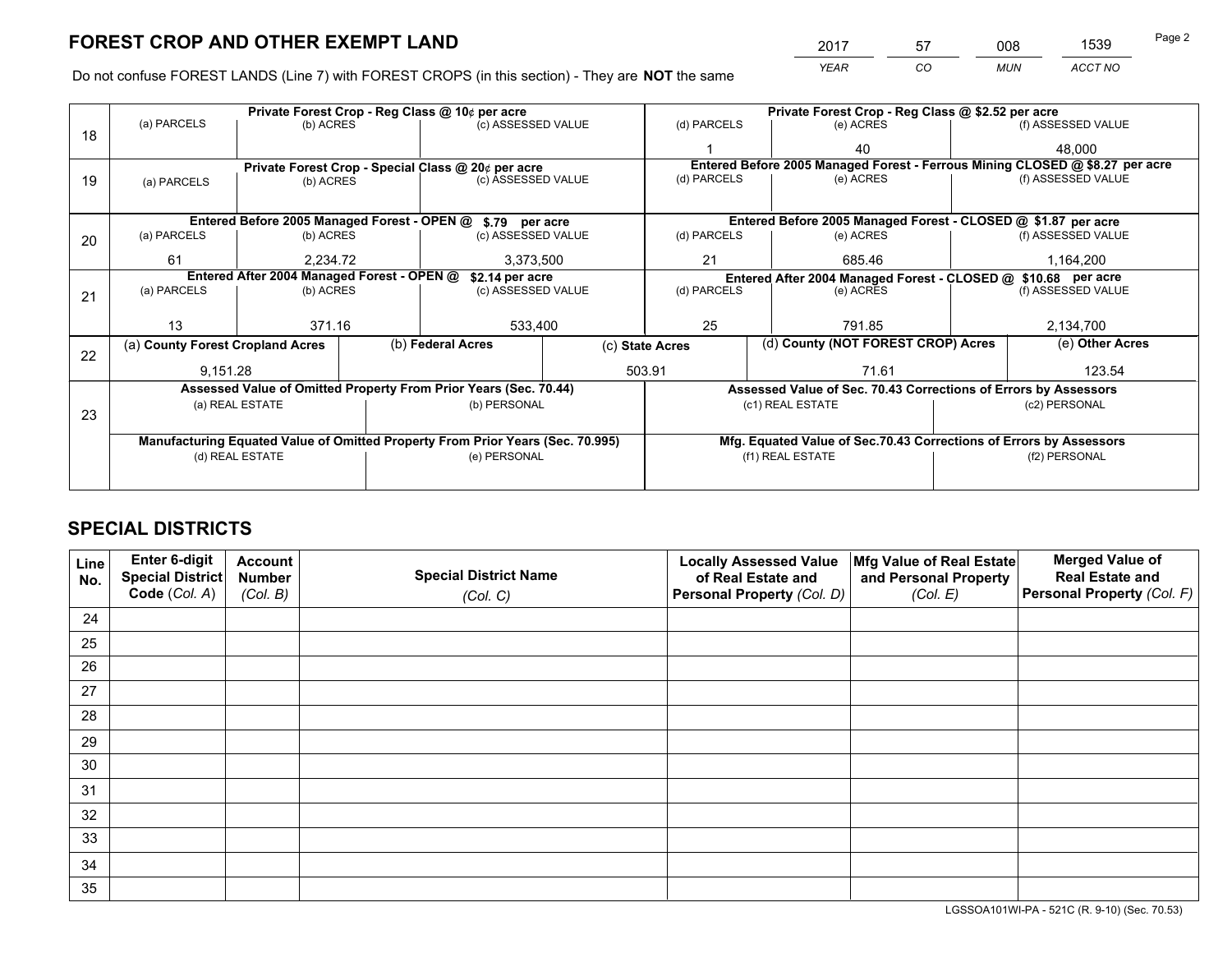|             |                                                          |                                             |                                                         | <b>YEAR</b>                                                                       | CO<br><b>MUN</b>                                              | ACCT NO                                                                        |
|-------------|----------------------------------------------------------|---------------------------------------------|---------------------------------------------------------|-----------------------------------------------------------------------------------|---------------------------------------------------------------|--------------------------------------------------------------------------------|
| Line<br>No. | Enter 6-digit<br><b>School District</b><br>Code (Col. A) | <b>Account</b><br><b>Number</b><br>(Col. B) | <b>School District Name</b><br>(Col. C)                 | <b>Locally Assessed Value</b><br>of Real Estate and<br>Personal Property (Col. D) | Mfg Value of Real Estate<br>and Personal Property<br>(Col. E) | <b>Merged Value of</b><br><b>Real Estate and</b><br>Personal Property (Col. F) |
|             | A. SCHOOL DISTRICTS (K-8 and K-12)                       |                                             |                                                         |                                                                                   |                                                               |                                                                                |
| 36          | 650441                                                   | 0390                                        | SCH D OF BIRCHWOOD                                      | 162,189,800                                                                       |                                                               | 162,189,800                                                                    |
| 37          |                                                          |                                             |                                                         |                                                                                   |                                                               |                                                                                |
| 38          |                                                          |                                             |                                                         |                                                                                   |                                                               |                                                                                |
| 39          |                                                          |                                             |                                                         |                                                                                   |                                                               |                                                                                |
| 40          |                                                          |                                             |                                                         |                                                                                   |                                                               |                                                                                |
| 41          |                                                          |                                             |                                                         |                                                                                   |                                                               |                                                                                |
| 42          |                                                          |                                             |                                                         |                                                                                   |                                                               |                                                                                |
| 43          |                                                          |                                             |                                                         |                                                                                   |                                                               |                                                                                |
| 44<br>45    |                                                          |                                             |                                                         |                                                                                   |                                                               |                                                                                |
| 46          |                                                          |                                             |                                                         |                                                                                   |                                                               |                                                                                |
| 47          |                                                          |                                             |                                                         |                                                                                   |                                                               |                                                                                |
| 48          |                                                          |                                             |                                                         |                                                                                   |                                                               |                                                                                |
| 49          |                                                          |                                             |                                                         |                                                                                   |                                                               |                                                                                |
| 50          |                                                          |                                             | TOTAL ASSESSED VALUE OF SCHOOL DISTRICTS (K-8 and K-12) | 162,189,800                                                                       |                                                               | 162,189,800                                                                    |
|             | <b>B.</b><br><b>UNION HIGH SCHOOL DISTRICTS</b>          |                                             |                                                         |                                                                                   |                                                               |                                                                                |
| 51          |                                                          |                                             |                                                         |                                                                                   |                                                               |                                                                                |
| 52          |                                                          |                                             |                                                         |                                                                                   |                                                               |                                                                                |
| 53          |                                                          |                                             |                                                         |                                                                                   |                                                               |                                                                                |
| 54          |                                                          |                                             |                                                         |                                                                                   |                                                               |                                                                                |
| 55          |                                                          |                                             | TOTAL ASSESSED VALUE OF UNION HIGH SCHOOLS              |                                                                                   |                                                               |                                                                                |
|             | C.<br><b>TECHNICAL COLLEGE DISTRICTS</b>                 |                                             |                                                         |                                                                                   |                                                               |                                                                                |
| 56          | 001700                                                   | 0016                                        | WISCONSIN INDIANHEAD TECH COLLEGE SHEL                  | 162,189,800                                                                       |                                                               | 162,189,800                                                                    |
| 57          |                                                          |                                             |                                                         |                                                                                   |                                                               |                                                                                |
| 58          |                                                          |                                             |                                                         |                                                                                   |                                                               |                                                                                |
| 59          |                                                          |                                             | TOTAL ASSESSED VALUE OF TECHNICAL COLLEGES              | 162,189,800                                                                       |                                                               | 162,189,800                                                                    |

2017

57

008

 *I hereby certify, to the best of my knowledge and belief, this form is complete and correct.*

**SCHOOL DISTRICTS**

| Print name of preparer | Title                    |                | Date (MM / DD / CCYY) |
|------------------------|--------------------------|----------------|-----------------------|
|                        |                          |                |                       |
| Signature of preparer  | Contact Telephone Number | E-mail address |                       |
|                        | $\sim$                   |                |                       |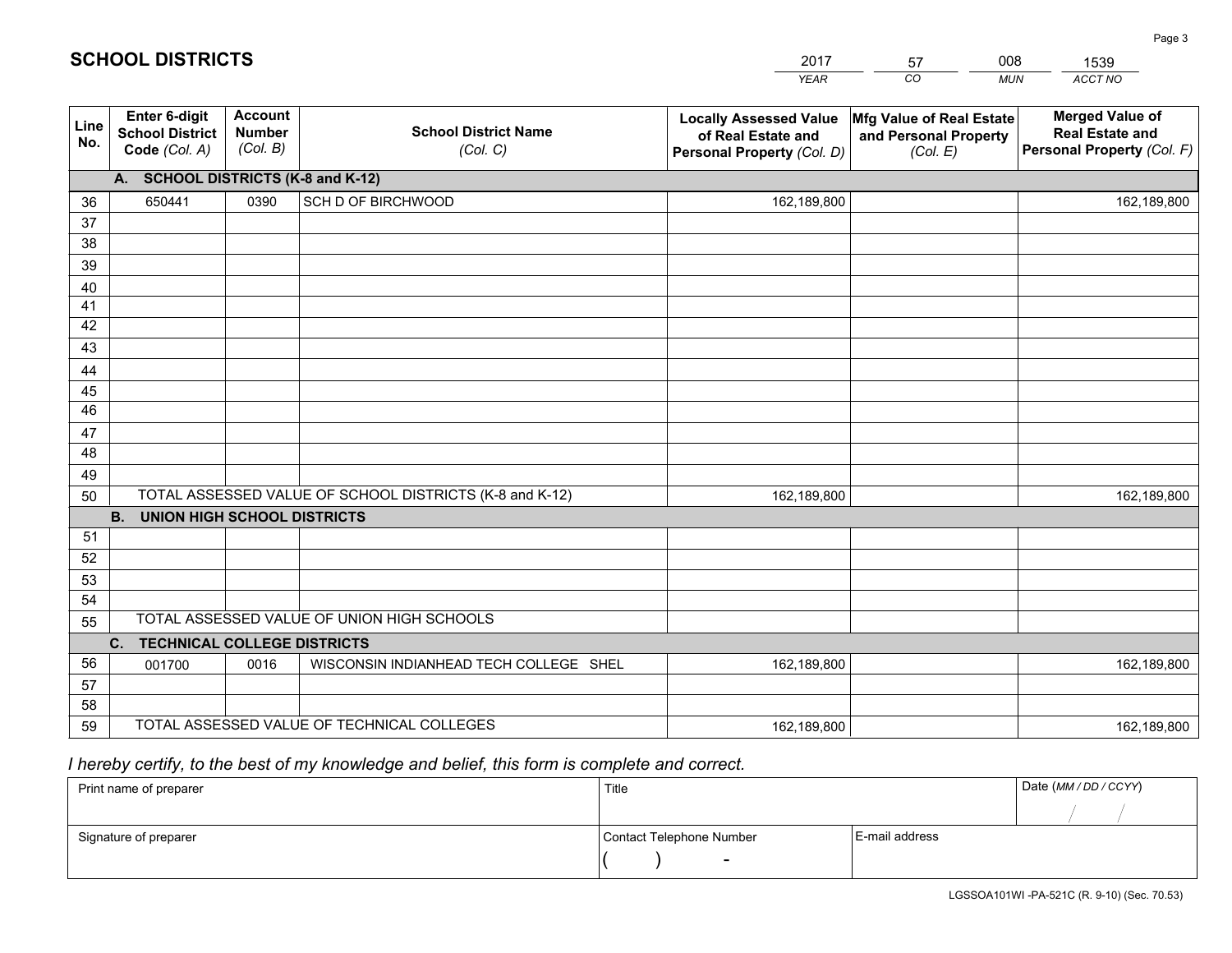### **HIGHLIGHTS**

- 1. Complete the Statement of Assessment after the Board of Review. Reflect any changes made there.
- 2. Use black ink to complete.
- 3. Line 16 must equal Line 50, Col D.
- 4. Line 55 must equal the total of K-8 schools listed on lines 36-49. Do not include K-12 schools in this comparision.
- 5. Line 59, Col. D must equal Line 16.
- 6. Special District, School District and Technical College District values must include both real estate and personal property. Examples of Special districts are: town sanitary districts, public inland lake protection and rehabilitation districts, and metropolitan sewerage districts.
- 7. DO NOT INCLUDE Manufacturing property values.DOR will print these values on the final SOA.
- 8. Accuracy of this form is very important. The values reported directly affect the equalized value DOR calculates for school and special districts.

### **Page 1:**

 If not prefilled, enter the tax year,county and municipal code,municipal type, municipal name and county name on the top of form.

Check the Amended box, if filing an amended / corrected SOA.

 Report the parcel count, acres and assessed value of taxable general property, total parcel count, (real and personal), total acres, and values from final figures set by the Board of Review.

- A. Real Estate land and improvements (buildings, etc.) is reported on lines 1 8, total line 9.
- B. Personal Property is reported on lines 11 14, Column D, total line 15.
- C. To complete this report, use the computer produced summary of the assessment roll that shows these amounts.
- D. Use whole numbers only.
- E. Add each line across and each column down to verify entries.

### **Page 2:**

- A. Report Special Items (not subject to general property tax).
- 1. Private Forest Croplands and Managed Forest Lands are reported on lines 18,19, 20 and 21. Be sure to report assessed values **NOT** taxes.
- 2. You should have copies of the orders of entry, orders of withdrawal, etc., to update your assessment roll.
	- 3. Show hundredths of acres (e.g. 39.75).
- 4. Tax exempt lands are reported on line 22.
- 5. Omitted property and sec. 70.43, Wis. Stats., corrections of errors by assessor are reported on line 23. Report real estate and personal property separately. These should be for **prior years**, not something found on the current assessment roll after the board of review.
- B. Special District (Lines 24-35) Include the value of both real and personal property.

 The Department of Revenue (DOR) preprints much of the information regarding names and codes for schools, special districts,etc. If a district is not listed, enter the name and value only, DOR will enter the proper code.

### **Page 3 School Districts:**

Include the value of both real and personal property.

Report School District (regular, elementary, union high school, and technical college).

- 1. Regular (K-12) and Elementary (K-8) school values are reported on lines 36-49, total on line 50.
- 2. Union High School (UHS) (use only if elementary schools are listed on lines 36-49) are reported on lines 51-54. UHS total value (line 55) must equal to the total **elementary school** values reported on lines 36-49. Do notinclude K-12 schools in this comparison.
- 3. Technical College values are reported on lines 56-58, total on line 59.
- 4. Use the computer summary that shows these amounts to complete this report.

#### **This form is due the second Monday in June. File this report only after your Board of Review is complete.**

 *If you have questions: Return forms to:*

 Email: lgs@wisconsin.gov Wisconsin Department of RevenueCall:  $(608)$  266-2569 or  $(608)$  264-6892 Fax number: (608) 264-6887 PO Box 8971

Local Government Services Section 6-97 Madison WI 53708-8971

 $-0338$ BIRCHWOOD, WI 54817 - 0338 TOWN OF EDGEWATER NATALIE KAY CLEMENS<br>TOWN OF EDGEWATER NATALIE KAY CLEMENS BIRCHWOOD, WI 54817 PO BOX 338 PO BOX 338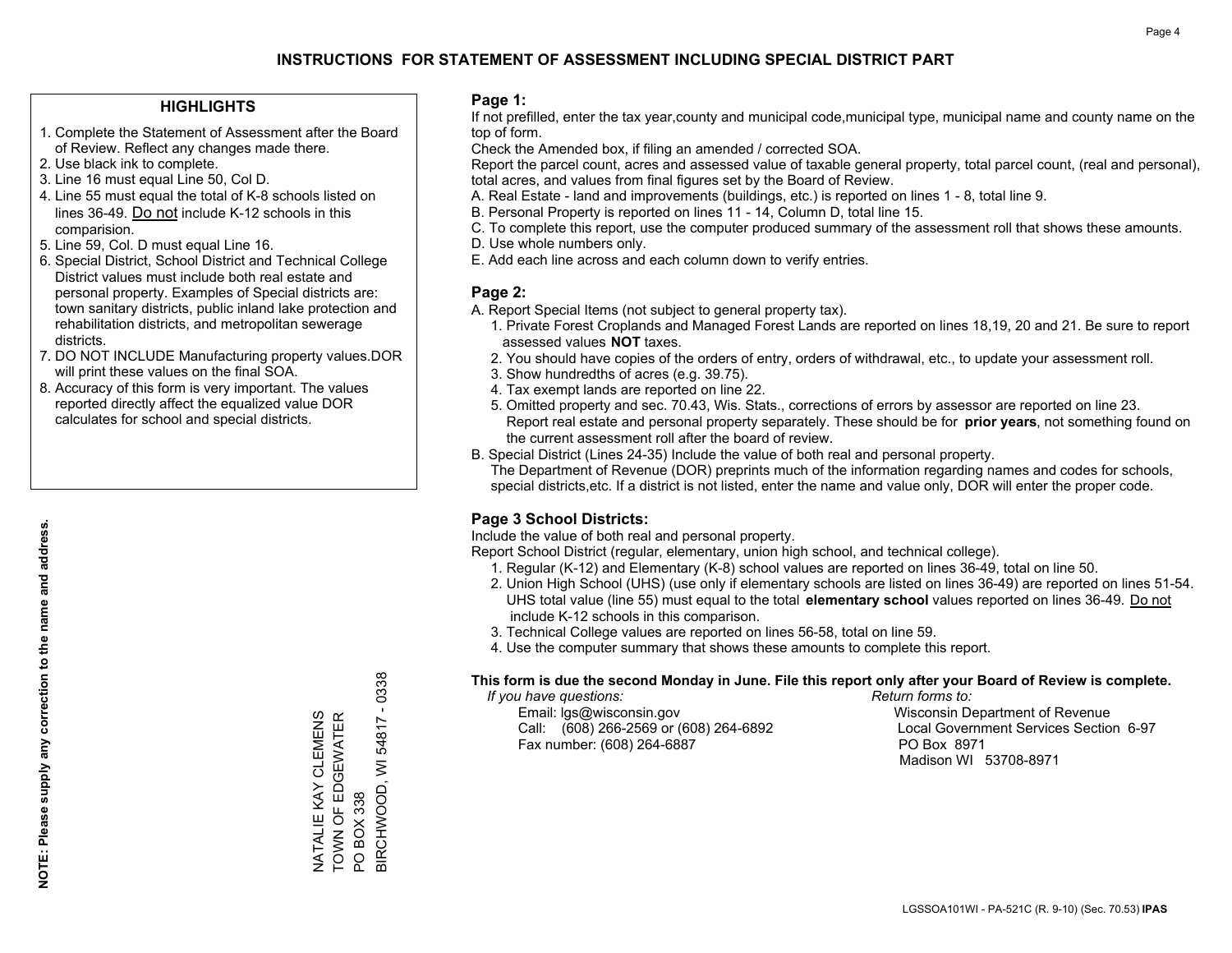**STATEMENT OF ASSESSMENT FOR 2017** 

| 57   | 01 O | 540.    |
|------|------|---------|
| ∫ ∩′ | MUN. | ACCT NO |

|                         | <b>FOR</b>                                                                                                                                                                                   | <b>TOWN OF</b><br><b>OF</b>                                  | <b>HAYWARD</b>           |           | SAWYER COUNTY                                            |                         |                      | <b>WHEN COMPLETING THIS DOCUMENT</b>     |  |
|-------------------------|----------------------------------------------------------------------------------------------------------------------------------------------------------------------------------------------|--------------------------------------------------------------|--------------------------|-----------|----------------------------------------------------------|-------------------------|----------------------|------------------------------------------|--|
|                         |                                                                                                                                                                                              | Town - Village - City                                        | <b>Municipality Name</b> |           | <b>County Name</b>                                       |                         |                      | DO NOT WRITE OVER X's OR IN SHADED AREAS |  |
|                         |                                                                                                                                                                                              | <b>REAL ESTATE</b>                                           | PARCEL COUNT             |           | NO. OF ACRES                                             | <b>VALUE OF</b>         | <b>VALUE OF</b>      | TOTAL VALUE OF LAND                      |  |
| Line<br>No.             |                                                                                                                                                                                              | (See Lines 18 - 22 for<br>other Real Estate)                 |                          |           | <b>WHOLE</b><br>TOTAL LAND   IMPROVEMENTS   NUMBERS ONLY | <b>LAND</b>             | <b>IMPROVEMENTS</b>  | AND IMPROVEMENTS                         |  |
|                         |                                                                                                                                                                                              |                                                              | Col. A                   | Col. B    | Col. C                                                   | Col. D                  | Col. E               | Col. F                                   |  |
| $\overline{\mathbf{1}}$ | <b>RESIDENTIAL - Class 1</b>                                                                                                                                                                 |                                                              | 2,557                    | 1,793     | 4,892                                                    | 229,611,800             | 248,521,900          | 478,133,700                              |  |
| 2                       |                                                                                                                                                                                              | <b>COMMERCIAL - Class 2</b>                                  | 197                      | 136       | 956                                                      | 13,563,400              | 20,412,700           | 33,976,100                               |  |
| 3                       |                                                                                                                                                                                              | <b>MANUFACTURING - Class 3</b>                               | 11                       |           | 8<br>275                                                 | 961,300                 | 7,370,100            | 8,331,400                                |  |
| 4                       |                                                                                                                                                                                              | <b>AGRICULTURAL - Class 4</b>                                | 152                      |           | 2,722                                                    | 408,700                 |                      | 408,700                                  |  |
| 5                       |                                                                                                                                                                                              | <b>UNDEVELOPED - Class 5</b>                                 | 202                      |           | 1,222                                                    | 357,900                 |                      | 357,900                                  |  |
| 6                       |                                                                                                                                                                                              | AGRICULTURAL FOREST - Class 5m                               | 70                       |           | 917                                                      | 774,700                 |                      | 774,700                                  |  |
| 7                       |                                                                                                                                                                                              | FOREST LANDS - Class 6                                       | 385                      |           | 7,428                                                    | 12,584,000              |                      | 12,584,000                               |  |
| 8                       |                                                                                                                                                                                              | OTHER - Class 7                                              | 15                       | 15        | 37                                                       | 217,500                 | 1,374,200            | 1,591,700                                |  |
| 9                       |                                                                                                                                                                                              | TOTAL - ALL COLUMNS                                          | 3,589                    | 1,952     | 18,449                                                   | 258,479,300             | 277,678,900          | 536,158,200                              |  |
| 10                      |                                                                                                                                                                                              | NUMBER OF PERSONAL PROPERTY ACCOUNTS IN ROLL                 |                          |           | 128                                                      | <b>LOCALLY ASSESSED</b> | <b>MANUFACTURING</b> | <b>MERGED</b>                            |  |
| 11                      |                                                                                                                                                                                              | BOATS AND OTHER WATERCRAFT NOT EXEMPT - Code 1               |                          |           |                                                          | 197,700                 | $\Omega$             | 197,700                                  |  |
| 12                      |                                                                                                                                                                                              | MACHINERY, TOOLS AND PATTERNS - Code 2                       |                          |           |                                                          | 1,162,900               | 2,054,800            | 3,217,700                                |  |
| 13                      |                                                                                                                                                                                              | FURNITURE, FIXTURES AND EQUIPMENT - Code 3                   |                          |           |                                                          | 930,900                 | 170,800              | 1,101,700                                |  |
| 14                      |                                                                                                                                                                                              | ALL OTHER PERSONAL PROPERTY NOT EXEMPT - Codes 4A, 4B, 4C    |                          |           |                                                          | 4,987,700               | 189,700              | 5,177,400                                |  |
| 15                      |                                                                                                                                                                                              | TOTAL OF PERSONAL PROPERTY NOT EXEMPT (Total of Lines 11-14) |                          | 7,279,200 | 2,415,300                                                | 9,694,500               |                      |                                          |  |
| 16                      | AGGREGATE ASSESSED VALUE OF ALL PROPERTY SUBJECT TO THE GENERAL PROPERTY TAX (Total of Lines 9F and 15F)<br>MUST EQUAL TOTAL VALUE OF THE SCHOOL DISTRICTS (K-12 PLUS K-8) - Line 50, Col. F |                                                              |                          |           |                                                          |                         |                      | 545,852,700                              |  |
| 17                      | Name of Assessor<br><b>BOARD OF REVIEW</b><br>DATE OF FINAL ADJOURNMENT<br>06/19/2017<br><b>MARK HAFFERMAN</b>                                                                               |                                                              |                          |           | Telephone #                                              | (888) 457-4720          |                      |                                          |  |

REMARKS

The Assessment Ratio to be used in calculating the estimated Fair Market Value on tax bills for this tax district is .986622391<br>This ratio should be used to convert assessed values to "Calculate Equalized Values" in Step 1 Commission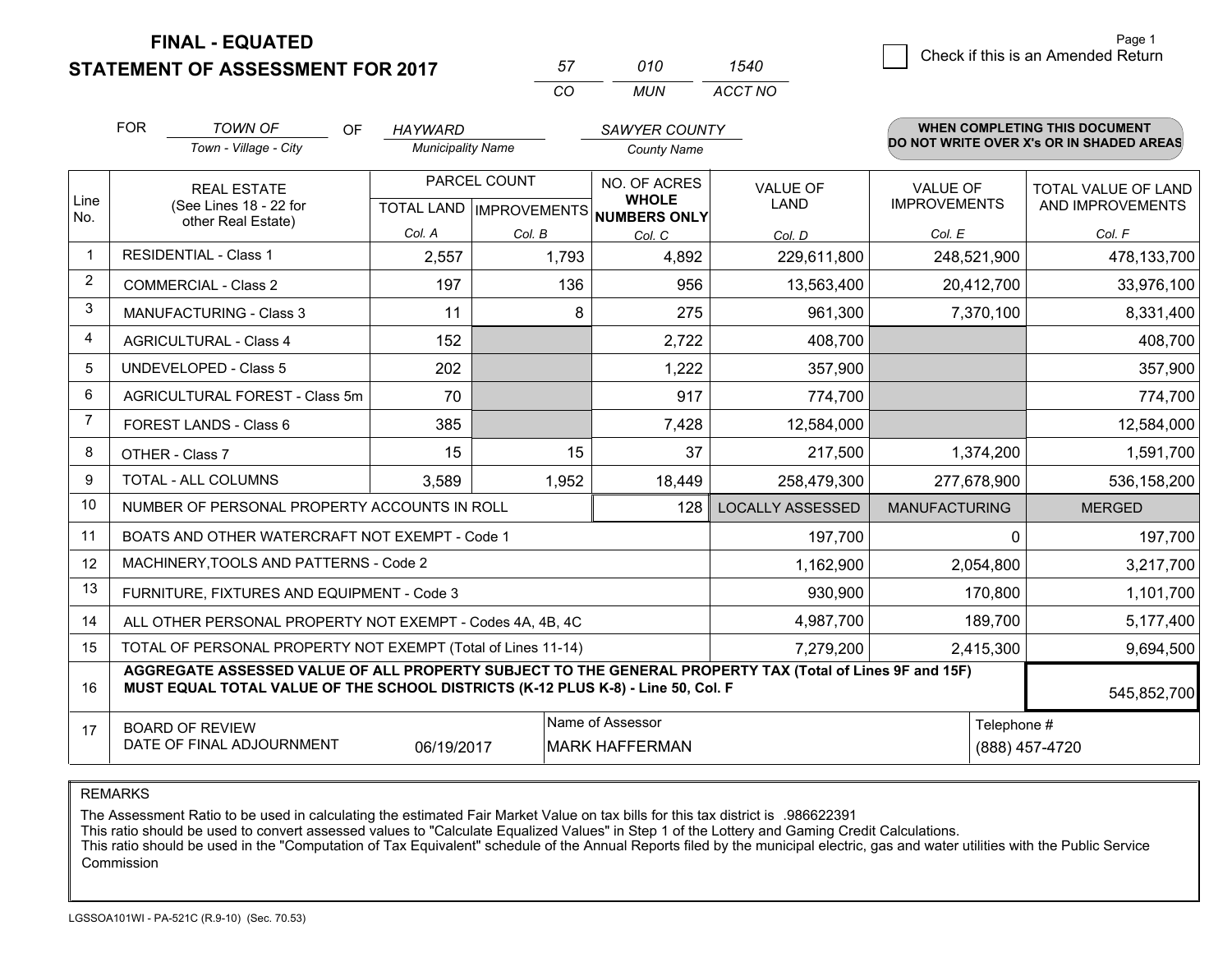*YEAR CO MUN ACCT NO* <sup>2017</sup> <sup>57</sup> <sup>010</sup> <sup>1540</sup>

Do not confuse FOREST LANDS (Line 7) with FOREST CROPS (in this section) - They are **NOT** the same

|    |                                                                                |                 |  | Private Forest Crop - Reg Class @ 10¢ per acre                   |                 | Private Forest Crop - Reg Class @ \$2.52 per acre |                                                                              |  |                    |  |
|----|--------------------------------------------------------------------------------|-----------------|--|------------------------------------------------------------------|-----------------|---------------------------------------------------|------------------------------------------------------------------------------|--|--------------------|--|
| 18 | (a) PARCELS                                                                    | (b) ACRES       |  | (c) ASSESSED VALUE                                               |                 | (d) PARCELS                                       | (e) ACRES                                                                    |  | (f) ASSESSED VALUE |  |
|    |                                                                                |                 |  |                                                                  |                 |                                                   | 29.8                                                                         |  | 50.700             |  |
|    |                                                                                |                 |  | Private Forest Crop - Special Class @ 20¢ per acre               |                 |                                                   | Entered Before 2005 Managed Forest - Ferrous Mining CLOSED @ \$8.27 per acre |  |                    |  |
| 19 | (a) PARCELS                                                                    | (b) ACRES       |  | (c) ASSESSED VALUE                                               |                 | (d) PARCELS                                       | (e) ACRES                                                                    |  | (f) ASSESSED VALUE |  |
|    |                                                                                |                 |  |                                                                  |                 |                                                   |                                                                              |  |                    |  |
|    |                                                                                |                 |  | Entered Before 2005 Managed Forest - OPEN @ \$.79 per acre       |                 |                                                   | Entered Before 2005 Managed Forest - CLOSED @ \$1.87 per acre                |  |                    |  |
| 20 | (a) PARCELS                                                                    | (b) ACRES       |  | (c) ASSESSED VALUE                                               |                 | (d) PARCELS                                       | (e) ACRES                                                                    |  | (f) ASSESSED VALUE |  |
|    | 18                                                                             | 720.54          |  | 1,120,900                                                        |                 | 155<br>6                                          |                                                                              |  | 251,900            |  |
|    | Entered After 2004 Managed Forest - OPEN @<br>\$2.14 per acre                  |                 |  |                                                                  |                 |                                                   | Entered After 2004 Managed Forest - CLOSED @ \$10.68 per acre                |  |                    |  |
| 21 | (a) PARCELS                                                                    | (b) ACRES       |  | (c) ASSESSED VALUE                                               |                 | (d) PARCELS<br>(e) ACRES                          |                                                                              |  | (f) ASSESSED VALUE |  |
|    |                                                                                |                 |  |                                                                  |                 |                                                   |                                                                              |  |                    |  |
|    | 13                                                                             | 439.77          |  | 729,300                                                          |                 | 17<br>579.5                                       |                                                                              |  | 1,711,300          |  |
| 22 | (a) County Forest Cropland Acres                                               |                 |  | (b) Federal Acres                                                | (c) State Acres |                                                   | (d) County (NOT FOREST CROP) Acres                                           |  | (e) Other Acres    |  |
|    | 2,231.84                                                                       |                 |  | 10,731.26                                                        |                 | 1,366.06<br>900.25                                |                                                                              |  | 1,593.24           |  |
|    |                                                                                |                 |  | Assessed Value of Omitted Property From Prior Years (Sec. 70.44) |                 |                                                   | Assessed Value of Sec. 70.43 Corrections of Errors by Assessors              |  |                    |  |
| 23 |                                                                                | (a) REAL ESTATE |  | (b) PERSONAL                                                     |                 |                                                   | (c1) REAL ESTATE                                                             |  | (c2) PERSONAL      |  |
|    |                                                                                |                 |  |                                                                  |                 |                                                   |                                                                              |  |                    |  |
|    | Manufacturing Equated Value of Omitted Property From Prior Years (Sec. 70.995) |                 |  |                                                                  |                 |                                                   | Mfg. Equated Value of Sec.70.43 Corrections of Errors by Assessors           |  |                    |  |
|    | (d) REAL ESTATE                                                                |                 |  | (e) PERSONAL                                                     |                 | (f1) REAL ESTATE                                  |                                                                              |  | (f2) PERSONAL      |  |
|    |                                                                                |                 |  |                                                                  |                 |                                                   |                                                                              |  |                    |  |

# **SPECIAL DISTRICTS**

| Line<br>No. | Enter 6-digit<br>Special District<br>Code (Col. A) | <b>Account</b><br><b>Number</b><br>(Col. B) | <b>Special District Name</b><br>(Col. C) | <b>Locally Assessed Value</b><br>of Real Estate and<br>Personal Property (Col. D) | Mfg Value of Real Estate<br>and Personal Property<br>(Col. E) | <b>Merged Value of</b><br><b>Real Estate and</b><br>Personal Property (Col. F) |
|-------------|----------------------------------------------------|---------------------------------------------|------------------------------------------|-----------------------------------------------------------------------------------|---------------------------------------------------------------|--------------------------------------------------------------------------------|
|             |                                                    |                                             |                                          |                                                                                   |                                                               |                                                                                |
| 24          |                                                    |                                             |                                          |                                                                                   |                                                               |                                                                                |
| 25          |                                                    |                                             |                                          |                                                                                   |                                                               |                                                                                |
| 26          |                                                    |                                             |                                          |                                                                                   |                                                               |                                                                                |
| 27          |                                                    |                                             |                                          |                                                                                   |                                                               |                                                                                |
| 28          |                                                    |                                             |                                          |                                                                                   |                                                               |                                                                                |
| 29          |                                                    |                                             |                                          |                                                                                   |                                                               |                                                                                |
| 30          |                                                    |                                             |                                          |                                                                                   |                                                               |                                                                                |
| 31          |                                                    |                                             |                                          |                                                                                   |                                                               |                                                                                |
| 32          |                                                    |                                             |                                          |                                                                                   |                                                               |                                                                                |
| 33          |                                                    |                                             |                                          |                                                                                   |                                                               |                                                                                |
| 34          |                                                    |                                             |                                          |                                                                                   |                                                               |                                                                                |
| 35          |                                                    |                                             |                                          |                                                                                   |                                                               |                                                                                |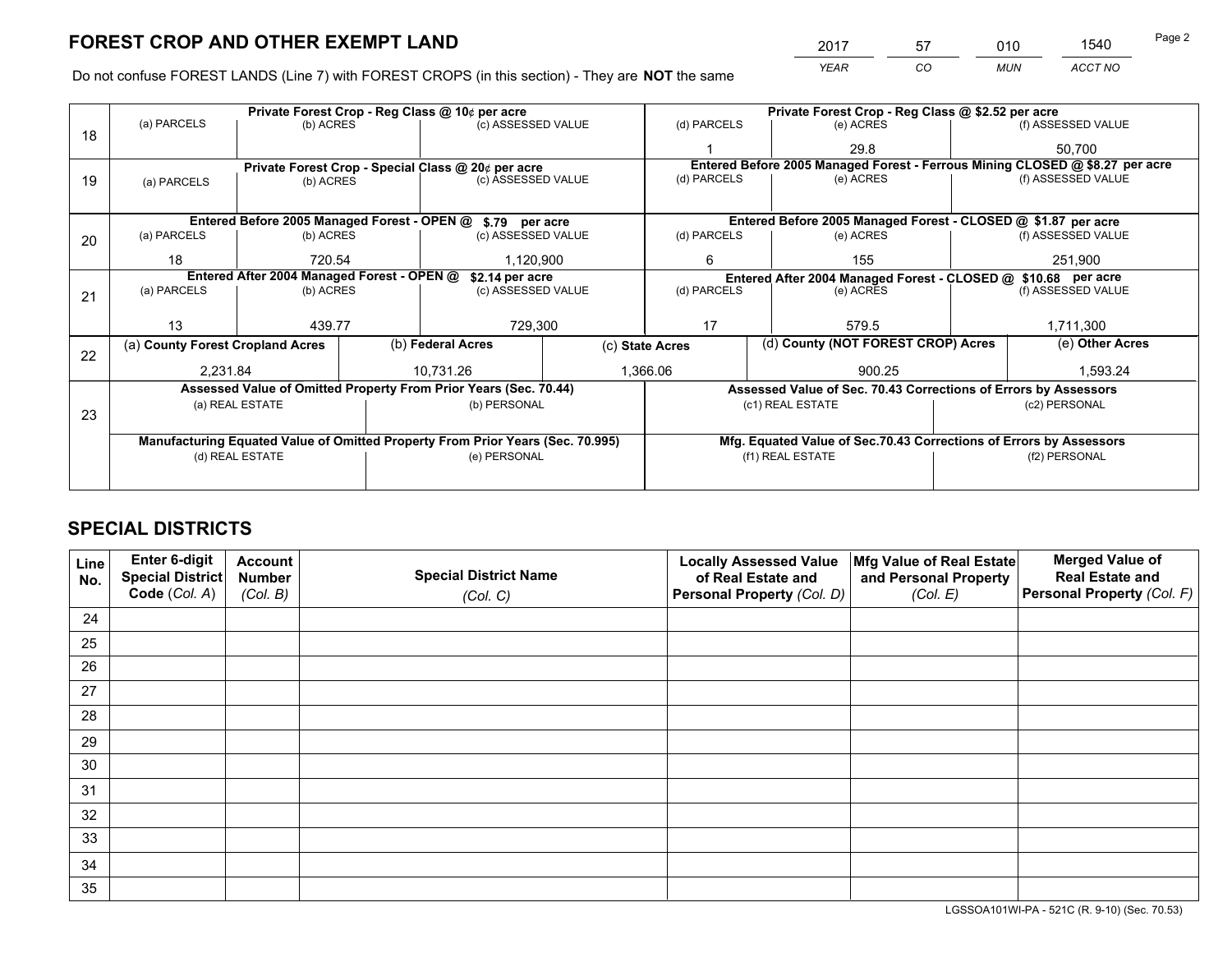|                       |                                                                 |                                             |                                                         | <b>YEAR</b>                                                                       | CO<br><b>MUN</b>                                              | ACCT NO                                                                        |
|-----------------------|-----------------------------------------------------------------|---------------------------------------------|---------------------------------------------------------|-----------------------------------------------------------------------------------|---------------------------------------------------------------|--------------------------------------------------------------------------------|
| Line<br>No.           | <b>Enter 6-digit</b><br><b>School District</b><br>Code (Col. A) | <b>Account</b><br><b>Number</b><br>(Col. B) | <b>School District Name</b><br>(Col. C)                 | <b>Locally Assessed Value</b><br>of Real Estate and<br>Personal Property (Col. D) | Mfg Value of Real Estate<br>and Personal Property<br>(Col. E) | <b>Merged Value of</b><br><b>Real Estate and</b><br>Personal Property (Col. F) |
|                       | A. SCHOOL DISTRICTS (K-8 and K-12)                              |                                             |                                                         |                                                                                   |                                                               |                                                                                |
| 36                    | 572478                                                          | 0339                                        | SCH D OF HAYWARD COMMUNITY                              | 525,406,600                                                                       | 10,746,700                                                    | 536,153,300                                                                    |
| 37                    | 576615                                                          | 0340                                        | SCH D OF WINTER                                         | 9,699,400                                                                         |                                                               | 9,699,400                                                                      |
| 38                    |                                                                 |                                             |                                                         |                                                                                   |                                                               |                                                                                |
| 39                    |                                                                 |                                             |                                                         |                                                                                   |                                                               |                                                                                |
| 40                    |                                                                 |                                             |                                                         |                                                                                   |                                                               |                                                                                |
| 41                    |                                                                 |                                             |                                                         |                                                                                   |                                                               |                                                                                |
| 42                    |                                                                 |                                             |                                                         |                                                                                   |                                                               |                                                                                |
| 43                    |                                                                 |                                             |                                                         |                                                                                   |                                                               |                                                                                |
| 44                    |                                                                 |                                             |                                                         |                                                                                   |                                                               |                                                                                |
| 45<br>$\overline{46}$ |                                                                 |                                             |                                                         |                                                                                   |                                                               |                                                                                |
| 47                    |                                                                 |                                             |                                                         |                                                                                   |                                                               |                                                                                |
| 48                    |                                                                 |                                             |                                                         |                                                                                   |                                                               |                                                                                |
| 49                    |                                                                 |                                             |                                                         |                                                                                   |                                                               |                                                                                |
| 50                    |                                                                 |                                             | TOTAL ASSESSED VALUE OF SCHOOL DISTRICTS (K-8 and K-12) | 535,106,000                                                                       | 10,746,700                                                    | 545,852,700                                                                    |
|                       | <b>B.</b><br><b>UNION HIGH SCHOOL DISTRICTS</b>                 |                                             |                                                         |                                                                                   |                                                               |                                                                                |
| 51                    |                                                                 |                                             |                                                         |                                                                                   |                                                               |                                                                                |
| 52                    |                                                                 |                                             |                                                         |                                                                                   |                                                               |                                                                                |
| 53                    |                                                                 |                                             |                                                         |                                                                                   |                                                               |                                                                                |
| 54                    |                                                                 |                                             |                                                         |                                                                                   |                                                               |                                                                                |
| 55                    |                                                                 |                                             | TOTAL ASSESSED VALUE OF UNION HIGH SCHOOLS              |                                                                                   |                                                               |                                                                                |
|                       | C.<br><b>TECHNICAL COLLEGE DISTRICTS</b>                        |                                             |                                                         |                                                                                   |                                                               |                                                                                |
| 56                    | 001700                                                          | 0016                                        | WISCONSIN INDIANHEAD TECH COLLEGE SHEL                  | 535,106,000                                                                       | 10,746,700                                                    | 545,852,700                                                                    |
| 57                    |                                                                 |                                             |                                                         |                                                                                   |                                                               |                                                                                |
| 58                    |                                                                 |                                             |                                                         |                                                                                   |                                                               |                                                                                |
| 59                    |                                                                 |                                             | TOTAL ASSESSED VALUE OF TECHNICAL COLLEGES              | 535,106,000                                                                       | 10,746,700                                                    | 545,852,700                                                                    |

2017

57

010

 *I hereby certify, to the best of my knowledge and belief, this form is complete and correct.*

**SCHOOL DISTRICTS**

| Print name of preparer | Title                    |                | Date (MM / DD / CCYY) |
|------------------------|--------------------------|----------------|-----------------------|
|                        |                          |                |                       |
| Signature of preparer  | Contact Telephone Number | E-mail address |                       |
|                        | $\sim$                   |                |                       |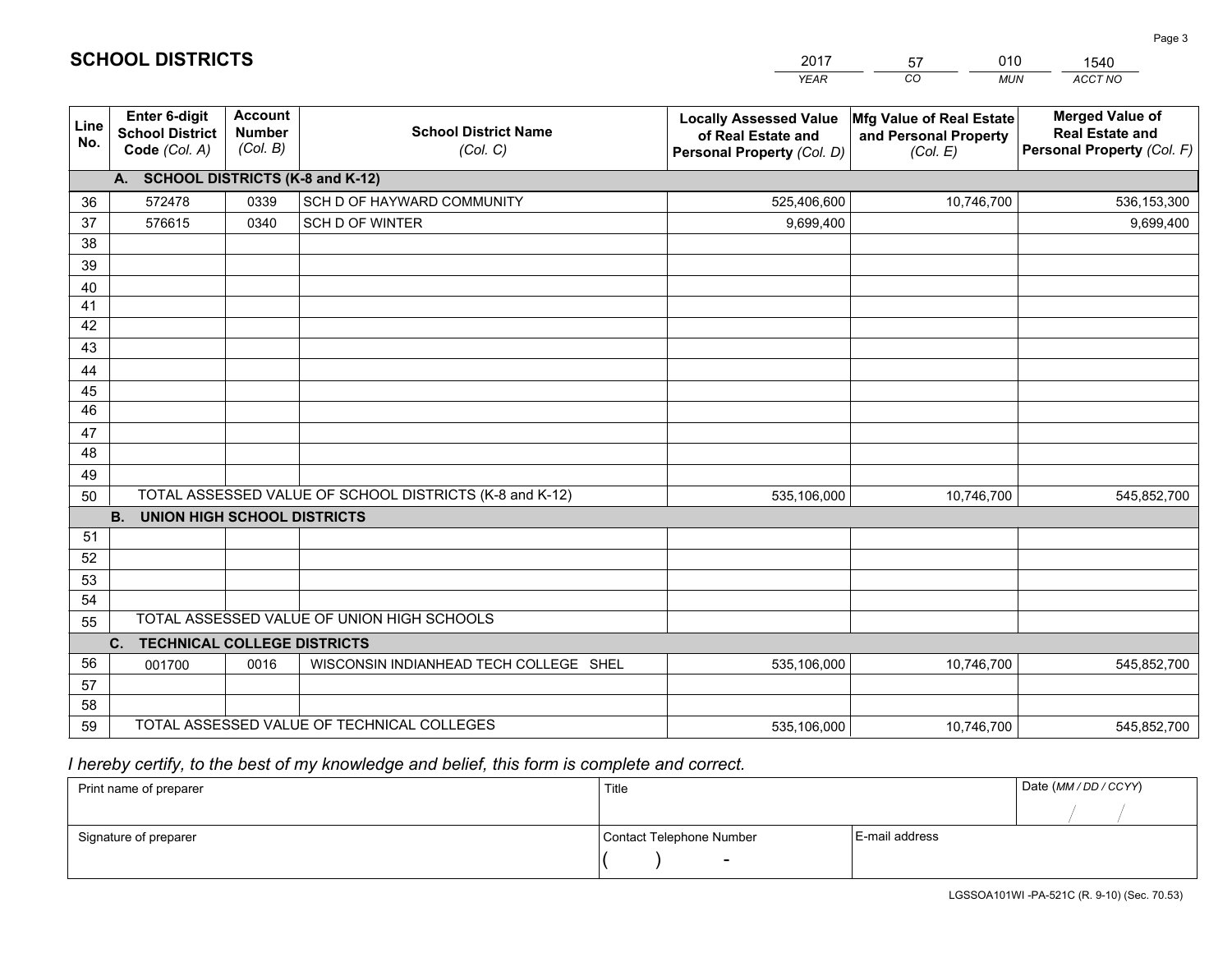### **HIGHLIGHTS**

- 1. Complete the Statement of Assessment after the Board of Review. Reflect any changes made there.
- 2. Use black ink to complete.
- 3. Line 16 must equal Line 50, Col D.
- 4. Line 55 must equal the total of K-8 schools listed on lines 36-49. Do not include K-12 schools in this comparision.
- 5. Line 59, Col. D must equal Line 16.
- 6. Special District, School District and Technical College District values must include both real estate and personal property. Examples of Special districts are: town sanitary districts, public inland lake protection and rehabilitation districts, and metropolitan sewerage districts.
- 7. DO NOT INCLUDE Manufacturing property values.DOR will print these values on the final SOA.
- 8. Accuracy of this form is very important. The values reported directly affect the equalized value DOR calculates for school and special districts.

#### **Page 1:**

 If not prefilled, enter the tax year,county and municipal code,municipal type, municipal name and county name on the top of form.

Check the Amended box, if filing an amended / corrected SOA.

 Report the parcel count, acres and assessed value of taxable general property, total parcel count, (real and personal), total acres, and values from final figures set by the Board of Review.

- A. Real Estate land and improvements (buildings, etc.) is reported on lines 1 8, total line 9.
- B. Personal Property is reported on lines 11 14, Column D, total line 15.
- C. To complete this report, use the computer produced summary of the assessment roll that shows these amounts.
- D. Use whole numbers only.
- E. Add each line across and each column down to verify entries.

### **Page 2:**

- A. Report Special Items (not subject to general property tax).
- 1. Private Forest Croplands and Managed Forest Lands are reported on lines 18,19, 20 and 21. Be sure to report assessed values **NOT** taxes.
- 2. You should have copies of the orders of entry, orders of withdrawal, etc., to update your assessment roll.
	- 3. Show hundredths of acres (e.g. 39.75).
- 4. Tax exempt lands are reported on line 22.
- 5. Omitted property and sec. 70.43, Wis. Stats., corrections of errors by assessor are reported on line 23. Report real estate and personal property separately. These should be for **prior years**, not something found on the current assessment roll after the board of review.
- B. Special District (Lines 24-35) Include the value of both real and personal property.
- The Department of Revenue (DOR) preprints much of the information regarding names and codes for schools, special districts,etc. If a district is not listed, enter the name and value only, DOR will enter the proper code.

# **Page 3 School Districts:**

Include the value of both real and personal property.

Report School District (regular, elementary, union high school, and technical college).

- 1. Regular (K-12) and Elementary (K-8) school values are reported on lines 36-49, total on line 50.
- 2. Union High School (UHS) (use only if elementary schools are listed on lines 36-49) are reported on lines 51-54. UHS total value (line 55) must equal to the total **elementary school** values reported on lines 36-49. Do notinclude K-12 schools in this comparison.
- 3. Technical College values are reported on lines 56-58, total on line 59.
- 4. Use the computer summary that shows these amounts to complete this report.

#### **This form is due the second Monday in June. File this report only after your Board of Review is complete.**

 *If you have questions: Return forms to:*

 Email: lgs@wisconsin.gov Wisconsin Department of RevenueCall:  $(608)$  266-2569 or  $(608)$  264-6892 Fax number: (608) 264-6887 PO Box 8971

Local Government Services Section 6-97 Madison WI 53708-8971

HAYWARD, WI 54843 - 3260 HAYWARD, WI 54843 - 3260 TOWN OF HAYWARD BRYN HAND<br>TOWN OF HAYWARD PO BOX 13260 PO BOX 13260 BRYN HAND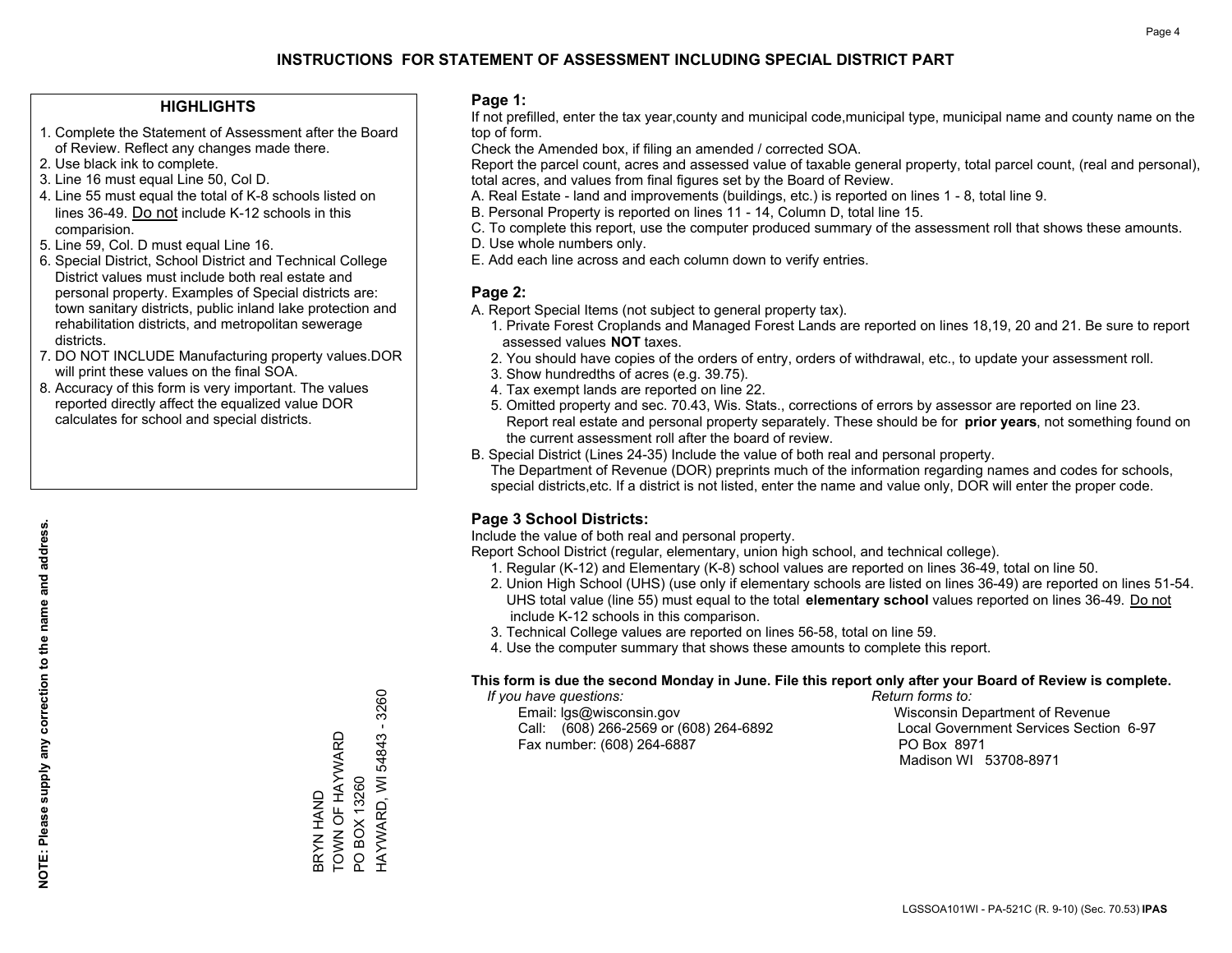**STATEMENT OF ASSESSMENT FOR 2017** 

| 57       | 1172  |         |
|----------|-------|---------|
| $\cdots$ | MI IN | ACCT NO |

|             | <b>FOR</b>                                                                                                                                                                                   | <b>TOWN OF</b><br><b>OF</b>                                  | <b>HUNTER</b>            |              | SAWYER COUNTY                                                        |                                |                                        | <b>WHEN COMPLETING THIS DOCUMENT</b>           |  |
|-------------|----------------------------------------------------------------------------------------------------------------------------------------------------------------------------------------------|--------------------------------------------------------------|--------------------------|--------------|----------------------------------------------------------------------|--------------------------------|----------------------------------------|------------------------------------------------|--|
|             |                                                                                                                                                                                              | Town - Village - City                                        | <b>Municipality Name</b> |              | <b>County Name</b>                                                   |                                |                                        | DO NOT WRITE OVER X's OR IN SHADED AREAS       |  |
| Line        |                                                                                                                                                                                              | <b>REAL ESTATE</b><br>(See Lines 18 - 22 for                 |                          | PARCEL COUNT | NO. OF ACRES<br><b>WHOLE</b><br>TOTAL LAND IMPROVEMENTS NUMBERS ONLY | <b>VALUE OF</b><br><b>LAND</b> | <b>VALUE OF</b><br><b>IMPROVEMENTS</b> | <b>TOTAL VALUE OF LAND</b><br>AND IMPROVEMENTS |  |
| No.         |                                                                                                                                                                                              | other Real Estate)                                           | Col. A                   | Col. B       | Col. C                                                               | Col. D                         | Col. E                                 | Col. F                                         |  |
| $\mathbf 1$ |                                                                                                                                                                                              | <b>RESIDENTIAL - Class 1</b>                                 | 929                      | 691          | 1,509                                                                | 96,476,800                     | 72,950,100                             | 169,426,900                                    |  |
| 2           |                                                                                                                                                                                              | <b>COMMERCIAL - Class 2</b>                                  | 210                      | 188          | 325                                                                  | 13,603,300                     | 9,716,300                              | 23,319,600                                     |  |
| 3           |                                                                                                                                                                                              | <b>MANUFACTURING - Class 3</b>                               |                          |              | 2                                                                    | 18,500                         | 367,100                                | 385,600                                        |  |
| 4           |                                                                                                                                                                                              | <b>AGRICULTURAL - Class 4</b>                                | 4                        |              | 106                                                                  | 11,700                         |                                        | 11,700                                         |  |
| 5           |                                                                                                                                                                                              | <b>UNDEVELOPED - Class 5</b>                                 | 32                       |              | 367                                                                  | 42,600                         |                                        | 42,600                                         |  |
| 6           |                                                                                                                                                                                              | AGRICULTURAL FOREST - Class 5m                               | 5                        |              | 130                                                                  | 94,300                         |                                        | 94,300                                         |  |
| 7           |                                                                                                                                                                                              | FOREST LANDS - Class 6                                       | 190                      |              | 3,974                                                                | 8,995,600                      |                                        | 8,995,600                                      |  |
| 8           |                                                                                                                                                                                              | OTHER - Class 7                                              | $\Omega$                 |              | 0<br>$\Omega$                                                        | $\mathbf 0$                    | $\Omega$                               | $\Omega$                                       |  |
| 9           |                                                                                                                                                                                              | TOTAL - ALL COLUMNS                                          | 1,371                    | 880          | 6,413                                                                | 119,242,800                    | 83,033,500                             | 202,276,300                                    |  |
| 10          |                                                                                                                                                                                              | NUMBER OF PERSONAL PROPERTY ACCOUNTS IN ROLL                 |                          |              | 242                                                                  | <b>LOCALLY ASSESSED</b>        | <b>MANUFACTURING</b>                   | <b>MERGED</b>                                  |  |
| 11          |                                                                                                                                                                                              | BOATS AND OTHER WATERCRAFT NOT EXEMPT - Code 1               |                          |              |                                                                      | 131,900                        | $\Omega$                               | 131,900                                        |  |
| 12          |                                                                                                                                                                                              | MACHINERY, TOOLS AND PATTERNS - Code 2                       |                          |              |                                                                      | 215,000                        | 23,600                                 | 238,600                                        |  |
| 13          |                                                                                                                                                                                              | FURNITURE, FIXTURES AND EQUIPMENT - Code 3                   |                          |              |                                                                      | 631,500                        | 32,300                                 | 663,800                                        |  |
| 14          |                                                                                                                                                                                              | ALL OTHER PERSONAL PROPERTY NOT EXEMPT - Codes 4A, 4B, 4C    |                          |              |                                                                      | 2,669,900                      | 5,000                                  | 2,674,900                                      |  |
| 15          |                                                                                                                                                                                              | TOTAL OF PERSONAL PROPERTY NOT EXEMPT (Total of Lines 11-14) |                          | 3,648,300    | 60,900                                                               | 3,709,200                      |                                        |                                                |  |
| 16          | AGGREGATE ASSESSED VALUE OF ALL PROPERTY SUBJECT TO THE GENERAL PROPERTY TAX (Total of Lines 9F and 15F)<br>MUST EQUAL TOTAL VALUE OF THE SCHOOL DISTRICTS (K-12 PLUS K-8) - Line 50, Col. F |                                                              |                          |              |                                                                      |                                | 205,985,500                            |                                                |  |
| 17          | Name of Assessor<br><b>BOARD OF REVIEW</b><br>DATE OF FINAL ADJOURNMENT<br>05/25/2017<br>DOUGLAS AND BEN KURTZWEIL                                                                           |                                                              |                          |              | Telephone #                                                          | (715) 462-9679                 |                                        |                                                |  |

REMARKS

The Assessment Ratio to be used in calculating the estimated Fair Market Value on tax bills for this tax district is 1.015786428<br>This ratio should be used to convert assessed values to "Calculate Equalized Values" in Step Commission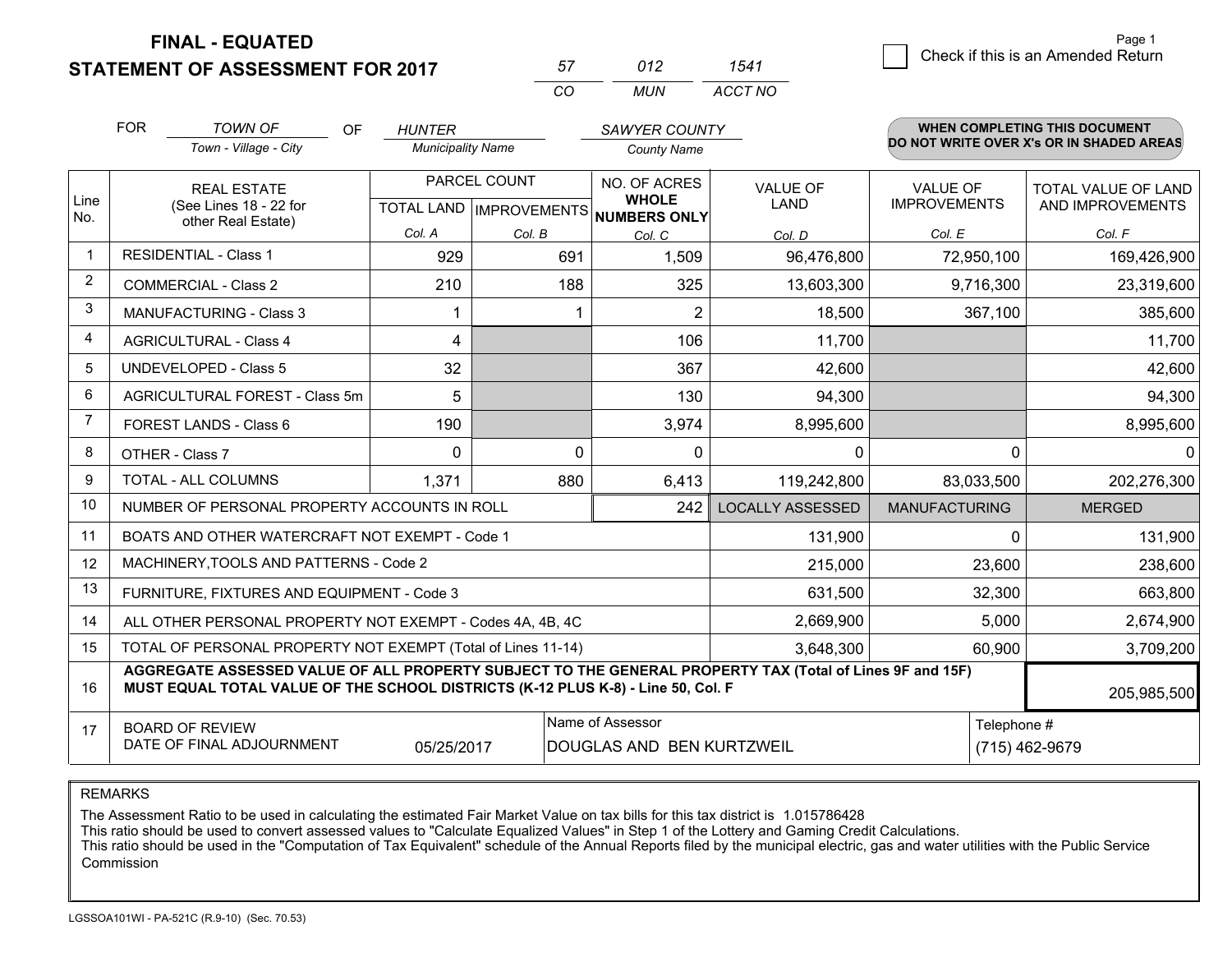*YEAR CO MUN ACCT NO* <sup>2017</sup> <sup>57</sup> <sup>012</sup> <sup>1541</sup>

Do not confuse FOREST LANDS (Line 7) with FOREST CROPS (in this section) - They are **NOT** the same

|    |                                                                                |                                                               |  | Private Forest Crop - Reg Class @ 10¢ per acre                   |                 | Private Forest Crop - Reg Class @ \$2.52 per acre |                                    |                                                                    |                    |                                                                              |
|----|--------------------------------------------------------------------------------|---------------------------------------------------------------|--|------------------------------------------------------------------|-----------------|---------------------------------------------------|------------------------------------|--------------------------------------------------------------------|--------------------|------------------------------------------------------------------------------|
| 18 | (a) PARCELS                                                                    | (b) ACRES                                                     |  | (c) ASSESSED VALUE                                               |                 | (d) PARCELS                                       |                                    | (e) ACRES                                                          |                    | (f) ASSESSED VALUE                                                           |
|    |                                                                                |                                                               |  |                                                                  |                 |                                                   |                                    |                                                                    |                    |                                                                              |
|    | Private Forest Crop - Special Class @ 20¢ per acre                             |                                                               |  |                                                                  |                 |                                                   |                                    |                                                                    |                    | Entered Before 2005 Managed Forest - Ferrous Mining CLOSED @ \$8.27 per acre |
| 19 | (a) PARCELS                                                                    | (b) ACRES                                                     |  | (c) ASSESSED VALUE                                               |                 | (d) PARCELS                                       |                                    | (e) ACRES                                                          |                    | (f) ASSESSED VALUE                                                           |
|    |                                                                                |                                                               |  |                                                                  |                 |                                                   |                                    |                                                                    |                    |                                                                              |
|    |                                                                                |                                                               |  | Entered Before 2005 Managed Forest - OPEN @ \$.79 per acre       |                 |                                                   |                                    | Entered Before 2005 Managed Forest - CLOSED @ \$1.87 per acre      |                    |                                                                              |
| 20 | (a) PARCELS                                                                    | (b) ACRES                                                     |  | (c) ASSESSED VALUE                                               |                 | (d) PARCELS                                       |                                    | (e) ACRES                                                          |                    | (f) ASSESSED VALUE                                                           |
|    | 8                                                                              | 320                                                           |  | 339.200                                                          |                 | 4                                                 | 110                                |                                                                    | 162.400            |                                                                              |
|    |                                                                                | Entered After 2004 Managed Forest - OPEN @<br>\$2.14 per acre |  |                                                                  |                 |                                                   |                                    | Entered After 2004 Managed Forest - CLOSED @ \$10.68 per acre      |                    |                                                                              |
| 21 | (a) PARCELS                                                                    | (b) ACRES                                                     |  | (c) ASSESSED VALUE                                               |                 | (d) PARCELS                                       |                                    | (e) ACRES                                                          | (f) ASSESSED VALUE |                                                                              |
|    |                                                                                |                                                               |  |                                                                  |                 |                                                   |                                    |                                                                    |                    |                                                                              |
|    | 11                                                                             | 408.98                                                        |  | 476,300                                                          |                 | 10                                                |                                    | 171.17                                                             |                    | 915,000                                                                      |
| 22 | (a) County Forest Cropland Acres                                               |                                                               |  | (b) Federal Acres                                                | (c) State Acres |                                                   | (d) County (NOT FOREST CROP) Acres |                                                                    |                    | (e) Other Acres                                                              |
|    |                                                                                |                                                               |  | 6,738.45<br>17,177.34                                            |                 |                                                   | 95.85                              |                                                                    |                    | 15,681.1                                                                     |
|    |                                                                                |                                                               |  | Assessed Value of Omitted Property From Prior Years (Sec. 70.44) |                 |                                                   |                                    | Assessed Value of Sec. 70.43 Corrections of Errors by Assessors    |                    |                                                                              |
| 23 |                                                                                | (a) REAL ESTATE                                               |  | (b) PERSONAL                                                     |                 |                                                   | (c1) REAL ESTATE                   |                                                                    |                    | (c2) PERSONAL                                                                |
|    |                                                                                |                                                               |  |                                                                  |                 |                                                   |                                    |                                                                    |                    |                                                                              |
|    | Manufacturing Equated Value of Omitted Property From Prior Years (Sec. 70.995) |                                                               |  |                                                                  |                 |                                                   |                                    | Mfg. Equated Value of Sec.70.43 Corrections of Errors by Assessors |                    |                                                                              |
|    |                                                                                | (d) REAL ESTATE                                               |  | (e) PERSONAL                                                     |                 | (f1) REAL ESTATE                                  |                                    |                                                                    | (f2) PERSONAL      |                                                                              |
|    |                                                                                |                                                               |  |                                                                  |                 |                                                   |                                    |                                                                    |                    |                                                                              |

# **SPECIAL DISTRICTS**

| Line<br>No. | Enter 6-digit<br>Special District<br>Code (Col. A) | <b>Account</b><br><b>Number</b> | <b>Special District Name</b> | <b>Locally Assessed Value</b><br>of Real Estate and | Mfg Value of Real Estate<br>and Personal Property | <b>Merged Value of</b><br><b>Real Estate and</b><br>Personal Property (Col. F) |
|-------------|----------------------------------------------------|---------------------------------|------------------------------|-----------------------------------------------------|---------------------------------------------------|--------------------------------------------------------------------------------|
|             |                                                    | (Col. B)                        | (Col. C)                     | Personal Property (Col. D)                          | (Col. E)                                          |                                                                                |
| 24          |                                                    |                                 |                              |                                                     |                                                   |                                                                                |
| 25          |                                                    |                                 |                              |                                                     |                                                   |                                                                                |
| 26          |                                                    |                                 |                              |                                                     |                                                   |                                                                                |
| 27          |                                                    |                                 |                              |                                                     |                                                   |                                                                                |
| 28          |                                                    |                                 |                              |                                                     |                                                   |                                                                                |
| 29          |                                                    |                                 |                              |                                                     |                                                   |                                                                                |
| 30          |                                                    |                                 |                              |                                                     |                                                   |                                                                                |
| 31          |                                                    |                                 |                              |                                                     |                                                   |                                                                                |
| 32          |                                                    |                                 |                              |                                                     |                                                   |                                                                                |
| 33          |                                                    |                                 |                              |                                                     |                                                   |                                                                                |
| 34          |                                                    |                                 |                              |                                                     |                                                   |                                                                                |
| 35          |                                                    |                                 |                              |                                                     |                                                   |                                                                                |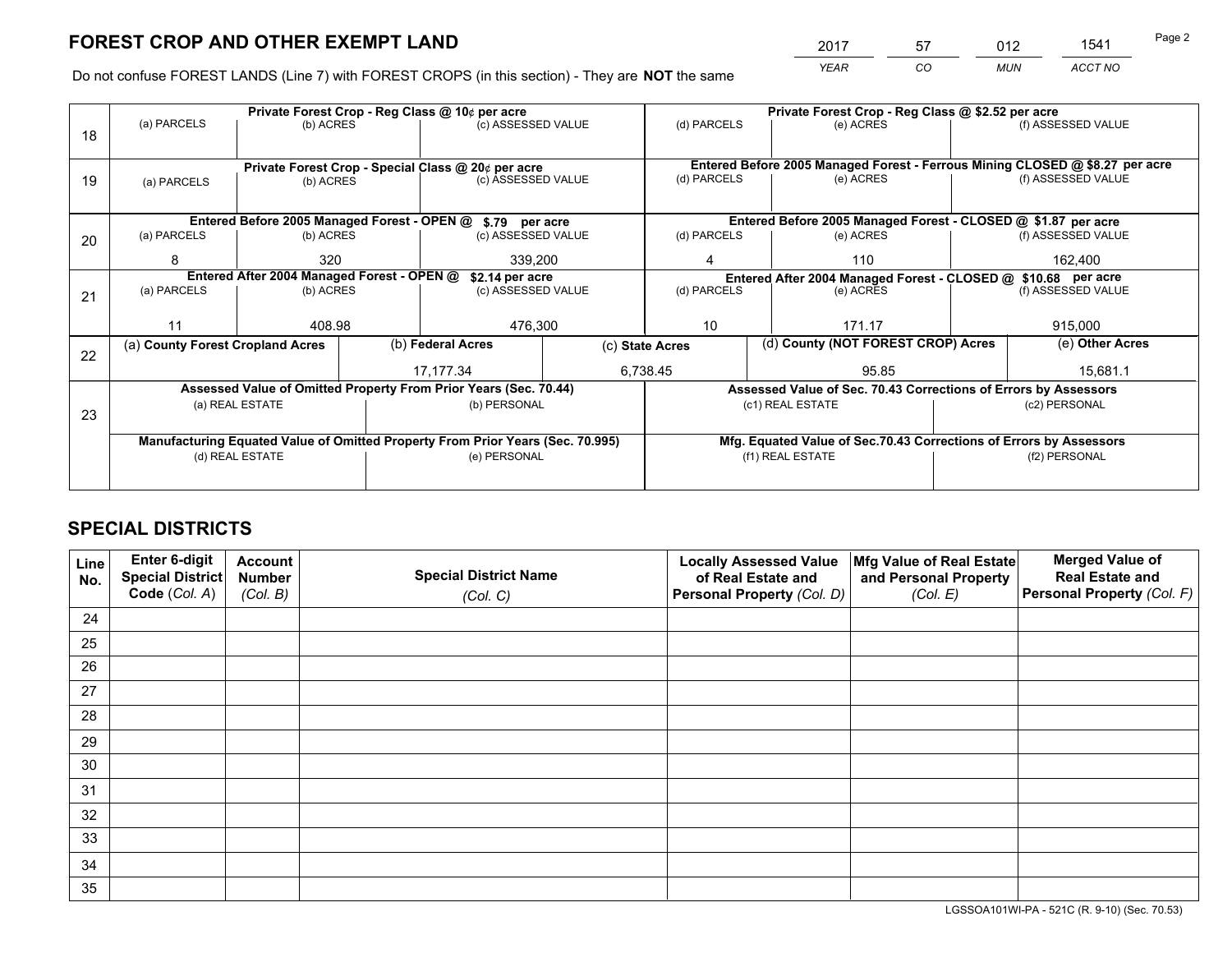|             |                                                                 |                                             |                                                         | <b>YEAR</b>                                                                       | CO<br><b>MUN</b>                                              | ACCT NO                                                                        |
|-------------|-----------------------------------------------------------------|---------------------------------------------|---------------------------------------------------------|-----------------------------------------------------------------------------------|---------------------------------------------------------------|--------------------------------------------------------------------------------|
| Line<br>No. | <b>Enter 6-digit</b><br><b>School District</b><br>Code (Col. A) | <b>Account</b><br><b>Number</b><br>(Col. B) | <b>School District Name</b><br>(Col. C)                 | <b>Locally Assessed Value</b><br>of Real Estate and<br>Personal Property (Col. D) | Mfg Value of Real Estate<br>and Personal Property<br>(Col. E) | <b>Merged Value of</b><br><b>Real Estate and</b><br>Personal Property (Col. F) |
|             | A. SCHOOL DISTRICTS (K-8 and K-12)                              |                                             |                                                         |                                                                                   |                                                               |                                                                                |
| 36          | 572478                                                          | 0339                                        | SCH D OF HAYWARD COMMUNITY                              | 204,711,900                                                                       | 446,500                                                       | 205,158,400                                                                    |
| 37          | 576615                                                          | 0340                                        | SCH D OF WINTER                                         | 827,100                                                                           |                                                               | 827,100                                                                        |
| 38          |                                                                 |                                             |                                                         |                                                                                   |                                                               |                                                                                |
| 39          |                                                                 |                                             |                                                         |                                                                                   |                                                               |                                                                                |
| 40          |                                                                 |                                             |                                                         |                                                                                   |                                                               |                                                                                |
| 41<br>42    |                                                                 |                                             |                                                         |                                                                                   |                                                               |                                                                                |
| 43          |                                                                 |                                             |                                                         |                                                                                   |                                                               |                                                                                |
| 44          |                                                                 |                                             |                                                         |                                                                                   |                                                               |                                                                                |
| 45          |                                                                 |                                             |                                                         |                                                                                   |                                                               |                                                                                |
| 46          |                                                                 |                                             |                                                         |                                                                                   |                                                               |                                                                                |
| 47          |                                                                 |                                             |                                                         |                                                                                   |                                                               |                                                                                |
| 48          |                                                                 |                                             |                                                         |                                                                                   |                                                               |                                                                                |
| 49          |                                                                 |                                             |                                                         |                                                                                   |                                                               |                                                                                |
| 50          |                                                                 |                                             | TOTAL ASSESSED VALUE OF SCHOOL DISTRICTS (K-8 and K-12) | 205,539,000                                                                       | 446,500                                                       | 205,985,500                                                                    |
|             | <b>B.</b><br><b>UNION HIGH SCHOOL DISTRICTS</b>                 |                                             |                                                         |                                                                                   |                                                               |                                                                                |
| 51          |                                                                 |                                             |                                                         |                                                                                   |                                                               |                                                                                |
| 52          |                                                                 |                                             |                                                         |                                                                                   |                                                               |                                                                                |
| 53          |                                                                 |                                             |                                                         |                                                                                   |                                                               |                                                                                |
| 54<br>55    |                                                                 |                                             | TOTAL ASSESSED VALUE OF UNION HIGH SCHOOLS              |                                                                                   |                                                               |                                                                                |
|             | C.<br><b>TECHNICAL COLLEGE DISTRICTS</b>                        |                                             |                                                         |                                                                                   |                                                               |                                                                                |
| 56          | 001700                                                          | 0016                                        | WISCONSIN INDIANHEAD TECH COLLEGE SHEL                  | 205,539,000                                                                       | 446,500                                                       | 205,985,500                                                                    |
| 57          |                                                                 |                                             |                                                         |                                                                                   |                                                               |                                                                                |
| 58          |                                                                 |                                             |                                                         |                                                                                   |                                                               |                                                                                |
| 59          |                                                                 |                                             | TOTAL ASSESSED VALUE OF TECHNICAL COLLEGES              | 205,539,000                                                                       | 446,500                                                       | 205,985,500                                                                    |

2017

57

012

 *I hereby certify, to the best of my knowledge and belief, this form is complete and correct.*

**SCHOOL DISTRICTS**

| Print name of preparer | Title                    |                | Date (MM / DD / CCYY) |
|------------------------|--------------------------|----------------|-----------------------|
|                        |                          |                |                       |
| Signature of preparer  | Contact Telephone Number | E-mail address |                       |
|                        | $\sim$                   |                |                       |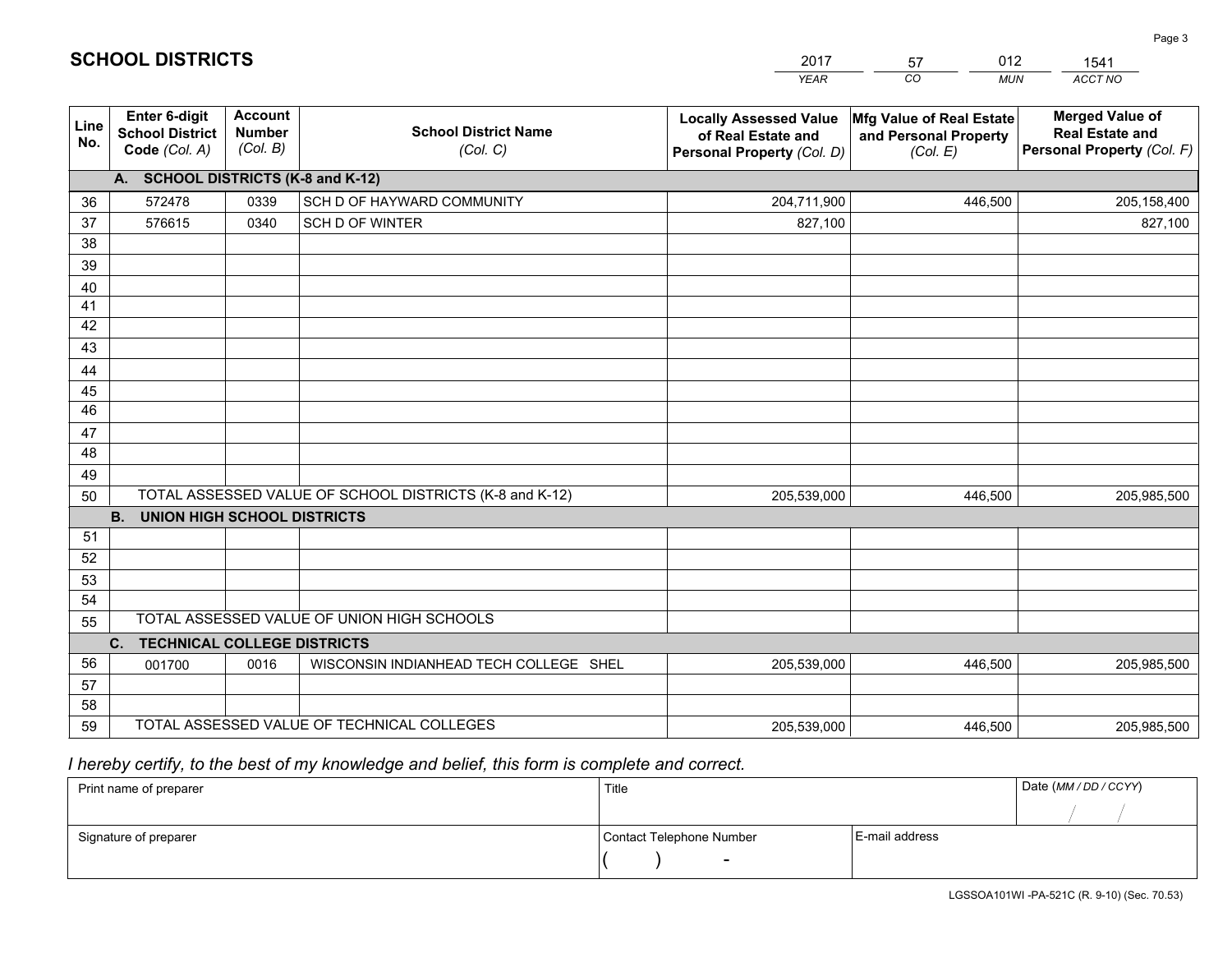### **HIGHLIGHTS**

- 1. Complete the Statement of Assessment after the Board of Review. Reflect any changes made there.
- 2. Use black ink to complete.
- 3. Line 16 must equal Line 50, Col D.
- 4. Line 55 must equal the total of K-8 schools listed on lines 36-49. Do not include K-12 schools in this comparision.
- 5. Line 59, Col. D must equal Line 16.
- 6. Special District, School District and Technical College District values must include both real estate and personal property. Examples of Special districts are: town sanitary districts, public inland lake protection and rehabilitation districts, and metropolitan sewerage districts.
- 7. DO NOT INCLUDE Manufacturing property values.DOR will print these values on the final SOA.

PATRICIA SWAFFIELD TOWN OF HUNTER 9316 N COUNTY RD CC HAYWARD, WI 54843 - 6616

PATRICIA SWAFFIELD<br>TOWN OF HUNTER<br>9316 N COUNTY RD CC

HAYWARD, WI 54843 - 6616

 8. Accuracy of this form is very important. The values reported directly affect the equalized value DOR calculates for school and special districts.

### **Page 1:**

 If not prefilled, enter the tax year,county and municipal code,municipal type, municipal name and county name on the top of form.

Check the Amended box, if filing an amended / corrected SOA.

 Report the parcel count, acres and assessed value of taxable general property, total parcel count, (real and personal), total acres, and values from final figures set by the Board of Review.

- A. Real Estate land and improvements (buildings, etc.) is reported on lines 1 8, total line 9.
- B. Personal Property is reported on lines 11 14, Column D, total line 15.
- C. To complete this report, use the computer produced summary of the assessment roll that shows these amounts.
- D. Use whole numbers only.
- E. Add each line across and each column down to verify entries.

### **Page 2:**

- A. Report Special Items (not subject to general property tax).
- 1. Private Forest Croplands and Managed Forest Lands are reported on lines 18,19, 20 and 21. Be sure to report assessed values **NOT** taxes.
- 2. You should have copies of the orders of entry, orders of withdrawal, etc., to update your assessment roll.
	- 3. Show hundredths of acres (e.g. 39.75).
- 4. Tax exempt lands are reported on line 22.
- 5. Omitted property and sec. 70.43, Wis. Stats., corrections of errors by assessor are reported on line 23. Report real estate and personal property separately. These should be for **prior years**, not something found on the current assessment roll after the board of review.
- B. Special District (Lines 24-35) Include the value of both real and personal property.
- The Department of Revenue (DOR) preprints much of the information regarding names and codes for schools, special districts,etc. If a district is not listed, enter the name and value only, DOR will enter the proper code.

### **Page 3 School Districts:**

Include the value of both real and personal property.

Report School District (regular, elementary, union high school, and technical college).

- 1. Regular (K-12) and Elementary (K-8) school values are reported on lines 36-49, total on line 50.
- 2. Union High School (UHS) (use only if elementary schools are listed on lines 36-49) are reported on lines 51-54. UHS total value (line 55) must equal to the total **elementary school** values reported on lines 36-49. Do notinclude K-12 schools in this comparison.
- 3. Technical College values are reported on lines 56-58, total on line 59.
- 4. Use the computer summary that shows these amounts to complete this report.

#### **This form is due the second Monday in June. File this report only after your Board of Review is complete.**

 *If you have questions: Return forms to:*

 Email: lgs@wisconsin.gov Wisconsin Department of RevenueCall:  $(608)$  266-2569 or  $(608)$  264-6892 Fax number: (608) 264-6887 PO Box 8971

Local Government Services Section 6-97 Madison WI 53708-8971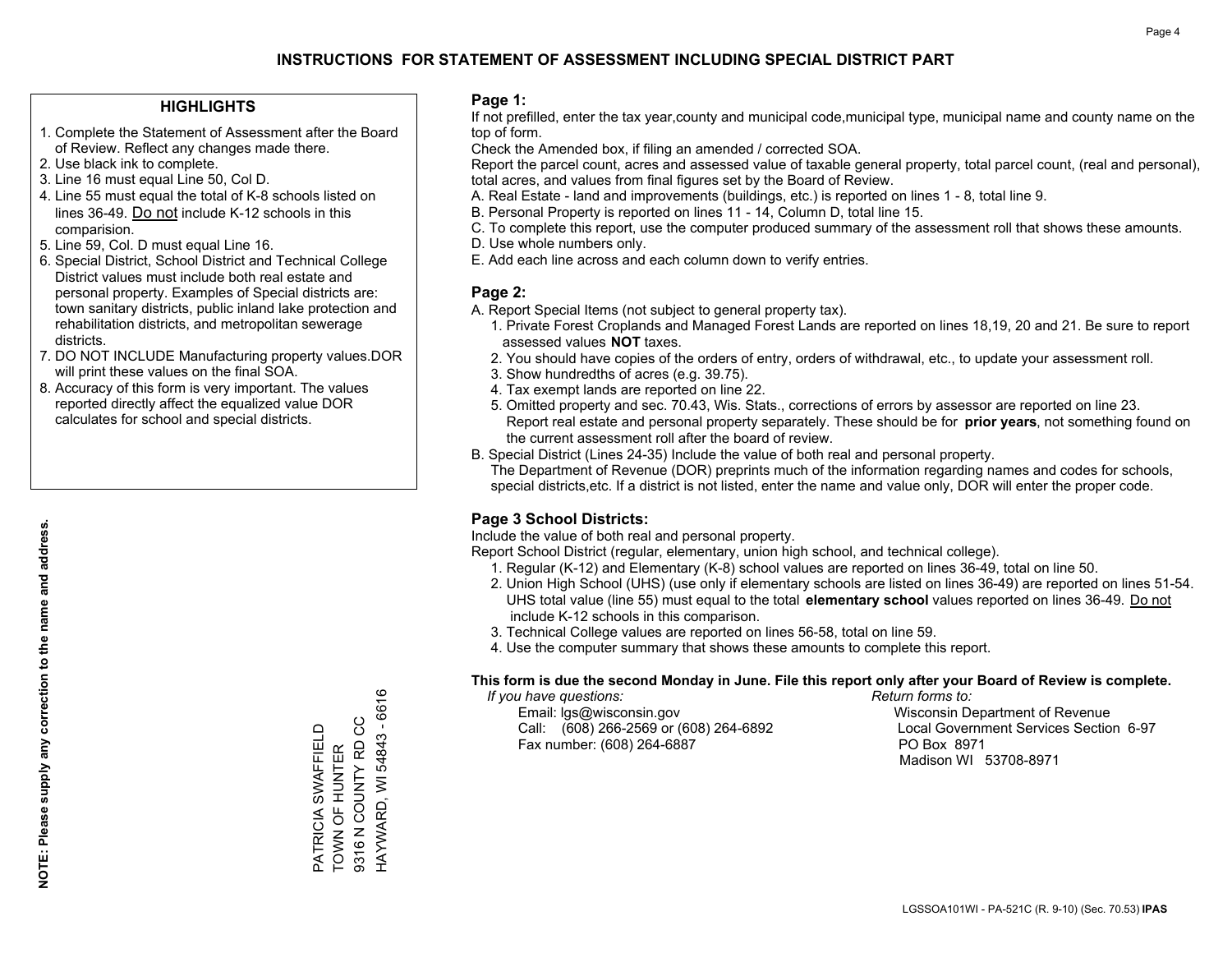**STATEMENT OF ASSESSMENT FOR 2017** 

| 57           | 014  | 542     |
|--------------|------|---------|
| $\mathbf{r}$ | MUN. | ACCT NO |

|             | <b>FOR</b><br><b>TOWN OF</b><br>OF                                                                                                                                                           | <b>LENROOT</b>           |                | SAWYER COUNTY                                            |                         |                      | <b>WHEN COMPLETING THIS DOCUMENT</b>     |
|-------------|----------------------------------------------------------------------------------------------------------------------------------------------------------------------------------------------|--------------------------|----------------|----------------------------------------------------------|-------------------------|----------------------|------------------------------------------|
|             | Town - Village - City                                                                                                                                                                        | <b>Municipality Name</b> |                | <b>County Name</b>                                       |                         |                      | DO NOT WRITE OVER X's OR IN SHADED AREAS |
|             | <b>REAL ESTATE</b>                                                                                                                                                                           |                          | PARCEL COUNT   | NO. OF ACRES                                             | <b>VALUE OF</b>         | <b>VALUE OF</b>      | TOTAL VALUE OF LAND                      |
| Line<br>No. | (See Lines 18 - 22 for<br>other Real Estate)                                                                                                                                                 |                          |                | <b>WHOLE</b><br>TOTAL LAND   IMPROVEMENTS   NUMBERS ONLY | <b>LAND</b>             | <b>IMPROVEMENTS</b>  | AND IMPROVEMENTS                         |
|             |                                                                                                                                                                                              | Col. A                   | Col. B         | Col. C                                                   | Col. D                  | Col. E               | Col. F                                   |
| -1          | <b>RESIDENTIAL - Class 1</b>                                                                                                                                                                 | 1,705                    | 1,203          | 3,493                                                    | 85,570,000              | 129,531,100          | 215,101,100                              |
| 2           | <b>COMMERCIAL - Class 2</b>                                                                                                                                                                  | 91                       | 90             | 89                                                       | 2,911,800               | 5,671,000            | 8,582,800                                |
| 3           | <b>MANUFACTURING - Class 3</b>                                                                                                                                                               | 4                        | $\overline{2}$ | 110                                                      | 261,400                 | 139,600              | 401,000                                  |
| 4           | <b>AGRICULTURAL - Class 4</b>                                                                                                                                                                | 97                       |                | 1,361                                                    | 161,700                 |                      | 161,700                                  |
| 5           | <b>UNDEVELOPED - Class 5</b>                                                                                                                                                                 | 188                      |                | 2,376                                                    | 589,200                 |                      | 589,200                                  |
| 6           | AGRICULTURAL FOREST - Class 5m                                                                                                                                                               | 32                       |                | 376                                                      | 330,500                 |                      | 330,500                                  |
| 7           | FOREST LANDS - Class 6                                                                                                                                                                       | 622                      |                | 12,903                                                   | 21,496,700              |                      | 21,496,700                               |
| 8           | OTHER - Class 7                                                                                                                                                                              | 21                       | 16             | 95                                                       | 72,600                  | 584,700              | 657,300                                  |
| 9           | TOTAL - ALL COLUMNS                                                                                                                                                                          | 2,760                    | 1,311          | 20,803                                                   | 111,393,900             | 135,926,400          | 247,320,300                              |
| 10          | NUMBER OF PERSONAL PROPERTY ACCOUNTS IN ROLL                                                                                                                                                 |                          |                | 26                                                       | <b>LOCALLY ASSESSED</b> | <b>MANUFACTURING</b> | <b>MERGED</b>                            |
| 11          | BOATS AND OTHER WATERCRAFT NOT EXEMPT - Code 1                                                                                                                                               |                          |                |                                                          | 16,200                  | $\Omega$             | 16,200                                   |
| 12          | MACHINERY, TOOLS AND PATTERNS - Code 2                                                                                                                                                       |                          |                |                                                          | 16,400                  | 22,300               | 38,700                                   |
| 13          | FURNITURE, FIXTURES AND EQUIPMENT - Code 3                                                                                                                                                   |                          |                |                                                          | 272,500                 | 3,400                | 275,900                                  |
| 14          | ALL OTHER PERSONAL PROPERTY NOT EXEMPT - Codes 4A, 4B, 4C                                                                                                                                    |                          |                |                                                          | 47,200                  | 100                  | 47,300                                   |
| 15          | TOTAL OF PERSONAL PROPERTY NOT EXEMPT (Total of Lines 11-14)                                                                                                                                 |                          |                | 352,300                                                  | 25,800                  | 378,100              |                                          |
| 16          | AGGREGATE ASSESSED VALUE OF ALL PROPERTY SUBJECT TO THE GENERAL PROPERTY TAX (Total of Lines 9F and 15F)<br>MUST EQUAL TOTAL VALUE OF THE SCHOOL DISTRICTS (K-12 PLUS K-8) - Line 50, Col. F |                          |                |                                                          |                         |                      | 247,698,400                              |
| 17          | <b>BOARD OF REVIEW</b>                                                                                                                                                                       |                          |                | Name of Assessor                                         |                         | Telephone #          |                                          |
|             | DATE OF FINAL ADJOURNMENT                                                                                                                                                                    | 06/07/2017               |                | <b>CLAUDE RIGLEMON</b>                                   |                         |                      | (608) 378-3003                           |

REMARKS

The Assessment Ratio to be used in calculating the estimated Fair Market Value on tax bills for this tax district is .954769686<br>This ratio should be used to convert assessed values to "Calculate Equalized Values" in Step 1 Commission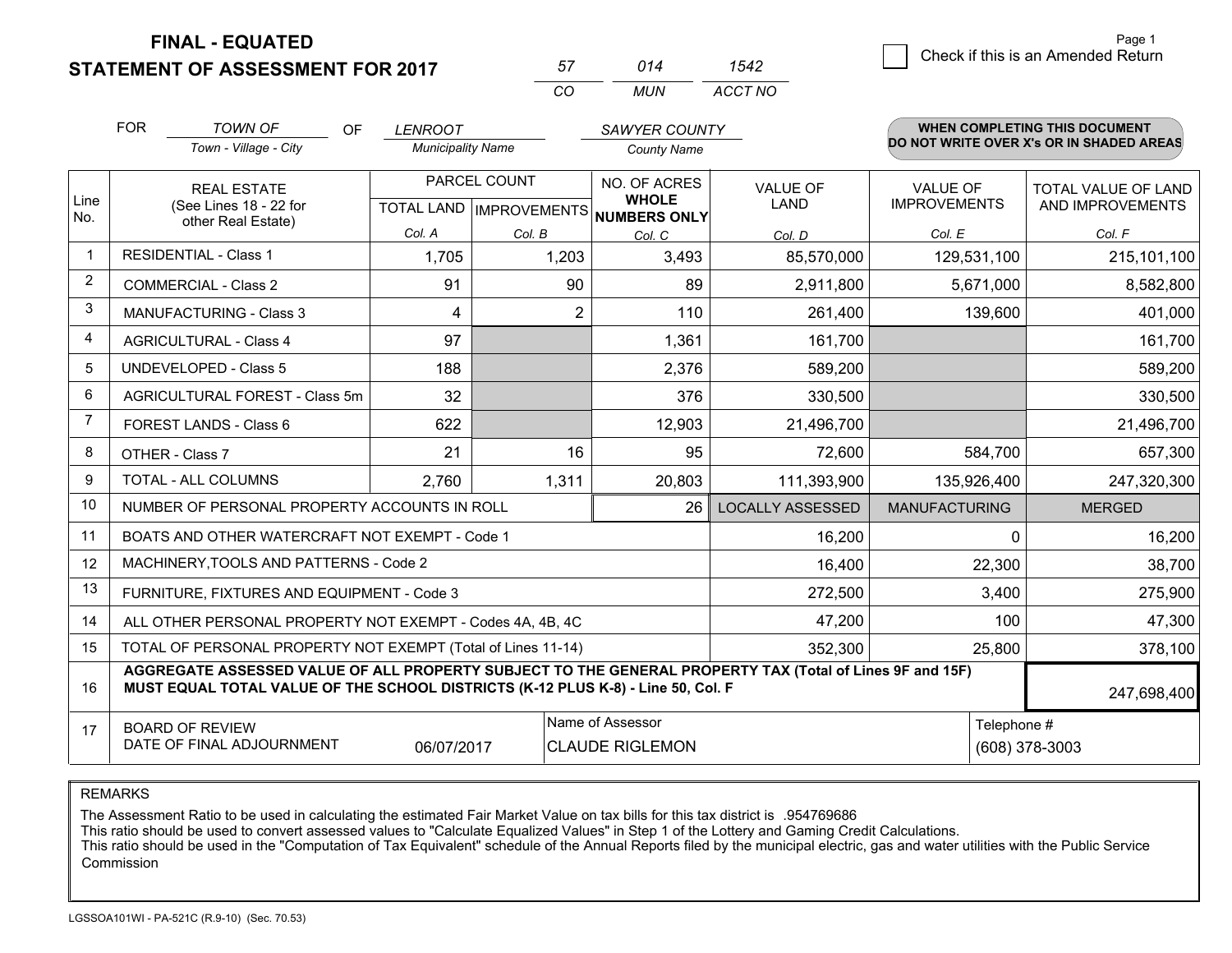*YEAR CO MUN ACCT NO* <sup>2017</sup> <sup>57</sup> <sup>014</sup> <sup>1542</sup>

Do not confuse FOREST LANDS (Line 7) with FOREST CROPS (in this section) - They are **NOT** the same

|    |                                  | Private Forest Crop - Reg Class @ 10¢ per acre                                 |                                                               |                                                    |  | Private Forest Crop - Reg Class @ \$2.52 per acre             |                                                                              |                                                                    |  |                    |
|----|----------------------------------|--------------------------------------------------------------------------------|---------------------------------------------------------------|----------------------------------------------------|--|---------------------------------------------------------------|------------------------------------------------------------------------------|--------------------------------------------------------------------|--|--------------------|
| 18 | (a) PARCELS                      | (b) ACRES                                                                      |                                                               | (c) ASSESSED VALUE                                 |  | (d) PARCELS                                                   |                                                                              | (e) ACRES                                                          |  | (f) ASSESSED VALUE |
|    |                                  |                                                                                |                                                               |                                                    |  |                                                               |                                                                              | 40                                                                 |  | 72,000             |
|    |                                  |                                                                                |                                                               | Private Forest Crop - Special Class @ 20¢ per acre |  |                                                               | Entered Before 2005 Managed Forest - Ferrous Mining CLOSED @ \$8.27 per acre |                                                                    |  |                    |
| 19 | (a) PARCELS                      | (b) ACRES                                                                      |                                                               | (c) ASSESSED VALUE                                 |  | (d) PARCELS                                                   |                                                                              | (e) ACRES                                                          |  | (f) ASSESSED VALUE |
|    |                                  |                                                                                |                                                               |                                                    |  |                                                               |                                                                              |                                                                    |  |                    |
|    |                                  | Entered Before 2005 Managed Forest - OPEN @ \$.79 per acre                     |                                                               |                                                    |  |                                                               |                                                                              | Entered Before 2005 Managed Forest - CLOSED @ \$1.87 per acre      |  |                    |
| 20 | (a) PARCELS                      | (b) ACRES                                                                      |                                                               | (c) ASSESSED VALUE                                 |  | (d) PARCELS                                                   |                                                                              | (e) ACRES                                                          |  | (f) ASSESSED VALUE |
|    | 33                               | 1.091.84                                                                       |                                                               | 1,564,900                                          |  | 13                                                            |                                                                              | 296.59                                                             |  | 381,100            |
|    |                                  |                                                                                | Entered After 2004 Managed Forest - OPEN @<br>\$2.14 per acre |                                                    |  | Entered After 2004 Managed Forest - CLOSED @ \$10.68 per acre |                                                                              |                                                                    |  |                    |
| 21 | (a) PARCELS                      | (b) ACRES                                                                      |                                                               | (c) ASSESSED VALUE                                 |  | (d) PARCELS<br>(e) ACRES                                      |                                                                              | (f) ASSESSED VALUE                                                 |  |                    |
|    |                                  |                                                                                |                                                               |                                                    |  |                                                               |                                                                              |                                                                    |  |                    |
|    | 25                               | 596.51                                                                         |                                                               | 1,167,800                                          |  | 8                                                             |                                                                              | 288.95                                                             |  | 559,800            |
| 22 | (a) County Forest Cropland Acres |                                                                                |                                                               | (b) Federal Acres                                  |  | (c) State Acres                                               |                                                                              | (d) County (NOT FOREST CROP) Acres                                 |  | (e) Other Acres    |
|    | 23,641.4                         |                                                                                |                                                               | 2,155.8                                            |  | 3,654.83                                                      | 615.32                                                                       |                                                                    |  | 597.82             |
|    |                                  | Assessed Value of Omitted Property From Prior Years (Sec. 70.44)               |                                                               |                                                    |  |                                                               |                                                                              | Assessed Value of Sec. 70.43 Corrections of Errors by Assessors    |  |                    |
| 23 |                                  | (a) REAL ESTATE                                                                |                                                               | (b) PERSONAL                                       |  |                                                               |                                                                              | (c1) REAL ESTATE                                                   |  | (c2) PERSONAL      |
|    |                                  |                                                                                |                                                               |                                                    |  |                                                               |                                                                              |                                                                    |  |                    |
|    |                                  | Manufacturing Equated Value of Omitted Property From Prior Years (Sec. 70.995) |                                                               |                                                    |  |                                                               |                                                                              | Mfg. Equated Value of Sec.70.43 Corrections of Errors by Assessors |  |                    |
|    |                                  | (d) REAL ESTATE                                                                |                                                               | (e) PERSONAL                                       |  |                                                               |                                                                              | (f1) REAL ESTATE                                                   |  | (f2) PERSONAL      |
|    |                                  |                                                                                |                                                               |                                                    |  |                                                               |                                                                              |                                                                    |  |                    |

# **SPECIAL DISTRICTS**

| Line<br>No. | Enter 6-digit<br><b>Special District</b> | <b>Account</b><br><b>Number</b> | <b>Special District Name</b> | <b>Locally Assessed Value</b><br>of Real Estate and | Mfg Value of Real Estate<br>and Personal Property | <b>Merged Value of</b><br><b>Real Estate and</b> |
|-------------|------------------------------------------|---------------------------------|------------------------------|-----------------------------------------------------|---------------------------------------------------|--------------------------------------------------|
|             | Code (Col. A)                            | (Col. B)                        | (Col. C)                     | Personal Property (Col. D)                          | (Col. E)                                          | Personal Property (Col. F)                       |
| 24          |                                          |                                 |                              |                                                     |                                                   |                                                  |
| 25          |                                          |                                 |                              |                                                     |                                                   |                                                  |
| 26          |                                          |                                 |                              |                                                     |                                                   |                                                  |
| 27          |                                          |                                 |                              |                                                     |                                                   |                                                  |
| 28          |                                          |                                 |                              |                                                     |                                                   |                                                  |
| 29          |                                          |                                 |                              |                                                     |                                                   |                                                  |
| 30          |                                          |                                 |                              |                                                     |                                                   |                                                  |
| 31          |                                          |                                 |                              |                                                     |                                                   |                                                  |
| 32          |                                          |                                 |                              |                                                     |                                                   |                                                  |
| 33          |                                          |                                 |                              |                                                     |                                                   |                                                  |
| 34          |                                          |                                 |                              |                                                     |                                                   |                                                  |
| 35          |                                          |                                 |                              |                                                     |                                                   |                                                  |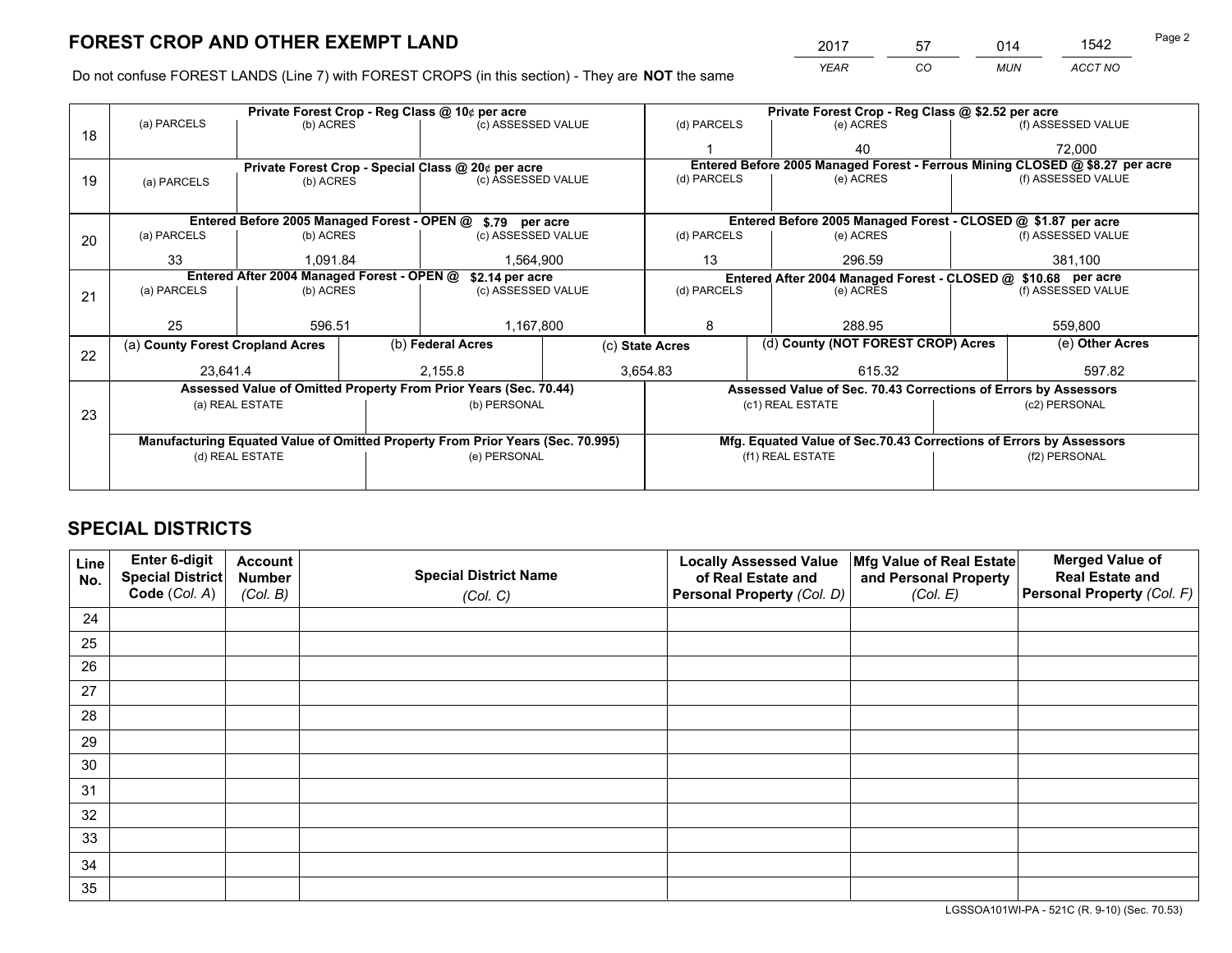#### *YEAR CO MUN ACCT NO*  **Line No.Enter 6-digit School District Code** *(Col. A)***Account Number** *(Col. B)***School District Name***(Col. C)***Locally Assessed Valueof Real Estate and Personal Property** *(Col. D)***Mfg Value of Real Estate and Personal Property***(Col. E)***Merged Value of Real Estate and Personal Property** *(Col. F)***A. SCHOOL DISTRICTS (K-8 and K-12)**36 37 3839 40 41 424344 45 4647 48 49 50 TOTAL ASSESSED VALUE OF SCHOOL DISTRICTS (K-8 and K-12) **B. UNION HIGH SCHOOL DISTRICTS**51 52 53 54 55**C. TECHNICAL COLLEGE DISTRICTS**0 0016 WISCONSIN INDIANHEAD TECH COLLEGE SHEL 247,271,600 5657 58 59 TOTAL ASSESSED VALUE OF TECHNICAL COLLEGESTOTAL ASSESSED VALUE OF UNION HIGH SCHOOLS<sup>572478</sup> <sup>0339</sup> SCH D OF HAYWARD COMMUNITY 247,271,600 247,271,600001700 247,271,600 426,800 247,698,400 426,800 247,698,400 426,800 247,698,400426,800 247,698,400

2017

57

014

### *I hereby certify, to the best of my knowledge and belief, this form is complete and correct.*

**SCHOOL DISTRICTS**

| Print name of preparer | Title                    |                | Date (MM / DD / CCYY) |
|------------------------|--------------------------|----------------|-----------------------|
|                        |                          |                |                       |
| Signature of preparer  | Contact Telephone Number | E-mail address |                       |
|                        | $\sim$                   |                |                       |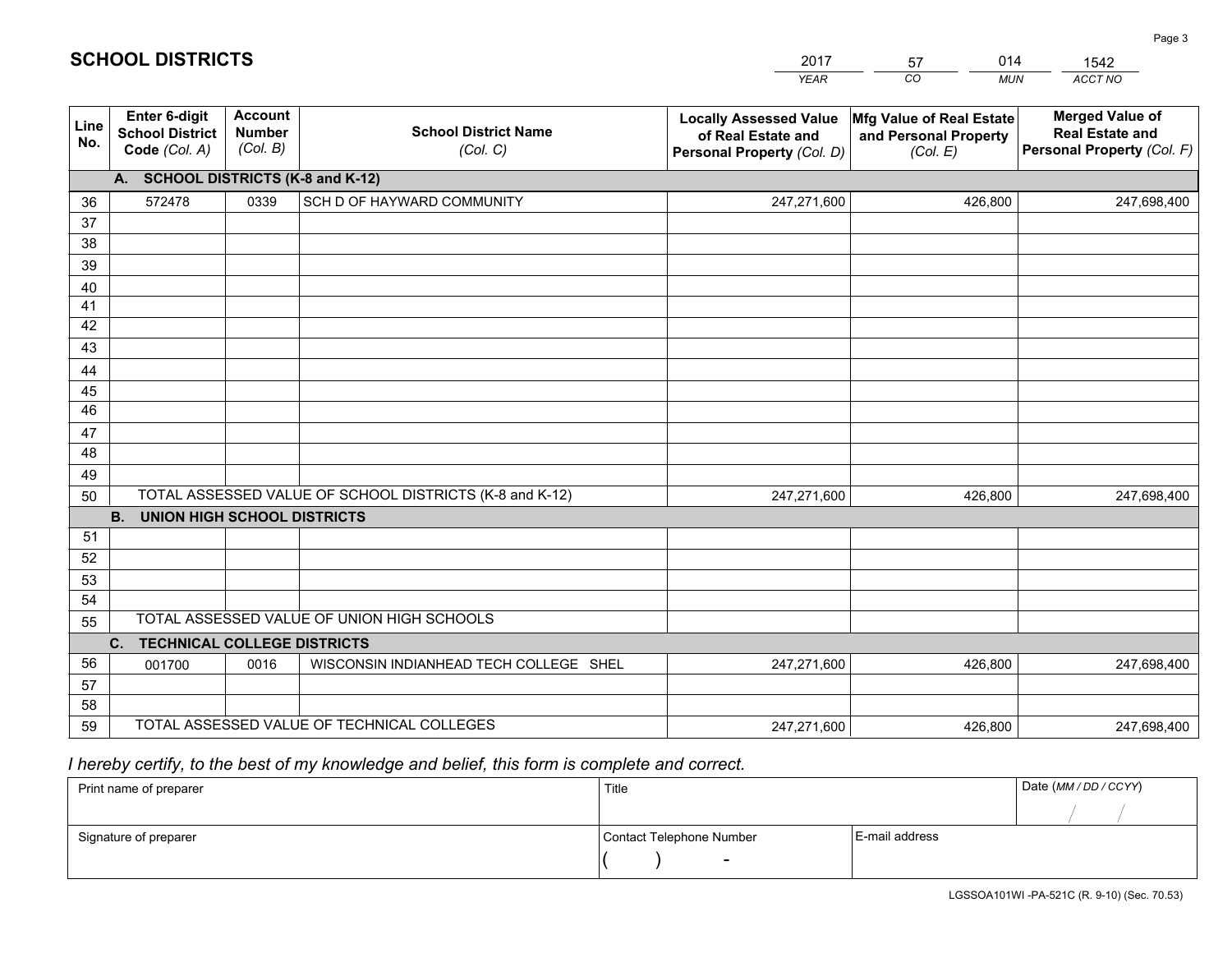### **HIGHLIGHTS**

- 1. Complete the Statement of Assessment after the Board of Review. Reflect any changes made there.
- 2. Use black ink to complete.

**NOTE: Please supply any correction to the name and address.**

NOTE: Please supply any correction to the name and address.

- 3. Line 16 must equal Line 50, Col D.
- 4. Line 55 must equal the total of K-8 schools listed on lines 36-49. Do not include K-12 schools in this comparision.
- 5. Line 59, Col. D must equal Line 16.
- 6. Special District, School District and Technical College District values must include both real estate and personal property. Examples of Special districts are: town sanitary districts, public inland lake protection and rehabilitation districts, and metropolitan sewerage districts.
- 7. DO NOT INCLUDE Manufacturing property values.DOR will print these values on the final SOA.
- 8. Accuracy of this form is very important. The values reported directly affect the equalized value DOR calculates for school and special districts.

### **Page 1:**

 If not prefilled, enter the tax year,county and municipal code,municipal type, municipal name and county name on the top of form.

Check the Amended box, if filing an amended / corrected SOA.

 Report the parcel count, acres and assessed value of taxable general property, total parcel count, (real and personal), total acres, and values from final figures set by the Board of Review.

- A. Real Estate land and improvements (buildings, etc.) is reported on lines 1 8, total line 9.
- B. Personal Property is reported on lines 11 14, Column D, total line 15.
- C. To complete this report, use the computer produced summary of the assessment roll that shows these amounts.
- D. Use whole numbers only.
- E. Add each line across and each column down to verify entries.

### **Page 2:**

- A. Report Special Items (not subject to general property tax).
- 1. Private Forest Croplands and Managed Forest Lands are reported on lines 18,19, 20 and 21. Be sure to report assessed values **NOT** taxes.
- 2. You should have copies of the orders of entry, orders of withdrawal, etc., to update your assessment roll.
	- 3. Show hundredths of acres (e.g. 39.75).
- 4. Tax exempt lands are reported on line 22.
- 5. Omitted property and sec. 70.43, Wis. Stats., corrections of errors by assessor are reported on line 23. Report real estate and personal property separately. These should be for **prior years**, not something found on the current assessment roll after the board of review.
- B. Special District (Lines 24-35) Include the value of both real and personal property.

 The Department of Revenue (DOR) preprints much of the information regarding names and codes for schools, special districts,etc. If a district is not listed, enter the name and value only, DOR will enter the proper code.

### **Page 3 School Districts:**

Include the value of both real and personal property.

Report School District (regular, elementary, union high school, and technical college).

- 1. Regular (K-12) and Elementary (K-8) school values are reported on lines 36-49, total on line 50.
- 2. Union High School (UHS) (use only if elementary schools are listed on lines 36-49) are reported on lines 51-54. UHS total value (line 55) must equal to the total **elementary school** values reported on lines 36-49. Do notinclude K-12 schools in this comparison.
- 3. Technical College values are reported on lines 56-58, total on line 59.
- 4. Use the computer summary that shows these amounts to complete this report.

#### **This form is due the second Monday in June. File this report only after your Board of Review is complete.**

 *If you have questions: Return forms to:*

 Email: lgs@wisconsin.gov Wisconsin Department of RevenueCall:  $(608)$  266-2569 or  $(608)$  264-6892 Fax number: (608) 264-6887 PO Box 8971

Local Government Services Section 6-97 Madison WI 53708-8971

CAROL STONE TOWN OF LENROOT 12215 N US HWY 63

CAROL STONE<br>TOWN OF LENROOT 12215 N US HWY 63 HAYWARD, WI 54843 - 5357

HAYWARD, WI 54843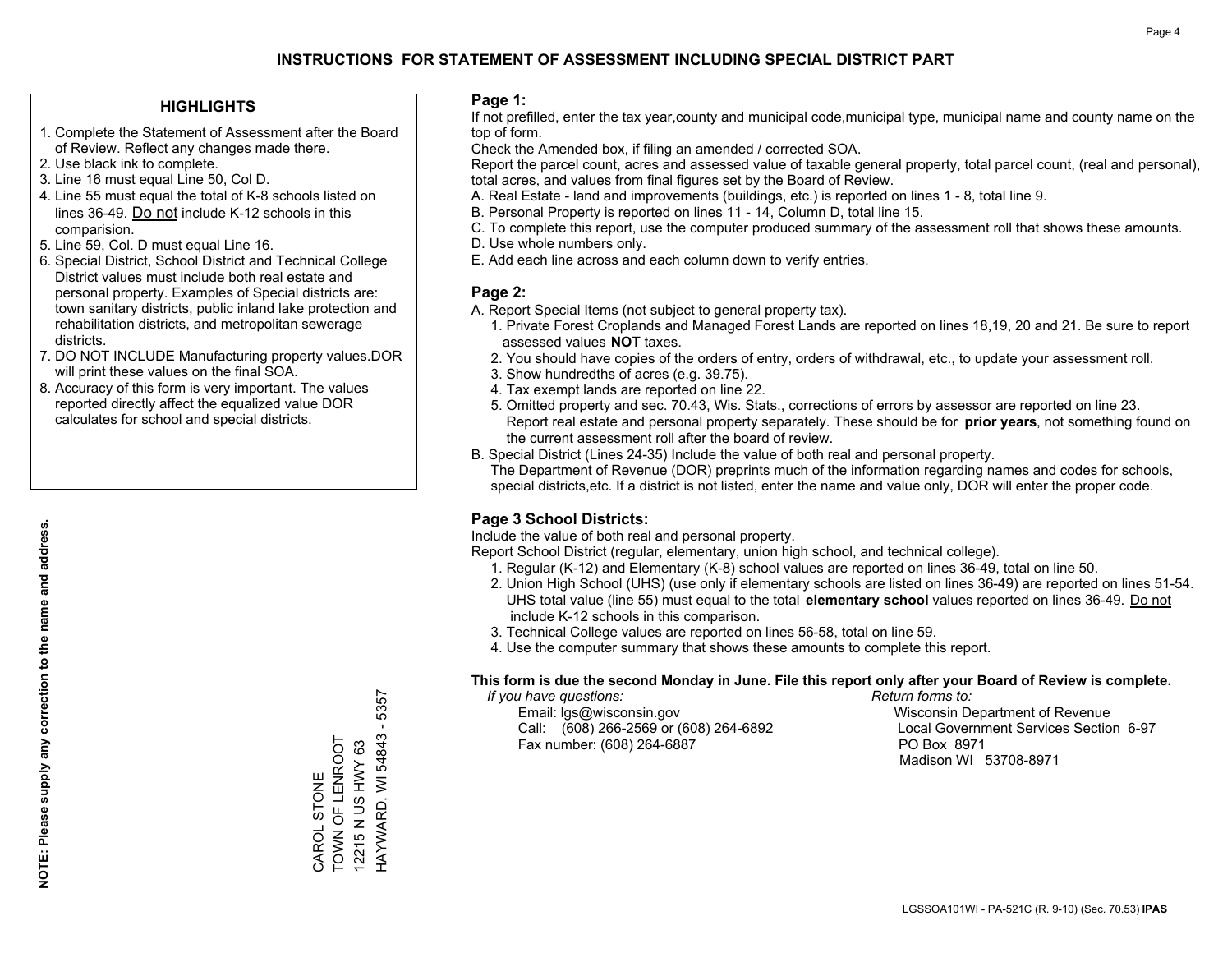**STATEMENT OF ASSESSMENT FOR 2017** 

**FINAL - EQUATED**

|                                    | Page 1 |
|------------------------------------|--------|
| Check if this is an Amended Return |        |
|                                    |        |

|                | <b>FOR</b><br><b>TOWN OF</b>                                                     | OF. | <b>MEADOWBROOK</b>       |              | <b>SAWYER COUNTY</b>                                     |                                                                                                          |                      | <b>WHEN COMPLETING THIS DOCUMENT</b>     |
|----------------|----------------------------------------------------------------------------------|-----|--------------------------|--------------|----------------------------------------------------------|----------------------------------------------------------------------------------------------------------|----------------------|------------------------------------------|
|                | Town - Village - City                                                            |     | <b>Municipality Name</b> |              | <b>County Name</b>                                       |                                                                                                          |                      | DO NOT WRITE OVER X's OR IN SHADED AREAS |
|                | <b>REAL ESTATE</b>                                                               |     |                          | PARCEL COUNT | NO. OF ACRES                                             | <b>VALUE OF</b>                                                                                          | <b>VALUE OF</b>      | TOTAL VALUE OF LAND                      |
| Line<br>No.    | (See Lines 18 - 22 for<br>other Real Estate)                                     |     |                          |              | <b>WHOLE</b><br>TOTAL LAND   IMPROVEMENTS   NUMBERS ONLY | <b>LAND</b>                                                                                              | <b>IMPROVEMENTS</b>  | AND IMPROVEMENTS                         |
|                |                                                                                  |     | Col. A                   | Col. B       | Col. C                                                   | Col. D                                                                                                   | Col. E               | Col. F                                   |
| -1             | <b>RESIDENTIAL - Class 1</b>                                                     |     | 138                      | 115          | 266                                                      | 1,164,600                                                                                                | 6,427,700            | 7,592,300                                |
| $\overline{2}$ | <b>COMMERCIAL - Class 2</b>                                                      |     | 2                        |              | 0<br>8                                                   | 14,000                                                                                                   | 0                    | 14,000                                   |
| 3              | <b>MANUFACTURING - Class 3</b>                                                   |     | 0                        |              | $\Omega$<br>$\Omega$                                     | 0                                                                                                        | $\Omega$             | $\Omega$                                 |
| 4              | <b>AGRICULTURAL - Class 4</b>                                                    |     | 193                      |              | 3,246                                                    | 433,800                                                                                                  |                      | 433,800                                  |
| 5              | <b>UNDEVELOPED - Class 5</b>                                                     |     | 217                      |              | 2,029                                                    | 444,700                                                                                                  |                      | 444,700                                  |
| 6              | AGRICULTURAL FOREST - Class 5m                                                   |     | 129                      |              | 2,224                                                    | 1,425,200                                                                                                |                      | 1,425,200                                |
| $\overline{7}$ | <b>FOREST LANDS - Class 6</b>                                                    |     | 242                      |              | 5,800                                                    | 6,667,400                                                                                                |                      | 6,667,400                                |
| 8              | OTHER - Class 7                                                                  |     | 21                       | 21           | 69                                                       | 145,300                                                                                                  | 2,171,700            | 2,317,000                                |
| 9              | <b>TOTAL - ALL COLUMNS</b>                                                       |     | 942                      | 136          | 13,642                                                   | 10,295,000                                                                                               | 8,599,400            | 18,894,400                               |
| 10             | NUMBER OF PERSONAL PROPERTY ACCOUNTS IN ROLL                                     |     |                          |              | 4                                                        | <b>LOCALLY ASSESSED</b>                                                                                  | <b>MANUFACTURING</b> | <b>MERGED</b>                            |
| 11             | BOATS AND OTHER WATERCRAFT NOT EXEMPT - Code 1                                   |     |                          |              |                                                          | 0                                                                                                        | $\Omega$             | $\mathbf{0}$                             |
| 12             | MACHINERY, TOOLS AND PATTERNS - Code 2                                           |     |                          |              |                                                          | $\Omega$                                                                                                 | $\Omega$             | $\mathbf 0$                              |
| 13             | FURNITURE, FIXTURES AND EQUIPMENT - Code 3                                       |     |                          |              |                                                          | 1,500                                                                                                    | $\Omega$             | 1,500                                    |
| 14             | ALL OTHER PERSONAL PROPERTY NOT EXEMPT - Codes 4A, 4B, 4C                        |     |                          |              |                                                          | 54,900                                                                                                   | $\Omega$             | 54,900                                   |
| 15             | TOTAL OF PERSONAL PROPERTY NOT EXEMPT (Total of Lines 11-14)                     |     |                          |              |                                                          | 56,400                                                                                                   | 0                    | 56,400                                   |
| 16             | MUST EQUAL TOTAL VALUE OF THE SCHOOL DISTRICTS (K-12 PLUS K-8) - Line 50, Col. F |     |                          |              |                                                          | AGGREGATE ASSESSED VALUE OF ALL PROPERTY SUBJECT TO THE GENERAL PROPERTY TAX (Total of Lines 9F and 15F) |                      | 18,950,800                               |
| 17             | <b>BOARD OF REVIEW</b>                                                           |     |                          |              | Name of Assessor                                         |                                                                                                          | Telephone #          |                                          |
|                | DATE OF FINAL ADJOURNMENT                                                        |     | 05/24/2017               |              | BEN AND DOUG KURTZWEIL                                   |                                                                                                          |                      | (715) 462-9679                           |

*CO*

*MUN*

*ACCT NO1543*

*<sup>57</sup> <sup>016</sup>*

REMARKS

The Assessment Ratio to be used in calculating the estimated Fair Market Value on tax bills for this tax district is 1.064155478<br>This ratio should be used to convert assessed values to "Calculate Equalized Values" in Step Commission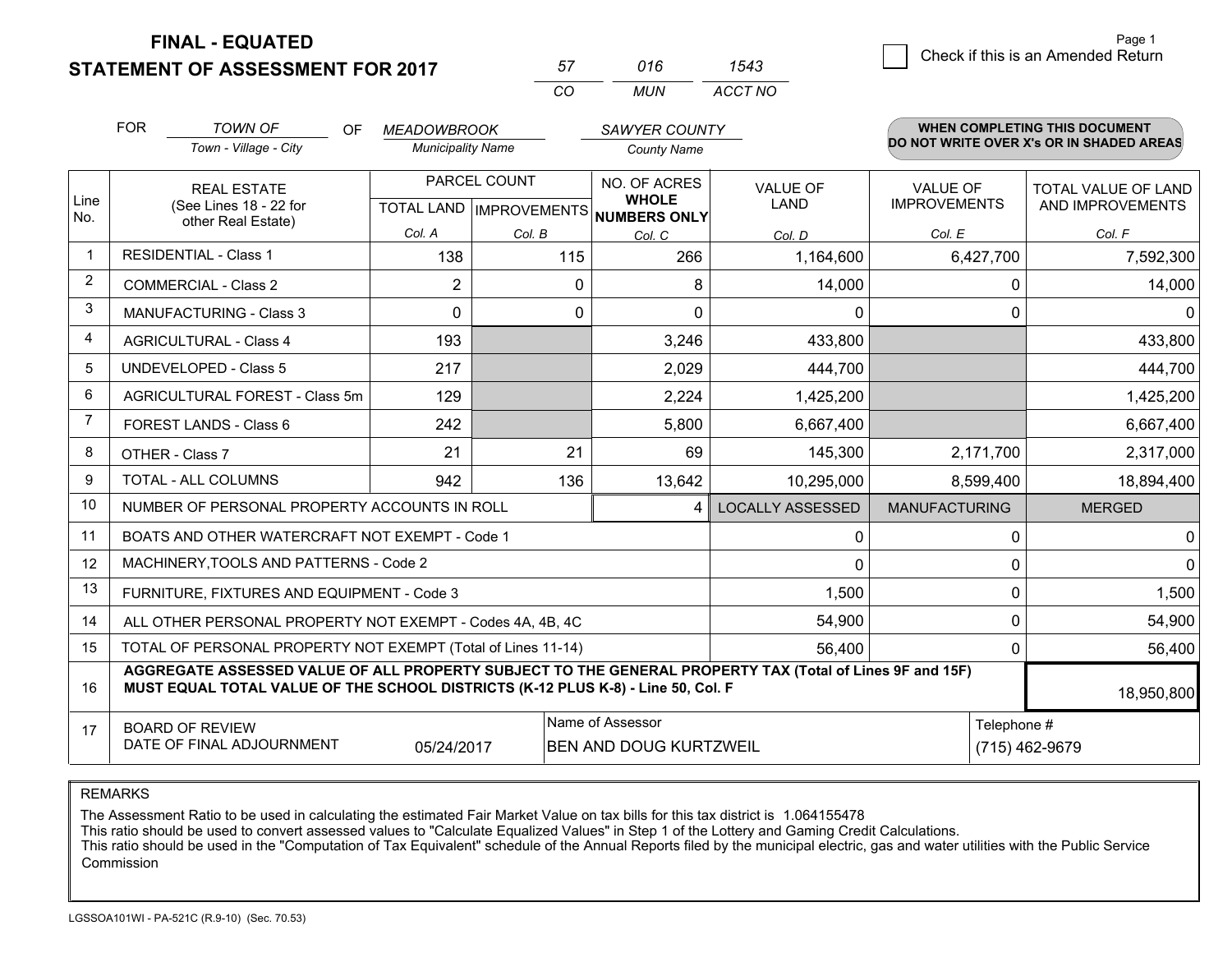*YEAR CO MUN ACCT NO* <sup>2017</sup> <sup>57</sup> <sup>016</sup> <sup>1543</sup>

Do not confuse FOREST LANDS (Line 7) with FOREST CROPS (in this section) - They are **NOT** the same

|    |                                                                                |                                                               |  | Private Forest Crop - Reg Class @ 10¢ per acre                   |                                                               | Private Forest Crop - Reg Class @ \$2.52 per acre                  |                                                                 |  |                                                                              |  |
|----|--------------------------------------------------------------------------------|---------------------------------------------------------------|--|------------------------------------------------------------------|---------------------------------------------------------------|--------------------------------------------------------------------|-----------------------------------------------------------------|--|------------------------------------------------------------------------------|--|
| 18 | (a) PARCELS                                                                    | (b) ACRES                                                     |  | (c) ASSESSED VALUE                                               |                                                               | (d) PARCELS                                                        | (e) ACRES                                                       |  | (f) ASSESSED VALUE                                                           |  |
|    |                                                                                |                                                               |  | Private Forest Crop - Special Class @ 20¢ per acre               |                                                               |                                                                    |                                                                 |  | Entered Before 2005 Managed Forest - Ferrous Mining CLOSED @ \$8.27 per acre |  |
| 19 | (a) PARCELS                                                                    | (b) ACRES                                                     |  | (c) ASSESSED VALUE                                               |                                                               | (d) PARCELS                                                        | (e) ACRES                                                       |  | (f) ASSESSED VALUE                                                           |  |
|    |                                                                                |                                                               |  | Entered Before 2005 Managed Forest - OPEN @ \$.79 per acre       |                                                               |                                                                    | Entered Before 2005 Managed Forest - CLOSED @ \$1.87 per acre   |  |                                                                              |  |
| 20 | (a) PARCELS                                                                    | (b) ACRES                                                     |  | (c) ASSESSED VALUE                                               |                                                               | (d) PARCELS                                                        | (e) ACRES                                                       |  | (f) ASSESSED VALUE                                                           |  |
|    | 3                                                                              | 120                                                           |  | 121,600                                                          |                                                               | $\overline{2}$                                                     | 70                                                              |  | 55,200                                                                       |  |
|    |                                                                                | Entered After 2004 Managed Forest - OPEN @<br>\$2.14 per acre |  |                                                                  | Entered After 2004 Managed Forest - CLOSED @ \$10.68 per acre |                                                                    |                                                                 |  |                                                                              |  |
| 21 | (a) PARCELS                                                                    | (b) ACRES                                                     |  | (c) ASSESSED VALUE                                               |                                                               | (d) PARCELS<br>(e) ACRES                                           |                                                                 |  | (f) ASSESSED VALUE                                                           |  |
|    |                                                                                |                                                               |  |                                                                  |                                                               |                                                                    |                                                                 |  |                                                                              |  |
|    | 5                                                                              | 200                                                           |  |                                                                  | 159,900                                                       |                                                                    | 208                                                             |  | 214,900                                                                      |  |
| 22 | (a) County Forest Cropland Acres                                               |                                                               |  | (b) Federal Acres                                                |                                                               | (c) State Acres                                                    | (d) County (NOT FOREST CROP) Acres                              |  | (e) Other Acres                                                              |  |
|    | 8,515.97                                                                       |                                                               |  |                                                                  |                                                               | 52.71<br>131.28<br>83.42                                           |                                                                 |  |                                                                              |  |
|    |                                                                                |                                                               |  | Assessed Value of Omitted Property From Prior Years (Sec. 70.44) |                                                               |                                                                    | Assessed Value of Sec. 70.43 Corrections of Errors by Assessors |  |                                                                              |  |
| 23 | (a) REAL ESTATE<br>(b) PERSONAL                                                |                                                               |  | (c1) REAL ESTATE<br>(c2) PERSONAL                                |                                                               |                                                                    |                                                                 |  |                                                                              |  |
|    | Manufacturing Equated Value of Omitted Property From Prior Years (Sec. 70.995) |                                                               |  |                                                                  |                                                               | Mfg. Equated Value of Sec.70.43 Corrections of Errors by Assessors |                                                                 |  |                                                                              |  |
|    |                                                                                | (d) REAL ESTATE                                               |  | (e) PERSONAL                                                     |                                                               |                                                                    | (f1) REAL ESTATE                                                |  | (f2) PERSONAL                                                                |  |
|    |                                                                                |                                                               |  |                                                                  |                                                               |                                                                    |                                                                 |  |                                                                              |  |

# **SPECIAL DISTRICTS**

| Line<br>No. | Enter 6-digit<br><b>Special District</b> | <b>Account</b><br><b>Number</b> | <b>Special District Name</b> | <b>Locally Assessed Value</b><br>of Real Estate and | Mfg Value of Real Estate<br>and Personal Property | <b>Merged Value of</b><br><b>Real Estate and</b> |
|-------------|------------------------------------------|---------------------------------|------------------------------|-----------------------------------------------------|---------------------------------------------------|--------------------------------------------------|
|             | Code (Col. A)                            | (Col. B)                        | (Col. C)                     | Personal Property (Col. D)                          | (Col. E)                                          | Personal Property (Col. F)                       |
| 24          |                                          |                                 |                              |                                                     |                                                   |                                                  |
| 25          |                                          |                                 |                              |                                                     |                                                   |                                                  |
| 26          |                                          |                                 |                              |                                                     |                                                   |                                                  |
| 27          |                                          |                                 |                              |                                                     |                                                   |                                                  |
| 28          |                                          |                                 |                              |                                                     |                                                   |                                                  |
| 29          |                                          |                                 |                              |                                                     |                                                   |                                                  |
| 30          |                                          |                                 |                              |                                                     |                                                   |                                                  |
| 31          |                                          |                                 |                              |                                                     |                                                   |                                                  |
| 32          |                                          |                                 |                              |                                                     |                                                   |                                                  |
| 33          |                                          |                                 |                              |                                                     |                                                   |                                                  |
| 34          |                                          |                                 |                              |                                                     |                                                   |                                                  |
| 35          |                                          |                                 |                              |                                                     |                                                   |                                                  |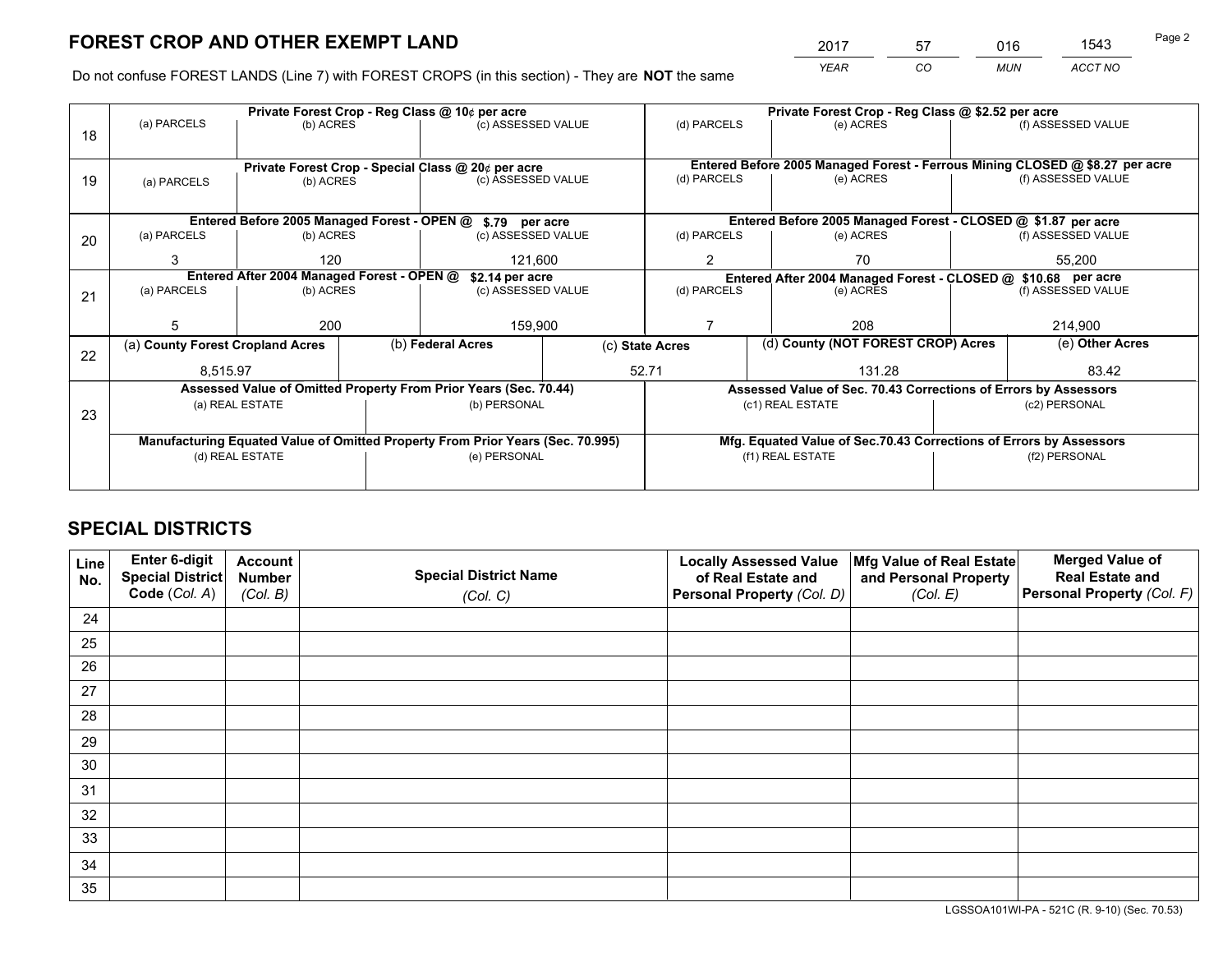|             |                                                          |                                             |                                                         | <b>YEAR</b>                                                                       | CO.<br><b>MUN</b>                                             | ACCT NO                                                                        |
|-------------|----------------------------------------------------------|---------------------------------------------|---------------------------------------------------------|-----------------------------------------------------------------------------------|---------------------------------------------------------------|--------------------------------------------------------------------------------|
| Line<br>No. | Enter 6-digit<br><b>School District</b><br>Code (Col. A) | <b>Account</b><br><b>Number</b><br>(Col. B) | <b>School District Name</b><br>(Col. C)                 | <b>Locally Assessed Value</b><br>of Real Estate and<br>Personal Property (Col. D) | Mfg Value of Real Estate<br>and Personal Property<br>(Col. E) | <b>Merged Value of</b><br><b>Real Estate and</b><br>Personal Property (Col. F) |
|             | A. SCHOOL DISTRICTS (K-8 and K-12)                       |                                             |                                                         |                                                                                   |                                                               |                                                                                |
| 36          | 540735                                                   | 0323                                        | <b>SCH D OF BRUCE</b>                                   | 300,700                                                                           |                                                               | 300,700                                                                        |
| 37          | 576615                                                   | 0340                                        | SCH D OF WINTER                                         | 18,650,100                                                                        |                                                               | 18,650,100                                                                     |
| 38          |                                                          |                                             |                                                         |                                                                                   |                                                               |                                                                                |
| 39          |                                                          |                                             |                                                         |                                                                                   |                                                               |                                                                                |
| 40          |                                                          |                                             |                                                         |                                                                                   |                                                               |                                                                                |
| 41          |                                                          |                                             |                                                         |                                                                                   |                                                               |                                                                                |
| 42          |                                                          |                                             |                                                         |                                                                                   |                                                               |                                                                                |
| 43          |                                                          |                                             |                                                         |                                                                                   |                                                               |                                                                                |
| 44          |                                                          |                                             |                                                         |                                                                                   |                                                               |                                                                                |
| 45<br>46    |                                                          |                                             |                                                         |                                                                                   |                                                               |                                                                                |
| 47          |                                                          |                                             |                                                         |                                                                                   |                                                               |                                                                                |
| 48          |                                                          |                                             |                                                         |                                                                                   |                                                               |                                                                                |
| 49          |                                                          |                                             |                                                         |                                                                                   |                                                               |                                                                                |
| 50          |                                                          |                                             | TOTAL ASSESSED VALUE OF SCHOOL DISTRICTS (K-8 and K-12) | 18,950,800                                                                        |                                                               | 18,950,800                                                                     |
|             | <b>B.</b><br><b>UNION HIGH SCHOOL DISTRICTS</b>          |                                             |                                                         |                                                                                   |                                                               |                                                                                |
| 51          |                                                          |                                             |                                                         |                                                                                   |                                                               |                                                                                |
| 52          |                                                          |                                             |                                                         |                                                                                   |                                                               |                                                                                |
| 53          |                                                          |                                             |                                                         |                                                                                   |                                                               |                                                                                |
| 54          |                                                          |                                             |                                                         |                                                                                   |                                                               |                                                                                |
| 55          |                                                          |                                             | TOTAL ASSESSED VALUE OF UNION HIGH SCHOOLS              |                                                                                   |                                                               |                                                                                |
|             | C.<br><b>TECHNICAL COLLEGE DISTRICTS</b>                 |                                             |                                                         |                                                                                   |                                                               |                                                                                |
| 56          | 001700                                                   | 0016                                        | WISCONSIN INDIANHEAD TECH COLLEGE SHEL                  | 18,950,800                                                                        |                                                               | 18,950,800                                                                     |
| 57          |                                                          |                                             |                                                         |                                                                                   |                                                               |                                                                                |
| 58          |                                                          |                                             |                                                         |                                                                                   |                                                               |                                                                                |
| 59          |                                                          |                                             | TOTAL ASSESSED VALUE OF TECHNICAL COLLEGES              | 18,950,800                                                                        |                                                               | 18,950,800                                                                     |

2017

57

016

 *I hereby certify, to the best of my knowledge and belief, this form is complete and correct.*

**SCHOOL DISTRICTS**

| Print name of preparer | Title                    |                | Date (MM/DD/CCYY) |
|------------------------|--------------------------|----------------|-------------------|
|                        |                          |                |                   |
| Signature of preparer  | Contact Telephone Number | E-mail address |                   |
|                        | $\overline{\phantom{a}}$ |                |                   |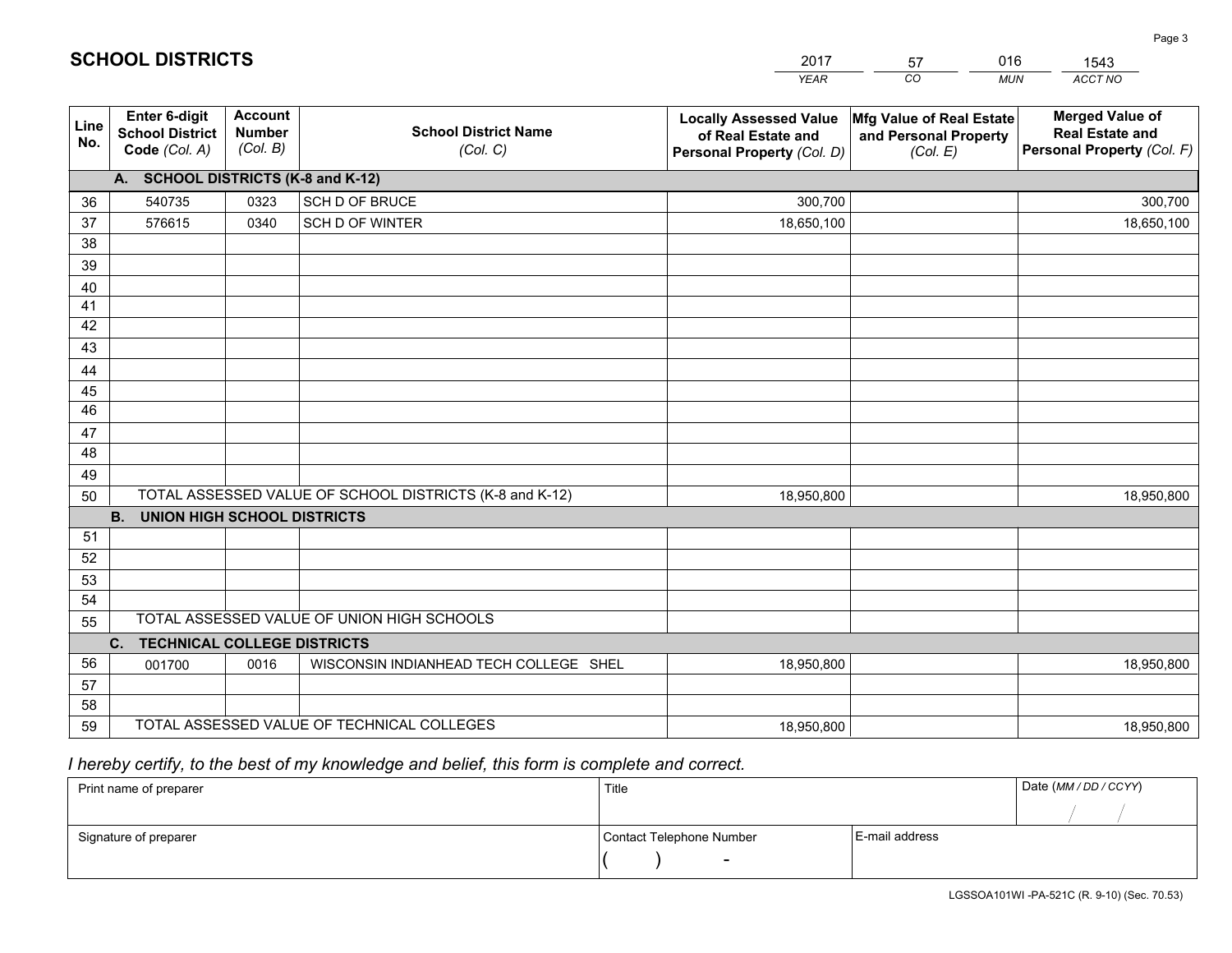### **HIGHLIGHTS**

- 1. Complete the Statement of Assessment after the Board of Review. Reflect any changes made there.
- 2. Use black ink to complete.
- 3. Line 16 must equal Line 50, Col D.
- 4. Line 55 must equal the total of K-8 schools listed on lines 36-49. Do not include K-12 schools in this comparision.
- 5. Line 59, Col. D must equal Line 16.
- 6. Special District, School District and Technical College District values must include both real estate and personal property. Examples of Special districts are: town sanitary districts, public inland lake protection and rehabilitation districts, and metropolitan sewerage districts.
- 7. DO NOT INCLUDE Manufacturing property values.DOR will print these values on the final SOA.
- 8. Accuracy of this form is very important. The values reported directly affect the equalized value DOR calculates for school and special districts.

### **Page 1:**

 If not prefilled, enter the tax year,county and municipal code,municipal type, municipal name and county name on the top of form.

Check the Amended box, if filing an amended / corrected SOA.

 Report the parcel count, acres and assessed value of taxable general property, total parcel count, (real and personal), total acres, and values from final figures set by the Board of Review.

- A. Real Estate land and improvements (buildings, etc.) is reported on lines 1 8, total line 9.
- B. Personal Property is reported on lines 11 14, Column D, total line 15.
- C. To complete this report, use the computer produced summary of the assessment roll that shows these amounts.
- D. Use whole numbers only.
- E. Add each line across and each column down to verify entries.

### **Page 2:**

- A. Report Special Items (not subject to general property tax).
- 1. Private Forest Croplands and Managed Forest Lands are reported on lines 18,19, 20 and 21. Be sure to report assessed values **NOT** taxes.
- 2. You should have copies of the orders of entry, orders of withdrawal, etc., to update your assessment roll.
	- 3. Show hundredths of acres (e.g. 39.75).
- 4. Tax exempt lands are reported on line 22.
- 5. Omitted property and sec. 70.43, Wis. Stats., corrections of errors by assessor are reported on line 23. Report real estate and personal property separately. These should be for **prior years**, not something found on the current assessment roll after the board of review.
- B. Special District (Lines 24-35) Include the value of both real and personal property.

 The Department of Revenue (DOR) preprints much of the information regarding names and codes for schools, special districts,etc. If a district is not listed, enter the name and value only, DOR will enter the proper code.

### **Page 3 School Districts:**

Include the value of both real and personal property.

Report School District (regular, elementary, union high school, and technical college).

- 1. Regular (K-12) and Elementary (K-8) school values are reported on lines 36-49, total on line 50.
- 2. Union High School (UHS) (use only if elementary schools are listed on lines 36-49) are reported on lines 51-54. UHS total value (line 55) must equal to the total **elementary school** values reported on lines 36-49. Do notinclude K-12 schools in this comparison.
- 3. Technical College values are reported on lines 56-58, total on line 59.
- 4. Use the computer summary that shows these amounts to complete this report.

#### **This form is due the second Monday in June. File this report only after your Board of Review is complete.**

 *If you have questions: Return forms to:*

 Email: lgs@wisconsin.gov Wisconsin Department of RevenueCall:  $(608)$  266-2569 or  $(608)$  264-6892 Fax number: (608) 264-6887 PO Box 8971

Local Government Services Section 6-97 Madison WI 53708-8971

TOWN OF MEADOWBROOK TOWN OF MEADOWBROOK  $\Box$ 9410 W COUNTY RD D 9410 W COUNTY RD EXELAND, WI 54835 EXELAND, WI 54835 JENNIE PASANEN ZWZKSKA WIZZW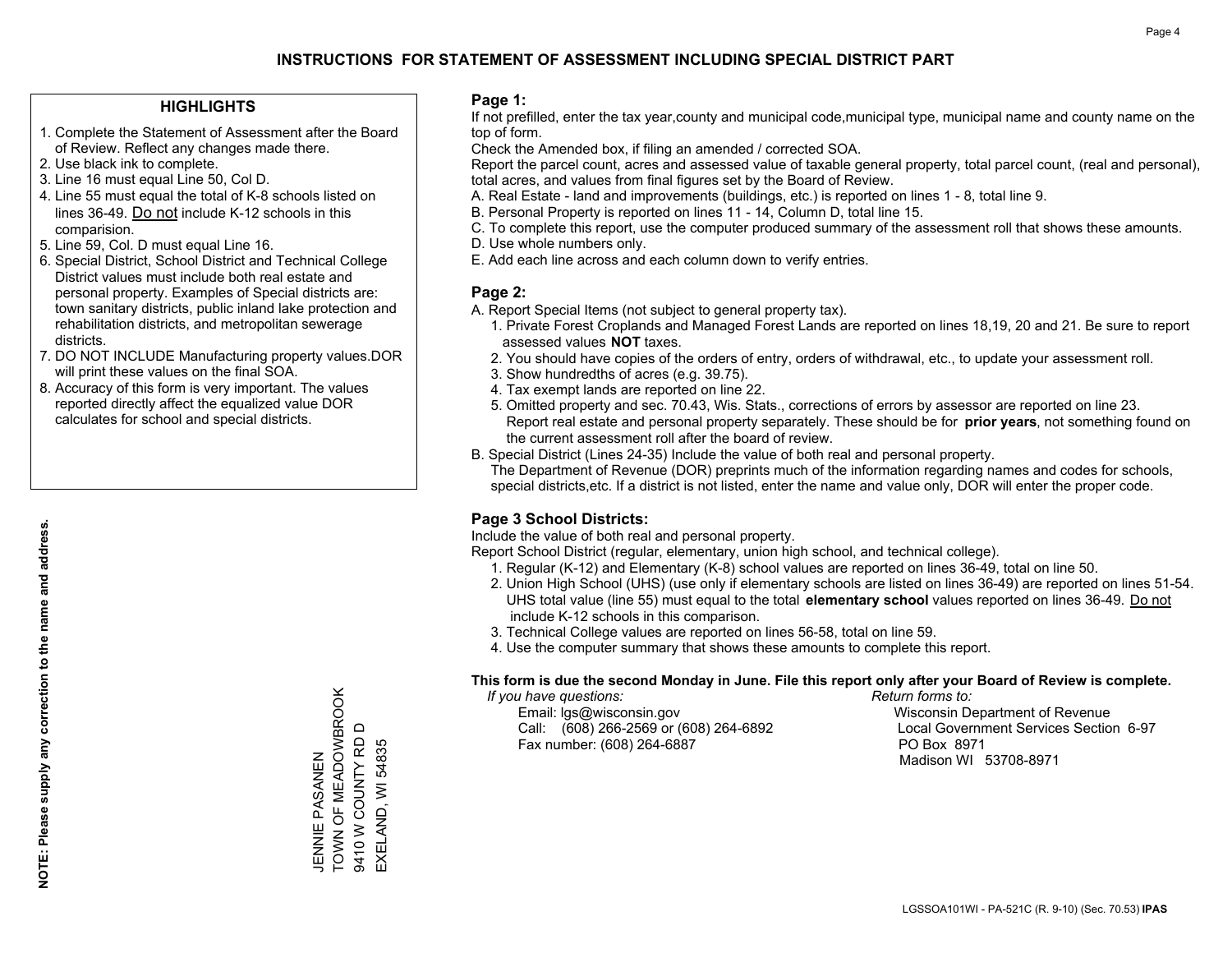**STATEMENT OF ASSESSMENT FOR 2017** 

| 57 | 018 |         |
|----|-----|---------|
| rη | MUN | ACCT NO |

|                         | <b>FOR</b>                                                             | <b>TOWN OF</b><br>OF                                                                                                                                                                                       | <b>METEOR</b>            |                           | SAWYER COUNTY                |                         |                      | <b>WHEN COMPLETING THIS DOCUMENT</b>     |  |
|-------------------------|------------------------------------------------------------------------|------------------------------------------------------------------------------------------------------------------------------------------------------------------------------------------------------------|--------------------------|---------------------------|------------------------------|-------------------------|----------------------|------------------------------------------|--|
|                         | Town - Village - City                                                  |                                                                                                                                                                                                            | <b>Municipality Name</b> |                           | <b>County Name</b>           |                         |                      | DO NOT WRITE OVER X's OR IN SHADED AREAS |  |
|                         | <b>REAL ESTATE</b><br>(See Lines 18 - 22 for<br>other Real Estate)     |                                                                                                                                                                                                            | PARCEL COUNT             |                           | NO. OF ACRES                 | <b>VALUE OF</b>         | VALUE OF             | TOTAL VALUE OF LAND                      |  |
| Line<br>No.             |                                                                        |                                                                                                                                                                                                            |                          | TOTAL LAND   IMPROVEMENTS | <b>WHOLE</b><br>NUMBERS ONLY | <b>LAND</b>             | <b>IMPROVEMENTS</b>  | AND IMPROVEMENTS                         |  |
|                         |                                                                        |                                                                                                                                                                                                            | Col. A                   | Col. B                    | Col. C                       | Col. D                  | Col. E               | Col. F                                   |  |
| $\mathbf 1$             | <b>RESIDENTIAL - Class 1</b>                                           |                                                                                                                                                                                                            | 207                      | 145                       | 348                          | 4,603,800               | 8,952,000            | 13,555,800                               |  |
| 2                       |                                                                        | <b>COMMERCIAL - Class 2</b>                                                                                                                                                                                | $\overline{2}$           | 0                         | $\overline{4}$               | 10,000                  | 0                    | 10,000                                   |  |
| 3                       |                                                                        | <b>MANUFACTURING - Class 3</b>                                                                                                                                                                             | $\Omega$                 | $\Omega$                  | $\Omega$                     | $\Omega$                | $\Omega$             | 0                                        |  |
| $\overline{\mathbf{4}}$ | <b>AGRICULTURAL - Class 4</b>                                          |                                                                                                                                                                                                            | 149                      |                           | 3,424                        | 234,500                 |                      | 234,500                                  |  |
| 5                       | <b>UNDEVELOPED - Class 5</b>                                           |                                                                                                                                                                                                            | 52                       |                           | 355                          | 38,700                  |                      | 38,700                                   |  |
| 6                       | AGRICULTURAL FOREST - Class 5m<br>FOREST LANDS - Class 6               |                                                                                                                                                                                                            | 66                       |                           | 1,313                        | 830,700                 |                      | 830,700                                  |  |
| 7                       |                                                                        |                                                                                                                                                                                                            | 245                      |                           | 6,520                        | 8,388,300               |                      | 8,388,300                                |  |
| 8                       | OTHER - Class 7                                                        |                                                                                                                                                                                                            | 14                       | 14                        | 20                           | 82,000                  | 670,600              | 752,600                                  |  |
| <sub>9</sub>            | TOTAL - ALL COLUMNS                                                    |                                                                                                                                                                                                            | 735                      | 159                       | 11,984                       | 14,188,000              | 9,622,600            | 23,810,600                               |  |
| 10                      | NUMBER OF PERSONAL PROPERTY ACCOUNTS IN ROLL<br>9                      |                                                                                                                                                                                                            |                          |                           |                              | <b>LOCALLY ASSESSED</b> | <b>MANUFACTURING</b> | <b>MERGED</b>                            |  |
| 11                      | BOATS AND OTHER WATERCRAFT NOT EXEMPT - Code 1                         |                                                                                                                                                                                                            |                          |                           |                              | 0                       | 0                    | 0                                        |  |
| 12                      |                                                                        | MACHINERY, TOOLS AND PATTERNS - Code 2                                                                                                                                                                     |                          |                           |                              | $\Omega$                | 0                    | $\mathbf{0}$                             |  |
| 13                      |                                                                        | FURNITURE, FIXTURES AND EQUIPMENT - Code 3                                                                                                                                                                 |                          |                           |                              | 2,300                   | 0                    | 2,300                                    |  |
| 14                      | 65,600<br>ALL OTHER PERSONAL PROPERTY NOT EXEMPT - Codes 4A, 4B, 4C    |                                                                                                                                                                                                            |                          |                           |                              |                         | 0                    | 65,600                                   |  |
| 15                      | TOTAL OF PERSONAL PROPERTY NOT EXEMPT (Total of Lines 11-14)<br>67,900 |                                                                                                                                                                                                            |                          |                           |                              |                         | 0                    | 67,900                                   |  |
| 16                      |                                                                        | AGGREGATE ASSESSED VALUE OF ALL PROPERTY SUBJECT TO THE GENERAL PROPERTY TAX (Total of Lines 9F and 15F)<br>MUST EQUAL TOTAL VALUE OF THE SCHOOL DISTRICTS (K-12 PLUS K-8) - Line 50, Col. F<br>23,878,500 |                          |                           |                              |                         |                      |                                          |  |
| 17                      |                                                                        | <b>BOARD OF REVIEW</b>                                                                                                                                                                                     |                          |                           | Name of Assessor             | Telephone #             |                      |                                          |  |
|                         |                                                                        | DATE OF FINAL ADJOURNMENT                                                                                                                                                                                  | 05/15/2017               |                           | <b>BENJAMIN KURTZWEIL</b>    |                         | (715) 934-2766       |                                          |  |

REMARKS

The Assessment Ratio to be used in calculating the estimated Fair Market Value on tax bills for this tax district is .959750642

This ratio should be used to convert assessed values to "Calculate Equalized Values" in Step 1 of the Lottery and Gaming Credit Calculations.<br>This ratio should be used in the "Computation of Tax Equivalent" schedule of the Commission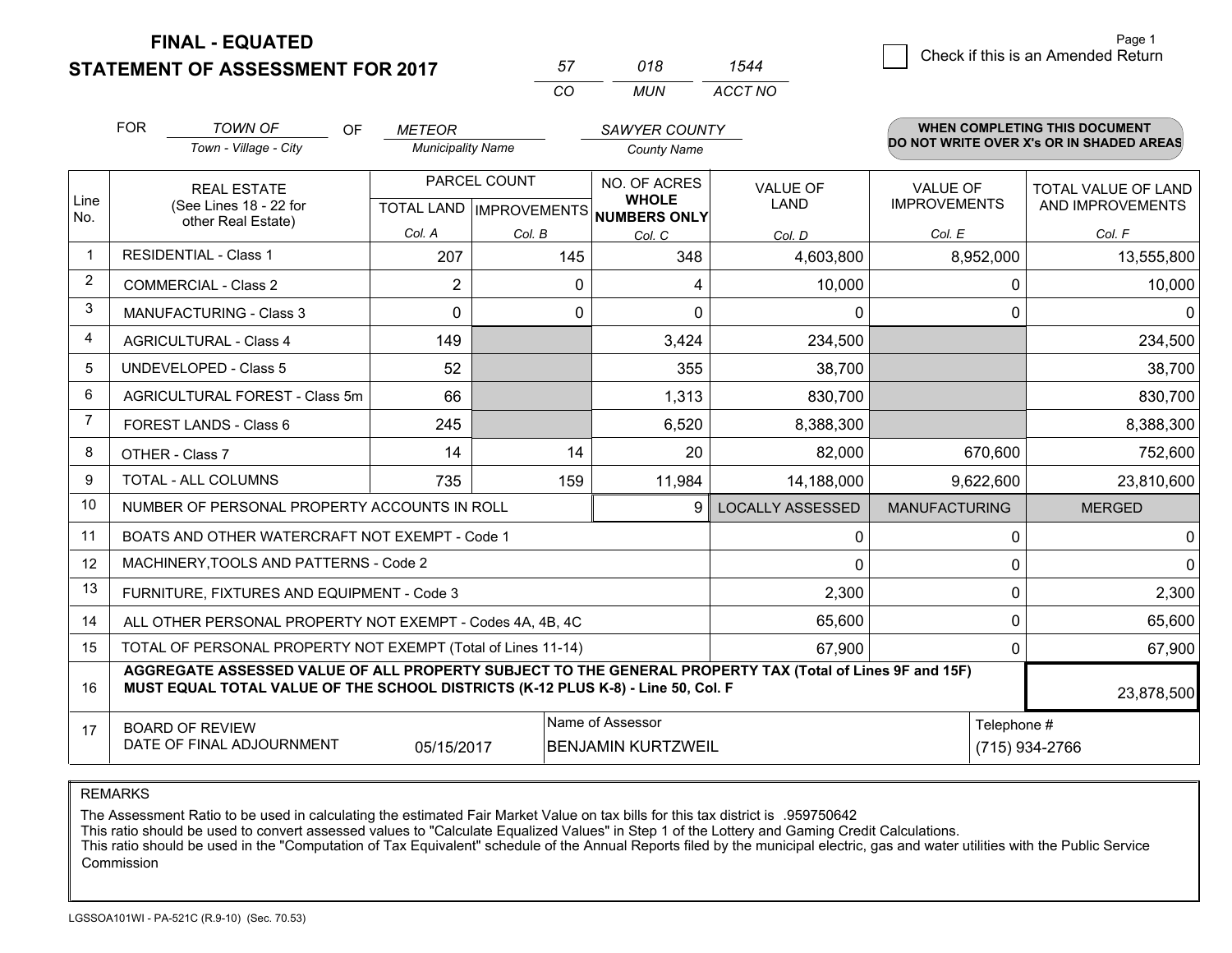*YEAR CO MUN ACCT NO* <sup>2017</sup> <sup>57</sup> <sup>018</sup> <sup>1544</sup>

Do not confuse FOREST LANDS (Line 7) with FOREST CROPS (in this section) - They are **NOT** the same

| Private Forest Crop - Reg Class @ 10¢ per acre |                                                                                |           |                                                                 |                                                            |                                                                    | Private Forest Crop - Reg Class @ \$2.52 per acre                            |               |                                                               |                    |                    |
|------------------------------------------------|--------------------------------------------------------------------------------|-----------|-----------------------------------------------------------------|------------------------------------------------------------|--------------------------------------------------------------------|------------------------------------------------------------------------------|---------------|---------------------------------------------------------------|--------------------|--------------------|
| 18                                             | (a) PARCELS<br>(b) ACRES                                                       |           |                                                                 | (c) ASSESSED VALUE                                         |                                                                    | (d) PARCELS                                                                  |               | (e) ACRES                                                     |                    | (f) ASSESSED VALUE |
|                                                |                                                                                |           |                                                                 |                                                            |                                                                    |                                                                              |               | 200                                                           |                    | 252,000            |
|                                                |                                                                                |           |                                                                 | Private Forest Crop - Special Class @ 20¢ per acre         |                                                                    | Entered Before 2005 Managed Forest - Ferrous Mining CLOSED @ \$8.27 per acre |               |                                                               |                    |                    |
| 19                                             | (a) PARCELS                                                                    | (b) ACRES |                                                                 | (c) ASSESSED VALUE                                         |                                                                    | (d) PARCELS                                                                  |               | (e) ACRES                                                     |                    | (f) ASSESSED VALUE |
|                                                |                                                                                |           |                                                                 |                                                            |                                                                    |                                                                              |               |                                                               |                    |                    |
|                                                |                                                                                |           |                                                                 | Entered Before 2005 Managed Forest - OPEN @ \$.79 per acre |                                                                    |                                                                              |               | Entered Before 2005 Managed Forest - CLOSED @ \$1.87 per acre |                    |                    |
| 20                                             | (a) PARCELS<br>(b) ACRES                                                       |           |                                                                 | (c) ASSESSED VALUE                                         |                                                                    | (d) PARCELS                                                                  |               | (e) ACRES                                                     |                    | (f) ASSESSED VALUE |
|                                                | 60                                                                             | 2.299.38  |                                                                 | 2,869,300                                                  |                                                                    | 32<br>1,077.83                                                               |               |                                                               | 1,437,900          |                    |
|                                                | Entered After 2004 Managed Forest - OPEN @<br>\$2.14 per acre                  |           |                                                                 |                                                            |                                                                    | Entered After 2004 Managed Forest - CLOSED @ \$10.68 per acre                |               |                                                               |                    |                    |
| 21                                             | (a) PARCELS<br>(b) ACRES                                                       |           |                                                                 | (c) ASSESSED VALUE                                         |                                                                    | (d) PARCELS                                                                  |               | (e) ACRES                                                     | (f) ASSESSED VALUE |                    |
|                                                |                                                                                |           |                                                                 |                                                            |                                                                    |                                                                              |               |                                                               |                    |                    |
|                                                | 104                                                                            | 4,235.58  |                                                                 | 5,103,200                                                  |                                                                    | 15                                                                           |               | 418.92                                                        |                    | 504,000            |
| 22                                             | (a) County Forest Cropland Acres                                               |           |                                                                 | (b) Federal Acres<br>(c) State Acres                       |                                                                    |                                                                              |               | (d) County (NOT FOREST CROP) Acres                            |                    | (e) Other Acres    |
|                                                | 2,205.68                                                                       |           |                                                                 |                                                            |                                                                    | 51.47                                                                        |               | 102.85                                                        |                    |                    |
|                                                | Assessed Value of Omitted Property From Prior Years (Sec. 70.44)               |           | Assessed Value of Sec. 70.43 Corrections of Errors by Assessors |                                                            |                                                                    |                                                                              |               |                                                               |                    |                    |
|                                                | (a) REAL ESTATE<br>(b) PERSONAL                                                |           |                                                                 |                                                            | (c1) REAL ESTATE                                                   |                                                                              | (c2) PERSONAL |                                                               |                    |                    |
| 23                                             |                                                                                |           |                                                                 |                                                            |                                                                    |                                                                              |               |                                                               |                    |                    |
|                                                | Manufacturing Equated Value of Omitted Property From Prior Years (Sec. 70.995) |           |                                                                 |                                                            | Mfg. Equated Value of Sec.70.43 Corrections of Errors by Assessors |                                                                              |               |                                                               |                    |                    |
|                                                | (d) REAL ESTATE                                                                |           |                                                                 | (e) PERSONAL                                               |                                                                    | (f1) REAL ESTATE                                                             |               |                                                               | (f2) PERSONAL      |                    |
|                                                |                                                                                |           |                                                                 |                                                            |                                                                    |                                                                              |               |                                                               |                    |                    |

# **SPECIAL DISTRICTS**

| Line<br>No. | Enter 6-digit<br><b>Special District</b> | <b>Account</b><br><b>Number</b> | <b>Special District Name</b> | <b>Locally Assessed Value</b><br>of Real Estate and | Mfg Value of Real Estate<br>and Personal Property | <b>Merged Value of</b><br><b>Real Estate and</b> |
|-------------|------------------------------------------|---------------------------------|------------------------------|-----------------------------------------------------|---------------------------------------------------|--------------------------------------------------|
|             | Code (Col. A)                            | (Col. B)                        | (Col. C)                     | Personal Property (Col. D)                          | (Col. E)                                          | Personal Property (Col. F)                       |
| 24          |                                          |                                 |                              |                                                     |                                                   |                                                  |
| 25          |                                          |                                 |                              |                                                     |                                                   |                                                  |
| 26          |                                          |                                 |                              |                                                     |                                                   |                                                  |
| 27          |                                          |                                 |                              |                                                     |                                                   |                                                  |
| 28          |                                          |                                 |                              |                                                     |                                                   |                                                  |
| 29          |                                          |                                 |                              |                                                     |                                                   |                                                  |
| 30          |                                          |                                 |                              |                                                     |                                                   |                                                  |
| 31          |                                          |                                 |                              |                                                     |                                                   |                                                  |
| 32          |                                          |                                 |                              |                                                     |                                                   |                                                  |
| 33          |                                          |                                 |                              |                                                     |                                                   |                                                  |
| 34          |                                          |                                 |                              |                                                     |                                                   |                                                  |
| 35          |                                          |                                 |                              |                                                     |                                                   |                                                  |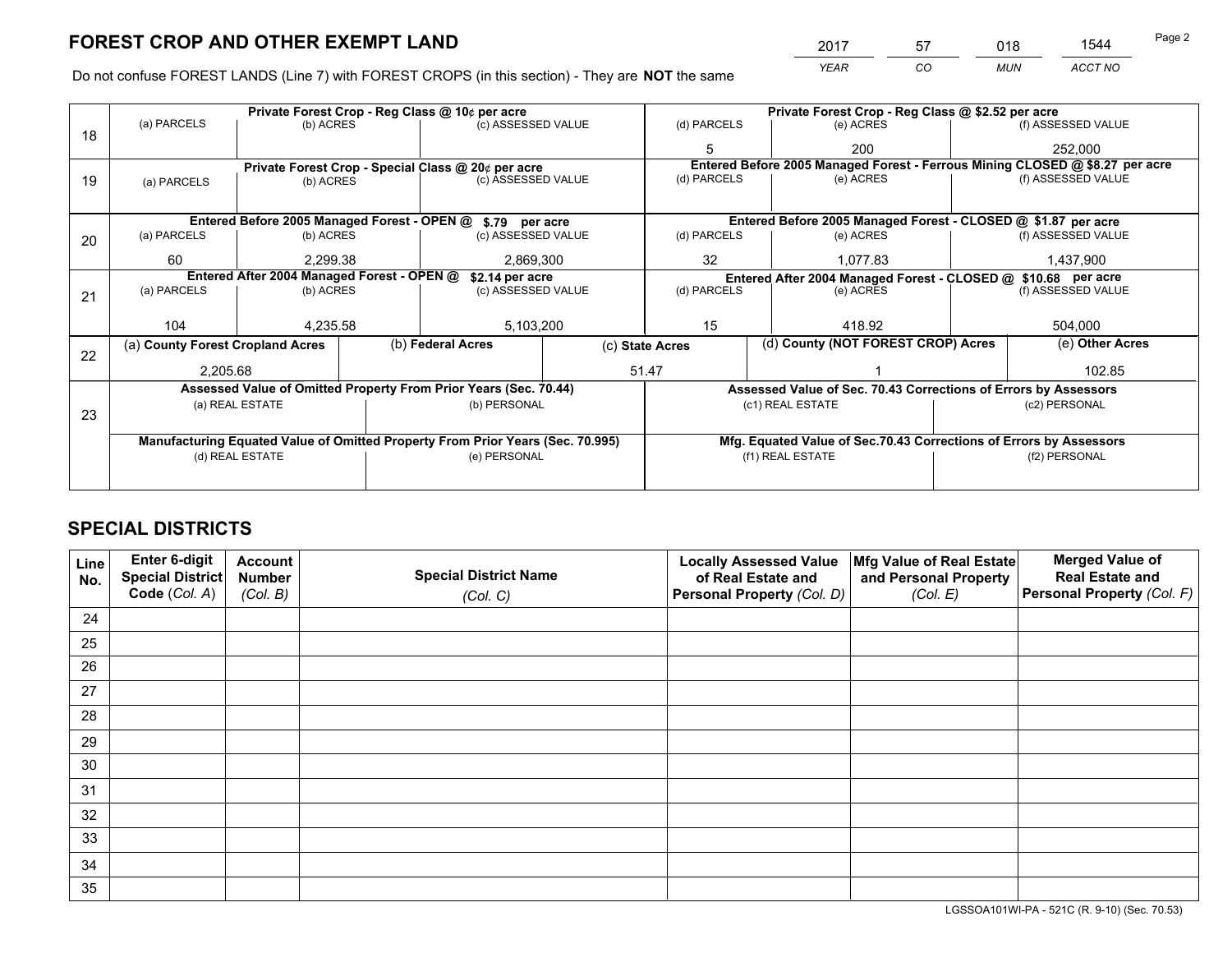|             |                                                                                                                                        |                                             |                                            | <b>YEAR</b>                                                                       | CO<br><b>MUN</b>                                              | ACCT NO                                                                        |  |
|-------------|----------------------------------------------------------------------------------------------------------------------------------------|---------------------------------------------|--------------------------------------------|-----------------------------------------------------------------------------------|---------------------------------------------------------------|--------------------------------------------------------------------------------|--|
| Line<br>No. | Enter 6-digit<br><b>School District</b><br>Code (Col. A)                                                                               | <b>Account</b><br><b>Number</b><br>(Col. B) | <b>School District Name</b><br>(Col. C)    | <b>Locally Assessed Value</b><br>of Real Estate and<br>Personal Property (Col. D) | Mfg Value of Real Estate<br>and Personal Property<br>(Col. E) | <b>Merged Value of</b><br><b>Real Estate and</b><br>Personal Property (Col. F) |  |
|             | A. SCHOOL DISTRICTS (K-8 and K-12)                                                                                                     |                                             |                                            |                                                                                   |                                                               |                                                                                |  |
| 36          | 540735                                                                                                                                 | 0323                                        | SCH D OF BRUCE                             | 3,627,100                                                                         |                                                               | 3,627,100                                                                      |  |
| 37          | 650441                                                                                                                                 | 0390                                        | SCH D OF BIRCHWOOD                         | 20,251,400                                                                        |                                                               | 20,251,400                                                                     |  |
| 38          |                                                                                                                                        |                                             |                                            |                                                                                   |                                                               |                                                                                |  |
| 39          |                                                                                                                                        |                                             |                                            |                                                                                   |                                                               |                                                                                |  |
| 40          |                                                                                                                                        |                                             |                                            |                                                                                   |                                                               |                                                                                |  |
| 41          |                                                                                                                                        |                                             |                                            |                                                                                   |                                                               |                                                                                |  |
| 42          |                                                                                                                                        |                                             |                                            |                                                                                   |                                                               |                                                                                |  |
| 43          |                                                                                                                                        |                                             |                                            |                                                                                   |                                                               |                                                                                |  |
| 44          |                                                                                                                                        |                                             |                                            |                                                                                   |                                                               |                                                                                |  |
| 45          |                                                                                                                                        |                                             |                                            |                                                                                   |                                                               |                                                                                |  |
| 46          |                                                                                                                                        |                                             |                                            |                                                                                   |                                                               |                                                                                |  |
| 47          |                                                                                                                                        |                                             |                                            |                                                                                   |                                                               |                                                                                |  |
| 48          |                                                                                                                                        |                                             |                                            |                                                                                   |                                                               |                                                                                |  |
| 49          |                                                                                                                                        |                                             |                                            |                                                                                   |                                                               |                                                                                |  |
| 50          | TOTAL ASSESSED VALUE OF SCHOOL DISTRICTS (K-8 and K-12)<br>23,878,500<br>23,878,500<br><b>B.</b><br><b>UNION HIGH SCHOOL DISTRICTS</b> |                                             |                                            |                                                                                   |                                                               |                                                                                |  |
| 51          |                                                                                                                                        |                                             |                                            |                                                                                   |                                                               |                                                                                |  |
| 52          |                                                                                                                                        |                                             |                                            |                                                                                   |                                                               |                                                                                |  |
| 53          |                                                                                                                                        |                                             |                                            |                                                                                   |                                                               |                                                                                |  |
| 54          |                                                                                                                                        |                                             |                                            |                                                                                   |                                                               |                                                                                |  |
| 55          |                                                                                                                                        |                                             | TOTAL ASSESSED VALUE OF UNION HIGH SCHOOLS |                                                                                   |                                                               |                                                                                |  |
|             | C. TECHNICAL COLLEGE DISTRICTS                                                                                                         |                                             |                                            |                                                                                   |                                                               |                                                                                |  |
| 56          | 001700                                                                                                                                 | 0016                                        | WISCONSIN INDIANHEAD TECH COLLEGE SHEL     | 23,878,500                                                                        |                                                               | 23,878,500                                                                     |  |
| 57          |                                                                                                                                        |                                             |                                            |                                                                                   |                                                               |                                                                                |  |
| 58          |                                                                                                                                        |                                             |                                            |                                                                                   |                                                               |                                                                                |  |
| 59          |                                                                                                                                        |                                             | TOTAL ASSESSED VALUE OF TECHNICAL COLLEGES | 23,878,500                                                                        |                                                               | 23,878,500                                                                     |  |

 *I hereby certify, to the best of my knowledge and belief, this form is complete and correct.*

| Print name of preparer | Title                    |                | Date (MM / DD / CCYY) |
|------------------------|--------------------------|----------------|-----------------------|
|                        |                          |                |                       |
| Signature of preparer  | Contact Telephone Number | E-mail address |                       |
|                        | $\sim$                   |                |                       |

| <b>SCHOOL DISTRICTS</b> |
|-------------------------|
|                         |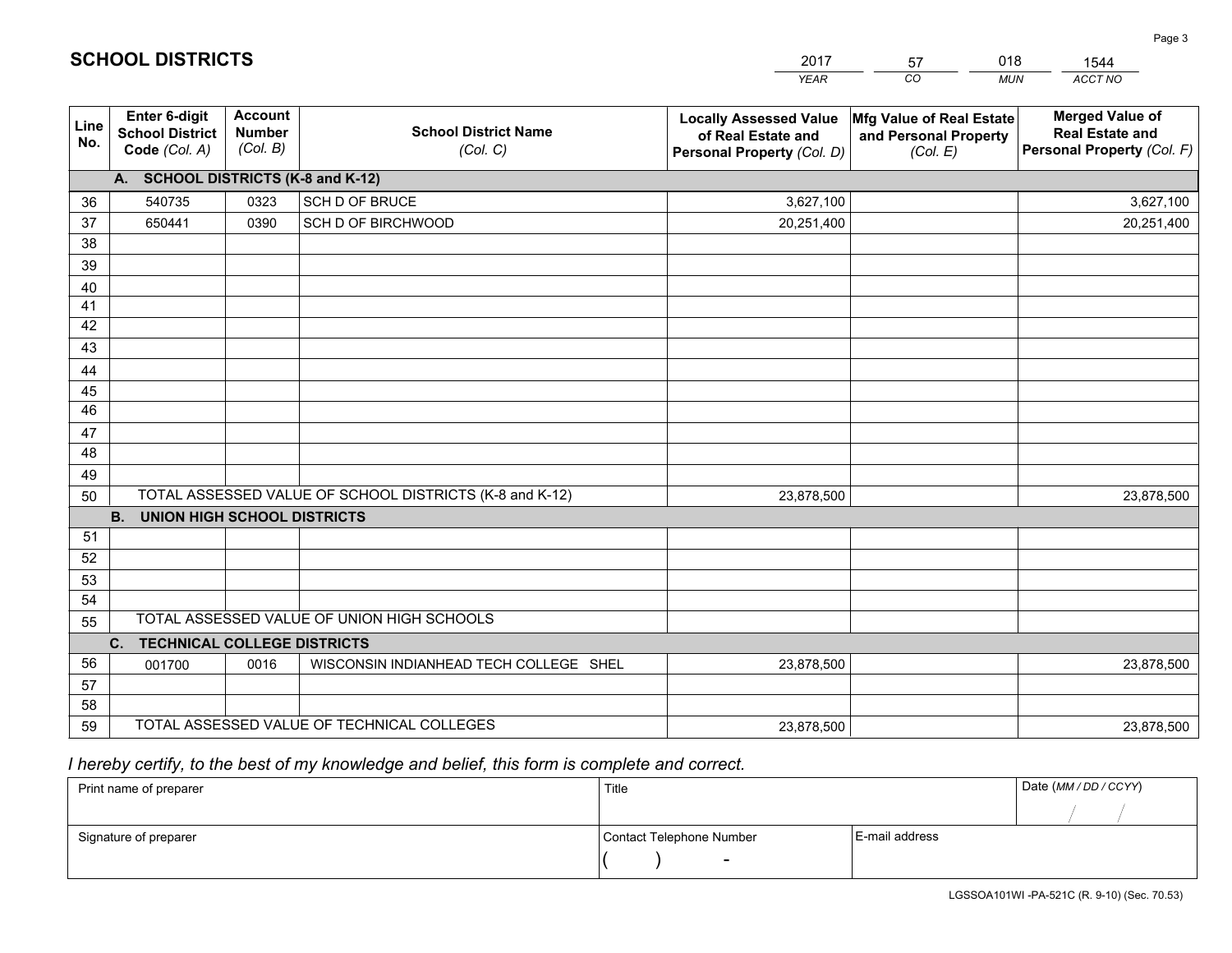### **HIGHLIGHTS**

- 1. Complete the Statement of Assessment after the Board of Review. Reflect any changes made there.
- 2. Use black ink to complete.
- 3. Line 16 must equal Line 50, Col D.
- 4. Line 55 must equal the total of K-8 schools listed on lines 36-49. Do not include K-12 schools in this comparision.
- 5. Line 59, Col. D must equal Line 16.
- 6. Special District, School District and Technical College District values must include both real estate and personal property. Examples of Special districts are: town sanitary districts, public inland lake protection and rehabilitation districts, and metropolitan sewerage districts.
- 7. DO NOT INCLUDE Manufacturing property values.DOR will print these values on the final SOA.
- 8. Accuracy of this form is very important. The values reported directly affect the equalized value DOR calculates for school and special districts.

### **Page 1:**

 If not prefilled, enter the tax year,county and municipal code,municipal type, municipal name and county name on the top of form.

Check the Amended box, if filing an amended / corrected SOA.

 Report the parcel count, acres and assessed value of taxable general property, total parcel count, (real and personal), total acres, and values from final figures set by the Board of Review.

- A. Real Estate land and improvements (buildings, etc.) is reported on lines 1 8, total line 9.
- B. Personal Property is reported on lines 11 14, Column D, total line 15.
- C. To complete this report, use the computer produced summary of the assessment roll that shows these amounts.
- D. Use whole numbers only.
- E. Add each line across and each column down to verify entries.

### **Page 2:**

- A. Report Special Items (not subject to general property tax).
- 1. Private Forest Croplands and Managed Forest Lands are reported on lines 18,19, 20 and 21. Be sure to report assessed values **NOT** taxes.
- 2. You should have copies of the orders of entry, orders of withdrawal, etc., to update your assessment roll.
	- 3. Show hundredths of acres (e.g. 39.75).
- 4. Tax exempt lands are reported on line 22.
- 5. Omitted property and sec. 70.43, Wis. Stats., corrections of errors by assessor are reported on line 23. Report real estate and personal property separately. These should be for **prior years**, not something found on the current assessment roll after the board of review.
- B. Special District (Lines 24-35) Include the value of both real and personal property.

 The Department of Revenue (DOR) preprints much of the information regarding names and codes for schools, special districts,etc. If a district is not listed, enter the name and value only, DOR will enter the proper code.

### **Page 3 School Districts:**

Include the value of both real and personal property.

Report School District (regular, elementary, union high school, and technical college).

- 1. Regular (K-12) and Elementary (K-8) school values are reported on lines 36-49, total on line 50.
- 2. Union High School (UHS) (use only if elementary schools are listed on lines 36-49) are reported on lines 51-54. UHS total value (line 55) must equal to the total **elementary school** values reported on lines 36-49. Do notinclude K-12 schools in this comparison.
- 3. Technical College values are reported on lines 56-58, total on line 59.
- 4. Use the computer summary that shows these amounts to complete this report.

#### **This form is due the second Monday in June. File this report only after your Board of Review is complete.**

 *If you have questions: Return forms to:*

 Email: lgs@wisconsin.gov Wisconsin Department of RevenueCall:  $(608)$  266-2569 or  $(608)$  264-6892 Fax number: (608) 264-6887 PO Box 8971

Local Government Services Section 6-97 Madison WI 53708-8971

CLARENCE FREY<br>TOWN OF METEOR<br>1544 N COLE LN TOWN OF METEOR CLARENCE FREY 1544 N COLE LN

EXELAND, WI 54835 - 2123

EXELAND, WI 54835 -

2123

**NOTE: Please supply any correction to the name and address.**

NOTE: Please supply any correction to the name and address.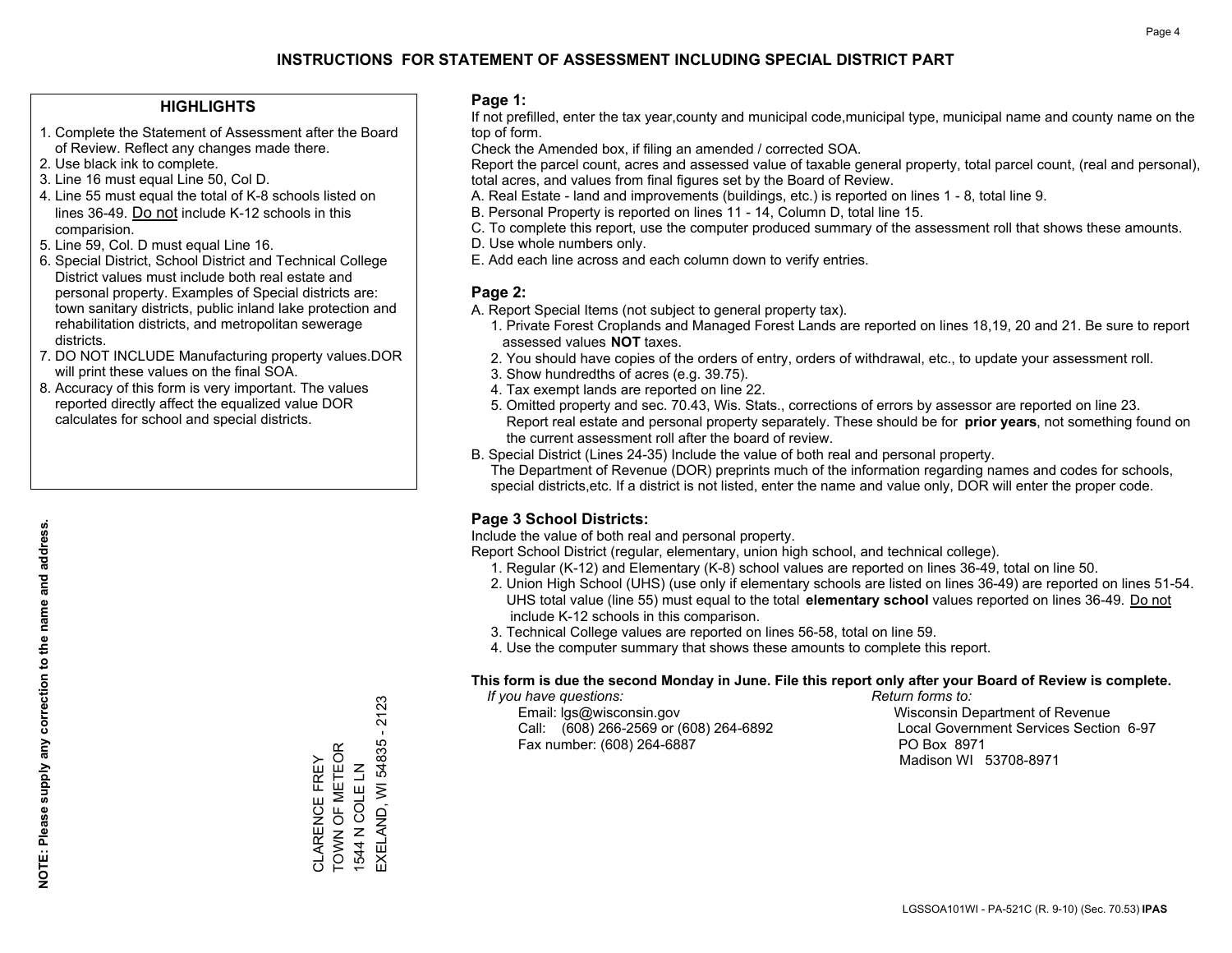**STATEMENT OF ASSESSMENT FOR 2017** 

| 57 | 020 | 1545    |
|----|-----|---------|
| ററ | MUN | ACCT NO |

|                | <b>FOR</b>                     | <b>TOWN OF</b><br><b>OF</b><br>Town - Village - City                                                                                                                                         | <b>OJIBWA</b><br><b>Municipality Name</b> |                           | <b>SAWYER COUNTY</b>         |                         |                      | <b>WHEN COMPLETING THIS DOCUMENT</b><br>DO NOT WRITE OVER X's OR IN SHADED AREAS |
|----------------|--------------------------------|----------------------------------------------------------------------------------------------------------------------------------------------------------------------------------------------|-------------------------------------------|---------------------------|------------------------------|-------------------------|----------------------|----------------------------------------------------------------------------------|
|                |                                |                                                                                                                                                                                              |                                           |                           | <b>County Name</b>           |                         |                      |                                                                                  |
|                |                                | <b>REAL ESTATE</b>                                                                                                                                                                           | PARCEL COUNT                              |                           | NO. OF ACRES<br><b>WHOLE</b> | <b>VALUE OF</b>         | <b>VALUE OF</b>      | <b>TOTAL VALUE OF LAND</b>                                                       |
| Line<br>No.    |                                | (See Lines 18 - 22 for<br>other Real Estate)                                                                                                                                                 |                                           | TOTAL LAND   IMPROVEMENTS | NUMBERS ONLY                 | <b>LAND</b>             | <b>IMPROVEMENTS</b>  | AND IMPROVEMENTS                                                                 |
|                |                                |                                                                                                                                                                                              | Col. A                                    | Col. B                    | Col. C                       | Col. D                  | Col. E               | Col. F                                                                           |
| -1             |                                | <b>RESIDENTIAL - Class 1</b>                                                                                                                                                                 | 684                                       | 355                       | 1,810                        | 15,319,200              | 23,191,400           | 38,510,600                                                                       |
| $\overline{2}$ |                                | <b>COMMERCIAL - Class 2</b>                                                                                                                                                                  | 18                                        | 11                        | 45                           | 527,500                 | 1,115,200            | 1,642,700                                                                        |
| 3              |                                | <b>MANUFACTURING - Class 3</b>                                                                                                                                                               | $\Omega$                                  | 0                         | $\Omega$                     | $\mathbf{0}$            | 0                    | 0                                                                                |
| 4              |                                | <b>AGRICULTURAL - Class 4</b>                                                                                                                                                                | 41                                        |                           | 736                          | 80,400                  |                      | 80,400                                                                           |
| 5              | <b>UNDEVELOPED - Class 5</b>   |                                                                                                                                                                                              | 280                                       |                           | 3,410                        | 789,300                 |                      | 789,300                                                                          |
| 6              | AGRICULTURAL FOREST - Class 5m |                                                                                                                                                                                              | 12                                        |                           | 253                          | 186,200                 |                      | 186,200                                                                          |
| $\overline{7}$ | FOREST LANDS - Class 6         |                                                                                                                                                                                              | 478                                       |                           | 8,056                        | 9,570,400               |                      | 9,570,400                                                                        |
| 8              |                                | OTHER - Class 7                                                                                                                                                                              | $\overline{7}$                            | 7                         | 18                           | 56,600                  | 314,400              | 371,000                                                                          |
| 9              |                                | TOTAL - ALL COLUMNS                                                                                                                                                                          | 1,520<br>373<br>14,328<br>26,529,600      |                           | 24,621,000                   | 51,150,600              |                      |                                                                                  |
| 10             |                                | NUMBER OF PERSONAL PROPERTY ACCOUNTS IN ROLL                                                                                                                                                 |                                           |                           | 12 <sup>2</sup>              | <b>LOCALLY ASSESSED</b> | <b>MANUFACTURING</b> | <b>MERGED</b>                                                                    |
| 11             |                                | BOATS AND OTHER WATERCRAFT NOT EXEMPT - Code 1                                                                                                                                               |                                           |                           |                              | 3,000                   | 0                    | 3,000                                                                            |
| 12             |                                | MACHINERY, TOOLS AND PATTERNS - Code 2                                                                                                                                                       |                                           |                           |                              | 10,200                  | 0                    | 10,200                                                                           |
| 13             |                                | FURNITURE, FIXTURES AND EQUIPMENT - Code 3                                                                                                                                                   |                                           |                           |                              | 14,800                  | 0                    | 14,800                                                                           |
| 14             |                                | ALL OTHER PERSONAL PROPERTY NOT EXEMPT - Codes 4A, 4B, 4C                                                                                                                                    |                                           |                           |                              | 105,800                 | 0                    | 105,800                                                                          |
| 15             |                                | TOTAL OF PERSONAL PROPERTY NOT EXEMPT (Total of Lines 11-14)                                                                                                                                 |                                           |                           |                              | 133,800                 | 0                    | 133,800                                                                          |
| 16             |                                | AGGREGATE ASSESSED VALUE OF ALL PROPERTY SUBJECT TO THE GENERAL PROPERTY TAX (Total of Lines 9F and 15F)<br>MUST EQUAL TOTAL VALUE OF THE SCHOOL DISTRICTS (K-12 PLUS K-8) - Line 50, Col. F |                                           |                           |                              |                         |                      | 51,284,400                                                                       |
| 17             | <b>BOARD OF REVIEW</b>         |                                                                                                                                                                                              |                                           |                           | Name of Assessor             |                         | Telephone #          |                                                                                  |
|                |                                | DATE OF FINAL ADJOURNMENT                                                                                                                                                                    | 06/10/2017                                |                           | <b>CLAUDE RIGLEMON</b>       |                         |                      | (608) 378-3003                                                                   |

REMARKS

The Assessment Ratio to be used in calculating the estimated Fair Market Value on tax bills for this tax district is .940056384

This ratio should be used to convert assessed values to "Calculate Equalized Values" in Step 1 of the Lottery and Gaming Credit Calculations.<br>This ratio should be used in the "Computation of Tax Equivalent" schedule of the Commission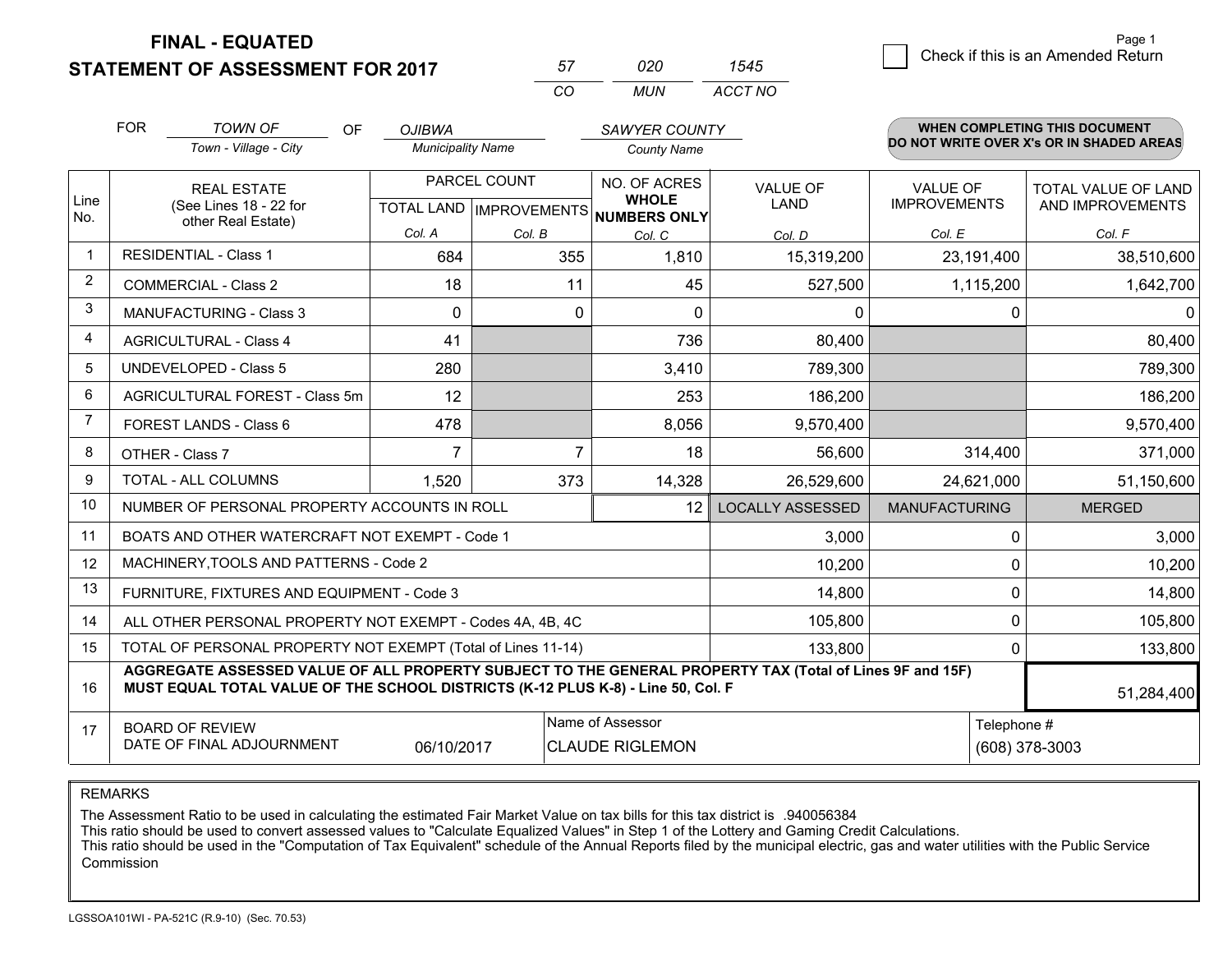*YEAR CO MUN ACCT NO* <sup>2017</sup> <sup>57</sup> <sup>020</sup> <sup>1545</sup>

Do not confuse FOREST LANDS (Line 7) with FOREST CROPS (in this section) - They are **NOT** the same

|    |                                  |                                                               |              | Private Forest Crop - Reg Class @ 10¢ per acre                                 |                    |                          | Private Forest Crop - Reg Class @ \$2.52 per acre |                                                                    |         |                                                                              |
|----|----------------------------------|---------------------------------------------------------------|--------------|--------------------------------------------------------------------------------|--------------------|--------------------------|---------------------------------------------------|--------------------------------------------------------------------|---------|------------------------------------------------------------------------------|
| 18 | (a) PARCELS                      | (b) ACRES                                                     |              |                                                                                | (c) ASSESSED VALUE |                          | (d) PARCELS                                       | (e) ACRES                                                          |         | (f) ASSESSED VALUE                                                           |
|    | 2                                | 44.37                                                         |              | 48.800                                                                         | 4                  |                          |                                                   | 160                                                                |         | 170,000                                                                      |
|    |                                  |                                                               |              | Private Forest Crop - Special Class @ 20¢ per acre                             |                    |                          |                                                   |                                                                    |         | Entered Before 2005 Managed Forest - Ferrous Mining CLOSED @ \$8.27 per acre |
| 19 | (a) PARCELS                      | (b) ACRES                                                     |              | (c) ASSESSED VALUE                                                             |                    | (d) PARCELS              |                                                   | (e) ACRES                                                          |         | (f) ASSESSED VALUE                                                           |
|    |                                  |                                                               |              |                                                                                |                    |                          |                                                   |                                                                    |         |                                                                              |
|    |                                  | Entered Before 2005 Managed Forest - OPEN @                   |              | \$.79 per acre                                                                 |                    |                          |                                                   | Entered Before 2005 Managed Forest - CLOSED @ \$1.87 per acre      |         |                                                                              |
| 20 | (a) PARCELS                      | (b) ACRES                                                     |              | (c) ASSESSED VALUE                                                             |                    | (d) PARCELS              |                                                   | (e) ACRES                                                          |         | (f) ASSESSED VALUE                                                           |
|    | 405                              | 15.586.34                                                     |              | 14.561.400                                                                     |                    | 28                       |                                                   | 932.85                                                             | 923.900 |                                                                              |
|    |                                  | Entered After 2004 Managed Forest - OPEN @<br>\$2.14 per acre |              |                                                                                |                    |                          |                                                   | Entered After 2004 Managed Forest - CLOSED @ \$10.68 per acre      |         |                                                                              |
| 21 | (a) PARCELS                      | (b) ACRES                                                     |              | (c) ASSESSED VALUE                                                             |                    | (d) PARCELS<br>(e) ACRES |                                                   | (f) ASSESSED VALUE                                                 |         |                                                                              |
|    |                                  |                                                               |              |                                                                                |                    |                          |                                                   |                                                                    |         |                                                                              |
|    | 8                                | 142                                                           |              | 129,600                                                                        |                    | 27<br>860                |                                                   | 987,100                                                            |         |                                                                              |
| 22 | (a) County Forest Cropland Acres |                                                               |              | (b) Federal Acres                                                              |                    | (c) State Acres          |                                                   | (d) County (NOT FOREST CROP) Acres                                 |         | (e) Other Acres                                                              |
|    |                                  |                                                               |              |                                                                                |                    | 223.04                   |                                                   | 36.65                                                              |         | 489.12                                                                       |
|    |                                  |                                                               |              | Assessed Value of Omitted Property From Prior Years (Sec. 70.44)               |                    |                          |                                                   | Assessed Value of Sec. 70.43 Corrections of Errors by Assessors    |         |                                                                              |
|    |                                  | (a) REAL ESTATE                                               |              | (b) PERSONAL                                                                   |                    |                          |                                                   | (c1) REAL ESTATE                                                   |         | (c2) PERSONAL                                                                |
| 23 |                                  |                                                               |              |                                                                                |                    |                          |                                                   |                                                                    |         |                                                                              |
|    |                                  |                                                               |              | Manufacturing Equated Value of Omitted Property From Prior Years (Sec. 70.995) |                    |                          |                                                   | Mfg. Equated Value of Sec.70.43 Corrections of Errors by Assessors |         |                                                                              |
|    | (d) REAL ESTATE                  |                                                               | (e) PERSONAL |                                                                                | (f1) REAL ESTATE   |                          | (f2) PERSONAL                                     |                                                                    |         |                                                                              |
|    |                                  |                                                               |              |                                                                                |                    |                          |                                                   |                                                                    |         |                                                                              |

# **SPECIAL DISTRICTS**

| Line<br>No. | Enter 6-digit<br>Special District<br>Code (Col. A) | <b>Account</b><br><b>Number</b><br>(Col. B) | <b>Special District Name</b><br>(Col. C) | <b>Locally Assessed Value</b><br>of Real Estate and<br>Personal Property (Col. D) | Mfg Value of Real Estate<br>and Personal Property<br>(Col. E) | <b>Merged Value of</b><br><b>Real Estate and</b><br>Personal Property (Col. F) |
|-------------|----------------------------------------------------|---------------------------------------------|------------------------------------------|-----------------------------------------------------------------------------------|---------------------------------------------------------------|--------------------------------------------------------------------------------|
| 24          |                                                    |                                             |                                          |                                                                                   |                                                               |                                                                                |
| 25          |                                                    |                                             |                                          |                                                                                   |                                                               |                                                                                |
| 26          |                                                    |                                             |                                          |                                                                                   |                                                               |                                                                                |
| 27          |                                                    |                                             |                                          |                                                                                   |                                                               |                                                                                |
| 28          |                                                    |                                             |                                          |                                                                                   |                                                               |                                                                                |
| 29          |                                                    |                                             |                                          |                                                                                   |                                                               |                                                                                |
| 30          |                                                    |                                             |                                          |                                                                                   |                                                               |                                                                                |
| 31          |                                                    |                                             |                                          |                                                                                   |                                                               |                                                                                |
| 32          |                                                    |                                             |                                          |                                                                                   |                                                               |                                                                                |
| 33          |                                                    |                                             |                                          |                                                                                   |                                                               |                                                                                |
| 34          |                                                    |                                             |                                          |                                                                                   |                                                               |                                                                                |
| 35          |                                                    |                                             |                                          |                                                                                   |                                                               |                                                                                |

LGSSOA101WI-PA - 521C (R. 9-10) (Sec. 70.53)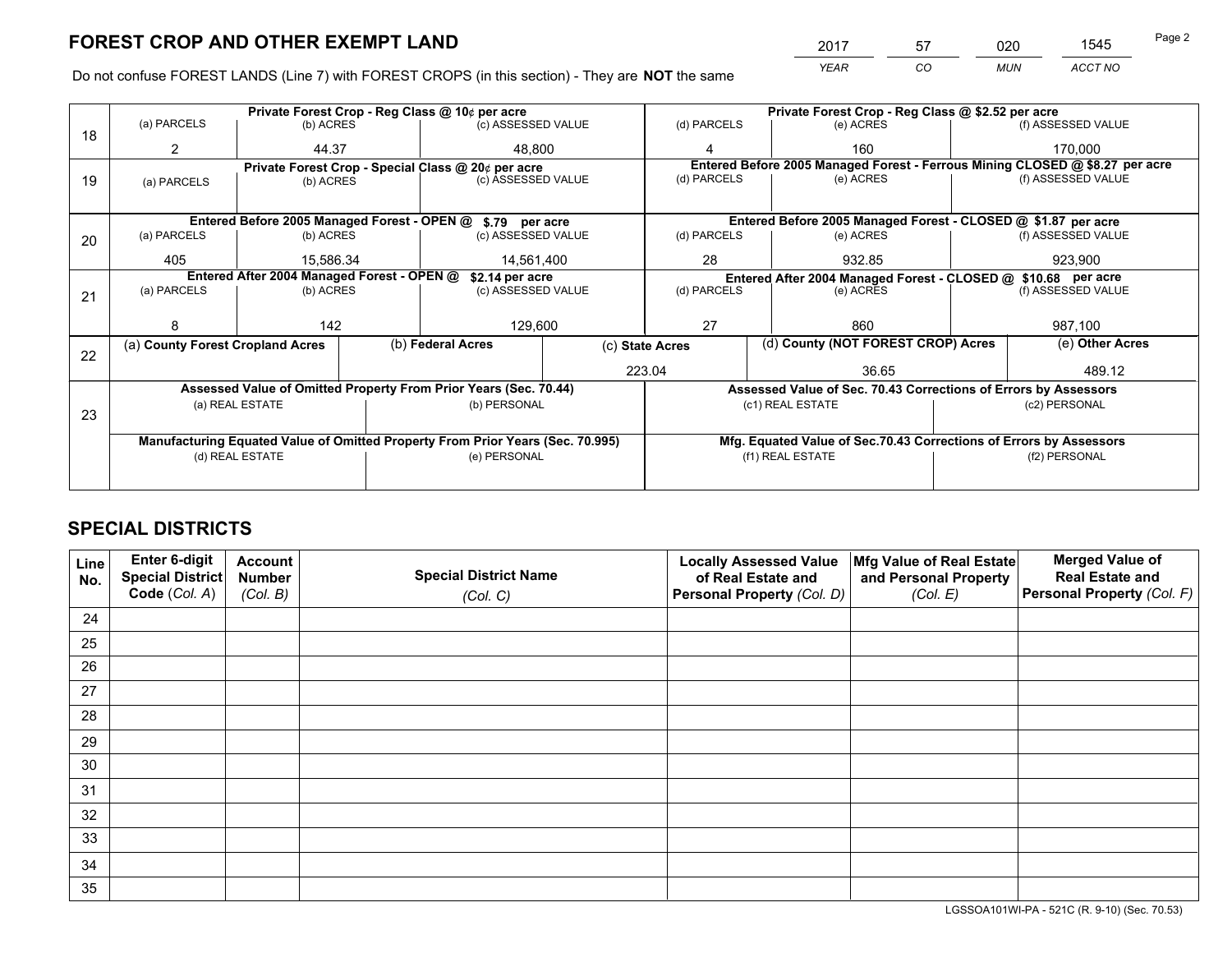|             |                                                          |                                             |                                                         | YEAR                                                                              | CO.<br><b>MUN</b>                                             | ACCT NO                                                                        |  |  |  |  |  |
|-------------|----------------------------------------------------------|---------------------------------------------|---------------------------------------------------------|-----------------------------------------------------------------------------------|---------------------------------------------------------------|--------------------------------------------------------------------------------|--|--|--|--|--|
| Line<br>No. | Enter 6-digit<br><b>School District</b><br>Code (Col. A) | <b>Account</b><br><b>Number</b><br>(Col. B) | <b>School District Name</b><br>(Col. C)                 | <b>Locally Assessed Value</b><br>of Real Estate and<br>Personal Property (Col. D) | Mfg Value of Real Estate<br>and Personal Property<br>(Col. E) | <b>Merged Value of</b><br><b>Real Estate and</b><br>Personal Property (Col. F) |  |  |  |  |  |
|             | A. SCHOOL DISTRICTS (K-8 and K-12)                       |                                             |                                                         |                                                                                   |                                                               |                                                                                |  |  |  |  |  |
| 36          | 576615                                                   | 0340                                        | SCH D OF WINTER                                         | 51,284,400                                                                        |                                                               | 51,284,400                                                                     |  |  |  |  |  |
| 37          |                                                          |                                             |                                                         |                                                                                   |                                                               |                                                                                |  |  |  |  |  |
| 38          |                                                          |                                             |                                                         |                                                                                   |                                                               |                                                                                |  |  |  |  |  |
| 39          |                                                          |                                             |                                                         |                                                                                   |                                                               |                                                                                |  |  |  |  |  |
| 40          |                                                          |                                             |                                                         |                                                                                   |                                                               |                                                                                |  |  |  |  |  |
| 41<br>42    |                                                          |                                             |                                                         |                                                                                   |                                                               |                                                                                |  |  |  |  |  |
| 43          |                                                          |                                             |                                                         |                                                                                   |                                                               |                                                                                |  |  |  |  |  |
| 44          |                                                          |                                             |                                                         |                                                                                   |                                                               |                                                                                |  |  |  |  |  |
| 45          |                                                          |                                             |                                                         |                                                                                   |                                                               |                                                                                |  |  |  |  |  |
| 46          |                                                          |                                             |                                                         |                                                                                   |                                                               |                                                                                |  |  |  |  |  |
| 47          |                                                          |                                             |                                                         |                                                                                   |                                                               |                                                                                |  |  |  |  |  |
| 48          |                                                          |                                             |                                                         |                                                                                   |                                                               |                                                                                |  |  |  |  |  |
| 49          |                                                          |                                             |                                                         |                                                                                   |                                                               |                                                                                |  |  |  |  |  |
| 50          |                                                          |                                             | TOTAL ASSESSED VALUE OF SCHOOL DISTRICTS (K-8 and K-12) | 51,284,400                                                                        |                                                               | 51,284,400                                                                     |  |  |  |  |  |
|             | <b>B.</b><br><b>UNION HIGH SCHOOL DISTRICTS</b>          |                                             |                                                         |                                                                                   |                                                               |                                                                                |  |  |  |  |  |
| 51          |                                                          |                                             |                                                         |                                                                                   |                                                               |                                                                                |  |  |  |  |  |
| 52          |                                                          |                                             |                                                         |                                                                                   |                                                               |                                                                                |  |  |  |  |  |
| 53          |                                                          |                                             |                                                         |                                                                                   |                                                               |                                                                                |  |  |  |  |  |
| 54          |                                                          |                                             | TOTAL ASSESSED VALUE OF UNION HIGH SCHOOLS              |                                                                                   |                                                               |                                                                                |  |  |  |  |  |
| 55          |                                                          |                                             |                                                         |                                                                                   |                                                               |                                                                                |  |  |  |  |  |
| 56          | <b>TECHNICAL COLLEGE DISTRICTS</b><br>$C_{1}$            |                                             | WISCONSIN INDIANHEAD TECH COLLEGE SHEL                  |                                                                                   |                                                               |                                                                                |  |  |  |  |  |
| 57          | 001700                                                   | 0016                                        |                                                         | 51,284,400                                                                        |                                                               | 51,284,400                                                                     |  |  |  |  |  |
| 58          |                                                          |                                             |                                                         |                                                                                   |                                                               |                                                                                |  |  |  |  |  |
| 59          |                                                          |                                             | TOTAL ASSESSED VALUE OF TECHNICAL COLLEGES              | 51,284,400                                                                        |                                                               | 51,284,400                                                                     |  |  |  |  |  |

2017

57

020

 *I hereby certify, to the best of my knowledge and belief, this form is complete and correct.*

**SCHOOL DISTRICTS**

| Print name of preparer | Title                    |                | Date (MM / DD / CCYY) |
|------------------------|--------------------------|----------------|-----------------------|
|                        |                          |                |                       |
| Signature of preparer  | Contact Telephone Number | E-mail address |                       |
|                        | $\sim$                   |                |                       |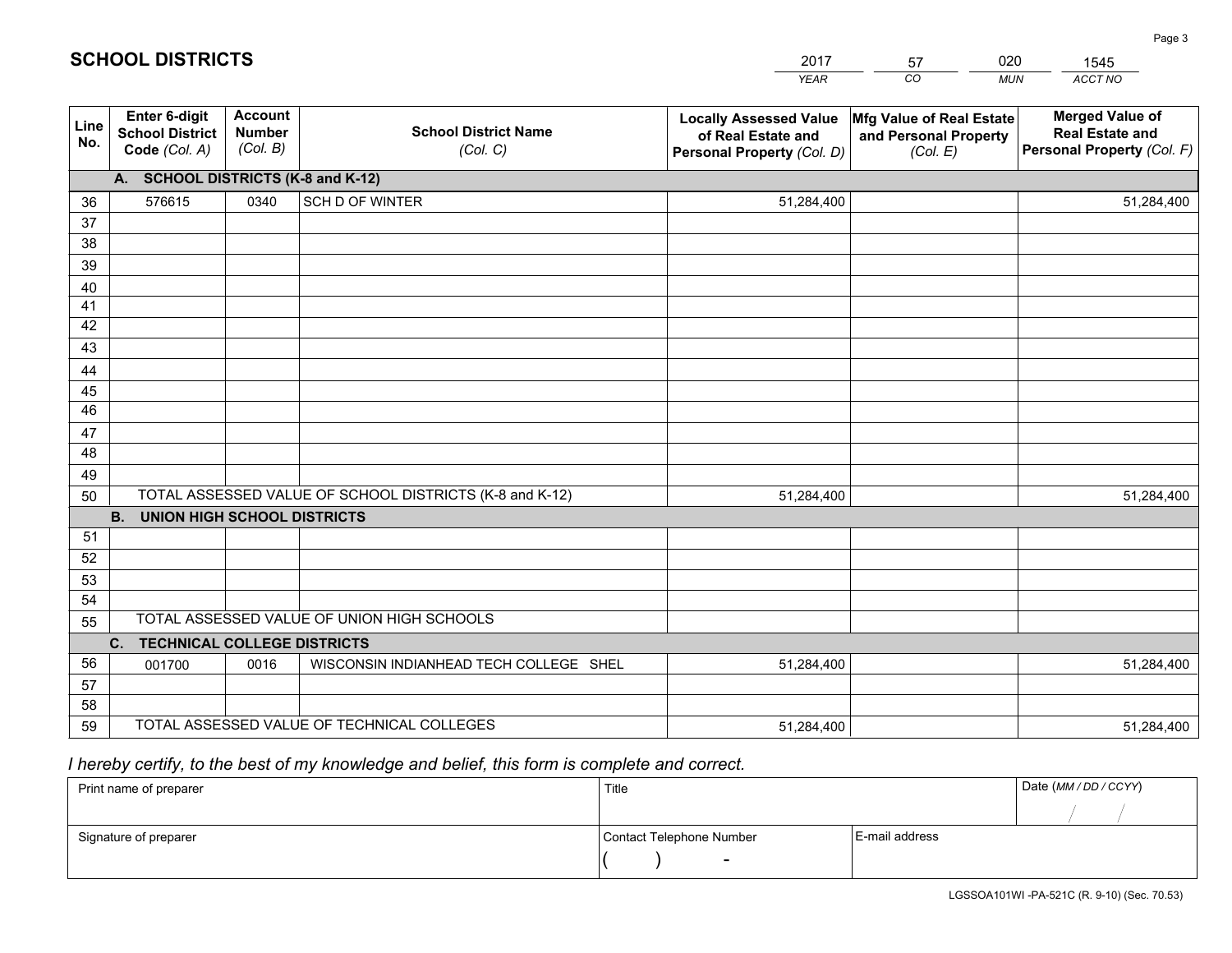### **HIGHLIGHTS**

- 1. Complete the Statement of Assessment after the Board of Review. Reflect any changes made there.
- 2. Use black ink to complete.
- 3. Line 16 must equal Line 50, Col D.
- 4. Line 55 must equal the total of K-8 schools listed on lines 36-49. Do not include K-12 schools in this comparision.
- 5. Line 59, Col. D must equal Line 16.
- 6. Special District, School District and Technical College District values must include both real estate and personal property. Examples of Special districts are: town sanitary districts, public inland lake protection and rehabilitation districts, and metropolitan sewerage districts.
- 7. DO NOT INCLUDE Manufacturing property values.DOR will print these values on the final SOA.

LISA PAZAR TOWN OF OJIBWA PO BOX 62035

**ISA PAZAR** 

TOWN OF OJIBWA PO BOX 62035 OJIBWA, WI 54862 - 2035

OJIBWA, WI 54862 - 2035

 8. Accuracy of this form is very important. The values reported directly affect the equalized value DOR calculates for school and special districts.

#### **Page 1:**

 If not prefilled, enter the tax year,county and municipal code,municipal type, municipal name and county name on the top of form.

Check the Amended box, if filing an amended / corrected SOA.

 Report the parcel count, acres and assessed value of taxable general property, total parcel count, (real and personal), total acres, and values from final figures set by the Board of Review.

- A. Real Estate land and improvements (buildings, etc.) is reported on lines 1 8, total line 9.
- B. Personal Property is reported on lines 11 14, Column D, total line 15.
- C. To complete this report, use the computer produced summary of the assessment roll that shows these amounts.
- D. Use whole numbers only.
- E. Add each line across and each column down to verify entries.

### **Page 2:**

- A. Report Special Items (not subject to general property tax).
- 1. Private Forest Croplands and Managed Forest Lands are reported on lines 18,19, 20 and 21. Be sure to report assessed values **NOT** taxes.
- 2. You should have copies of the orders of entry, orders of withdrawal, etc., to update your assessment roll.
	- 3. Show hundredths of acres (e.g. 39.75).
- 4. Tax exempt lands are reported on line 22.
- 5. Omitted property and sec. 70.43, Wis. Stats., corrections of errors by assessor are reported on line 23. Report real estate and personal property separately. These should be for **prior years**, not something found on the current assessment roll after the board of review.
- B. Special District (Lines 24-35) Include the value of both real and personal property.

 The Department of Revenue (DOR) preprints much of the information regarding names and codes for schools, special districts,etc. If a district is not listed, enter the name and value only, DOR will enter the proper code.

### **Page 3 School Districts:**

Include the value of both real and personal property.

Report School District (regular, elementary, union high school, and technical college).

- 1. Regular (K-12) and Elementary (K-8) school values are reported on lines 36-49, total on line 50.
- 2. Union High School (UHS) (use only if elementary schools are listed on lines 36-49) are reported on lines 51-54. UHS total value (line 55) must equal to the total **elementary school** values reported on lines 36-49. Do notinclude K-12 schools in this comparison.
- 3. Technical College values are reported on lines 56-58, total on line 59.
- 4. Use the computer summary that shows these amounts to complete this report.

#### **This form is due the second Monday in June. File this report only after your Board of Review is complete.**

 *If you have questions: Return forms to:*

 Email: lgs@wisconsin.gov Wisconsin Department of RevenueCall:  $(608)$  266-2569 or  $(608)$  264-6892 Fax number: (608) 264-6887 PO Box 8971

Local Government Services Section 6-97 Madison WI 53708-8971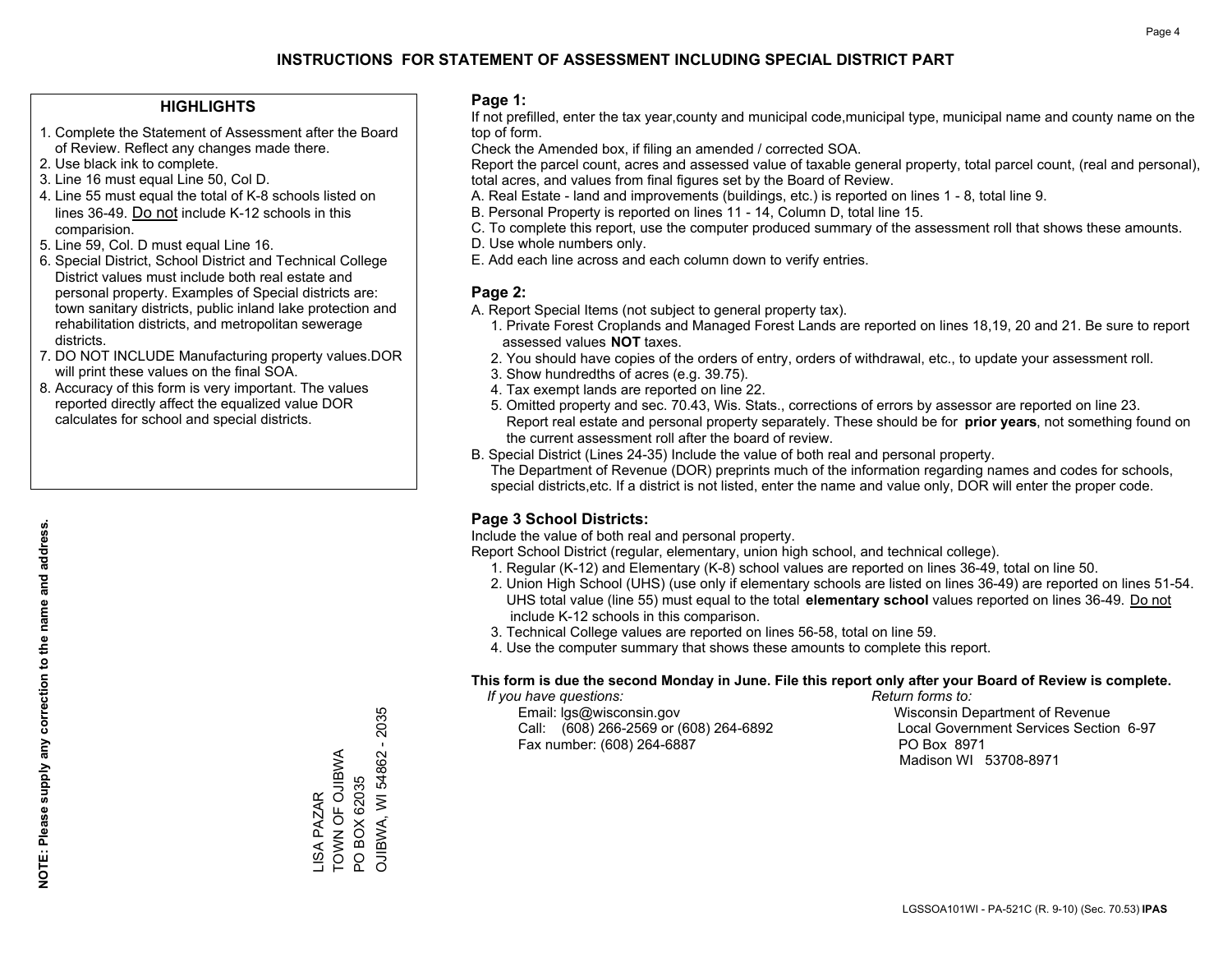**STATEMENT OF ASSESSMENT FOR 2017** 

| 57 | פפח   | 546.    |
|----|-------|---------|
| ΩΩ | MI IN | ACCT NO |

|                         | <b>FOR</b> | <b>TOWN OF</b><br>OF                                                                                                                                                                         | <b>RADISSON</b>          |              | SAWYER COUNTY                                            |                         |                      | <b>WHEN COMPLETING THIS DOCUMENT</b>     |
|-------------------------|------------|----------------------------------------------------------------------------------------------------------------------------------------------------------------------------------------------|--------------------------|--------------|----------------------------------------------------------|-------------------------|----------------------|------------------------------------------|
|                         |            | Town - Village - City                                                                                                                                                                        | <b>Municipality Name</b> |              | <b>County Name</b>                                       |                         |                      | DO NOT WRITE OVER X's OR IN SHADED AREAS |
|                         |            | <b>REAL ESTATE</b>                                                                                                                                                                           |                          | PARCEL COUNT | NO. OF ACRES                                             | <b>VALUE OF</b>         | <b>VALUE OF</b>      | <b>TOTAL VALUE OF LAND</b>               |
| Line<br>No.             |            | (See Lines 18 - 22 for<br>other Real Estate)                                                                                                                                                 |                          |              | <b>WHOLE</b><br>TOTAL LAND   IMPROVEMENTS   NUMBERS ONLY | <b>LAND</b>             | <b>IMPROVEMENTS</b>  | AND IMPROVEMENTS                         |
|                         |            |                                                                                                                                                                                              | Col. A                   | Col. B       | Col. C                                                   | Col. D                  | Col. E               | Col. F                                   |
| $\overline{\mathbf{1}}$ |            | <b>RESIDENTIAL - Class 1</b>                                                                                                                                                                 | 498                      | 394          | 798                                                      | 13,121,100              | 22,908,700           | 36,029,800                               |
| 2                       |            | <b>COMMERCIAL - Class 2</b>                                                                                                                                                                  | 9                        | 6            | 23                                                       | 112,100                 | 543,200              | 655,300                                  |
| 3                       |            | <b>MANUFACTURING - Class 3</b>                                                                                                                                                               | 0                        | 0            | 0                                                        | 0                       |                      | 0<br>$\Omega$                            |
| 4                       |            | <b>AGRICULTURAL - Class 4</b>                                                                                                                                                                | 259                      |              | 4,037                                                    | 479,900                 |                      | 479,900                                  |
| 5                       |            | <b>UNDEVELOPED - Class 5</b>                                                                                                                                                                 | 358                      |              | 5,208                                                    | 1,289,500               |                      | 1,289,500                                |
| 6                       |            | AGRICULTURAL FOREST - Class 5m                                                                                                                                                               | 160                      |              | 2,435                                                    | 1,762,700               |                      | 1,762,700                                |
| 7                       |            | FOREST LANDS - Class 6                                                                                                                                                                       | 707                      |              | 15,494                                                   | 19,975,400              |                      | 19,975,400                               |
| 8                       |            | OTHER - Class 7                                                                                                                                                                              | 21                       | 21           | 38                                                       | 133,800                 | 2,219,900            | 2,353,700                                |
| 9                       |            | TOTAL - ALL COLUMNS                                                                                                                                                                          | 2,012                    | 421          | 28,033                                                   | 36,874,500              | 25,671,800           | 62,546,300                               |
| 10                      |            | NUMBER OF PERSONAL PROPERTY ACCOUNTS IN ROLL                                                                                                                                                 |                          |              | 20                                                       | <b>LOCALLY ASSESSED</b> | <b>MANUFACTURING</b> | <b>MERGED</b>                            |
| 11                      |            | BOATS AND OTHER WATERCRAFT NOT EXEMPT - Code 1                                                                                                                                               |                          |              |                                                          | 4,000                   |                      | 0<br>4,000                               |
| 12                      |            | MACHINERY, TOOLS AND PATTERNS - Code 2                                                                                                                                                       |                          |              |                                                          | 80,500                  |                      | 0<br>80,500                              |
| 13                      |            | FURNITURE, FIXTURES AND EQUIPMENT - Code 3                                                                                                                                                   |                          |              |                                                          | 28,600                  |                      | 0<br>28,600                              |
| 14                      |            | ALL OTHER PERSONAL PROPERTY NOT EXEMPT - Codes 4A, 4B, 4C                                                                                                                                    |                          |              |                                                          | 195,100                 |                      | 0<br>195,100                             |
| 15                      |            | TOTAL OF PERSONAL PROPERTY NOT EXEMPT (Total of Lines 11-14)                                                                                                                                 |                          |              |                                                          | 308,200                 |                      | 308,200<br>0                             |
| 16                      |            | AGGREGATE ASSESSED VALUE OF ALL PROPERTY SUBJECT TO THE GENERAL PROPERTY TAX (Total of Lines 9F and 15F)<br>MUST EQUAL TOTAL VALUE OF THE SCHOOL DISTRICTS (K-12 PLUS K-8) - Line 50, Col. F |                          |              |                                                          |                         |                      | 62,854,500                               |
| 17                      |            | <b>BOARD OF REVIEW</b>                                                                                                                                                                       |                          |              | Name of Assessor                                         |                         |                      | Telephone #                              |
|                         |            | DATE OF FINAL ADJOURNMENT                                                                                                                                                                    | 09/25/2017               |              | DOUGLAS AND BEN KURTZWEIL                                |                         |                      | (715) 462-9679                           |

#### REMARKS

The Assessment Ratio to be used in calculating the estimated Fair Market Value on tax bills for this tax district is 1.014921589<br>This ratio should be used to convert assessed values to "Calculate Equalized Values" in Step Commission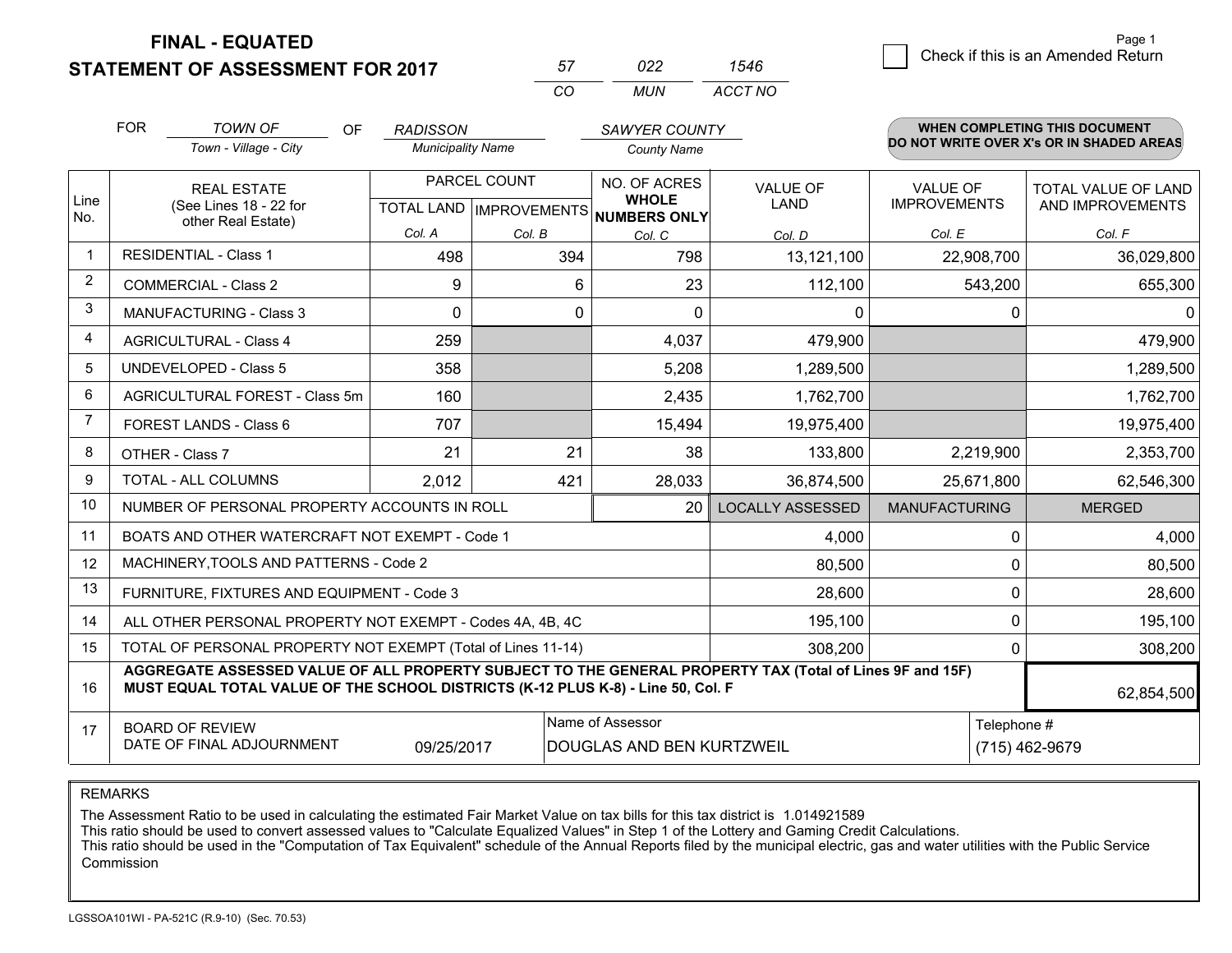*YEAR CO MUN ACCT NO* <sup>2017</sup> <sup>57</sup> <sup>022</sup> <sup>1546</sup>

Do not confuse FOREST LANDS (Line 7) with FOREST CROPS (in this section) - They are **NOT** the same

|    |                                                                                |                                 |  | Private Forest Crop - Reg Class @ 10¢ per acre                   | Private Forest Crop - Reg Class @ \$2.52 per acre |                                                                    |  |                                                                 |               |                                                                              |
|----|--------------------------------------------------------------------------------|---------------------------------|--|------------------------------------------------------------------|---------------------------------------------------|--------------------------------------------------------------------|--|-----------------------------------------------------------------|---------------|------------------------------------------------------------------------------|
| 18 | (a) PARCELS                                                                    | (b) ACRES                       |  | (c) ASSESSED VALUE                                               |                                                   | (d) PARCELS                                                        |  | (e) ACRES                                                       |               | (f) ASSESSED VALUE                                                           |
|    |                                                                                |                                 |  |                                                                  |                                                   | 8                                                                  |  | 520                                                             |               | 472,000                                                                      |
|    |                                                                                |                                 |  | Private Forest Crop - Special Class @ 20¢ per acre               |                                                   |                                                                    |  |                                                                 |               | Entered Before 2005 Managed Forest - Ferrous Mining CLOSED @ \$8.27 per acre |
| 19 | (a) PARCELS                                                                    | (c) ASSESSED VALUE<br>(b) ACRES |  | (d) PARCELS                                                      |                                                   | (e) ACRES                                                          |  | (f) ASSESSED VALUE                                              |               |                                                                              |
|    |                                                                                |                                 |  |                                                                  |                                                   |                                                                    |  |                                                                 |               |                                                                              |
|    |                                                                                |                                 |  | Entered Before 2005 Managed Forest - OPEN @ \$.79 per acre       |                                                   |                                                                    |  | Entered Before 2005 Managed Forest - CLOSED @ \$1.87 per acre   |               |                                                                              |
| 20 | (a) PARCELS                                                                    | (b) ACRES                       |  | (c) ASSESSED VALUE                                               |                                                   | (d) PARCELS                                                        |  | (e) ACRES                                                       |               | (f) ASSESSED VALUE                                                           |
|    | 171                                                                            | 6.864.94                        |  | 7,283,400                                                        |                                                   | 28<br>1.014.26                                                     |  | 1,112,700                                                       |               |                                                                              |
|    | Entered After 2004 Managed Forest - OPEN @<br>\$2.14 per acre                  |                                 |  |                                                                  |                                                   |                                                                    |  | Entered After 2004 Managed Forest - CLOSED @ \$10.68 per acre   |               |                                                                              |
| 21 | (a) PARCELS                                                                    | (b) ACRES                       |  | (c) ASSESSED VALUE                                               |                                                   | (d) PARCELS<br>(e) ACRES                                           |  | (f) ASSESSED VALUE                                              |               |                                                                              |
|    |                                                                                |                                 |  |                                                                  |                                                   |                                                                    |  |                                                                 |               |                                                                              |
|    | 29                                                                             | 871.75                          |  | 1,037,500                                                        |                                                   | 13<br>449                                                          |  | 786,400                                                         |               |                                                                              |
| 22 | (a) County Forest Cropland Acres                                               |                                 |  | (b) Federal Acres                                                | (c) State Acres                                   |                                                                    |  | (d) County (NOT FOREST CROP) Acres                              |               | (e) Other Acres                                                              |
|    | 1,520                                                                          |                                 |  | 2,308.2                                                          |                                                   | 410.9<br>342.64                                                    |  |                                                                 |               | 5,534.14                                                                     |
|    |                                                                                |                                 |  | Assessed Value of Omitted Property From Prior Years (Sec. 70.44) |                                                   |                                                                    |  | Assessed Value of Sec. 70.43 Corrections of Errors by Assessors |               |                                                                              |
|    |                                                                                | (a) REAL ESTATE                 |  | (b) PERSONAL                                                     |                                                   |                                                                    |  | (c1) REAL ESTATE                                                |               | (c2) PERSONAL                                                                |
| 23 |                                                                                |                                 |  |                                                                  |                                                   |                                                                    |  |                                                                 |               |                                                                              |
|    | Manufacturing Equated Value of Omitted Property From Prior Years (Sec. 70.995) |                                 |  |                                                                  |                                                   | Mfg. Equated Value of Sec.70.43 Corrections of Errors by Assessors |  |                                                                 |               |                                                                              |
|    | (d) REAL ESTATE                                                                |                                 |  | (e) PERSONAL                                                     |                                                   | (f1) REAL ESTATE                                                   |  |                                                                 | (f2) PERSONAL |                                                                              |
|    |                                                                                |                                 |  |                                                                  |                                                   |                                                                    |  |                                                                 |               |                                                                              |

# **SPECIAL DISTRICTS**

| Line<br>No. | Enter 6-digit<br>Special District<br>Code (Col. A) | <b>Account</b><br><b>Number</b> | <b>Special District Name</b> | <b>Locally Assessed Value</b><br>of Real Estate and | Mfg Value of Real Estate<br>and Personal Property | <b>Merged Value of</b><br><b>Real Estate and</b><br>Personal Property (Col. F) |
|-------------|----------------------------------------------------|---------------------------------|------------------------------|-----------------------------------------------------|---------------------------------------------------|--------------------------------------------------------------------------------|
|             |                                                    | (Col. B)                        | (Col. C)                     | Personal Property (Col. D)                          | (Col. E)                                          |                                                                                |
| 24          |                                                    |                                 |                              |                                                     |                                                   |                                                                                |
| 25          |                                                    |                                 |                              |                                                     |                                                   |                                                                                |
| 26          |                                                    |                                 |                              |                                                     |                                                   |                                                                                |
| 27          |                                                    |                                 |                              |                                                     |                                                   |                                                                                |
| 28          |                                                    |                                 |                              |                                                     |                                                   |                                                                                |
| 29          |                                                    |                                 |                              |                                                     |                                                   |                                                                                |
| 30          |                                                    |                                 |                              |                                                     |                                                   |                                                                                |
| 31          |                                                    |                                 |                              |                                                     |                                                   |                                                                                |
| 32          |                                                    |                                 |                              |                                                     |                                                   |                                                                                |
| 33          |                                                    |                                 |                              |                                                     |                                                   |                                                                                |
| 34          |                                                    |                                 |                              |                                                     |                                                   |                                                                                |
| 35          |                                                    |                                 |                              |                                                     |                                                   |                                                                                |

LGSSOA101WI-PA - 521C (R. 9-10) (Sec. 70.53)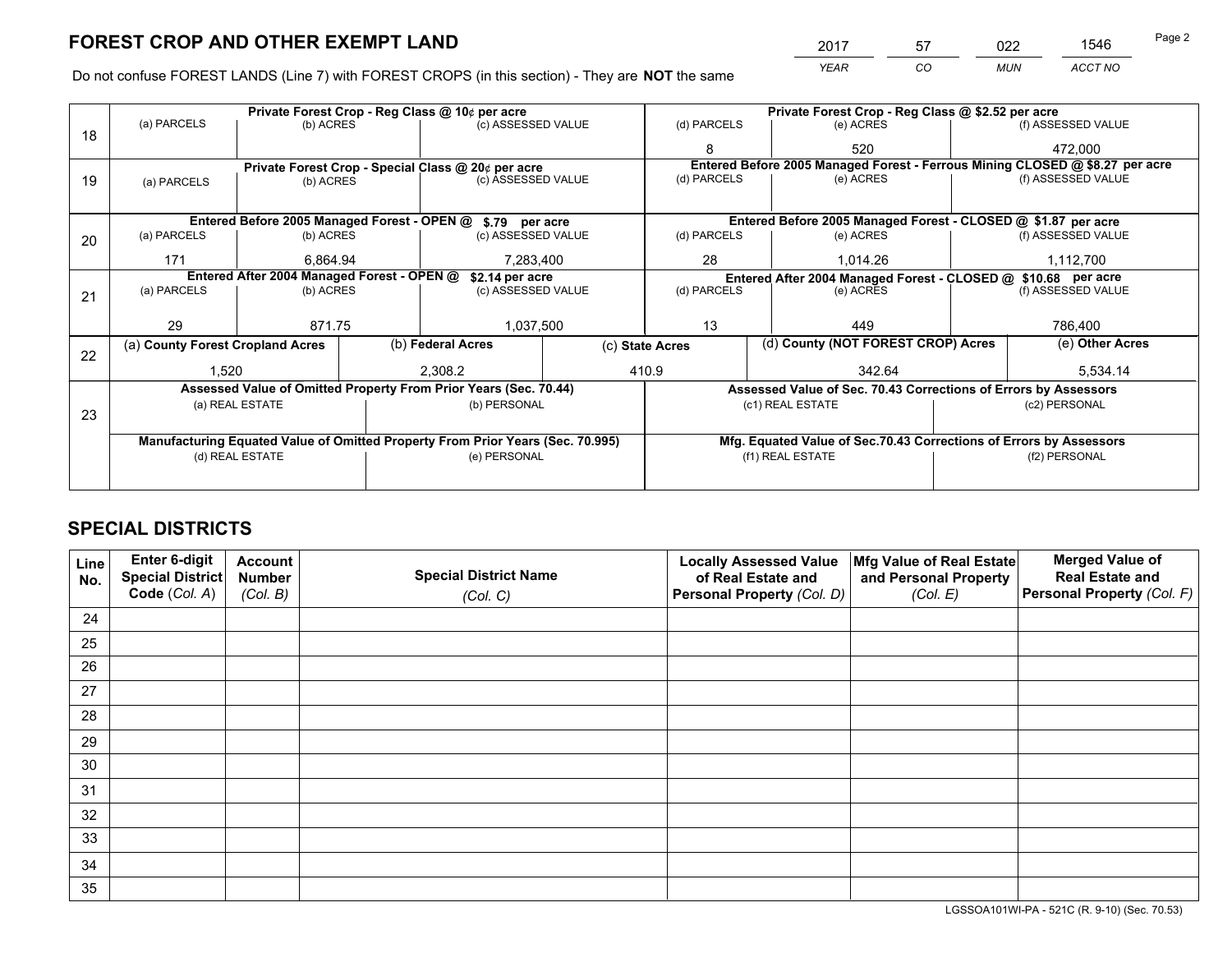|                 |                                                          |                                             |                                                         | <b>YEAR</b>                                                                       | CO<br><b>MUN</b>                                              | ACCT NO                                                                        |  |  |  |  |  |
|-----------------|----------------------------------------------------------|---------------------------------------------|---------------------------------------------------------|-----------------------------------------------------------------------------------|---------------------------------------------------------------|--------------------------------------------------------------------------------|--|--|--|--|--|
| Line<br>No.     | Enter 6-digit<br><b>School District</b><br>Code (Col. A) | <b>Account</b><br><b>Number</b><br>(Col. B) | <b>School District Name</b><br>(Col. C)                 | <b>Locally Assessed Value</b><br>of Real Estate and<br>Personal Property (Col. D) | Mfg Value of Real Estate<br>and Personal Property<br>(Col. E) | <b>Merged Value of</b><br><b>Real Estate and</b><br>Personal Property (Col. F) |  |  |  |  |  |
|                 | A. SCHOOL DISTRICTS (K-8 and K-12)                       |                                             |                                                         |                                                                                   |                                                               |                                                                                |  |  |  |  |  |
| 36              | 576615                                                   | 0340                                        | <b>SCH D OF WINTER</b>                                  | 62,854,500                                                                        |                                                               | 62,854,500                                                                     |  |  |  |  |  |
| 37              |                                                          |                                             |                                                         |                                                                                   |                                                               |                                                                                |  |  |  |  |  |
| 38              |                                                          |                                             |                                                         |                                                                                   |                                                               |                                                                                |  |  |  |  |  |
| 39              |                                                          |                                             |                                                         |                                                                                   |                                                               |                                                                                |  |  |  |  |  |
| 40              |                                                          |                                             |                                                         |                                                                                   |                                                               |                                                                                |  |  |  |  |  |
| 41              |                                                          |                                             |                                                         |                                                                                   |                                                               |                                                                                |  |  |  |  |  |
| 42              |                                                          |                                             |                                                         |                                                                                   |                                                               |                                                                                |  |  |  |  |  |
| 43              |                                                          |                                             |                                                         |                                                                                   |                                                               |                                                                                |  |  |  |  |  |
| 44<br>45        |                                                          |                                             |                                                         |                                                                                   |                                                               |                                                                                |  |  |  |  |  |
| $\overline{46}$ |                                                          |                                             |                                                         |                                                                                   |                                                               |                                                                                |  |  |  |  |  |
| 47              |                                                          |                                             |                                                         |                                                                                   |                                                               |                                                                                |  |  |  |  |  |
| 48              |                                                          |                                             |                                                         |                                                                                   |                                                               |                                                                                |  |  |  |  |  |
| 49              |                                                          |                                             |                                                         |                                                                                   |                                                               |                                                                                |  |  |  |  |  |
| 50              |                                                          |                                             | TOTAL ASSESSED VALUE OF SCHOOL DISTRICTS (K-8 and K-12) | 62,854,500                                                                        |                                                               | 62,854,500                                                                     |  |  |  |  |  |
|                 | <b>B.</b><br><b>UNION HIGH SCHOOL DISTRICTS</b>          |                                             |                                                         |                                                                                   |                                                               |                                                                                |  |  |  |  |  |
| 51              |                                                          |                                             |                                                         |                                                                                   |                                                               |                                                                                |  |  |  |  |  |
| 52              |                                                          |                                             |                                                         |                                                                                   |                                                               |                                                                                |  |  |  |  |  |
| 53              |                                                          |                                             |                                                         |                                                                                   |                                                               |                                                                                |  |  |  |  |  |
| 54              |                                                          |                                             |                                                         |                                                                                   |                                                               |                                                                                |  |  |  |  |  |
| 55              |                                                          |                                             | TOTAL ASSESSED VALUE OF UNION HIGH SCHOOLS              |                                                                                   |                                                               |                                                                                |  |  |  |  |  |
|                 | C.<br><b>TECHNICAL COLLEGE DISTRICTS</b>                 |                                             |                                                         |                                                                                   |                                                               |                                                                                |  |  |  |  |  |
| 56              | 001700                                                   | 0016                                        | WISCONSIN INDIANHEAD TECH COLLEGE SHEL                  | 62,854,500                                                                        |                                                               | 62,854,500                                                                     |  |  |  |  |  |
| 57              |                                                          |                                             |                                                         |                                                                                   |                                                               |                                                                                |  |  |  |  |  |
| 58              |                                                          |                                             |                                                         |                                                                                   |                                                               |                                                                                |  |  |  |  |  |
| 59              |                                                          |                                             | TOTAL ASSESSED VALUE OF TECHNICAL COLLEGES              | 62,854,500                                                                        |                                                               | 62,854,500                                                                     |  |  |  |  |  |

2017

57

022

 *I hereby certify, to the best of my knowledge and belief, this form is complete and correct.*

**SCHOOL DISTRICTS**

| Print name of preparer | Title                    |                | Date (MM / DD / CCYY) |
|------------------------|--------------------------|----------------|-----------------------|
|                        |                          |                |                       |
| Signature of preparer  | Contact Telephone Number | E-mail address |                       |
|                        | $\sim$                   |                |                       |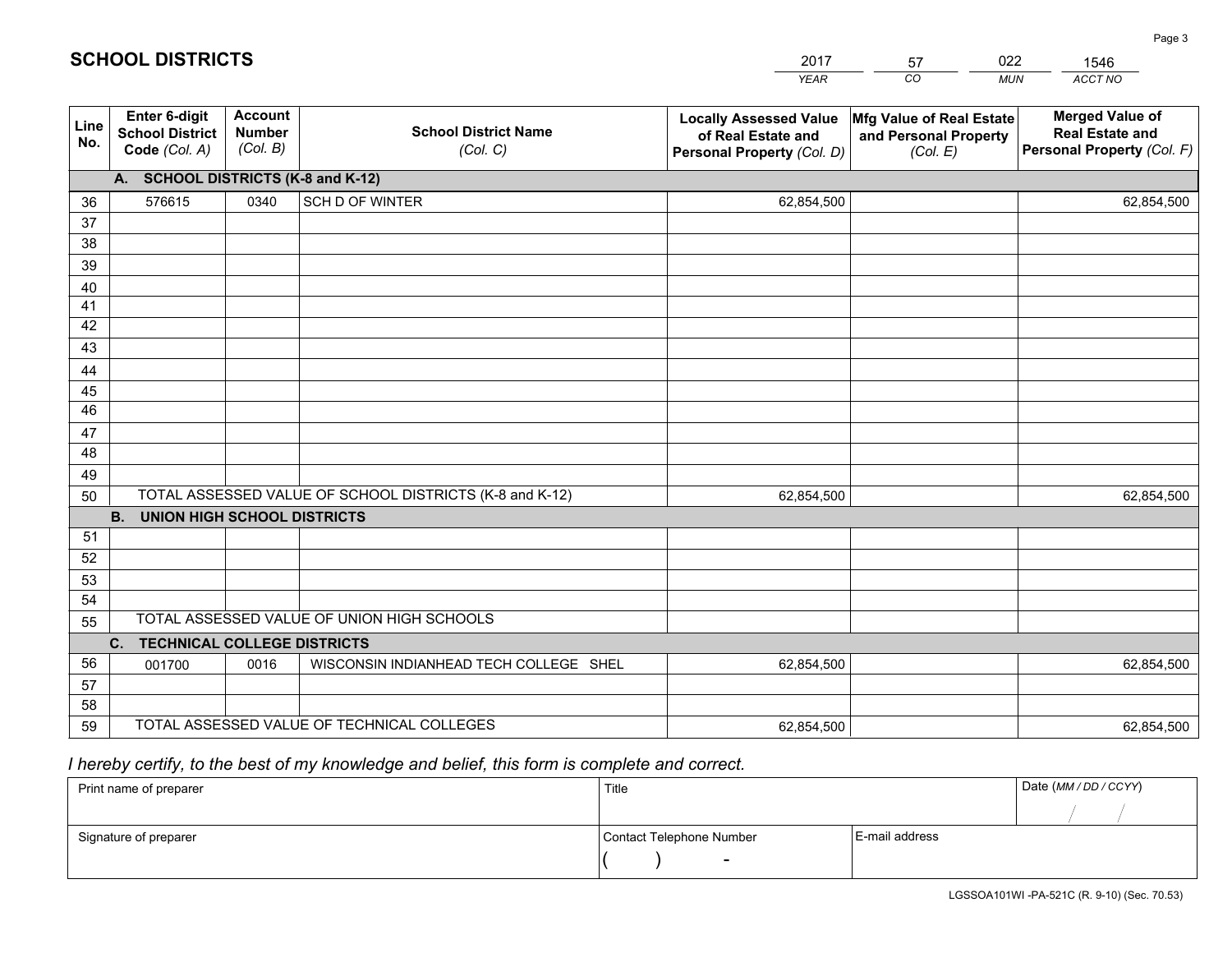### **HIGHLIGHTS**

- 1. Complete the Statement of Assessment after the Board of Review. Reflect any changes made there.
- 2. Use black ink to complete.

**NOTE: Please supply any correction to the name and address.**

NOTE: Please supply any correction to the name and address.

- 3. Line 16 must equal Line 50, Col D.
- 4. Line 55 must equal the total of K-8 schools listed on lines 36-49. Do not include K-12 schools in this comparision.
- 5. Line 59, Col. D must equal Line 16.
- 6. Special District, School District and Technical College District values must include both real estate and personal property. Examples of Special districts are: town sanitary districts, public inland lake protection and rehabilitation districts, and metropolitan sewerage districts.
- 7. DO NOT INCLUDE Manufacturing property values.DOR will print these values on the final SOA.
- 8. Accuracy of this form is very important. The values reported directly affect the equalized value DOR calculates for school and special districts.

#### **Page 1:**

 If not prefilled, enter the tax year,county and municipal code,municipal type, municipal name and county name on the top of form.

Check the Amended box, if filing an amended / corrected SOA.

 Report the parcel count, acres and assessed value of taxable general property, total parcel count, (real and personal), total acres, and values from final figures set by the Board of Review.

- A. Real Estate land and improvements (buildings, etc.) is reported on lines 1 8, total line 9.
- B. Personal Property is reported on lines 11 14, Column D, total line 15.
- C. To complete this report, use the computer produced summary of the assessment roll that shows these amounts.
- D. Use whole numbers only.
- E. Add each line across and each column down to verify entries.

### **Page 2:**

- A. Report Special Items (not subject to general property tax).
- 1. Private Forest Croplands and Managed Forest Lands are reported on lines 18,19, 20 and 21. Be sure to report assessed values **NOT** taxes.
- 2. You should have copies of the orders of entry, orders of withdrawal, etc., to update your assessment roll.
	- 3. Show hundredths of acres (e.g. 39.75).
- 4. Tax exempt lands are reported on line 22.
- 5. Omitted property and sec. 70.43, Wis. Stats., corrections of errors by assessor are reported on line 23. Report real estate and personal property separately. These should be for **prior years**, not something found on the current assessment roll after the board of review.
- B. Special District (Lines 24-35) Include the value of both real and personal property.
- The Department of Revenue (DOR) preprints much of the information regarding names and codes for schools, special districts,etc. If a district is not listed, enter the name and value only, DOR will enter the proper code.

# **Page 3 School Districts:**

Include the value of both real and personal property.

Report School District (regular, elementary, union high school, and technical college).

- 1. Regular (K-12) and Elementary (K-8) school values are reported on lines 36-49, total on line 50.
- 2. Union High School (UHS) (use only if elementary schools are listed on lines 36-49) are reported on lines 51-54. UHS total value (line 55) must equal to the total **elementary school** values reported on lines 36-49. Do notinclude K-12 schools in this comparison.
- 3. Technical College values are reported on lines 56-58, total on line 59.
- 4. Use the computer summary that shows these amounts to complete this report.

#### **This form is due the second Monday in June. File this report only after your Board of Review is complete.**

 *If you have questions: Return forms to:*

 Email: lgs@wisconsin.gov Wisconsin Department of RevenueCall:  $(608)$  266-2569 or  $(608)$  264-6892 Fax number: (608) 264-6887 PO Box 8971

Local Government Services Section 6-97 Madison WI 53708-8971

 $\pm$ 3751N COUNTY ROAD H 3751N COUNTY ROAD TOWN OF RADISSON JANIS JENSEN<br>TOWN OF RADISSON RADISSON, WI 54867 RADISSON, WI 54867 NANS NINGT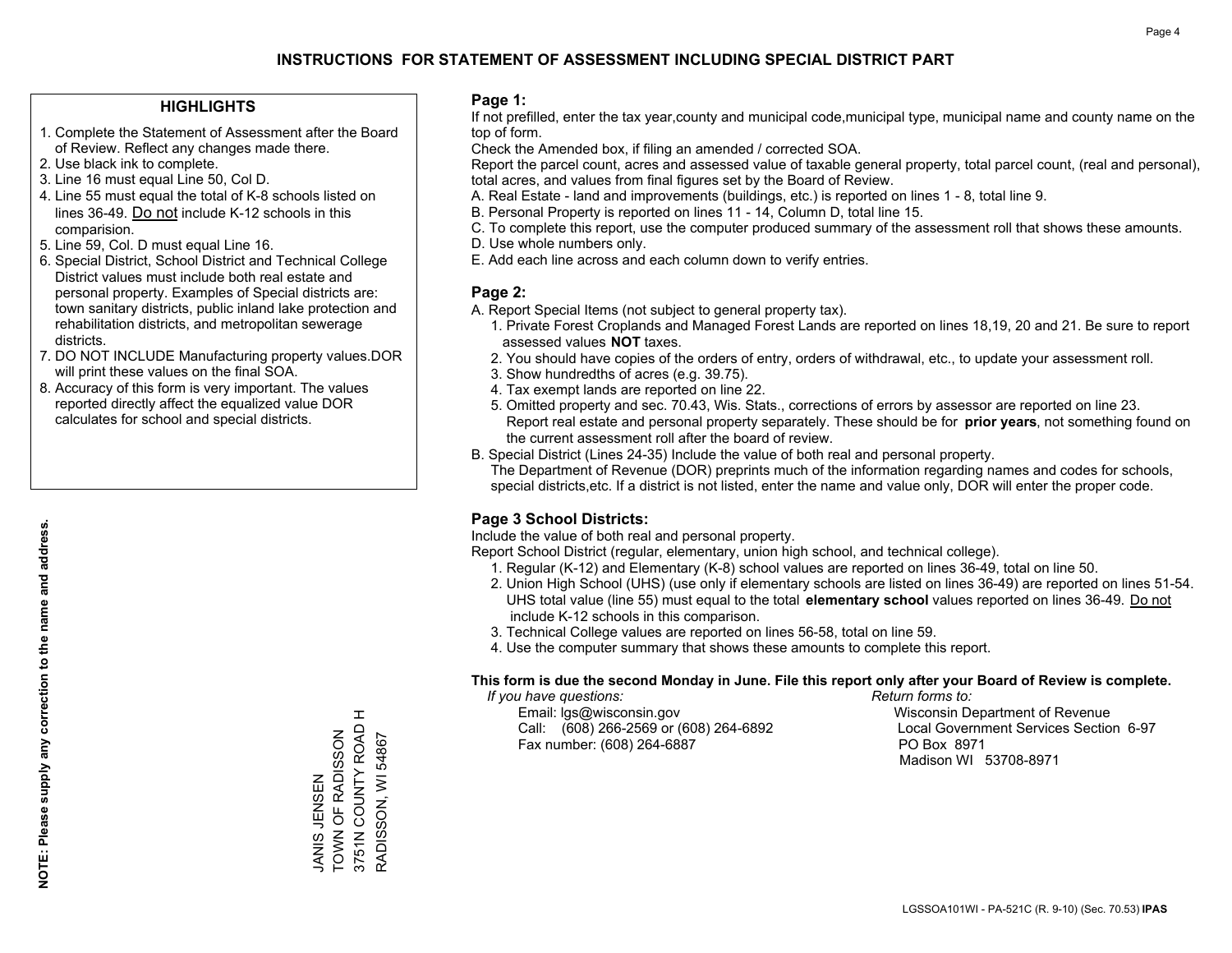**STATEMENT OF ASSESSMENT FOR 2017** 

| 57       | በጋ⊿  |         |
|----------|------|---------|
| $\cdots$ | MUN. | ACCT NO |

|             | <b>FOR</b> | <b>TOWN OF</b><br>OF<br>Town - Village - City                                                                                                                                                | <b>ROUND LAKE</b><br><b>Municipality Name</b> |              | <b>SAWYER COUNTY</b><br><b>County Name</b>                          |                                |                                        | <b>WHEN COMPLETING THIS DOCUMENT</b><br>DO NOT WRITE OVER X's OR IN SHADED AREAS |
|-------------|------------|----------------------------------------------------------------------------------------------------------------------------------------------------------------------------------------------|-----------------------------------------------|--------------|---------------------------------------------------------------------|--------------------------------|----------------------------------------|----------------------------------------------------------------------------------|
| Line<br>No. |            | <b>REAL ESTATE</b><br>(See Lines 18 - 22 for                                                                                                                                                 |                                               | PARCEL COUNT | NO. OF ACRES<br><b>WHOLE</b><br>TOTAL LAND MPROVEMENTS NUMBERS ONLY | <b>VALUE OF</b><br><b>LAND</b> | <b>VALUE OF</b><br><b>IMPROVEMENTS</b> | TOTAL VALUE OF LAND<br>AND IMPROVEMENTS                                          |
|             |            | other Real Estate)                                                                                                                                                                           | Col. A                                        | Col. B       | Col. C                                                              | Col. D                         | Col. E                                 | Col. F                                                                           |
| $\mathbf 1$ |            | <b>RESIDENTIAL - Class 1</b>                                                                                                                                                                 | 1,892                                         | 1,306        | 3,867                                                               | 166,732,700                    | 157,517,800                            | 324,250,500                                                                      |
| 2           |            | <b>COMMERCIAL - Class 2</b>                                                                                                                                                                  | 96                                            | 57           | 241                                                                 | 3,727,400                      | 6,568,700                              | 10,296,100                                                                       |
| 3           |            | <b>MANUFACTURING - Class 3</b>                                                                                                                                                               |                                               |              | 35                                                                  | 72,800                         | 45,500                                 | 118,300                                                                          |
| 4           |            | <b>AGRICULTURAL - Class 4</b>                                                                                                                                                                | 80                                            |              | 1,379                                                               | 182,100                        |                                        | 182,100                                                                          |
| 5           |            | <b>UNDEVELOPED - Class 5</b>                                                                                                                                                                 | 369                                           |              | 4,399                                                               | 752,500                        |                                        | 752,500                                                                          |
| 6           |            | AGRICULTURAL FOREST - Class 5m                                                                                                                                                               | 56                                            |              | 900                                                                 | 1,090,700                      |                                        | 1,090,700                                                                        |
| 7           |            | FOREST LANDS - Class 6                                                                                                                                                                       | 660                                           |              | 12,167                                                              | 29,737,300                     |                                        | 29,737,300                                                                       |
| 8           |            | OTHER - Class 7                                                                                                                                                                              | 8                                             | 8            | 8                                                                   | 51,500                         | 518,300                                | 569,800                                                                          |
| 9           |            | TOTAL - ALL COLUMNS                                                                                                                                                                          | 3,162                                         | 1,372        | 22,996                                                              | 202,347,000                    | 164,650,300                            | 366,997,300                                                                      |
| 10          |            | NUMBER OF PERSONAL PROPERTY ACCOUNTS IN ROLL                                                                                                                                                 |                                               |              | 37                                                                  | <b>LOCALLY ASSESSED</b>        | <b>MANUFACTURING</b>                   | <b>MERGED</b>                                                                    |
| 11          |            | BOATS AND OTHER WATERCRAFT NOT EXEMPT - Code 1                                                                                                                                               |                                               |              |                                                                     | 8,500                          | $\Omega$                               | 8,500                                                                            |
| 12          |            | MACHINERY, TOOLS AND PATTERNS - Code 2                                                                                                                                                       |                                               |              |                                                                     | 128,700                        | 11,000                                 | 139,700                                                                          |
| 13          |            | FURNITURE, FIXTURES AND EQUIPMENT - Code 3                                                                                                                                                   |                                               |              |                                                                     | 106,000                        | 2,400                                  | 108,400                                                                          |
| 14          |            | ALL OTHER PERSONAL PROPERTY NOT EXEMPT - Codes 4A, 4B, 4C                                                                                                                                    |                                               |              |                                                                     | 51,300                         | 800                                    | 52,100                                                                           |
| 15          |            | TOTAL OF PERSONAL PROPERTY NOT EXEMPT (Total of Lines 11-14)                                                                                                                                 |                                               |              |                                                                     | 294,500                        | 14,200                                 | 308,700                                                                          |
| 16          |            | AGGREGATE ASSESSED VALUE OF ALL PROPERTY SUBJECT TO THE GENERAL PROPERTY TAX (Total of Lines 9F and 15F)<br>MUST EQUAL TOTAL VALUE OF THE SCHOOL DISTRICTS (K-12 PLUS K-8) - Line 50, Col. F |                                               |              |                                                                     |                                |                                        | 367,306,000                                                                      |
| 17          |            | <b>BOARD OF REVIEW</b><br>DATE OF FINAL ADJOURNMENT                                                                                                                                          | 05/23/2017                                    |              | Name of Assessor<br><b>MARVIN NORDQUIST</b>                         |                                | Telephone #                            | (715) 634-2283                                                                   |

REMARKS

The Assessment Ratio to be used in calculating the estimated Fair Market Value on tax bills for this tax district is .964224986

This ratio should be used to convert assessed values to "Calculate Equalized Values" in Step 1 of the Lottery and Gaming Credit Calculations.<br>This ratio should be used in the "Computation of Tax Equivalent" schedule of the Commission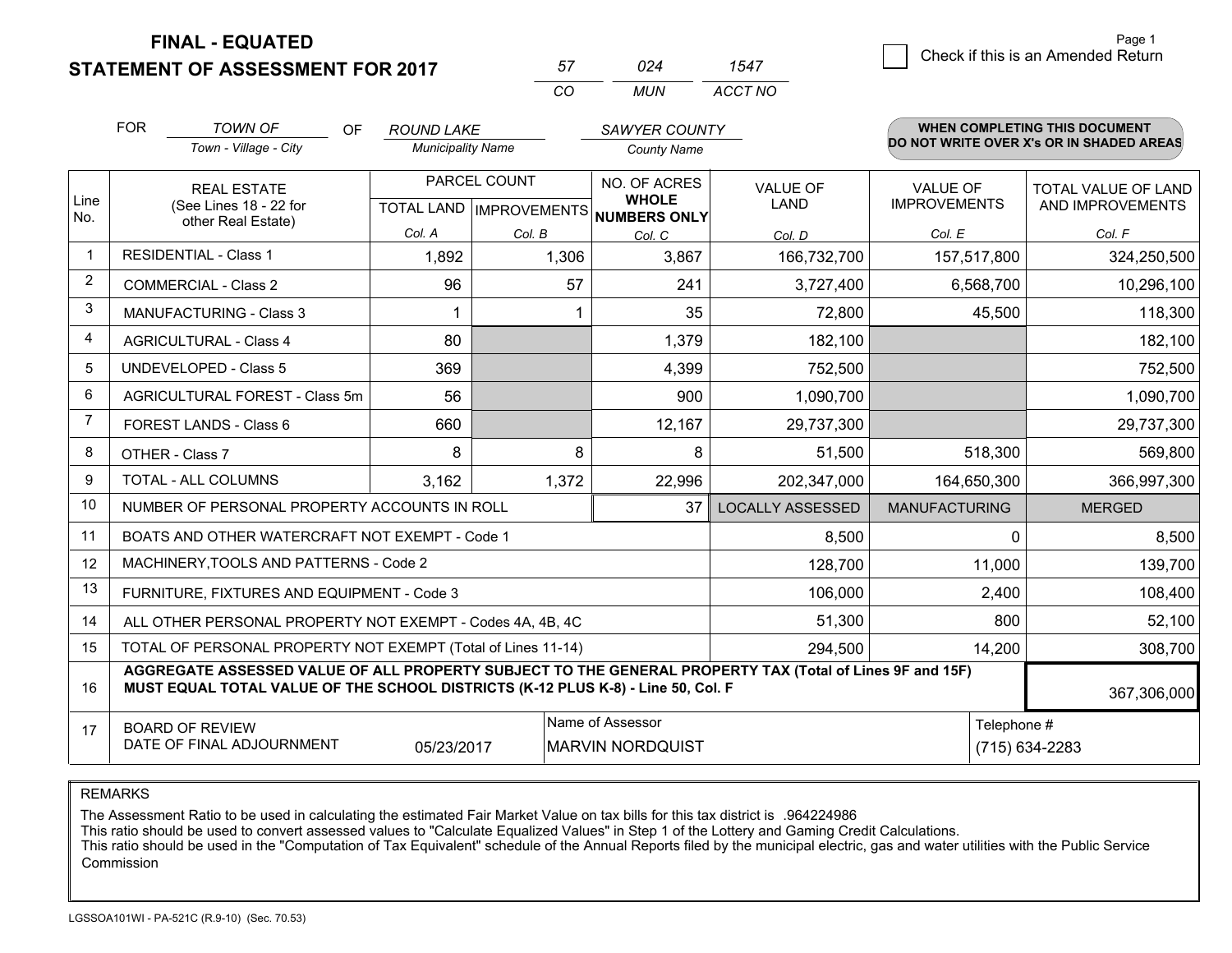*YEAR CO MUN ACCT NO* 2017 57 024 1547

Do not confuse FOREST LANDS (Line 7) with FOREST CROPS (in this section) - They are **NOT** the same

|    |                                  |                                            | Private Forest Crop - Reg Class @ 10¢ per acre                                 |                 | Private Forest Crop - Reg Class @ \$2.52 per acre                  |                                                                              |
|----|----------------------------------|--------------------------------------------|--------------------------------------------------------------------------------|-----------------|--------------------------------------------------------------------|------------------------------------------------------------------------------|
| 18 | (a) PARCELS                      | (b) ACRES                                  | (c) ASSESSED VALUE                                                             | (d) PARCELS     | (e) ACRES                                                          | (f) ASSESSED VALUE                                                           |
|    | 15                               | 580                                        | 992.000                                                                        | 24              | 929.82                                                             | 1,539,300                                                                    |
|    |                                  |                                            | Private Forest Crop - Special Class @ 20¢ per acre                             |                 |                                                                    | Entered Before 2005 Managed Forest - Ferrous Mining CLOSED @ \$8.27 per acre |
| 19 | (a) PARCELS                      | (b) ACRES                                  | (c) ASSESSED VALUE                                                             | (d) PARCELS     | (e) ACRES                                                          | (f) ASSESSED VALUE                                                           |
|    |                                  |                                            |                                                                                |                 |                                                                    |                                                                              |
|    |                                  |                                            | Entered Before 2005 Managed Forest - OPEN @ \$.79 per acre                     |                 | Entered Before 2005 Managed Forest - CLOSED @ \$1.87 per acre      |                                                                              |
| 20 | (a) PARCELS                      | (b) ACRES                                  | (c) ASSESSED VALUE                                                             | (d) PARCELS     | (e) ACRES                                                          | (f) ASSESSED VALUE                                                           |
|    |                                  | 169.36                                     | 324,800                                                                        | 20              | 650.67                                                             | 1,178,800                                                                    |
|    |                                  | Entered After 2004 Managed Forest - OPEN @ | \$2.14 per acre                                                                |                 | Entered After 2004 Managed Forest - CLOSED @ \$10.68 per acre      |                                                                              |
| 21 | (a) PARCELS                      | (b) ACRES                                  | (c) ASSESSED VALUE                                                             | (d) PARCELS     | (e) ACRES                                                          | (f) ASSESSED VALUE                                                           |
|    |                                  |                                            |                                                                                |                 |                                                                    |                                                                              |
|    | 73                               | 2.070.94                                   | 7,070,000                                                                      | 53              | 1.661.7                                                            | 4,334,100                                                                    |
| 22 | (a) County Forest Cropland Acres |                                            | (b) Federal Acres                                                              | (c) State Acres | (d) County (NOT FOREST CROP) Acres                                 | (e) Other Acres                                                              |
|    | 2,772.79                         |                                            | 36.891.11                                                                      | 2,139.37        | 336.79                                                             | 698.33                                                                       |
|    |                                  |                                            | Assessed Value of Omitted Property From Prior Years (Sec. 70.44)               |                 | Assessed Value of Sec. 70.43 Corrections of Errors by Assessors    |                                                                              |
|    |                                  | (a) REAL ESTATE                            | (b) PERSONAL                                                                   |                 | (c1) REAL ESTATE                                                   | (c2) PERSONAL                                                                |
| 23 |                                  |                                            |                                                                                |                 |                                                                    |                                                                              |
|    |                                  |                                            | Manufacturing Equated Value of Omitted Property From Prior Years (Sec. 70.995) |                 | Mfg. Equated Value of Sec.70.43 Corrections of Errors by Assessors |                                                                              |
|    |                                  | (d) REAL ESTATE                            | (e) PERSONAL                                                                   |                 | (f1) REAL ESTATE                                                   | (f2) PERSONAL                                                                |
|    |                                  |                                            |                                                                                |                 |                                                                    |                                                                              |

# **SPECIAL DISTRICTS**

| Line<br>No. | Enter 6-digit<br>Special District<br>Code (Col. A) | <b>Account</b><br><b>Number</b> | <b>Special District Name</b> | <b>Locally Assessed Value</b><br>of Real Estate and | Mfg Value of Real Estate<br>and Personal Property | <b>Merged Value of</b><br><b>Real Estate and</b><br>Personal Property (Col. F) |
|-------------|----------------------------------------------------|---------------------------------|------------------------------|-----------------------------------------------------|---------------------------------------------------|--------------------------------------------------------------------------------|
|             |                                                    | (Col. B)                        | (Col. C)                     | Personal Property (Col. D)                          | (Col. E)                                          |                                                                                |
| 24          |                                                    |                                 |                              |                                                     |                                                   |                                                                                |
| 25          |                                                    |                                 |                              |                                                     |                                                   |                                                                                |
| 26          |                                                    |                                 |                              |                                                     |                                                   |                                                                                |
| 27          |                                                    |                                 |                              |                                                     |                                                   |                                                                                |
| 28          |                                                    |                                 |                              |                                                     |                                                   |                                                                                |
| 29          |                                                    |                                 |                              |                                                     |                                                   |                                                                                |
| 30          |                                                    |                                 |                              |                                                     |                                                   |                                                                                |
| 31          |                                                    |                                 |                              |                                                     |                                                   |                                                                                |
| 32          |                                                    |                                 |                              |                                                     |                                                   |                                                                                |
| 33          |                                                    |                                 |                              |                                                     |                                                   |                                                                                |
| 34          |                                                    |                                 |                              |                                                     |                                                   |                                                                                |
| 35          |                                                    |                                 |                              |                                                     |                                                   |                                                                                |

LGSSOA101WI-PA - 521C (R. 9-10) (Sec. 70.53)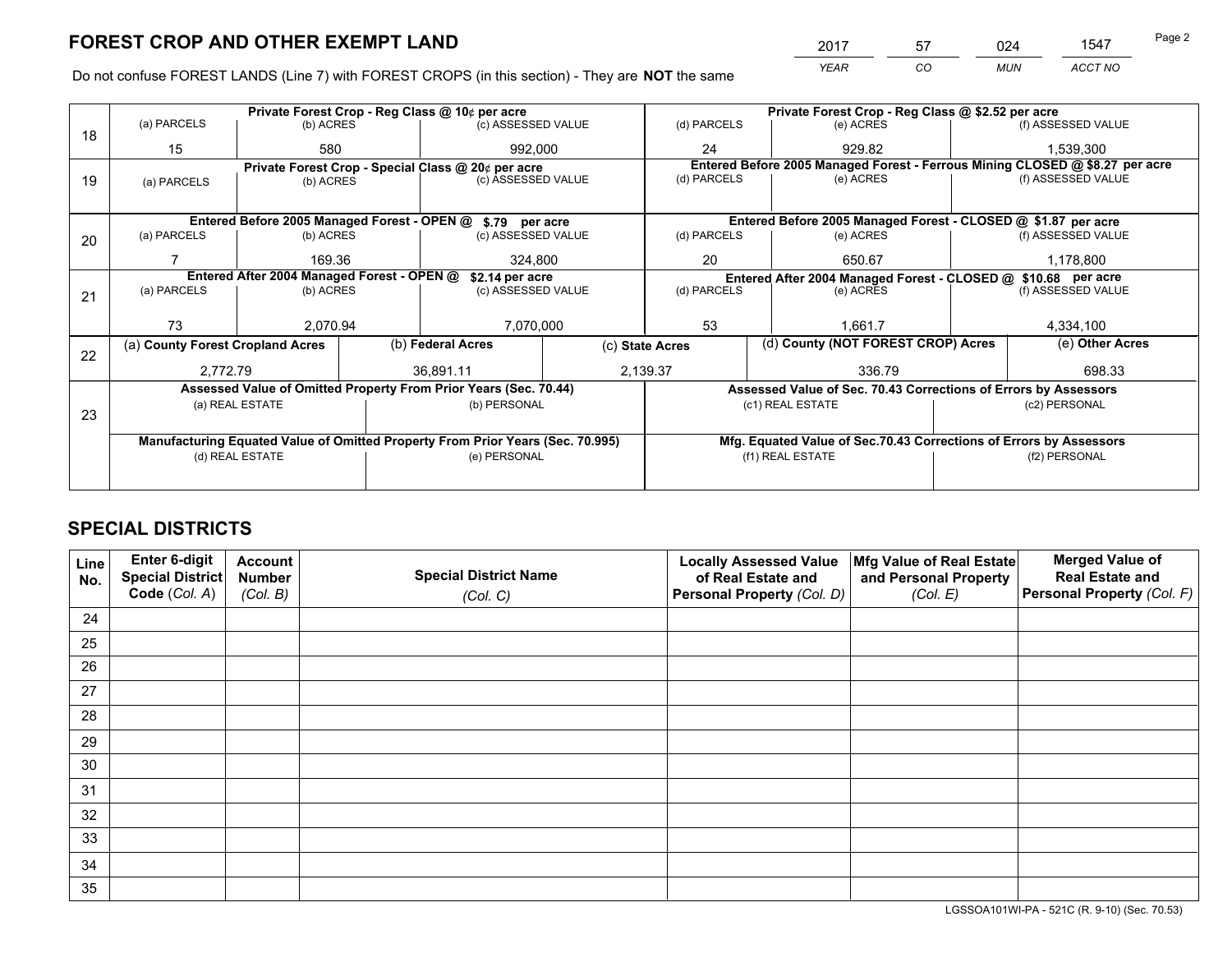#### *YEAR CO MUN ACCT NO*  **Line No.Enter 6-digit School District Code** *(Col. A)***Account Number** *(Col. B)***School District Name***(Col. C)***Locally Assessed Valueof Real Estate and Personal Property** *(Col. D)***Mfg Value of Real Estate and Personal Property***(Col. E)***Merged Value of Real Estate and Personal Property** *(Col. F)***A. SCHOOL DISTRICTS (K-8 and K-12)**36 37 3839 40 41 424344 45 4647 48 49 50 TOTAL ASSESSED VALUE OF SCHOOL DISTRICTS (K-8 and K-12) **B. UNION HIGH SCHOOL DISTRICTS**51 52 53 54 55**C. TECHNICAL COLLEGE DISTRICTS**0 0016 | WISCONSIN INDIANHEAD TECH COLLEGE SHEL 367,173,500 5657 58 59 TOTAL ASSESSED VALUE OF TECHNICAL COLLEGESTOTAL ASSESSED VALUE OF UNION HIGH SCHOOLS572478 0339 SCH D OF HAYWARD COMMUNITY **1998** 1272478 367,173,500 367,173,500001700 367,173,500132,500 367,306,000 132,500 367,306,000 132,500 367,306,000 132,500 367,306,000

2017

57

024

### *I hereby certify, to the best of my knowledge and belief, this form is complete and correct.*

**SCHOOL DISTRICTS**

| Print name of preparer | Title                    |                | Date (MM / DD / CCYY) |
|------------------------|--------------------------|----------------|-----------------------|
|                        |                          |                |                       |
| Signature of preparer  | Contact Telephone Number | E-mail address |                       |
|                        | $\sim$                   |                |                       |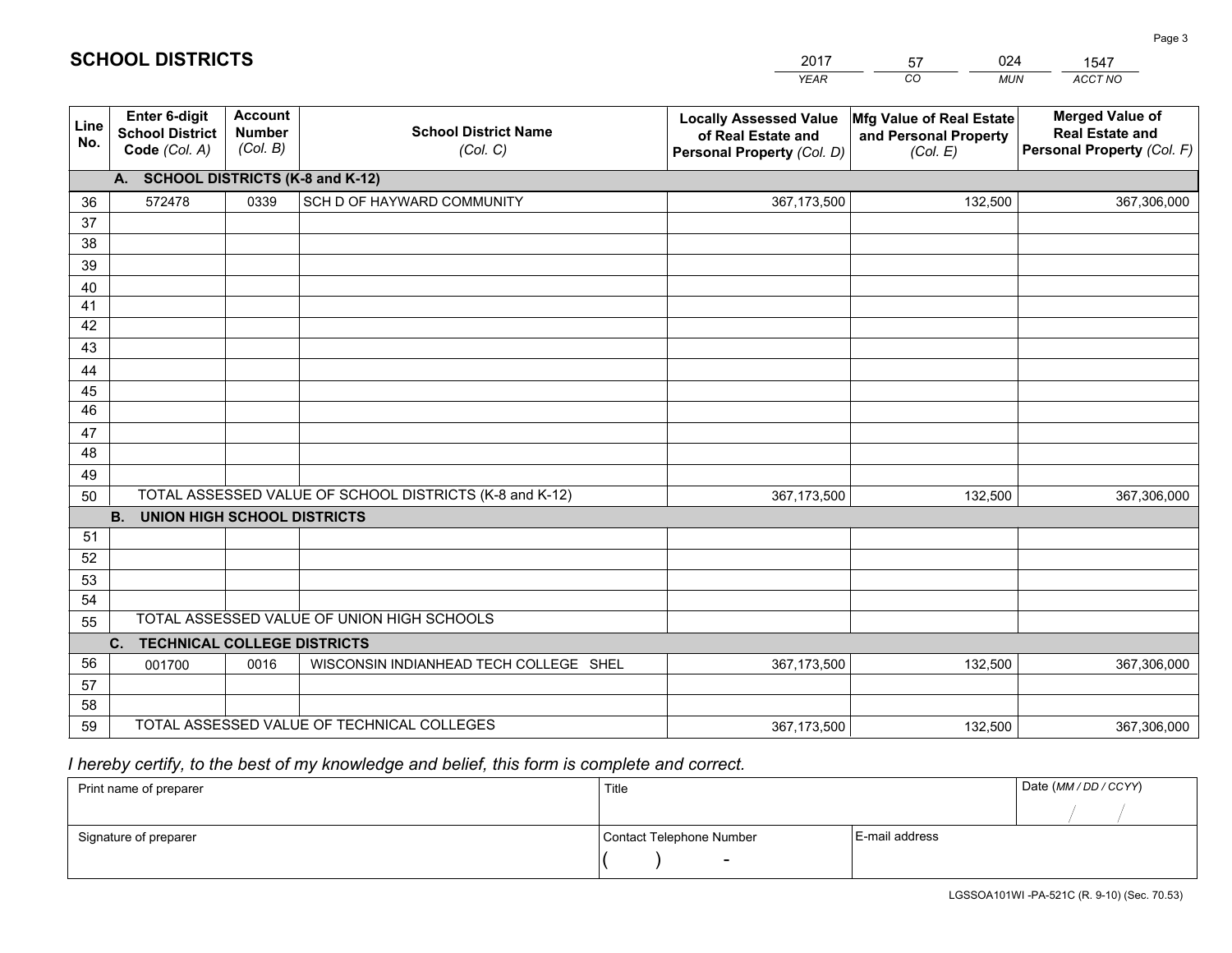### **HIGHLIGHTS**

- 1. Complete the Statement of Assessment after the Board of Review. Reflect any changes made there.
- 2. Use black ink to complete.
- 3. Line 16 must equal Line 50, Col D.
- 4. Line 55 must equal the total of K-8 schools listed on lines 36-49. Do not include K-12 schools in this comparision.
- 5. Line 59, Col. D must equal Line 16.
- 6. Special District, School District and Technical College District values must include both real estate and personal property. Examples of Special districts are: town sanitary districts, public inland lake protection and rehabilitation districts, and metropolitan sewerage districts.
- 7. DO NOT INCLUDE Manufacturing property values.DOR will print these values on the final SOA.
- 8. Accuracy of this form is very important. The values reported directly affect the equalized value DOR calculates for school and special districts.

#### **Page 1:**

 If not prefilled, enter the tax year,county and municipal code,municipal type, municipal name and county name on the top of form.

Check the Amended box, if filing an amended / corrected SOA.

 Report the parcel count, acres and assessed value of taxable general property, total parcel count, (real and personal), total acres, and values from final figures set by the Board of Review.

- A. Real Estate land and improvements (buildings, etc.) is reported on lines 1 8, total line 9.
- B. Personal Property is reported on lines 11 14, Column D, total line 15.
- C. To complete this report, use the computer produced summary of the assessment roll that shows these amounts.
- D. Use whole numbers only.
- E. Add each line across and each column down to verify entries.

### **Page 2:**

- A. Report Special Items (not subject to general property tax).
- 1. Private Forest Croplands and Managed Forest Lands are reported on lines 18,19, 20 and 21. Be sure to report assessed values **NOT** taxes.
- 2. You should have copies of the orders of entry, orders of withdrawal, etc., to update your assessment roll.
	- 3. Show hundredths of acres (e.g. 39.75).
- 4. Tax exempt lands are reported on line 22.
- 5. Omitted property and sec. 70.43, Wis. Stats., corrections of errors by assessor are reported on line 23. Report real estate and personal property separately. These should be for **prior years**, not something found on the current assessment roll after the board of review.
- B. Special District (Lines 24-35) Include the value of both real and personal property.

 The Department of Revenue (DOR) preprints much of the information regarding names and codes for schools, special districts,etc. If a district is not listed, enter the name and value only, DOR will enter the proper code.

### **Page 3 School Districts:**

Include the value of both real and personal property.

Report School District (regular, elementary, union high school, and technical college).

- 1. Regular (K-12) and Elementary (K-8) school values are reported on lines 36-49, total on line 50.
- 2. Union High School (UHS) (use only if elementary schools are listed on lines 36-49) are reported on lines 51-54. UHS total value (line 55) must equal to the total **elementary school** values reported on lines 36-49. Do notinclude K-12 schools in this comparison.
- 3. Technical College values are reported on lines 56-58, total on line 59.
- 4. Use the computer summary that shows these amounts to complete this report.

#### **This form is due the second Monday in June. File this report only after your Board of Review is complete.**

 *If you have questions: Return forms to:*

 Email: lgs@wisconsin.gov Wisconsin Department of RevenueCall:  $(608)$  266-2569 or  $(608)$  264-6892 Fax number: (608) 264-6887 PO Box 8971

Local Government Services Section 6-97 Madison WI 53708-8971

HAYWARD, WI 54843 - 3400 HAYWARD, WI 54843 - 3400 TOWN OF ROUND LAKE KATHY MCCOY<br>TOWN OF ROUND LAKE 10625 N COUNTY RD A 10625 N COUNTY RD A KATHY MCCOY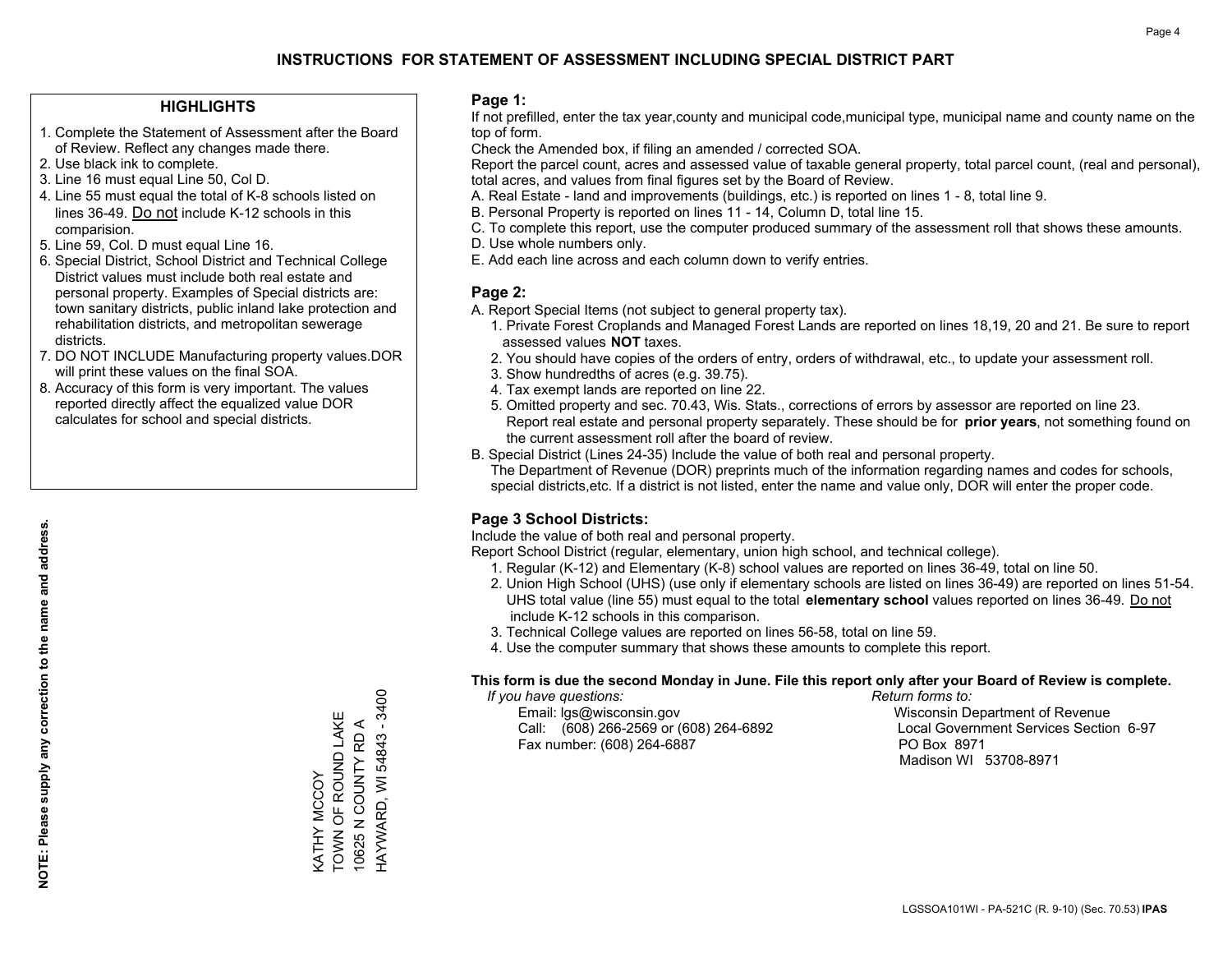### **STATEMENT OF ASSESSMENT FOR 2017**

| 57 | 026 | 1548    |
|----|-----|---------|
| rη | MUN | ACCT NO |

|                | <b>FOR</b> | <b>TOWN OF</b><br>OF<br>Town - Village - City                                                                                                                                                | <b>SAND LAKE</b><br><b>Municipality Name</b> |              | <b>SAWYER COUNTY</b><br><b>County Name</b>        |                                |                                        | <b>WHEN COMPLETING THIS DOCUMENT</b><br>DO NOT WRITE OVER X's OR IN SHADED AREAS |
|----------------|------------|----------------------------------------------------------------------------------------------------------------------------------------------------------------------------------------------|----------------------------------------------|--------------|---------------------------------------------------|--------------------------------|----------------------------------------|----------------------------------------------------------------------------------|
| Line           |            | <b>REAL ESTATE</b><br>(See Lines 18 - 22 for                                                                                                                                                 |                                              | PARCEL COUNT | NO. OF ACRES<br><b>WHOLE</b>                      | <b>VALUE OF</b><br><b>LAND</b> | <b>VALUE OF</b><br><b>IMPROVEMENTS</b> | <b>TOTAL VALUE OF LAND</b><br>AND IMPROVEMENTS                                   |
| No.            |            | other Real Estate)                                                                                                                                                                           | Col. A                                       | Col. B       | TOTAL LAND IMPROVEMENTS NUMBERS ONLY              | Col. D                         | Col. E                                 | Col. F                                                                           |
| $\mathbf 1$    |            | <b>RESIDENTIAL - Class 1</b>                                                                                                                                                                 | 1,715                                        | 1,261        | Col. C<br>2,712                                   | 212,199,500                    | 143,343,700                            | 355,543,200                                                                      |
| $\overline{2}$ |            | <b>COMMERCIAL - Class 2</b>                                                                                                                                                                  | 136                                          | 120          | 134                                               | 3,079,500                      | 5,054,700                              | 8,134,200                                                                        |
| 3              |            | <b>MANUFACTURING - Class 3</b>                                                                                                                                                               | $\Omega$                                     | 0            | $\Omega$                                          | 0                              | $\Omega$                               | 0                                                                                |
| 4              |            | <b>AGRICULTURAL - Class 4</b>                                                                                                                                                                | 161                                          |              | 3,530                                             | 473,100                        |                                        | 473,100                                                                          |
| 5              |            | <b>UNDEVELOPED - Class 5</b>                                                                                                                                                                 | 240                                          |              | 2,496                                             | 720,200                        |                                        | 720,200                                                                          |
| 6              |            | AGRICULTURAL FOREST - Class 5m                                                                                                                                                               | 74                                           |              | 814                                               | 771,900                        |                                        | 771,900                                                                          |
| 7              |            | FOREST LANDS - Class 6                                                                                                                                                                       | 416                                          |              | 8,704                                             | 14,000,600                     |                                        | 14,000,600                                                                       |
| 8              |            | OTHER - Class 7                                                                                                                                                                              | 27                                           | 26           | 70                                                | 122,200                        | 1,592,900                              | 1,715,100                                                                        |
| 9              |            | TOTAL - ALL COLUMNS                                                                                                                                                                          | 2,769                                        | 1,407        | 18,460                                            | 231,367,000                    | 149,991,300                            | 381,358,300                                                                      |
| 10             |            | NUMBER OF PERSONAL PROPERTY ACCOUNTS IN ROLL                                                                                                                                                 |                                              |              | 69                                                | <b>LOCALLY ASSESSED</b>        | <b>MANUFACTURING</b>                   | <b>MERGED</b>                                                                    |
| 11             |            | BOATS AND OTHER WATERCRAFT NOT EXEMPT - Code 1                                                                                                                                               |                                              |              |                                                   | 300                            | $\mathbf{0}$                           | 300                                                                              |
| 12             |            | MACHINERY, TOOLS AND PATTERNS - Code 2                                                                                                                                                       |                                              |              |                                                   | 625,800                        | $\Omega$                               | 625,800                                                                          |
| 13             |            | FURNITURE, FIXTURES AND EQUIPMENT - Code 3                                                                                                                                                   |                                              |              |                                                   | 180,600                        | $\mathbf{0}$                           | 180,600                                                                          |
| 14             |            | ALL OTHER PERSONAL PROPERTY NOT EXEMPT - Codes 4A, 4B, 4C                                                                                                                                    |                                              |              |                                                   | 2,346,700                      | $\mathbf{0}$                           | 2,346,700                                                                        |
| 15             |            | TOTAL OF PERSONAL PROPERTY NOT EXEMPT (Total of Lines 11-14)                                                                                                                                 |                                              |              |                                                   | 3,153,400                      | $\Omega$                               | 3,153,400                                                                        |
| 16             |            | AGGREGATE ASSESSED VALUE OF ALL PROPERTY SUBJECT TO THE GENERAL PROPERTY TAX (Total of Lines 9F and 15F)<br>MUST EQUAL TOTAL VALUE OF THE SCHOOL DISTRICTS (K-12 PLUS K-8) - Line 50, Col. F |                                              |              |                                                   |                                |                                        | 384,511,700                                                                      |
| 17             |            | <b>BOARD OF REVIEW</b><br>DATE OF FINAL ADJOURNMENT                                                                                                                                          | 11/04/2017                                   |              | Name of Assessor<br><b>BEN AND DOUG KURTZWEIL</b> |                                | Telephone #                            | (715) 462-9679                                                                   |
|                |            |                                                                                                                                                                                              |                                              |              |                                                   |                                |                                        |                                                                                  |

REMARKS

The Assessment Ratio to be used in calculating the estimated Fair Market Value on tax bills for this tax district is 1.008238725<br>This ratio should be used to convert assessed values to "Calculate Equalized Values" in Step Commission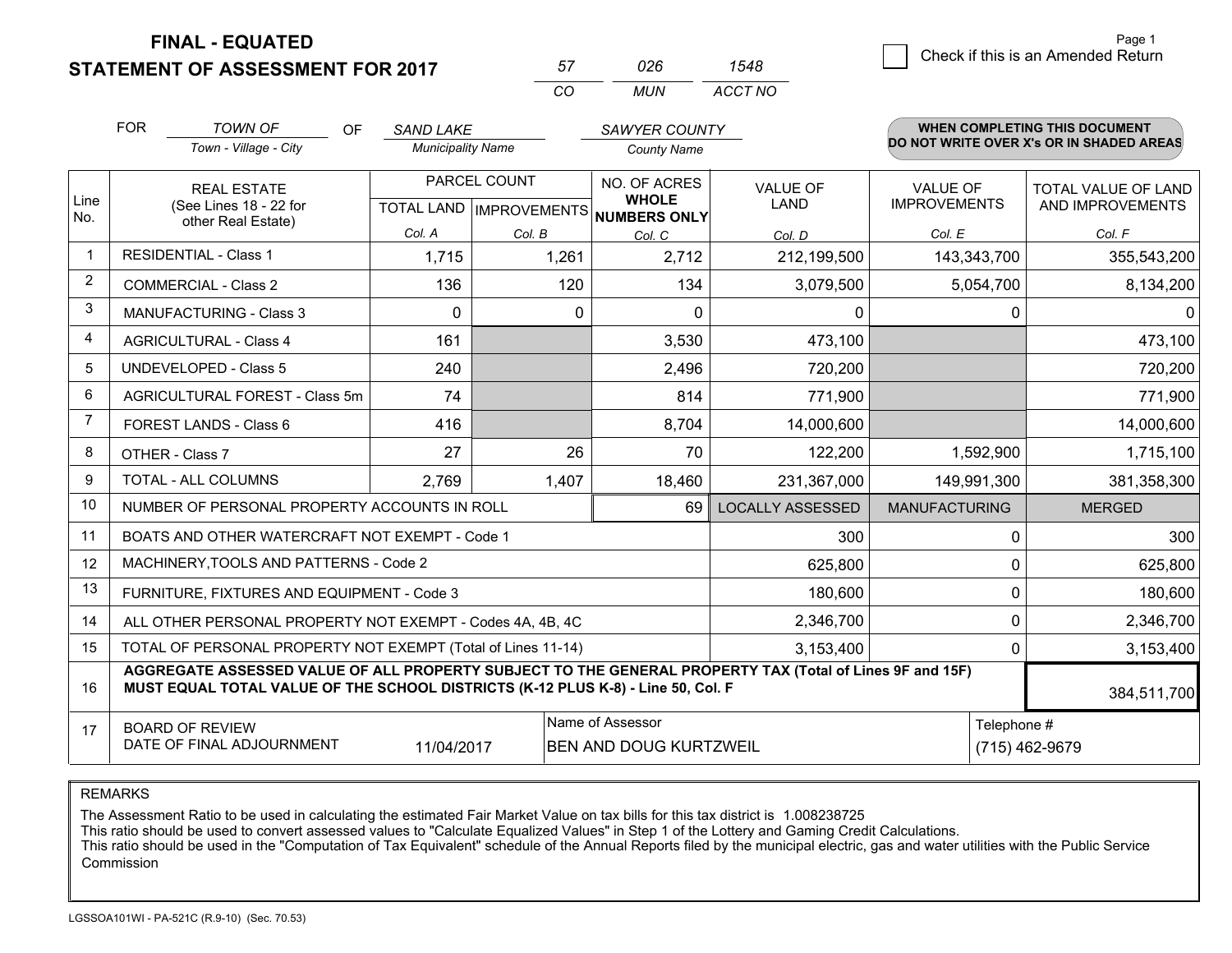*YEAR CO MUN ACCT NO* <sup>2017</sup> <sup>57</sup> <sup>026</sup> <sup>1548</sup> Page 2

Do not confuse FOREST LANDS (Line 7) with FOREST CROPS (in this section) - They are **NOT** the same

|    |                                  | Private Forest Crop - Reg Class @ 10¢ per acre |                                                                                |                 | Private Forest Crop - Reg Class @ \$2.52 per acre                  |                                                                              |
|----|----------------------------------|------------------------------------------------|--------------------------------------------------------------------------------|-----------------|--------------------------------------------------------------------|------------------------------------------------------------------------------|
| 18 | (a) PARCELS                      | (b) ACRES                                      | (c) ASSESSED VALUE                                                             | (d) PARCELS     | (e) ACRES                                                          | (f) ASSESSED VALUE                                                           |
|    |                                  |                                                |                                                                                | 38              | 1.513.63                                                           | 1,659,700                                                                    |
|    |                                  |                                                | Private Forest Crop - Special Class @ 20¢ per acre                             |                 |                                                                    | Entered Before 2005 Managed Forest - Ferrous Mining CLOSED @ \$8.27 per acre |
| 19 | (a) PARCELS                      | (b) ACRES                                      | (c) ASSESSED VALUE                                                             | (d) PARCELS     | (e) ACRES                                                          | (f) ASSESSED VALUE                                                           |
|    |                                  |                                                |                                                                                |                 |                                                                    |                                                                              |
|    |                                  |                                                | Entered Before 2005 Managed Forest - OPEN @ \$.79 per acre                     |                 | Entered Before 2005 Managed Forest - CLOSED @ \$1.87 per acre      |                                                                              |
| 20 | (a) PARCELS                      | (b) ACRES                                      | (c) ASSESSED VALUE                                                             | (d) PARCELS     | (e) ACRES                                                          | (f) ASSESSED VALUE                                                           |
|    | 19                               | 654.7                                          | 1,511,800                                                                      | 16              | 541.78                                                             | 1,023,700                                                                    |
|    |                                  | Entered After 2004 Managed Forest - OPEN @     | \$2.14 per acre                                                                |                 | Entered After 2004 Managed Forest - CLOSED @ \$10.68 per acre      |                                                                              |
| 21 | (a) PARCELS                      | (b) ACRES                                      | (c) ASSESSED VALUE                                                             | (d) PARCELS     | (e) ACRES                                                          | (f) ASSESSED VALUE                                                           |
|    |                                  |                                                |                                                                                |                 |                                                                    |                                                                              |
|    | 12                               | 155.86                                         | 1,026,900                                                                      | 16              | 312.57                                                             | 794,600                                                                      |
|    | (a) County Forest Cropland Acres |                                                | (b) Federal Acres                                                              | (c) State Acres | (d) County (NOT FOREST CROP) Acres                                 | (e) Other Acres                                                              |
| 22 | 2,294.69                         |                                                | 724.68                                                                         | 703.05          | 271.57                                                             | 4,348.76                                                                     |
|    |                                  |                                                | Assessed Value of Omitted Property From Prior Years (Sec. 70.44)               |                 | Assessed Value of Sec. 70.43 Corrections of Errors by Assessors    |                                                                              |
|    |                                  | (a) REAL ESTATE                                | (b) PERSONAL                                                                   |                 | (c1) REAL ESTATE                                                   | (c2) PERSONAL                                                                |
| 23 |                                  |                                                |                                                                                |                 |                                                                    |                                                                              |
|    |                                  |                                                | Manufacturing Equated Value of Omitted Property From Prior Years (Sec. 70.995) |                 | Mfg. Equated Value of Sec.70.43 Corrections of Errors by Assessors |                                                                              |
|    |                                  | (d) REAL ESTATE                                | (e) PERSONAL                                                                   |                 | (f1) REAL ESTATE                                                   | (f2) PERSONAL                                                                |
|    |                                  |                                                |                                                                                |                 |                                                                    |                                                                              |

# **SPECIAL DISTRICTS**

| Line<br>No. | Enter 6-digit<br><b>Special District</b><br>Code (Col. A) | <b>Account</b><br><b>Number</b><br>(Col. B) | <b>Special District Name</b><br>(Col. C) | <b>Locally Assessed Value</b><br>of Real Estate and<br>Personal Property (Col. D) | Mfg Value of Real Estate<br>and Personal Property<br>(Col. E) | <b>Merged Value of</b><br><b>Real Estate and</b><br>Personal Property (Col. F) |
|-------------|-----------------------------------------------------------|---------------------------------------------|------------------------------------------|-----------------------------------------------------------------------------------|---------------------------------------------------------------|--------------------------------------------------------------------------------|
| 24          | 657020                                                    | 0422                                        | <b>STONE LAKE SANITARY DISTRICT</b>      | 7,152,500                                                                         |                                                               | 7,152,500                                                                      |
| 25          |                                                           |                                             |                                          |                                                                                   |                                                               |                                                                                |
| 26          |                                                           |                                             |                                          |                                                                                   |                                                               |                                                                                |
| 27          |                                                           |                                             |                                          |                                                                                   |                                                               |                                                                                |
| 28          |                                                           |                                             |                                          |                                                                                   |                                                               |                                                                                |
| 29          |                                                           |                                             |                                          |                                                                                   |                                                               |                                                                                |
| 30          |                                                           |                                             |                                          |                                                                                   |                                                               |                                                                                |
| 31          |                                                           |                                             |                                          |                                                                                   |                                                               |                                                                                |
| 32          |                                                           |                                             |                                          |                                                                                   |                                                               |                                                                                |
| 33          |                                                           |                                             |                                          |                                                                                   |                                                               |                                                                                |
| 34          |                                                           |                                             |                                          |                                                                                   |                                                               |                                                                                |
| 35          |                                                           |                                             |                                          |                                                                                   |                                                               |                                                                                |

LGSSOA101WI-PA - 521C (R. 9-10) (Sec. 70.53)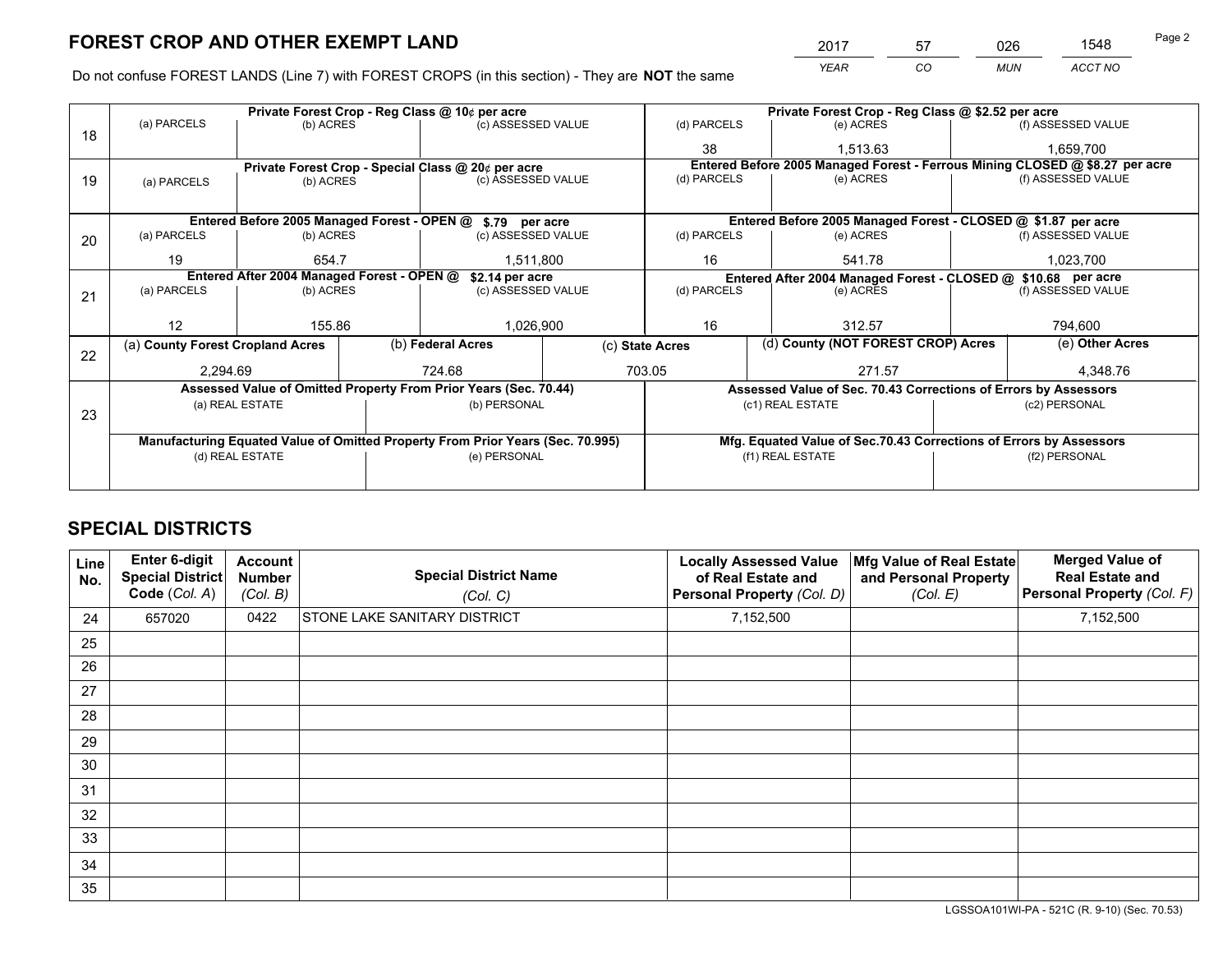|             |                                                                 |                                             |                                                         | <b>YEAR</b>                                                                       | CO<br><b>MUN</b>                                              | ACCT NO                                                                        |
|-------------|-----------------------------------------------------------------|---------------------------------------------|---------------------------------------------------------|-----------------------------------------------------------------------------------|---------------------------------------------------------------|--------------------------------------------------------------------------------|
| Line<br>No. | <b>Enter 6-digit</b><br><b>School District</b><br>Code (Col. A) | <b>Account</b><br><b>Number</b><br>(Col. B) | <b>School District Name</b><br>(Col. C)                 | <b>Locally Assessed Value</b><br>of Real Estate and<br>Personal Property (Col. D) | Mfg Value of Real Estate<br>and Personal Property<br>(Col. E) | <b>Merged Value of</b><br><b>Real Estate and</b><br>Personal Property (Col. F) |
|             | A. SCHOOL DISTRICTS (K-8 and K-12)                              |                                             |                                                         |                                                                                   |                                                               |                                                                                |
| 36          | 572478                                                          | 0339                                        | SCH D OF HAYWARD COMMUNITY                              | 359,462,800                                                                       |                                                               | 359,462,800                                                                    |
| 37          | 650441                                                          | 0390                                        | SCH D OF BIRCHWOOD                                      | 25,048,900                                                                        |                                                               | 25,048,900                                                                     |
| 38          |                                                                 |                                             |                                                         |                                                                                   |                                                               |                                                                                |
| 39          |                                                                 |                                             |                                                         |                                                                                   |                                                               |                                                                                |
| 40          |                                                                 |                                             |                                                         |                                                                                   |                                                               |                                                                                |
| 41          |                                                                 |                                             |                                                         |                                                                                   |                                                               |                                                                                |
| 42          |                                                                 |                                             |                                                         |                                                                                   |                                                               |                                                                                |
| 43          |                                                                 |                                             |                                                         |                                                                                   |                                                               |                                                                                |
| 44          |                                                                 |                                             |                                                         |                                                                                   |                                                               |                                                                                |
| 45          |                                                                 |                                             |                                                         |                                                                                   |                                                               |                                                                                |
| 46          |                                                                 |                                             |                                                         |                                                                                   |                                                               |                                                                                |
| 47          |                                                                 |                                             |                                                         |                                                                                   |                                                               |                                                                                |
| 48          |                                                                 |                                             |                                                         |                                                                                   |                                                               |                                                                                |
| 49<br>50    |                                                                 |                                             | TOTAL ASSESSED VALUE OF SCHOOL DISTRICTS (K-8 and K-12) | 384,511,700                                                                       |                                                               |                                                                                |
|             | <b>B.</b><br><b>UNION HIGH SCHOOL DISTRICTS</b>                 |                                             |                                                         |                                                                                   |                                                               | 384,511,700                                                                    |
| 51          |                                                                 |                                             |                                                         |                                                                                   |                                                               |                                                                                |
| 52          |                                                                 |                                             |                                                         |                                                                                   |                                                               |                                                                                |
| 53          |                                                                 |                                             |                                                         |                                                                                   |                                                               |                                                                                |
| 54          |                                                                 |                                             |                                                         |                                                                                   |                                                               |                                                                                |
| 55          |                                                                 |                                             | TOTAL ASSESSED VALUE OF UNION HIGH SCHOOLS              |                                                                                   |                                                               |                                                                                |
|             | <b>TECHNICAL COLLEGE DISTRICTS</b><br>C.                        |                                             |                                                         |                                                                                   |                                                               |                                                                                |
| 56          | 001700                                                          | 0016                                        | WISCONSIN INDIANHEAD TECH COLLEGE SHEL                  | 384,511,700                                                                       |                                                               | 384,511,700                                                                    |
| 57          |                                                                 |                                             |                                                         |                                                                                   |                                                               |                                                                                |
| 58          |                                                                 |                                             |                                                         |                                                                                   |                                                               |                                                                                |
| 59          |                                                                 |                                             | TOTAL ASSESSED VALUE OF TECHNICAL COLLEGES              | 384,511,700                                                                       |                                                               | 384,511,700                                                                    |

2017

57

026

 *I hereby certify, to the best of my knowledge and belief, this form is complete and correct.*

**SCHOOL DISTRICTS**

| Print name of preparer | Title                    |                | Date (MM / DD / CCYY) |
|------------------------|--------------------------|----------------|-----------------------|
|                        |                          |                |                       |
| Signature of preparer  | Contact Telephone Number | E-mail address |                       |
|                        | $\sim$                   |                |                       |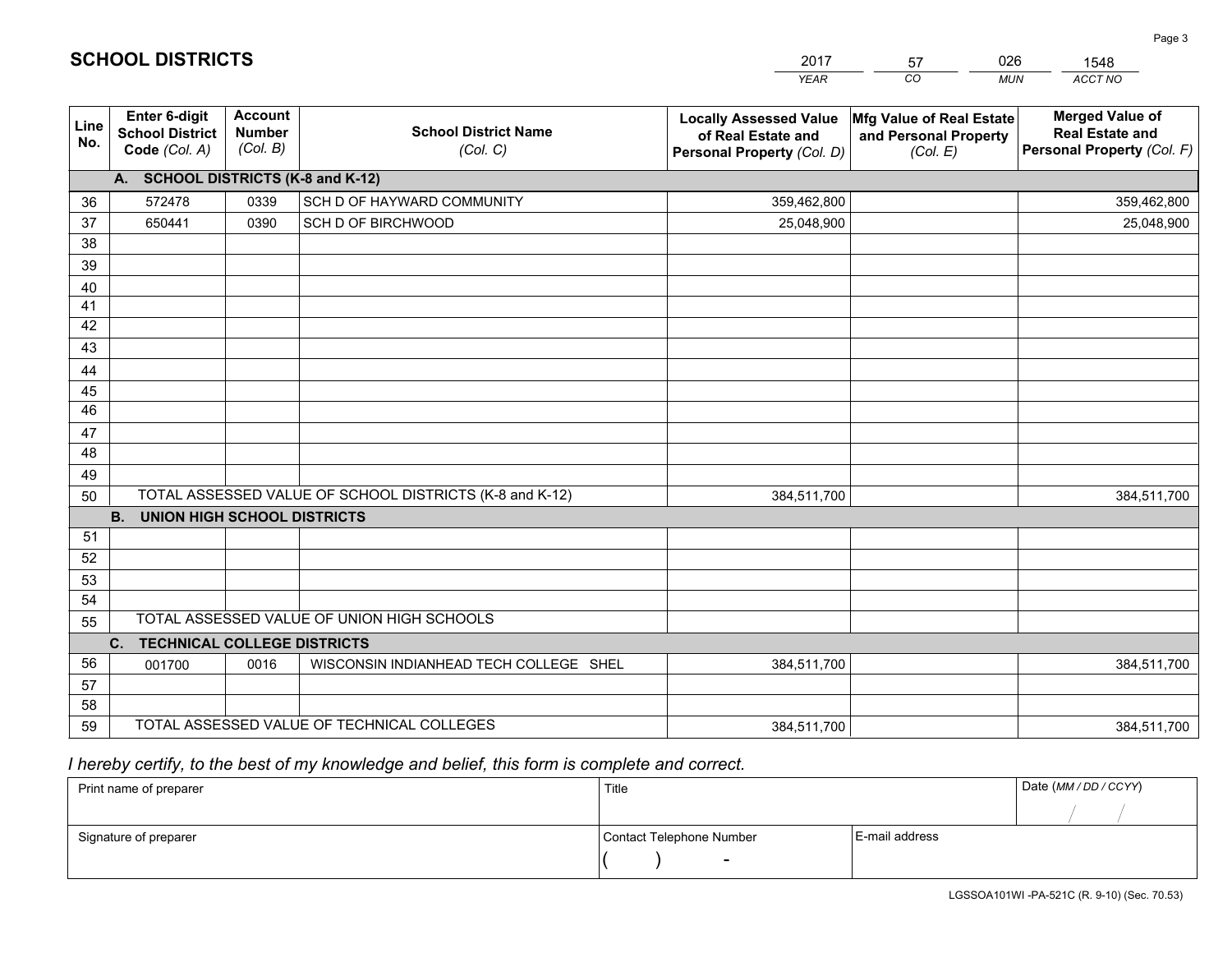### **HIGHLIGHTS**

- 1. Complete the Statement of Assessment after the Board of Review. Reflect any changes made there.
- 2. Use black ink to complete.
- 3. Line 16 must equal Line 50, Col D.
- 4. Line 55 must equal the total of K-8 schools listed on lines 36-49. Do not include K-12 schools in this comparision.
- 5. Line 59, Col. D must equal Line 16.
- 6. Special District, School District and Technical College District values must include both real estate and personal property. Examples of Special districts are: town sanitary districts, public inland lake protection and rehabilitation districts, and metropolitan sewerage districts.
- 7. DO NOT INCLUDE Manufacturing property values.DOR will print these values on the final SOA.
- 8. Accuracy of this form is very important. The values reported directly affect the equalized value DOR calculates for school and special districts.

#### **Page 1:**

 If not prefilled, enter the tax year,county and municipal code,municipal type, municipal name and county name on the top of form.

Check the Amended box, if filing an amended / corrected SOA.

 Report the parcel count, acres and assessed value of taxable general property, total parcel count, (real and personal), total acres, and values from final figures set by the Board of Review.

- A. Real Estate land and improvements (buildings, etc.) is reported on lines 1 8, total line 9.
- B. Personal Property is reported on lines 11 14, Column D, total line 15.
- C. To complete this report, use the computer produced summary of the assessment roll that shows these amounts.
- D. Use whole numbers only.
- E. Add each line across and each column down to verify entries.

#### **Page 2:**

- A. Report Special Items (not subject to general property tax).
- 1. Private Forest Croplands and Managed Forest Lands are reported on lines 18,19, 20 and 21. Be sure to report assessed values **NOT** taxes.
- 2. You should have copies of the orders of entry, orders of withdrawal, etc., to update your assessment roll.
	- 3. Show hundredths of acres (e.g. 39.75).
- 4. Tax exempt lands are reported on line 22.
- 5. Omitted property and sec. 70.43, Wis. Stats., corrections of errors by assessor are reported on line 23. Report real estate and personal property separately. These should be for **prior years**, not something found on the current assessment roll after the board of review.
- B. Special District (Lines 24-35) Include the value of both real and personal property.
- The Department of Revenue (DOR) preprints much of the information regarding names and codes for schools, special districts,etc. If a district is not listed, enter the name and value only, DOR will enter the proper code.

### **Page 3 School Districts:**

Include the value of both real and personal property.

Report School District (regular, elementary, union high school, and technical college).

- 1. Regular (K-12) and Elementary (K-8) school values are reported on lines 36-49, total on line 50.
- 2. Union High School (UHS) (use only if elementary schools are listed on lines 36-49) are reported on lines 51-54. UHS total value (line 55) must equal to the total **elementary school** values reported on lines 36-49. Do notinclude K-12 schools in this comparison.
- 3. Technical College values are reported on lines 56-58, total on line 59.
- 4. Use the computer summary that shows these amounts to complete this report.

#### **This form is due the second Monday in June. File this report only after your Board of Review is complete.**

 *If you have questions: Return forms to:*

 Email: lgs@wisconsin.gov Wisconsin Department of RevenueCall:  $(608)$  266-2569 or  $(608)$  264-6892 Fax number: (608) 264-6887 PO Box 8971

Local Government Services Section 6-97 Madison WI 53708-8971

STONE LAKE, WI 54876 - 0006 STONE LAKE, WI 54876 - 0006 TOWN OF SAND LAKE ELAINE NYBERG<br>TOWN OF SAND LAKE ELAINE NYBERG  $O$  BOX  $6$ P O BOX 6  $\mathbf{a}$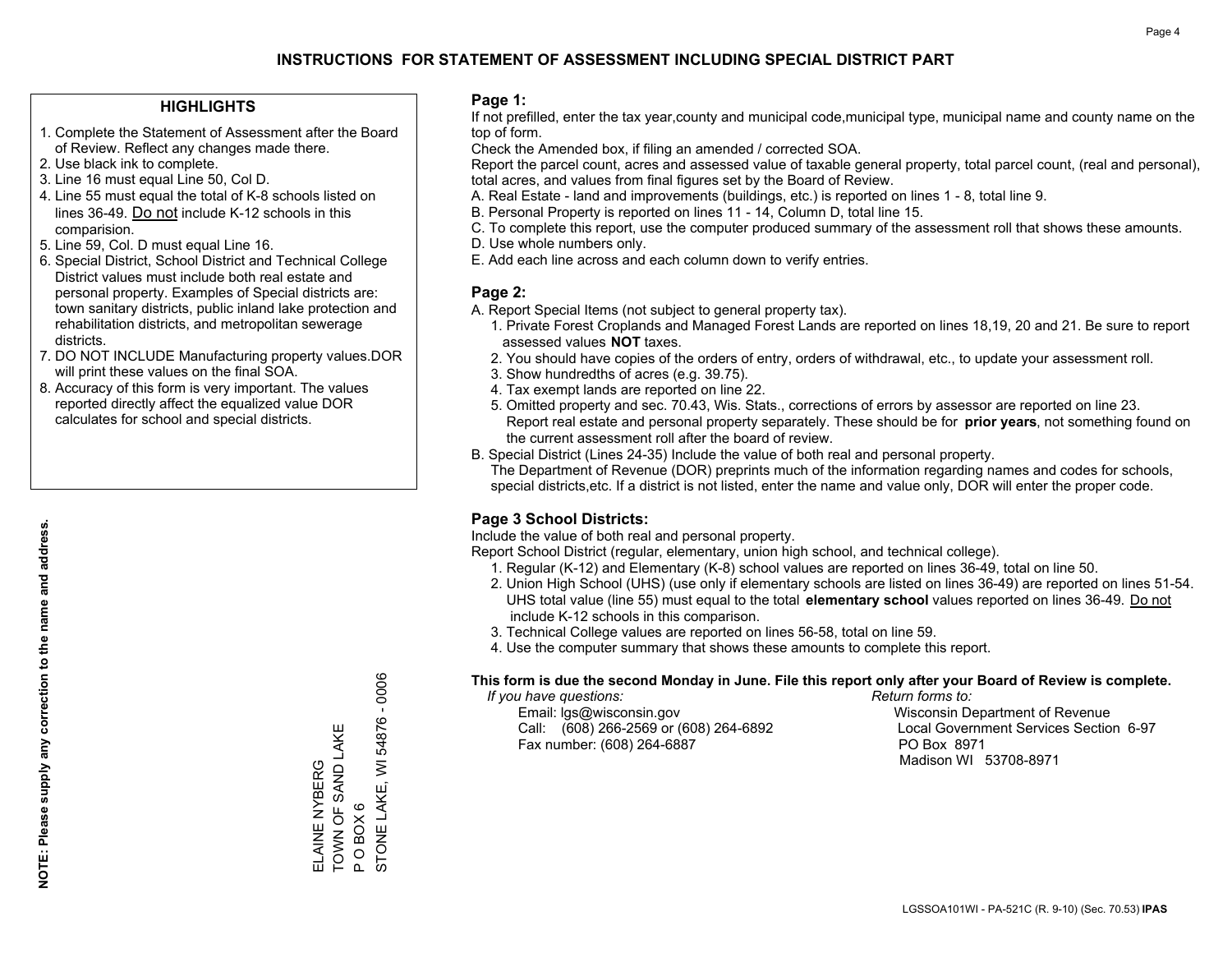**STATEMENT OF ASSESSMENT FOR 2017** 

| 028 | 1549    |
|-----|---------|
| MUN | ACCT NO |

|                | <b>FOR</b>                                                                                                                                                                                   | <b>TOWN OF</b><br>OF                                         | <b>SPIDER LAKE</b>                                                                          |        | SAWYER COUNTY                                            |                         |                      | <b>WHEN COMPLETING THIS DOCUMENT</b><br>DO NOT WRITE OVER X's OR IN SHADED AREAS |  |
|----------------|----------------------------------------------------------------------------------------------------------------------------------------------------------------------------------------------|--------------------------------------------------------------|---------------------------------------------------------------------------------------------|--------|----------------------------------------------------------|-------------------------|----------------------|----------------------------------------------------------------------------------|--|
|                |                                                                                                                                                                                              | Town - Village - City                                        | <b>Municipality Name</b>                                                                    |        | <b>County Name</b>                                       |                         |                      |                                                                                  |  |
|                |                                                                                                                                                                                              | PARCEL COUNT<br><b>REAL ESTATE</b>                           |                                                                                             |        | NO. OF ACRES                                             | VALUE OF                | <b>VALUE OF</b>      | TOTAL VALUE OF LAND                                                              |  |
| Line<br>No.    |                                                                                                                                                                                              | (See Lines 18 - 22 for<br>other Real Estate)                 |                                                                                             |        | <b>WHOLE</b><br>TOTAL LAND   IMPROVEMENTS   NUMBERS ONLY | <b>LAND</b>             | <b>IMPROVEMENTS</b>  | AND IMPROVEMENTS                                                                 |  |
|                |                                                                                                                                                                                              |                                                              | Col. A                                                                                      | Col. B | Col. C                                                   | Col. D                  | Col. E               | Col. F                                                                           |  |
| $\mathbf 1$    |                                                                                                                                                                                              | <b>RESIDENTIAL - Class 1</b>                                 | 1,139                                                                                       | 890    | 2,829                                                    | 136,528,400             | 115,877,400          | 252,405,800                                                                      |  |
| 2              |                                                                                                                                                                                              | <b>COMMERCIAL - Class 2</b>                                  | 34                                                                                          | 28     | 244                                                      | 5,662,400               | 5,160,400            | 10,822,800                                                                       |  |
| 3              |                                                                                                                                                                                              | MANUFACTURING - Class 3                                      | $\Omega$                                                                                    | 0      | $\Omega$                                                 | 0                       | 0                    | $\mathbf{0}$                                                                     |  |
| $\overline{4}$ |                                                                                                                                                                                              | <b>AGRICULTURAL - Class 4</b>                                | 19                                                                                          |        | 630                                                      | 71,200                  |                      | 71,200                                                                           |  |
| 5              |                                                                                                                                                                                              | <b>UNDEVELOPED - Class 5</b>                                 | 245                                                                                         |        | 2,932                                                    | 970,000                 |                      | 970,000                                                                          |  |
| 6              |                                                                                                                                                                                              | AGRICULTURAL FOREST - Class 5m                               | $\overline{2}$                                                                              |        | 28                                                       | 32,300                  |                      | 32,300                                                                           |  |
| $\overline{7}$ |                                                                                                                                                                                              | FOREST LANDS - Class 6                                       | 498                                                                                         |        | 11,750                                                   | 25,879,800              |                      | 25,879,800                                                                       |  |
| 8              |                                                                                                                                                                                              | OTHER - Class 7                                              |                                                                                             |        | 3                                                        | 15,500                  | 178,700              | 194,200                                                                          |  |
| 9              |                                                                                                                                                                                              | TOTAL - ALL COLUMNS                                          | 1,938                                                                                       | 919    | 18,416                                                   | 169,159,600             | 121,216,500          | 290,376,100                                                                      |  |
| 10             |                                                                                                                                                                                              | NUMBER OF PERSONAL PROPERTY ACCOUNTS IN ROLL                 |                                                                                             |        | 29                                                       | <b>LOCALLY ASSESSED</b> | <b>MANUFACTURING</b> | <b>MERGED</b>                                                                    |  |
| 11             |                                                                                                                                                                                              | BOATS AND OTHER WATERCRAFT NOT EXEMPT - Code 1               |                                                                                             |        |                                                          | 107,400                 | $\Omega$             | 107,400                                                                          |  |
| 12             |                                                                                                                                                                                              | MACHINERY, TOOLS AND PATTERNS - Code 2                       |                                                                                             |        |                                                          | 33,700                  | 0                    | 33,700                                                                           |  |
| 13             |                                                                                                                                                                                              | FURNITURE, FIXTURES AND EQUIPMENT - Code 3                   |                                                                                             |        |                                                          | 170,700                 | $\Omega$             | 170,700                                                                          |  |
| 14             |                                                                                                                                                                                              | ALL OTHER PERSONAL PROPERTY NOT EXEMPT - Codes 4A, 4B, 4C    |                                                                                             |        |                                                          | 129,100                 | 0                    | 129,100                                                                          |  |
| 15             |                                                                                                                                                                                              | TOTAL OF PERSONAL PROPERTY NOT EXEMPT (Total of Lines 11-14) |                                                                                             |        |                                                          | 440.900                 | $\Omega$             | 440,900                                                                          |  |
| 16             | AGGREGATE ASSESSED VALUE OF ALL PROPERTY SUBJECT TO THE GENERAL PROPERTY TAX (Total of Lines 9F and 15F)<br>MUST EQUAL TOTAL VALUE OF THE SCHOOL DISTRICTS (K-12 PLUS K-8) - Line 50, Col. F |                                                              |                                                                                             |        |                                                          |                         | 290,817,000          |                                                                                  |  |
| 17             |                                                                                                                                                                                              |                                                              |                                                                                             |        | Name of Assessor                                         |                         | Telephone #          |                                                                                  |  |
|                |                                                                                                                                                                                              |                                                              | <b>BOARD OF REVIEW</b><br>DATE OF FINAL ADJOURNMENT<br>06/01/2017<br><b>CLAUDE RIGLEMON</b> |        |                                                          |                         |                      | (608) 378-3003                                                                   |  |

*CO*

*<sup>57</sup> <sup>028</sup>*

REMARKS

The Assessment Ratio to be used in calculating the estimated Fair Market Value on tax bills for this tax district is .965224413

This ratio should be used to convert assessed values to "Calculate Equalized Values" in Step 1 of the Lottery and Gaming Credit Calculations.

 This ratio should be used in the "Computation of Tax Equivalent" schedule of the Annual Reports filed by the municipal electric, gas and water utilities with the Public Service Commission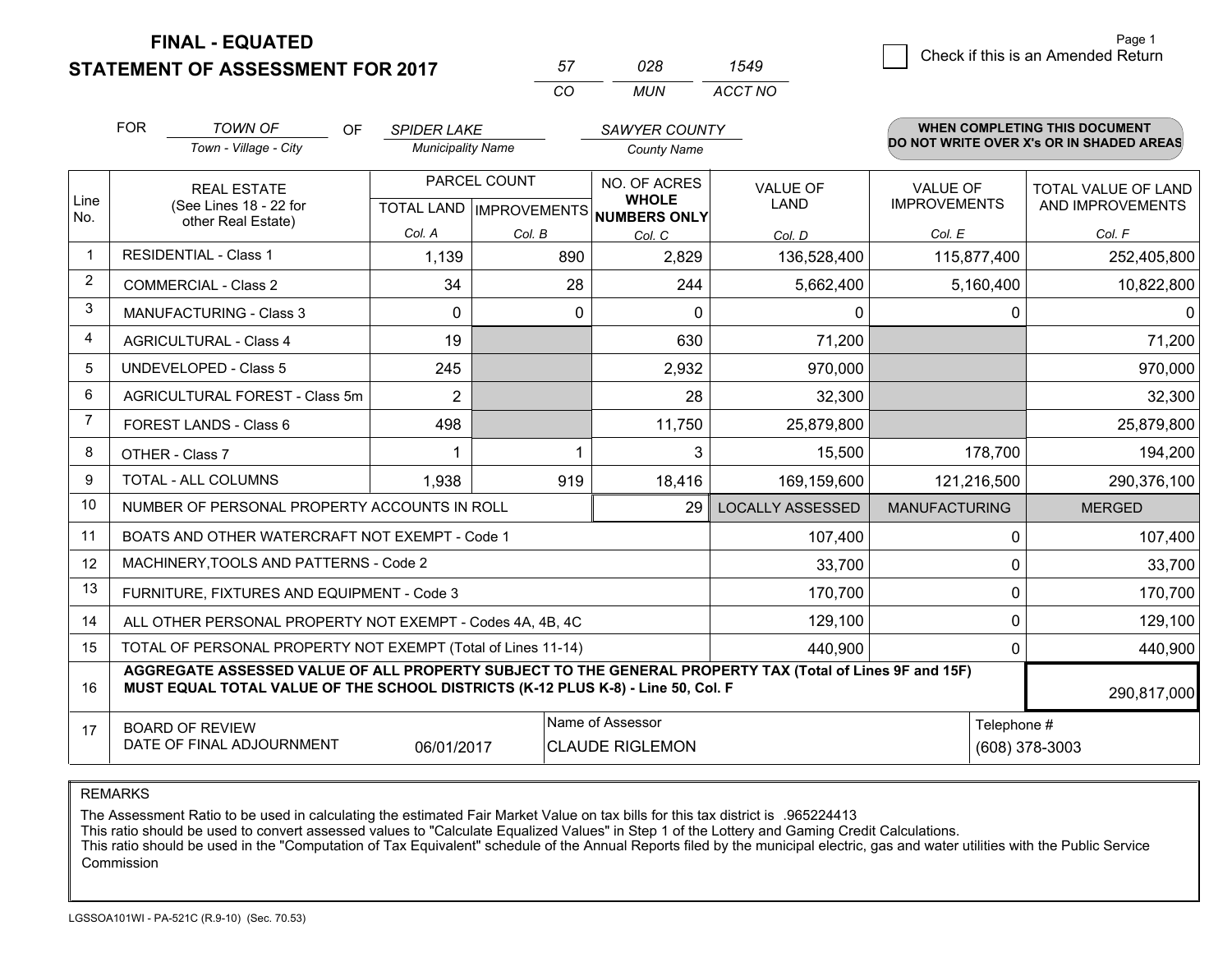*YEAR CO MUN ACCT NO* <sup>2017</sup> <sup>57</sup> <sup>028</sup> <sup>1549</sup> Page 2

Do not confuse FOREST LANDS (Line 7) with FOREST CROPS (in this section) - They are **NOT** the same

|    | Private Forest Crop - Reg Class @ 10¢ per acre                                 |                                             |  |                                                                  |                                                                    | Private Forest Crop - Reg Class @ \$2.52 per acre     |                                                                 |                                                                              |                    |  |
|----|--------------------------------------------------------------------------------|---------------------------------------------|--|------------------------------------------------------------------|--------------------------------------------------------------------|-------------------------------------------------------|-----------------------------------------------------------------|------------------------------------------------------------------------------|--------------------|--|
| 18 | (a) PARCELS                                                                    | (b) ACRES                                   |  | (c) ASSESSED VALUE                                               |                                                                    | (d) PARCELS                                           | (e) ACRES                                                       |                                                                              | (f) ASSESSED VALUE |  |
|    |                                                                                |                                             |  |                                                                  |                                                                    |                                                       | 272.79                                                          |                                                                              | 688,300            |  |
|    |                                                                                |                                             |  | Private Forest Crop - Special Class @ 20¢ per acre               |                                                                    |                                                       |                                                                 | Entered Before 2005 Managed Forest - Ferrous Mining CLOSED @ \$8.27 per acre |                    |  |
| 19 | (a) PARCELS                                                                    | (b) ACRES                                   |  | (c) ASSESSED VALUE                                               |                                                                    | (d) PARCELS                                           | (e) ACRES                                                       |                                                                              | (f) ASSESSED VALUE |  |
|    |                                                                                |                                             |  |                                                                  |                                                                    |                                                       |                                                                 |                                                                              |                    |  |
|    |                                                                                | Entered Before 2005 Managed Forest - OPEN @ |  | \$.79 per acre                                                   |                                                                    |                                                       | Entered Before 2005 Managed Forest - CLOSED @ \$1.87 per acre   |                                                                              |                    |  |
| 20 | (a) PARCELS                                                                    | (b) ACRES                                   |  | (c) ASSESSED VALUE                                               |                                                                    | (d) PARCELS                                           | (e) ACRES                                                       |                                                                              | (f) ASSESSED VALUE |  |
|    | 11                                                                             | 369.07                                      |  | 1.081.400                                                        |                                                                    | 21<br>761.54                                          |                                                                 |                                                                              | 2,193,500          |  |
|    | Entered After 2004 Managed Forest - OPEN @<br>\$2.14 per acre                  |                                             |  |                                                                  | Entered After 2004 Managed Forest - CLOSED @ \$10.68 per acre      |                                                       |                                                                 |                                                                              |                    |  |
| 21 | (a) PARCELS                                                                    | (b) ACRES                                   |  | (c) ASSESSED VALUE                                               |                                                                    | (d) PARCELS<br>(e) ACRES                              |                                                                 |                                                                              | (f) ASSESSED VALUE |  |
|    |                                                                                |                                             |  |                                                                  |                                                                    |                                                       |                                                                 |                                                                              |                    |  |
|    | 13                                                                             | 506.07                                      |  | 1,324,700                                                        |                                                                    | 72<br>1,602.38                                        |                                                                 |                                                                              | 4,427,200          |  |
| 22 | (a) County Forest Cropland Acres                                               |                                             |  | (b) Federal Acres                                                |                                                                    | (d) County (NOT FOREST CROP) Acres<br>(c) State Acres |                                                                 |                                                                              | (e) Other Acres    |  |
|    | 7,872.9                                                                        |                                             |  | 32,795.61                                                        |                                                                    | 695.1                                                 | 198.95                                                          |                                                                              | 90.86              |  |
|    |                                                                                |                                             |  | Assessed Value of Omitted Property From Prior Years (Sec. 70.44) |                                                                    |                                                       | Assessed Value of Sec. 70.43 Corrections of Errors by Assessors |                                                                              |                    |  |
|    |                                                                                | (a) REAL ESTATE                             |  | (b) PERSONAL                                                     |                                                                    |                                                       | (c1) REAL ESTATE                                                | (c2) PERSONAL                                                                |                    |  |
| 23 |                                                                                |                                             |  |                                                                  |                                                                    |                                                       |                                                                 |                                                                              |                    |  |
|    | Manufacturing Equated Value of Omitted Property From Prior Years (Sec. 70.995) |                                             |  |                                                                  | Mfg. Equated Value of Sec.70.43 Corrections of Errors by Assessors |                                                       |                                                                 |                                                                              |                    |  |
|    |                                                                                | (d) REAL ESTATE                             |  | (e) PERSONAL                                                     |                                                                    | (f1) REAL ESTATE                                      |                                                                 |                                                                              | (f2) PERSONAL      |  |
|    |                                                                                |                                             |  |                                                                  |                                                                    |                                                       |                                                                 |                                                                              |                    |  |

# **SPECIAL DISTRICTS**

| Line<br>No. | Enter 6-digit<br><b>Special District</b> | <b>Account</b><br><b>Number</b> | <b>Special District Name</b> | <b>Locally Assessed Value</b><br>of Real Estate and | Mfg Value of Real Estate<br>and Personal Property | <b>Merged Value of</b><br><b>Real Estate and</b> |
|-------------|------------------------------------------|---------------------------------|------------------------------|-----------------------------------------------------|---------------------------------------------------|--------------------------------------------------|
|             | Code (Col. A)                            | (Col. B)                        | (Col. C)                     | Personal Property (Col. D)                          | (Col. E)                                          | Personal Property (Col. F)                       |
| 24          |                                          |                                 |                              |                                                     |                                                   |                                                  |
| 25          |                                          |                                 |                              |                                                     |                                                   |                                                  |
| 26          |                                          |                                 |                              |                                                     |                                                   |                                                  |
| 27          |                                          |                                 |                              |                                                     |                                                   |                                                  |
| 28          |                                          |                                 |                              |                                                     |                                                   |                                                  |
| 29          |                                          |                                 |                              |                                                     |                                                   |                                                  |
| 30          |                                          |                                 |                              |                                                     |                                                   |                                                  |
| 31          |                                          |                                 |                              |                                                     |                                                   |                                                  |
| 32          |                                          |                                 |                              |                                                     |                                                   |                                                  |
| 33          |                                          |                                 |                              |                                                     |                                                   |                                                  |
| 34          |                                          |                                 |                              |                                                     |                                                   |                                                  |
| 35          |                                          |                                 |                              |                                                     |                                                   |                                                  |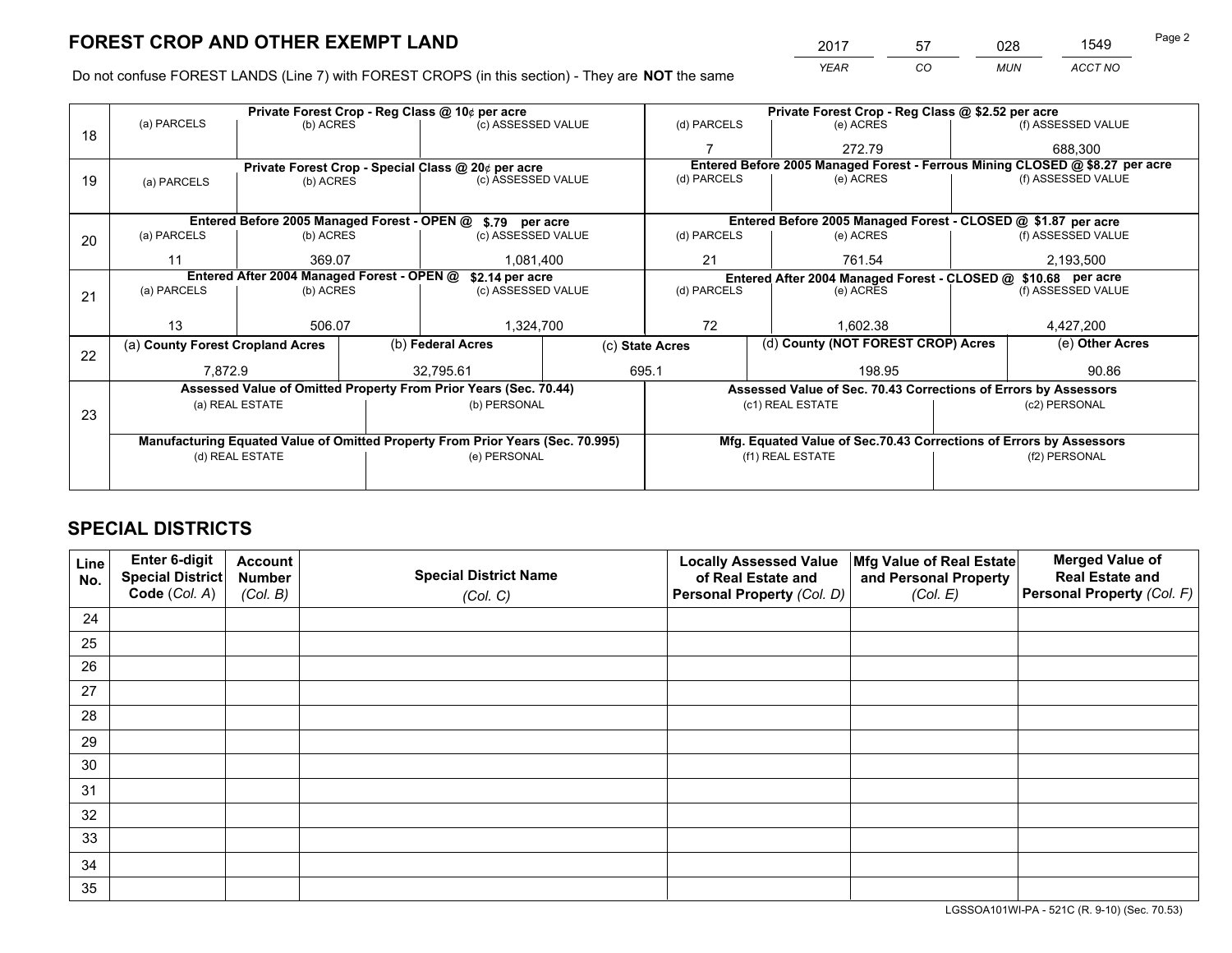|                       |                                                                 |                                             |                                                         | <b>YEAR</b>                                                                       | CO<br><b>MUN</b>                                              | ACCT NO                                                                        |
|-----------------------|-----------------------------------------------------------------|---------------------------------------------|---------------------------------------------------------|-----------------------------------------------------------------------------------|---------------------------------------------------------------|--------------------------------------------------------------------------------|
| Line<br>No.           | <b>Enter 6-digit</b><br><b>School District</b><br>Code (Col. A) | <b>Account</b><br><b>Number</b><br>(Col. B) | <b>School District Name</b><br>(Col. C)                 | <b>Locally Assessed Value</b><br>of Real Estate and<br>Personal Property (Col. D) | Mfg Value of Real Estate<br>and Personal Property<br>(Col. E) | <b>Merged Value of</b><br><b>Real Estate and</b><br>Personal Property (Col. F) |
|                       | A. SCHOOL DISTRICTS (K-8 and K-12)                              |                                             |                                                         |                                                                                   |                                                               |                                                                                |
| 36                    | 572478                                                          | 0339                                        | SCH D OF HAYWARD COMMUNITY                              | 281,658,100                                                                       |                                                               | 281,658,100                                                                    |
| 37                    | 501071                                                          | 0447                                        | SCH D OF CHEQUAMEGON                                    | 9,158,900                                                                         |                                                               | 9,158,900                                                                      |
| 38                    |                                                                 |                                             |                                                         |                                                                                   |                                                               |                                                                                |
| 39                    |                                                                 |                                             |                                                         |                                                                                   |                                                               |                                                                                |
| 40                    |                                                                 |                                             |                                                         |                                                                                   |                                                               |                                                                                |
| 41                    |                                                                 |                                             |                                                         |                                                                                   |                                                               |                                                                                |
| 42                    |                                                                 |                                             |                                                         |                                                                                   |                                                               |                                                                                |
| 43                    |                                                                 |                                             |                                                         |                                                                                   |                                                               |                                                                                |
| 44                    |                                                                 |                                             |                                                         |                                                                                   |                                                               |                                                                                |
| 45<br>$\overline{46}$ |                                                                 |                                             |                                                         |                                                                                   |                                                               |                                                                                |
|                       |                                                                 |                                             |                                                         |                                                                                   |                                                               |                                                                                |
| 47<br>48              |                                                                 |                                             |                                                         |                                                                                   |                                                               |                                                                                |
| 49                    |                                                                 |                                             |                                                         |                                                                                   |                                                               |                                                                                |
| 50                    |                                                                 |                                             | TOTAL ASSESSED VALUE OF SCHOOL DISTRICTS (K-8 and K-12) | 290,817,000                                                                       |                                                               | 290,817,000                                                                    |
|                       | <b>B.</b><br><b>UNION HIGH SCHOOL DISTRICTS</b>                 |                                             |                                                         |                                                                                   |                                                               |                                                                                |
| 51                    |                                                                 |                                             |                                                         |                                                                                   |                                                               |                                                                                |
| 52                    |                                                                 |                                             |                                                         |                                                                                   |                                                               |                                                                                |
| 53                    |                                                                 |                                             |                                                         |                                                                                   |                                                               |                                                                                |
| 54                    |                                                                 |                                             |                                                         |                                                                                   |                                                               |                                                                                |
| 55                    |                                                                 |                                             | TOTAL ASSESSED VALUE OF UNION HIGH SCHOOLS              |                                                                                   |                                                               |                                                                                |
|                       | C.<br><b>TECHNICAL COLLEGE DISTRICTS</b>                        |                                             |                                                         |                                                                                   |                                                               |                                                                                |
| 56                    | 001700                                                          | 0016                                        | WISCONSIN INDIANHEAD TECH COLLEGE SHEL                  | 290,817,000                                                                       |                                                               | 290,817,000                                                                    |
| 57                    |                                                                 |                                             |                                                         |                                                                                   |                                                               |                                                                                |
| 58                    |                                                                 |                                             |                                                         |                                                                                   |                                                               |                                                                                |
| 59                    |                                                                 |                                             | TOTAL ASSESSED VALUE OF TECHNICAL COLLEGES              | 290,817,000                                                                       |                                                               | 290,817,000                                                                    |

 *I hereby certify, to the best of my knowledge and belief, this form is complete and correct.*

| Print name of preparer | Title                    |                | Date (MM / DD / CCYY) |
|------------------------|--------------------------|----------------|-----------------------|
|                        |                          |                |                       |
| Signature of preparer  | Contact Telephone Number | E-mail address |                       |
|                        | $\sim$                   |                |                       |

| <b>SCHOOL DISTRICTS</b> |  |  |
|-------------------------|--|--|
|-------------------------|--|--|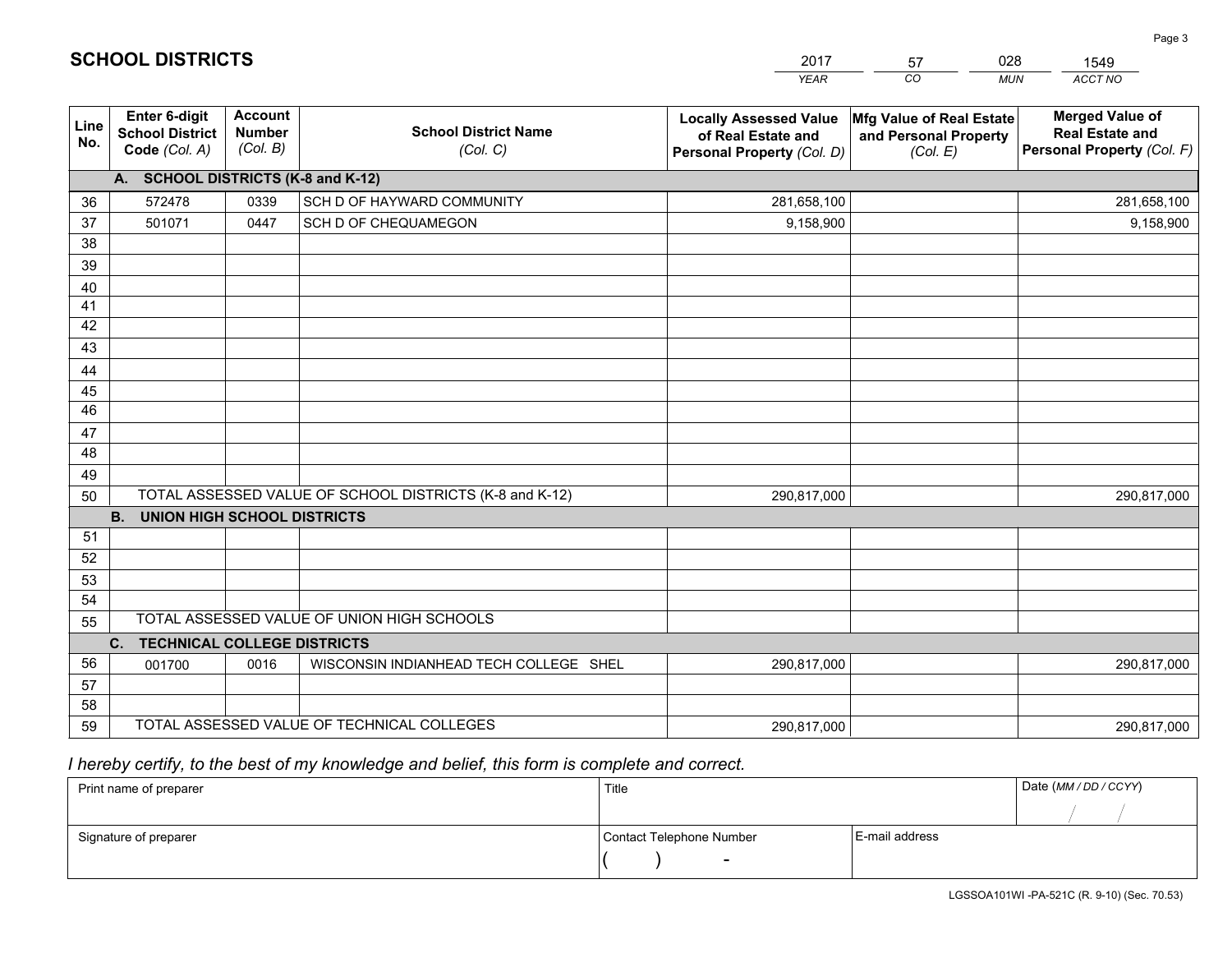### **HIGHLIGHTS**

- 1. Complete the Statement of Assessment after the Board of Review. Reflect any changes made there.
- 2. Use black ink to complete.
- 3. Line 16 must equal Line 50, Col D.
- 4. Line 55 must equal the total of K-8 schools listed on lines 36-49. Do not include K-12 schools in this comparision.
- 5. Line 59, Col. D must equal Line 16.
- 6. Special District, School District and Technical College District values must include both real estate and personal property. Examples of Special districts are: town sanitary districts, public inland lake protection and rehabilitation districts, and metropolitan sewerage districts.
- 7. DO NOT INCLUDE Manufacturing property values.DOR will print these values on the final SOA.
- 8. Accuracy of this form is very important. The values reported directly affect the equalized value DOR calculates for school and special districts.

#### **Page 1:**

 If not prefilled, enter the tax year,county and municipal code,municipal type, municipal name and county name on the top of form.

Check the Amended box, if filing an amended / corrected SOA.

 Report the parcel count, acres and assessed value of taxable general property, total parcel count, (real and personal), total acres, and values from final figures set by the Board of Review.

- A. Real Estate land and improvements (buildings, etc.) is reported on lines 1 8, total line 9.
- B. Personal Property is reported on lines 11 14, Column D, total line 15.
- C. To complete this report, use the computer produced summary of the assessment roll that shows these amounts.
- D. Use whole numbers only.
- E. Add each line across and each column down to verify entries.

### **Page 2:**

- A. Report Special Items (not subject to general property tax).
- 1. Private Forest Croplands and Managed Forest Lands are reported on lines 18,19, 20 and 21. Be sure to report assessed values **NOT** taxes.
- 2. You should have copies of the orders of entry, orders of withdrawal, etc., to update your assessment roll.
	- 3. Show hundredths of acres (e.g. 39.75).
- 4. Tax exempt lands are reported on line 22.
- 5. Omitted property and sec. 70.43, Wis. Stats., corrections of errors by assessor are reported on line 23. Report real estate and personal property separately. These should be for **prior years**, not something found on the current assessment roll after the board of review.
- B. Special District (Lines 24-35) Include the value of both real and personal property.
- The Department of Revenue (DOR) preprints much of the information regarding names and codes for schools, special districts,etc. If a district is not listed, enter the name and value only, DOR will enter the proper code.

### **Page 3 School Districts:**

Include the value of both real and personal property.

Report School District (regular, elementary, union high school, and technical college).

- 1. Regular (K-12) and Elementary (K-8) school values are reported on lines 36-49, total on line 50.
- 2. Union High School (UHS) (use only if elementary schools are listed on lines 36-49) are reported on lines 51-54. UHS total value (line 55) must equal to the total **elementary school** values reported on lines 36-49. Do notinclude K-12 schools in this comparison.
- 3. Technical College values are reported on lines 56-58, total on line 59.
- 4. Use the computer summary that shows these amounts to complete this report.

#### **This form is due the second Monday in June. File this report only after your Board of Review is complete.**

 *If you have questions: Return forms to:*

 Email: lgs@wisconsin.gov Wisconsin Department of RevenueCall:  $(608)$  266-2569 or  $(608)$  264-6892 Fax number: (608) 264-6887 PO Box 8971

Local Government Services Section 6-97 Madison WI 53708-8971

9201 CLAM LAKE, WI 54517 - 9201 CHRISTINE FERDA<br>TOWN OF SPIDER LAKE TOWN OF SPIDER LAKE 5345 W STATE HWY 77 5345 W STATE HWY 77 CLAM LAKE, WI 54517 CHRISTINE FERDA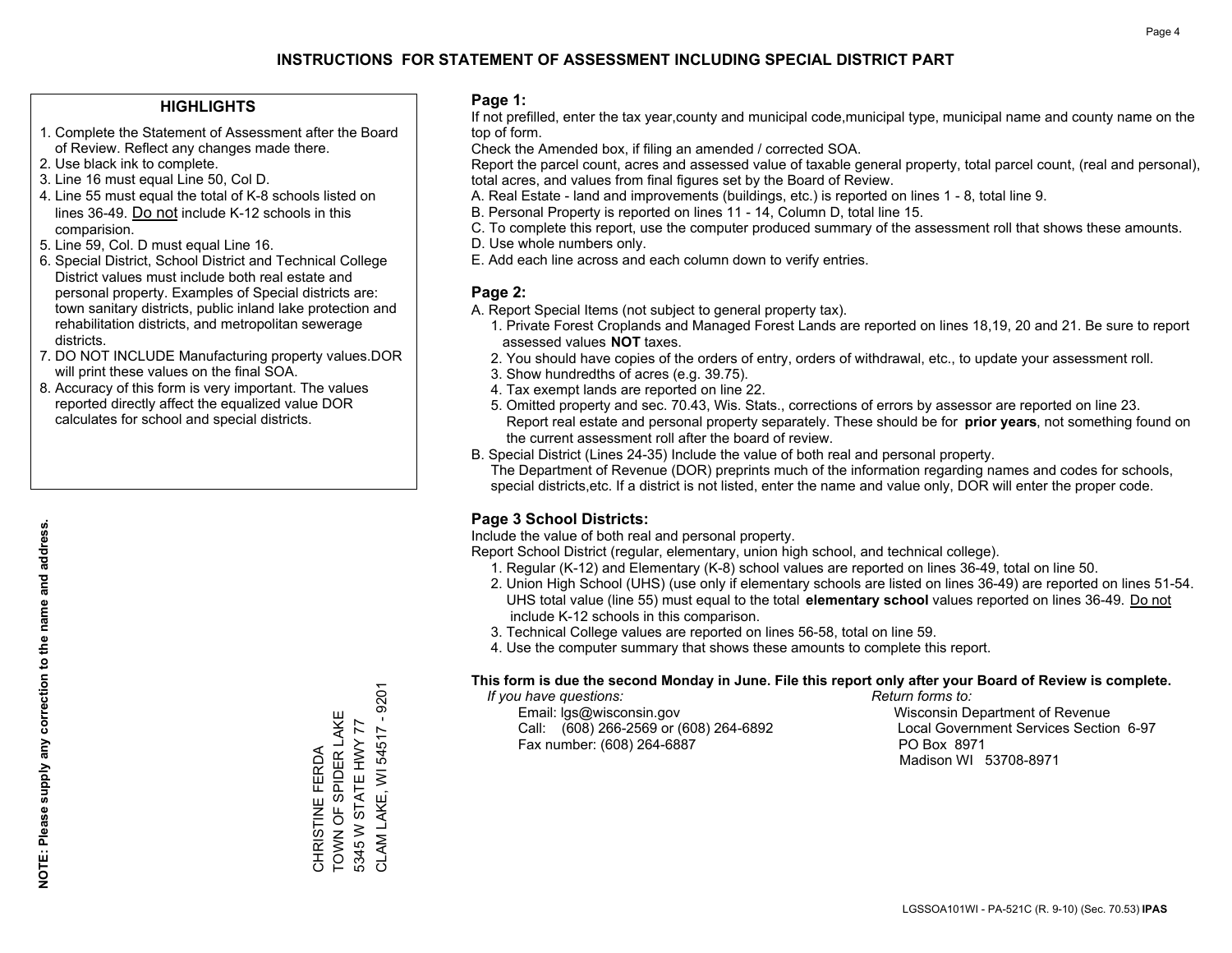**STATEMENT OF ASSESSMENT FOR 2017** 

| 57       | חדח   | 7550    |
|----------|-------|---------|
| $\cdots$ | MI IN | ACCT NO |

|                | <b>FOR</b>                                                                                                                                                                                   | <b>TOWN OF</b><br><b>OF</b>                               | <b>WEIRGOR</b>           |              | SAWYER COUNTY                                                            |                                |                                        | WHEN COMPLETING THIS DOCUMENT                  |
|----------------|----------------------------------------------------------------------------------------------------------------------------------------------------------------------------------------------|-----------------------------------------------------------|--------------------------|--------------|--------------------------------------------------------------------------|--------------------------------|----------------------------------------|------------------------------------------------|
|                |                                                                                                                                                                                              | Town - Village - City                                     | <b>Municipality Name</b> |              | <b>County Name</b>                                                       |                                |                                        | DO NOT WRITE OVER X's OR IN SHADED AREAS       |
| Line           |                                                                                                                                                                                              | <b>REAL ESTATE</b><br>(See Lines 18 - 22 for              |                          | PARCEL COUNT | NO. OF ACRES<br><b>WHOLE</b><br>TOTAL LAND   IMPROVEMENTS   NUMBERS ONLY | <b>VALUE OF</b><br><b>LAND</b> | <b>VALUE OF</b><br><b>IMPROVEMENTS</b> | <b>TOTAL VALUE OF LAND</b><br>AND IMPROVEMENTS |
| No.            |                                                                                                                                                                                              | other Real Estate)                                        | Col. A                   | Col. B       | Col. C                                                                   | Col. D                         | Col. E                                 | Col. F                                         |
| $\mathbf{1}$   |                                                                                                                                                                                              | <b>RESIDENTIAL - Class 1</b><br>383<br>771<br>254         |                          | 7,526,800    | 17,967,900                                                               | 25,494,700                     |                                        |                                                |
| 2              |                                                                                                                                                                                              | <b>COMMERCIAL - Class 2</b>                               | 12                       | 5            | 67                                                                       | 214,000                        | 239,000                                | 453,000                                        |
| 3              |                                                                                                                                                                                              | <b>MANUFACTURING - Class 3</b>                            |                          |              | 10                                                                       | 42,000                         | 96,500                                 | 138,500                                        |
| 4              |                                                                                                                                                                                              | <b>AGRICULTURAL - Class 4</b>                             | 252                      |              | 5,500                                                                    | 801,800                        |                                        | 801,800                                        |
| 5              |                                                                                                                                                                                              | UNDEVELOPED - Class 5                                     | 165                      |              | 1,292                                                                    | 293,000                        |                                        | 293,000                                        |
| 6              |                                                                                                                                                                                              | AGRICULTURAL FOREST - Class 5m                            | 84                       |              | 1,826                                                                    | 1,315,200                      |                                        | 1,315,200                                      |
| $\overline{7}$ |                                                                                                                                                                                              | <b>FOREST LANDS - Class 6</b>                             | 334                      |              | 7,390                                                                    | 11,610,600                     |                                        | 11,610,600                                     |
| 8              |                                                                                                                                                                                              | OTHER - Class 7                                           | 38                       | 35           | 80                                                                       | 252,100                        | 2,178,000                              | 2,430,100                                      |
| 9              |                                                                                                                                                                                              | TOTAL - ALL COLUMNS                                       | 1,269                    | 295          | 16,936                                                                   | 22,055,500                     | 20,481,400                             | 42,536,900                                     |
| 10             |                                                                                                                                                                                              | NUMBER OF PERSONAL PROPERTY ACCOUNTS IN ROLL              |                          |              | 23                                                                       | <b>LOCALLY ASSESSED</b>        | <b>MANUFACTURING</b>                   | <b>MERGED</b>                                  |
| 11             |                                                                                                                                                                                              | BOATS AND OTHER WATERCRAFT NOT EXEMPT - Code 1            |                          |              |                                                                          | 0                              | $\Omega$                               | $\mathbf{0}$                                   |
| 12             |                                                                                                                                                                                              | MACHINERY, TOOLS AND PATTERNS - Code 2                    |                          |              |                                                                          | 46,000                         | 383,800                                | 429,800                                        |
| 13             |                                                                                                                                                                                              | FURNITURE, FIXTURES AND EQUIPMENT - Code 3                |                          |              |                                                                          | 5,200                          | $\Omega$                               | 5,200                                          |
| 14             |                                                                                                                                                                                              | ALL OTHER PERSONAL PROPERTY NOT EXEMPT - Codes 4A, 4B, 4C |                          |              |                                                                          | 49,700                         | $\Omega$                               | 49,700                                         |
| 15             | TOTAL OF PERSONAL PROPERTY NOT EXEMPT (Total of Lines 11-14)<br>100,900                                                                                                                      |                                                           |                          |              |                                                                          |                                | 383,800                                | 484,700                                        |
| 16             | AGGREGATE ASSESSED VALUE OF ALL PROPERTY SUBJECT TO THE GENERAL PROPERTY TAX (Total of Lines 9F and 15F)<br>MUST EQUAL TOTAL VALUE OF THE SCHOOL DISTRICTS (K-12 PLUS K-8) - Line 50, Col. F |                                                           |                          |              |                                                                          |                                | 43,021,600                             |                                                |
| 17             |                                                                                                                                                                                              | <b>BOARD OF REVIEW</b><br>DATE OF FINAL ADJOURNMENT       | 09/07/2017               |              | Name of Assessor<br><b>THOMAS HANSON</b>                                 |                                | Telephone #                            | (715) 868-2254                                 |

REMARKS

The Assessment Ratio to be used in calculating the estimated Fair Market Value on tax bills for this tax district is 1.056678692<br>This ratio should be used to convert assessed values to "Calculate Equalized Values" in Step Commission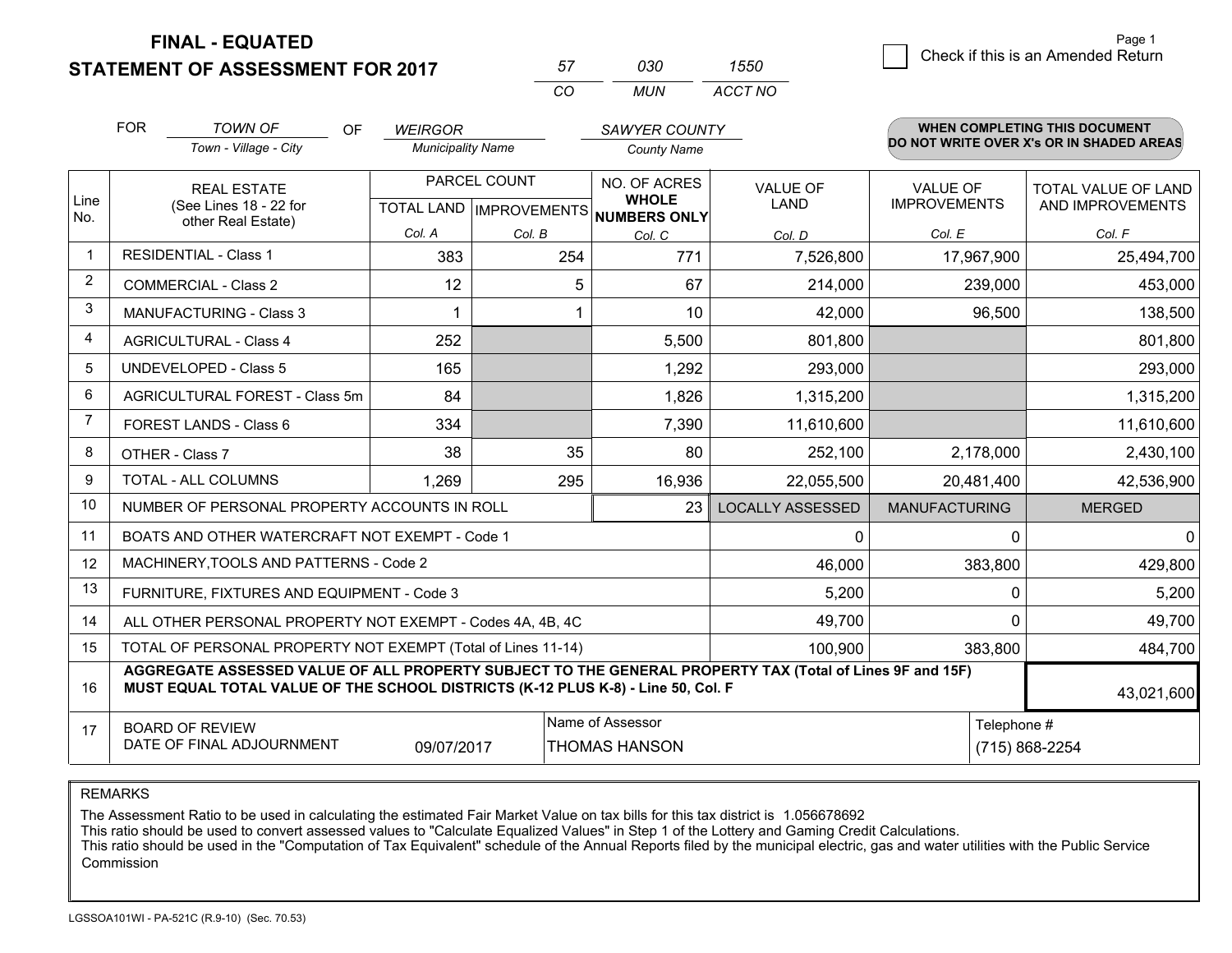*YEAR CO MUN ACCT NO* <sup>2017</sup> <sup>57</sup> <sup>030</sup> <sup>1550</sup> Page 2

Do not confuse FOREST LANDS (Line 7) with FOREST CROPS (in this section) - They are **NOT** the same

|    |                                                                                |                 |  | Private Forest Crop - Reg Class @ 10¢ per acre                   |  |                                                               | Private Forest Crop - Reg Class @ \$2.52 per acre |                                                                    |                    |                                                                              |
|----|--------------------------------------------------------------------------------|-----------------|--|------------------------------------------------------------------|--|---------------------------------------------------------------|---------------------------------------------------|--------------------------------------------------------------------|--------------------|------------------------------------------------------------------------------|
| 18 | (a) PARCELS                                                                    | (b) ACRES       |  | (c) ASSESSED VALUE                                               |  | (d) PARCELS                                                   |                                                   | (e) ACRES                                                          |                    | (f) ASSESSED VALUE                                                           |
|    |                                                                                |                 |  |                                                                  |  |                                                               |                                                   | 39.83                                                              |                    | 70,000                                                                       |
|    |                                                                                |                 |  | Private Forest Crop - Special Class @ 20¢ per acre               |  |                                                               |                                                   |                                                                    |                    | Entered Before 2005 Managed Forest - Ferrous Mining CLOSED @ \$8.27 per acre |
| 19 | (a) PARCELS                                                                    | (b) ACRES       |  | (c) ASSESSED VALUE                                               |  | (d) PARCELS                                                   |                                                   | (e) ACRES                                                          |                    | (f) ASSESSED VALUE                                                           |
|    |                                                                                |                 |  |                                                                  |  |                                                               |                                                   |                                                                    |                    |                                                                              |
|    |                                                                                |                 |  | Entered Before 2005 Managed Forest - OPEN @ \$.79 per acre       |  |                                                               |                                                   | Entered Before 2005 Managed Forest - CLOSED @ \$1.87 per acre      |                    |                                                                              |
| 20 | (a) PARCELS                                                                    | (b) ACRES       |  | (c) ASSESSED VALUE                                               |  | (d) PARCELS                                                   |                                                   | (e) ACRES                                                          |                    | (f) ASSESSED VALUE                                                           |
|    | 13                                                                             | 417.02          |  | 756.900                                                          |  | 43<br>1.649.51                                                |                                                   | 2,194,500                                                          |                    |                                                                              |
|    | Entered After 2004 Managed Forest - OPEN @<br>\$2.14 per acre                  |                 |  |                                                                  |  | Entered After 2004 Managed Forest - CLOSED @ \$10.68 per acre |                                                   |                                                                    |                    |                                                                              |
| 21 | (a) PARCELS                                                                    | (b) ACRES       |  | (c) ASSESSED VALUE                                               |  | (d) PARCELS<br>(e) ACRES                                      |                                                   |                                                                    | (f) ASSESSED VALUE |                                                                              |
|    |                                                                                |                 |  |                                                                  |  |                                                               |                                                   |                                                                    |                    |                                                                              |
|    | 10                                                                             | 252.75          |  | 291,700                                                          |  | 5                                                             |                                                   | 156.1                                                              |                    | 332,000                                                                      |
| 22 | (a) County Forest Cropland Acres                                               |                 |  | (b) Federal Acres                                                |  | (c) State Acres                                               | (d) County (NOT FOREST CROP) Acres                |                                                                    |                    | (e) Other Acres                                                              |
|    |                                                                                |                 |  |                                                                  |  | 2,029.25                                                      |                                                   | 104.34                                                             |                    | 103.21                                                                       |
|    |                                                                                |                 |  | Assessed Value of Omitted Property From Prior Years (Sec. 70.44) |  |                                                               |                                                   | Assessed Value of Sec. 70.43 Corrections of Errors by Assessors    |                    |                                                                              |
|    |                                                                                | (a) REAL ESTATE |  | (b) PERSONAL                                                     |  |                                                               | (c1) REAL ESTATE                                  |                                                                    |                    | (c2) PERSONAL                                                                |
| 23 |                                                                                |                 |  |                                                                  |  |                                                               |                                                   |                                                                    |                    |                                                                              |
|    | Manufacturing Equated Value of Omitted Property From Prior Years (Sec. 70.995) |                 |  |                                                                  |  |                                                               |                                                   | Mfg. Equated Value of Sec.70.43 Corrections of Errors by Assessors |                    |                                                                              |
|    | (d) REAL ESTATE                                                                |                 |  | (e) PERSONAL                                                     |  | (f1) REAL ESTATE                                              |                                                   |                                                                    | (f2) PERSONAL      |                                                                              |
|    |                                                                                |                 |  |                                                                  |  |                                                               |                                                   |                                                                    |                    |                                                                              |

# **SPECIAL DISTRICTS**

| Line<br>No. | Enter 6-digit<br>Special District<br>Code (Col. A) | <b>Account</b><br><b>Number</b><br>(Col. B) | <b>Special District Name</b><br>(Col. C) | <b>Locally Assessed Value</b><br>of Real Estate and<br>Personal Property (Col. D) | Mfg Value of Real Estate<br>and Personal Property<br>(Col. E) | <b>Merged Value of</b><br><b>Real Estate and</b><br>Personal Property (Col. F) |
|-------------|----------------------------------------------------|---------------------------------------------|------------------------------------------|-----------------------------------------------------------------------------------|---------------------------------------------------------------|--------------------------------------------------------------------------------|
| 24          |                                                    |                                             |                                          |                                                                                   |                                                               |                                                                                |
| 25          |                                                    |                                             |                                          |                                                                                   |                                                               |                                                                                |
| 26          |                                                    |                                             |                                          |                                                                                   |                                                               |                                                                                |
| 27          |                                                    |                                             |                                          |                                                                                   |                                                               |                                                                                |
| 28          |                                                    |                                             |                                          |                                                                                   |                                                               |                                                                                |
| 29          |                                                    |                                             |                                          |                                                                                   |                                                               |                                                                                |
| 30          |                                                    |                                             |                                          |                                                                                   |                                                               |                                                                                |
| 31          |                                                    |                                             |                                          |                                                                                   |                                                               |                                                                                |
| 32          |                                                    |                                             |                                          |                                                                                   |                                                               |                                                                                |
| 33          |                                                    |                                             |                                          |                                                                                   |                                                               |                                                                                |
| 34          |                                                    |                                             |                                          |                                                                                   |                                                               |                                                                                |
| 35          |                                                    |                                             |                                          |                                                                                   |                                                               |                                                                                |

LGSSOA101WI-PA - 521C (R. 9-10) (Sec. 70.53)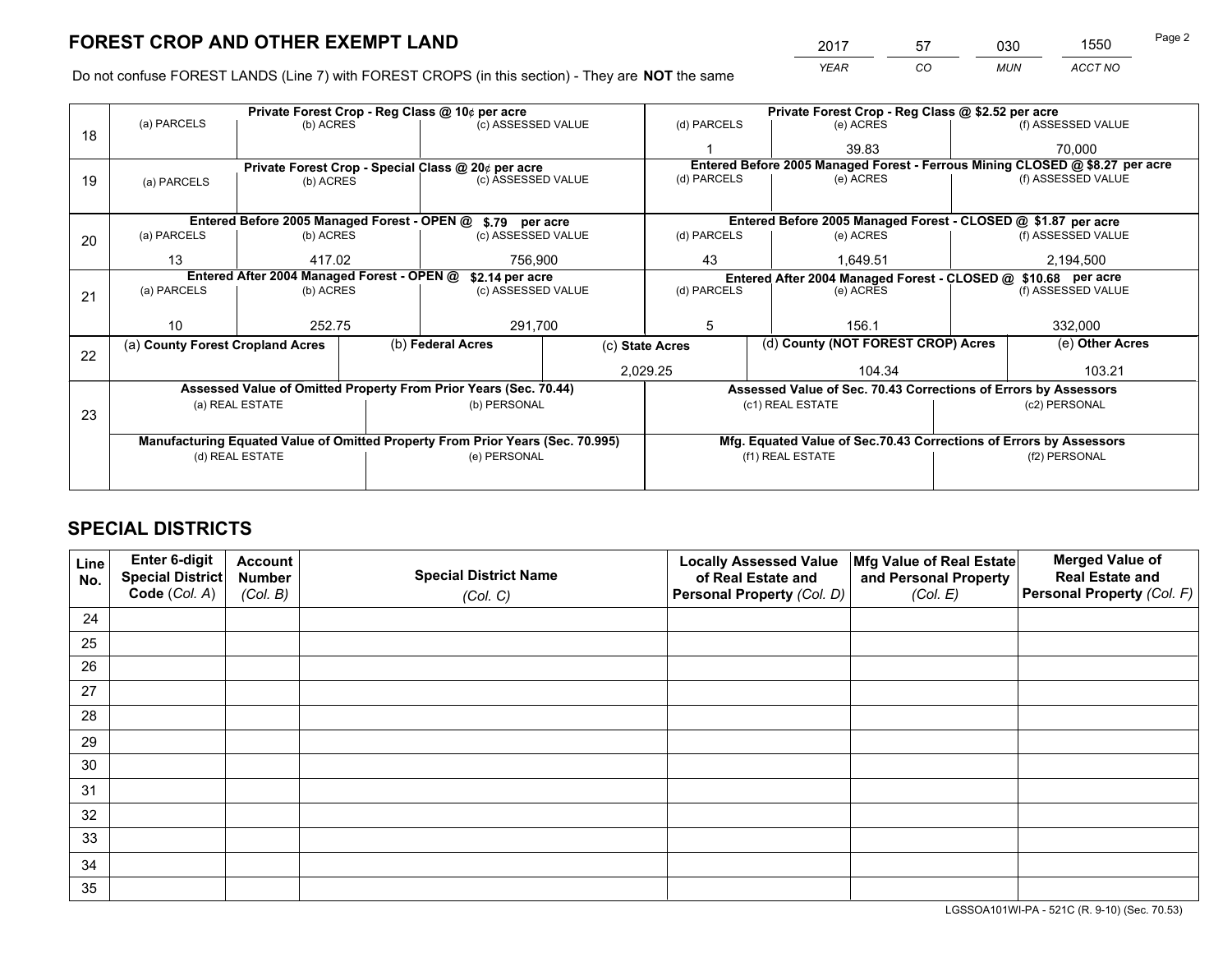|             |                                                                 |                                             |                                                         | <b>YEAR</b>                                                                       | CO<br><b>MUN</b>                                              | ACCT NO                                                                        |
|-------------|-----------------------------------------------------------------|---------------------------------------------|---------------------------------------------------------|-----------------------------------------------------------------------------------|---------------------------------------------------------------|--------------------------------------------------------------------------------|
| Line<br>No. | <b>Enter 6-digit</b><br><b>School District</b><br>Code (Col. A) | <b>Account</b><br><b>Number</b><br>(Col. B) | <b>School District Name</b><br>(Col. C)                 | <b>Locally Assessed Value</b><br>of Real Estate and<br>Personal Property (Col. D) | Mfg Value of Real Estate<br>and Personal Property<br>(Col. E) | <b>Merged Value of</b><br><b>Real Estate and</b><br>Personal Property (Col. F) |
|             | A. SCHOOL DISTRICTS (K-8 and K-12)                              |                                             |                                                         |                                                                                   |                                                               |                                                                                |
| 36          | 540735                                                          | 0323                                        | SCH D OF BRUCE                                          | 42,499,300                                                                        | 522,300                                                       | 43,021,600                                                                     |
| 37          |                                                                 |                                             |                                                         |                                                                                   |                                                               |                                                                                |
| 38          |                                                                 |                                             |                                                         |                                                                                   |                                                               |                                                                                |
| 39          |                                                                 |                                             |                                                         |                                                                                   |                                                               |                                                                                |
| 40          |                                                                 |                                             |                                                         |                                                                                   |                                                               |                                                                                |
| 41<br>42    |                                                                 |                                             |                                                         |                                                                                   |                                                               |                                                                                |
| 43          |                                                                 |                                             |                                                         |                                                                                   |                                                               |                                                                                |
|             |                                                                 |                                             |                                                         |                                                                                   |                                                               |                                                                                |
| 44<br>45    |                                                                 |                                             |                                                         |                                                                                   |                                                               |                                                                                |
| 46          |                                                                 |                                             |                                                         |                                                                                   |                                                               |                                                                                |
| 47          |                                                                 |                                             |                                                         |                                                                                   |                                                               |                                                                                |
| 48          |                                                                 |                                             |                                                         |                                                                                   |                                                               |                                                                                |
| 49          |                                                                 |                                             |                                                         |                                                                                   |                                                               |                                                                                |
| 50          |                                                                 |                                             | TOTAL ASSESSED VALUE OF SCHOOL DISTRICTS (K-8 and K-12) | 42,499,300                                                                        | 522,300                                                       | 43,021,600                                                                     |
|             | <b>B.</b><br>UNION HIGH SCHOOL DISTRICTS                        |                                             |                                                         |                                                                                   |                                                               |                                                                                |
| 51          |                                                                 |                                             |                                                         |                                                                                   |                                                               |                                                                                |
| 52          |                                                                 |                                             |                                                         |                                                                                   |                                                               |                                                                                |
| 53          |                                                                 |                                             |                                                         |                                                                                   |                                                               |                                                                                |
| 54          |                                                                 |                                             |                                                         |                                                                                   |                                                               |                                                                                |
| 55          |                                                                 |                                             | TOTAL ASSESSED VALUE OF UNION HIGH SCHOOLS              |                                                                                   |                                                               |                                                                                |
|             | C.<br><b>TECHNICAL COLLEGE DISTRICTS</b>                        |                                             |                                                         |                                                                                   |                                                               |                                                                                |
| 56          | 001700                                                          | 0016                                        | WISCONSIN INDIANHEAD TECH COLLEGE SHEL                  | 42,499,300                                                                        | 522,300                                                       | 43,021,600                                                                     |
| 57<br>58    |                                                                 |                                             |                                                         |                                                                                   |                                                               |                                                                                |
| 59          |                                                                 |                                             | TOTAL ASSESSED VALUE OF TECHNICAL COLLEGES              | 42,499,300                                                                        | 522,300                                                       | 43,021,600                                                                     |
|             |                                                                 |                                             |                                                         |                                                                                   |                                                               |                                                                                |

2017

57

030

 *I hereby certify, to the best of my knowledge and belief, this form is complete and correct.*

**SCHOOL DISTRICTS**

| Print name of preparer | Title                    |                | Date (MM / DD / CCYY) |
|------------------------|--------------------------|----------------|-----------------------|
|                        |                          |                |                       |
| Signature of preparer  | Contact Telephone Number | E-mail address |                       |
|                        | $\sim$                   |                |                       |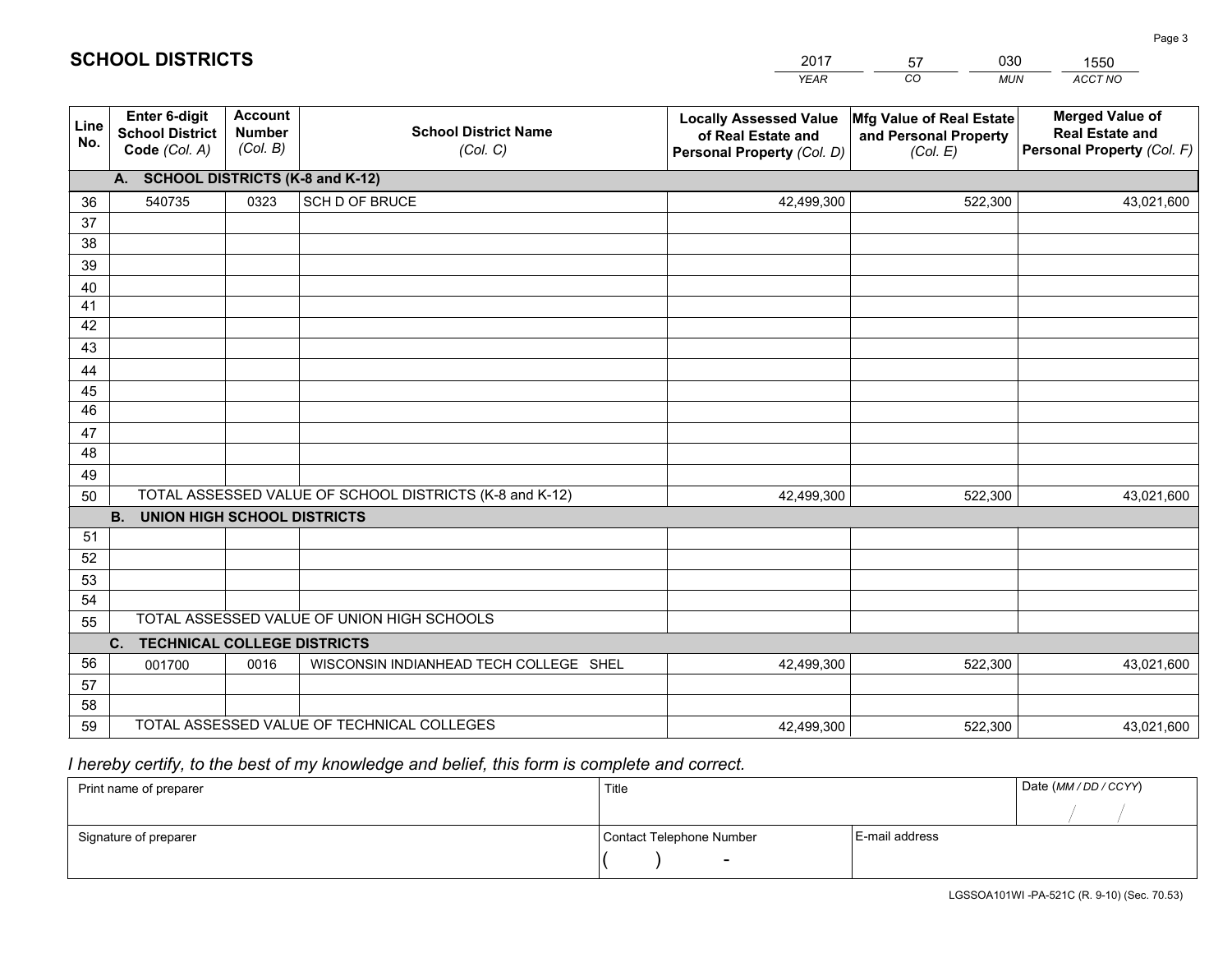### **HIGHLIGHTS**

- 1. Complete the Statement of Assessment after the Board of Review. Reflect any changes made there.
- 2. Use black ink to complete.
- 3. Line 16 must equal Line 50, Col D.
- 4. Line 55 must equal the total of K-8 schools listed on lines 36-49. Do not include K-12 schools in this comparision.
- 5. Line 59, Col. D must equal Line 16.
- 6. Special District, School District and Technical College District values must include both real estate and personal property. Examples of Special districts are: town sanitary districts, public inland lake protection and rehabilitation districts, and metropolitan sewerage districts.
- 7. DO NOT INCLUDE Manufacturing property values.DOR will print these values on the final SOA.
- 8. Accuracy of this form is very important. The values reported directly affect the equalized value DOR calculates for school and special districts.

#### **Page 1:**

 If not prefilled, enter the tax year,county and municipal code,municipal type, municipal name and county name on the top of form.

Check the Amended box, if filing an amended / corrected SOA.

 Report the parcel count, acres and assessed value of taxable general property, total parcel count, (real and personal), total acres, and values from final figures set by the Board of Review.

- A. Real Estate land and improvements (buildings, etc.) is reported on lines 1 8, total line 9.
- B. Personal Property is reported on lines 11 14, Column D, total line 15.
- C. To complete this report, use the computer produced summary of the assessment roll that shows these amounts.
- D. Use whole numbers only.
- E. Add each line across and each column down to verify entries.

### **Page 2:**

- A. Report Special Items (not subject to general property tax).
- 1. Private Forest Croplands and Managed Forest Lands are reported on lines 18,19, 20 and 21. Be sure to report assessed values **NOT** taxes.
- 2. You should have copies of the orders of entry, orders of withdrawal, etc., to update your assessment roll.
	- 3. Show hundredths of acres (e.g. 39.75).
- 4. Tax exempt lands are reported on line 22.
- 5. Omitted property and sec. 70.43, Wis. Stats., corrections of errors by assessor are reported on line 23. Report real estate and personal property separately. These should be for **prior years**, not something found on the current assessment roll after the board of review.
- B. Special District (Lines 24-35) Include the value of both real and personal property.
- The Department of Revenue (DOR) preprints much of the information regarding names and codes for schools, special districts,etc. If a district is not listed, enter the name and value only, DOR will enter the proper code.

### **Page 3 School Districts:**

Include the value of both real and personal property.

Report School District (regular, elementary, union high school, and technical college).

- 1. Regular (K-12) and Elementary (K-8) school values are reported on lines 36-49, total on line 50.
- 2. Union High School (UHS) (use only if elementary schools are listed on lines 36-49) are reported on lines 51-54. UHS total value (line 55) must equal to the total **elementary school** values reported on lines 36-49. Do notinclude K-12 schools in this comparison.
- 3. Technical College values are reported on lines 56-58, total on line 59.
- 4. Use the computer summary that shows these amounts to complete this report.

#### **This form is due the second Monday in June. File this report only after your Board of Review is complete.**

 *If you have questions: Return forms to:*

 Email: lgs@wisconsin.gov Wisconsin Department of RevenueCall:  $(608)$  266-2569 or  $(608)$  264-6892 Fax number: (608) 264-6887 PO Box 8971

Local Government Services Section 6-97 Madison WI 53708-8971

BETTY BROWN TOWN OF WEIRGOR 233 N STATE RD 40

BETTY BROWN<br>TOWN OF WEIRGOR

EXELAND, WI 54835 - 2175

EXELAND, WI 54835 233 N STATE RD 40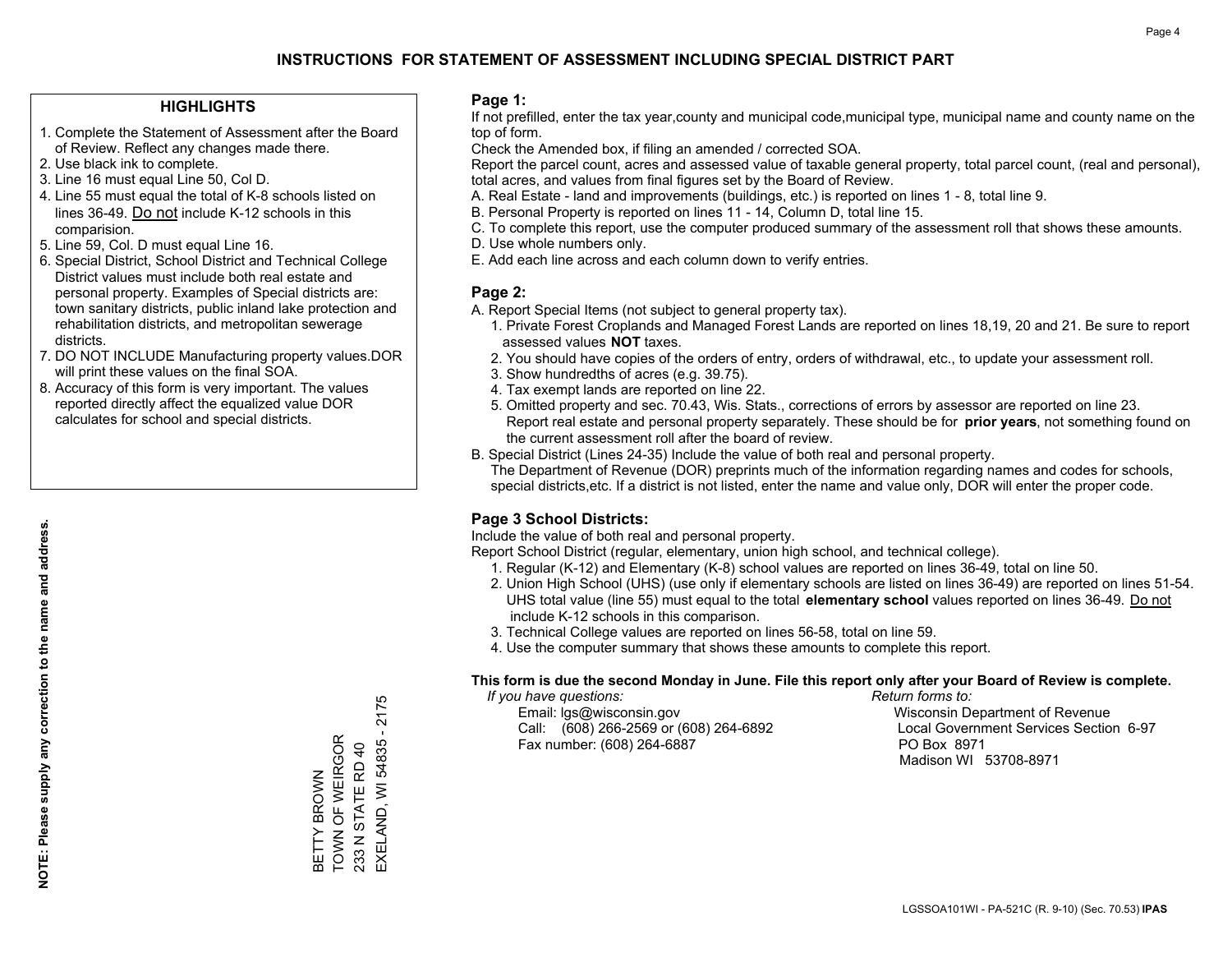**STATEMENT OF ASSESSMENT FOR 2017** 

| 57       | 7132  | ו הה    |
|----------|-------|---------|
| $\cdots$ | MI IN | ACCT NO |

|                         | <b>FOR</b>                                                                                                                                                | <b>TOWN OF</b><br><b>OF</b>                                                                                                                                                                  | <b>WINTER</b>            |        | SAWYER COUNTY                                       |                         |                      |          | <b>WHEN COMPLETING THIS DOCUMENT</b>     |
|-------------------------|-----------------------------------------------------------------------------------------------------------------------------------------------------------|----------------------------------------------------------------------------------------------------------------------------------------------------------------------------------------------|--------------------------|--------|-----------------------------------------------------|-------------------------|----------------------|----------|------------------------------------------|
|                         |                                                                                                                                                           | Town - Village - City                                                                                                                                                                        | <b>Municipality Name</b> |        | <b>County Name</b>                                  |                         |                      |          | DO NOT WRITE OVER X's OR IN SHADED AREAS |
|                         | <b>REAL ESTATE</b>                                                                                                                                        |                                                                                                                                                                                              | PARCEL COUNT             |        | NO. OF ACRES                                        | <b>VALUE OF</b>         | <b>VALUE OF</b>      |          | <b>TOTAL VALUE OF LAND</b>               |
| Line<br>No.             |                                                                                                                                                           | (See Lines 18 - 22 for<br>other Real Estate)                                                                                                                                                 |                          |        | <b>WHOLE</b><br>TOTAL LAND MPROVEMENTS NUMBERS ONLY | <b>LAND</b>             | <b>IMPROVEMENTS</b>  |          | AND IMPROVEMENTS                         |
|                         |                                                                                                                                                           |                                                                                                                                                                                              | Col. A                   | Col. B | Col. C                                              | Col. D                  | Col. E               |          | Col. F                                   |
| $\overline{\mathbf{1}}$ |                                                                                                                                                           | <b>RESIDENTIAL - Class 1</b>                                                                                                                                                                 | 1,956                    | 1,364  | 4,560                                               | 70,234,400              | 102,687,100          |          | 172,921,500                              |
| 2                       |                                                                                                                                                           | <b>COMMERCIAL - Class 2</b>                                                                                                                                                                  | 36                       | 32     | 176                                                 | 2,459,400               | 5,523,100            |          | 7,982,500                                |
| 3                       |                                                                                                                                                           | <b>MANUFACTURING - Class 3</b>                                                                                                                                                               | $\Omega$                 | 0      | $\Omega$                                            | $\mathbf{0}$            |                      | 0        | $\Omega$                                 |
| 4                       |                                                                                                                                                           | <b>AGRICULTURAL - Class 4</b>                                                                                                                                                                | 179                      |        | 3,305                                               | 318,200                 |                      |          | 318,200                                  |
| 5                       |                                                                                                                                                           | <b>UNDEVELOPED - Class 5</b>                                                                                                                                                                 | 381                      |        | 4,976                                               | 1,231,300               |                      |          | 1,231,300                                |
| 6                       | AGRICULTURAL FOREST - Class 5m                                                                                                                            |                                                                                                                                                                                              | 84                       |        | 1,808                                               | 985,900                 |                      |          | 985,900                                  |
| 7                       |                                                                                                                                                           | FOREST LANDS - Class 6                                                                                                                                                                       | 976                      |        | 20,337                                              | 26,148,300              |                      |          | 26,148,300                               |
| 8                       |                                                                                                                                                           | OTHER - Class 7                                                                                                                                                                              | 33                       | 33     | 49                                                  | 173,300                 | 2,255,100            |          | 2,428,400                                |
| 9                       |                                                                                                                                                           | <b>TOTAL - ALL COLUMNS</b>                                                                                                                                                                   | 3,645                    | 1,429  | 35,211                                              | 101,550,800             | 110,465,300          |          | 212,016,100                              |
| 10                      |                                                                                                                                                           | NUMBER OF PERSONAL PROPERTY ACCOUNTS IN ROLL                                                                                                                                                 |                          |        | 89                                                  | <b>LOCALLY ASSESSED</b> | <b>MANUFACTURING</b> |          | <b>MERGED</b>                            |
| 11                      |                                                                                                                                                           | BOATS AND OTHER WATERCRAFT NOT EXEMPT - Code 1                                                                                                                                               |                          |        |                                                     | 9,100                   |                      | $\Omega$ | 9,100                                    |
| 12                      |                                                                                                                                                           | MACHINERY, TOOLS AND PATTERNS - Code 2                                                                                                                                                       |                          |        |                                                     | 90,300                  |                      | 0        | 90,300                                   |
| 13                      |                                                                                                                                                           | FURNITURE, FIXTURES AND EQUIPMENT - Code 3                                                                                                                                                   |                          |        |                                                     | 244,900                 |                      | 0        | 244,900                                  |
| 14                      |                                                                                                                                                           | ALL OTHER PERSONAL PROPERTY NOT EXEMPT - Codes 4A, 4B, 4C                                                                                                                                    |                          |        |                                                     | 944,000                 |                      | 0        | 944,000                                  |
| 15                      |                                                                                                                                                           | TOTAL OF PERSONAL PROPERTY NOT EXEMPT (Total of Lines 11-14)                                                                                                                                 |                          |        |                                                     | 1,288,300               | 0                    |          | 1,288,300                                |
| 16                      |                                                                                                                                                           | AGGREGATE ASSESSED VALUE OF ALL PROPERTY SUBJECT TO THE GENERAL PROPERTY TAX (Total of Lines 9F and 15F)<br>MUST EQUAL TOTAL VALUE OF THE SCHOOL DISTRICTS (K-12 PLUS K-8) - Line 50, Col. F |                          |        |                                                     |                         |                      |          | 213,304,400                              |
| 17                      | Name of Assessor<br>Telephone #<br><b>BOARD OF REVIEW</b><br>DATE OF FINAL ADJOURNMENT<br>07/18/2017<br><b>BOWMAR APPRAISAL INC</b><br>$(715) 577 - 1875$ |                                                                                                                                                                                              |                          |        |                                                     |                         |                      |          |                                          |

REMARKS

The Assessment Ratio to be used in calculating the estimated Fair Market Value on tax bills for this tax district is .979446737<br>This ratio should be used to convert assessed values to "Calculate Equalized Values" in Step 1 Commission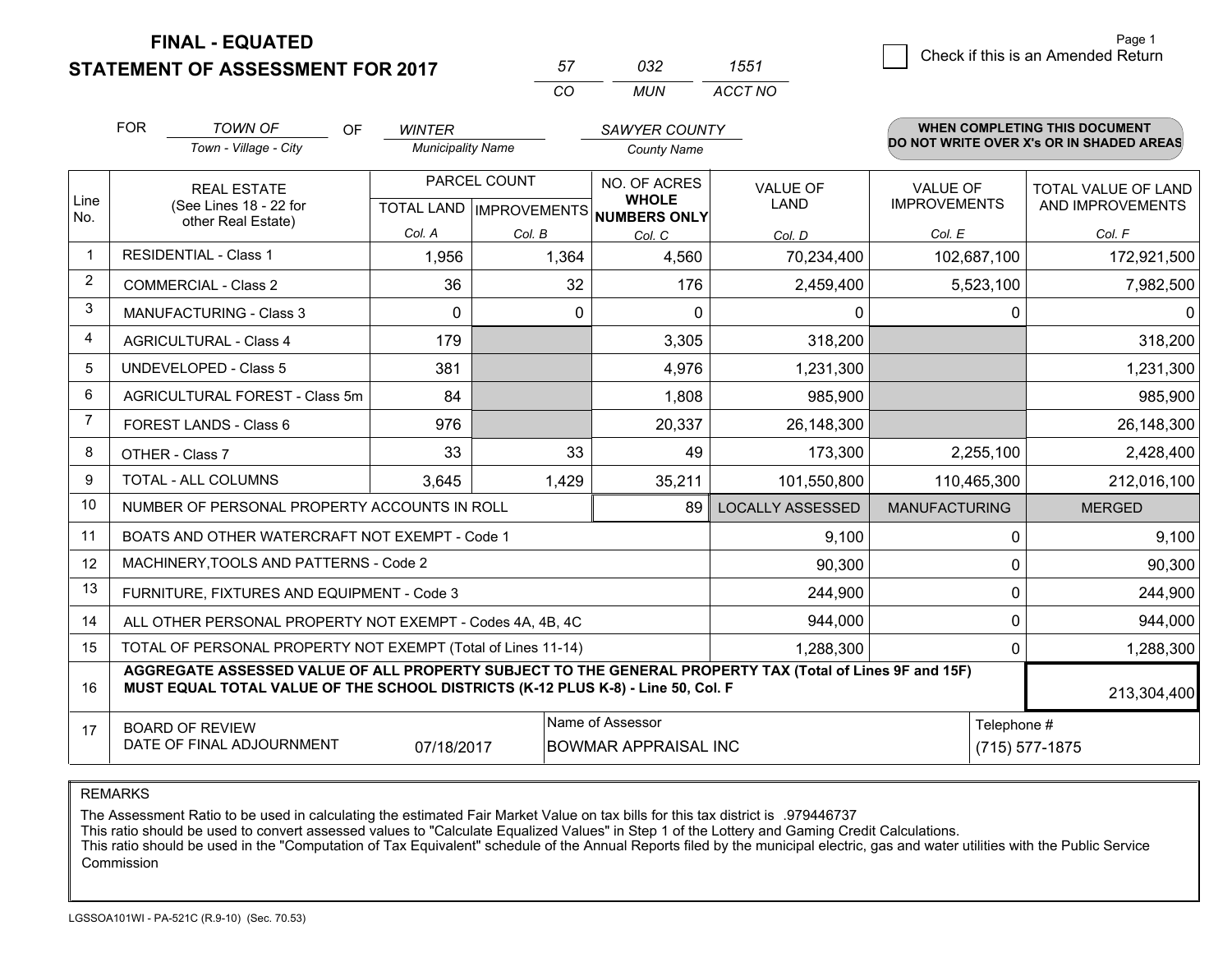*YEAR CO MUN ACCT NO* <sup>2017</sup> <sup>57</sup> <sup>032</sup> <sup>1551</sup>

Do not confuse FOREST LANDS (Line 7) with FOREST CROPS (in this section) - They are **NOT** the same

|    |                                            |                         | Private Forest Crop - Reg Class @ \$2.52 per acre |                                                                                |                    |                                                                              |                                    |                                                                    |                    |                                                                              |
|----|--------------------------------------------|-------------------------|---------------------------------------------------|--------------------------------------------------------------------------------|--------------------|------------------------------------------------------------------------------|------------------------------------|--------------------------------------------------------------------|--------------------|------------------------------------------------------------------------------|
| 18 | (a) PARCELS                                |                         | (b) ACRES                                         |                                                                                | (c) ASSESSED VALUE |                                                                              | (d) PARCELS                        | (e) ACRES                                                          |                    | (f) ASSESSED VALUE                                                           |
|    |                                            | 278.57                  |                                                   | 263.700                                                                        |                    |                                                                              |                                    | 249.47                                                             |                    | 299,600                                                                      |
|    |                                            |                         |                                                   | Private Forest Crop - Special Class @ 20¢ per acre                             |                    |                                                                              |                                    |                                                                    |                    | Entered Before 2005 Managed Forest - Ferrous Mining CLOSED @ \$8.27 per acre |
| 19 | (a) PARCELS                                | (b) ACRES               |                                                   | (c) ASSESSED VALUE                                                             |                    | (d) PARCELS                                                                  |                                    | (e) ACRES                                                          |                    | (f) ASSESSED VALUE                                                           |
|    |                                            |                         |                                                   |                                                                                |                    |                                                                              |                                    |                                                                    |                    |                                                                              |
|    |                                            |                         |                                                   | Entered Before 2005 Managed Forest - OPEN @ \$.79 per acre                     |                    |                                                                              |                                    | Entered Before 2005 Managed Forest - CLOSED @ \$1.87 per acre      |                    |                                                                              |
| 20 | (a) PARCELS                                | (b) ACRES               |                                                   | (c) ASSESSED VALUE                                                             |                    | (d) PARCELS                                                                  |                                    | (e) ACRES                                                          |                    | (f) ASSESSED VALUE                                                           |
|    | 700                                        |                         |                                                   |                                                                                |                    | 114                                                                          |                                    | 3,956.33                                                           |                    | 4,583,700                                                                    |
|    |                                            | 27.572.22<br>23,046,900 |                                                   |                                                                                |                    |                                                                              |                                    |                                                                    |                    |                                                                              |
|    | Entered After 2004 Managed Forest - OPEN @ |                         |                                                   | \$2.14 per acre<br>(c) ASSESSED VALUE                                          |                    | Entered After 2004 Managed Forest - CLOSED @ \$10.68 per acre<br>(d) PARCELS |                                    |                                                                    | (f) ASSESSED VALUE |                                                                              |
| 21 | (a) PARCELS                                | (b) ACRES               |                                                   |                                                                                |                    |                                                                              |                                    | (e) ACRES                                                          |                    |                                                                              |
|    |                                            |                         |                                                   |                                                                                |                    |                                                                              |                                    |                                                                    |                    |                                                                              |
|    | 39                                         | 1.360.1                 |                                                   | 1,487,600                                                                      |                    | 48                                                                           |                                    | 1.467.44                                                           |                    | 2,027,900                                                                    |
|    | (a) County Forest Cropland Acres           |                         |                                                   | (b) Federal Acres<br>(c) State Acres                                           |                    |                                                                              | (d) County (NOT FOREST CROP) Acres |                                                                    |                    | (e) Other Acres                                                              |
| 22 |                                            |                         |                                                   |                                                                                |                    |                                                                              |                                    |                                                                    |                    |                                                                              |
|    | 43,873.82                                  |                         |                                                   | 12.177.79                                                                      |                    | 51,437.69                                                                    |                                    | 156.07                                                             |                    | 1,070.28                                                                     |
|    |                                            |                         |                                                   | Assessed Value of Omitted Property From Prior Years (Sec. 70.44)               |                    |                                                                              |                                    | Assessed Value of Sec. 70.43 Corrections of Errors by Assessors    |                    |                                                                              |
| 23 |                                            | (a) REAL ESTATE         |                                                   | (b) PERSONAL                                                                   |                    |                                                                              |                                    | (c1) REAL ESTATE                                                   | (c2) PERSONAL      |                                                                              |
|    |                                            |                         |                                                   |                                                                                |                    |                                                                              |                                    |                                                                    |                    |                                                                              |
|    |                                            |                         |                                                   | Manufacturing Equated Value of Omitted Property From Prior Years (Sec. 70.995) |                    |                                                                              |                                    | Mfg. Equated Value of Sec.70.43 Corrections of Errors by Assessors |                    |                                                                              |
|    | (d) REAL ESTATE                            |                         | (e) PERSONAL                                      |                                                                                |                    |                                                                              | (f1) REAL ESTATE                   |                                                                    | (f2) PERSONAL      |                                                                              |
|    |                                            |                         |                                                   |                                                                                |                    |                                                                              |                                    |                                                                    |                    |                                                                              |
|    |                                            |                         |                                                   |                                                                                |                    |                                                                              |                                    |                                                                    |                    |                                                                              |

# **SPECIAL DISTRICTS**

| Line<br>No. | Enter 6-digit<br>Special District<br>Code (Col. A) | <b>Account</b><br><b>Number</b><br>(Col. B) | <b>Special District Name</b><br>(Col. C) | <b>Locally Assessed Value</b><br>of Real Estate and<br>Personal Property (Col. D) | Mfg Value of Real Estate<br>and Personal Property<br>(Col. E) | <b>Merged Value of</b><br><b>Real Estate and</b><br>Personal Property (Col. F) |
|-------------|----------------------------------------------------|---------------------------------------------|------------------------------------------|-----------------------------------------------------------------------------------|---------------------------------------------------------------|--------------------------------------------------------------------------------|
| 24          |                                                    |                                             |                                          |                                                                                   |                                                               |                                                                                |
| 25          |                                                    |                                             |                                          |                                                                                   |                                                               |                                                                                |
| 26          |                                                    |                                             |                                          |                                                                                   |                                                               |                                                                                |
| 27          |                                                    |                                             |                                          |                                                                                   |                                                               |                                                                                |
| 28          |                                                    |                                             |                                          |                                                                                   |                                                               |                                                                                |
| 29          |                                                    |                                             |                                          |                                                                                   |                                                               |                                                                                |
| 30          |                                                    |                                             |                                          |                                                                                   |                                                               |                                                                                |
| 31          |                                                    |                                             |                                          |                                                                                   |                                                               |                                                                                |
| 32          |                                                    |                                             |                                          |                                                                                   |                                                               |                                                                                |
| 33          |                                                    |                                             |                                          |                                                                                   |                                                               |                                                                                |
| 34          |                                                    |                                             |                                          |                                                                                   |                                                               |                                                                                |
| 35          |                                                    |                                             |                                          |                                                                                   |                                                               |                                                                                |

LGSSOA101WI-PA - 521C (R. 9-10) (Sec. 70.53)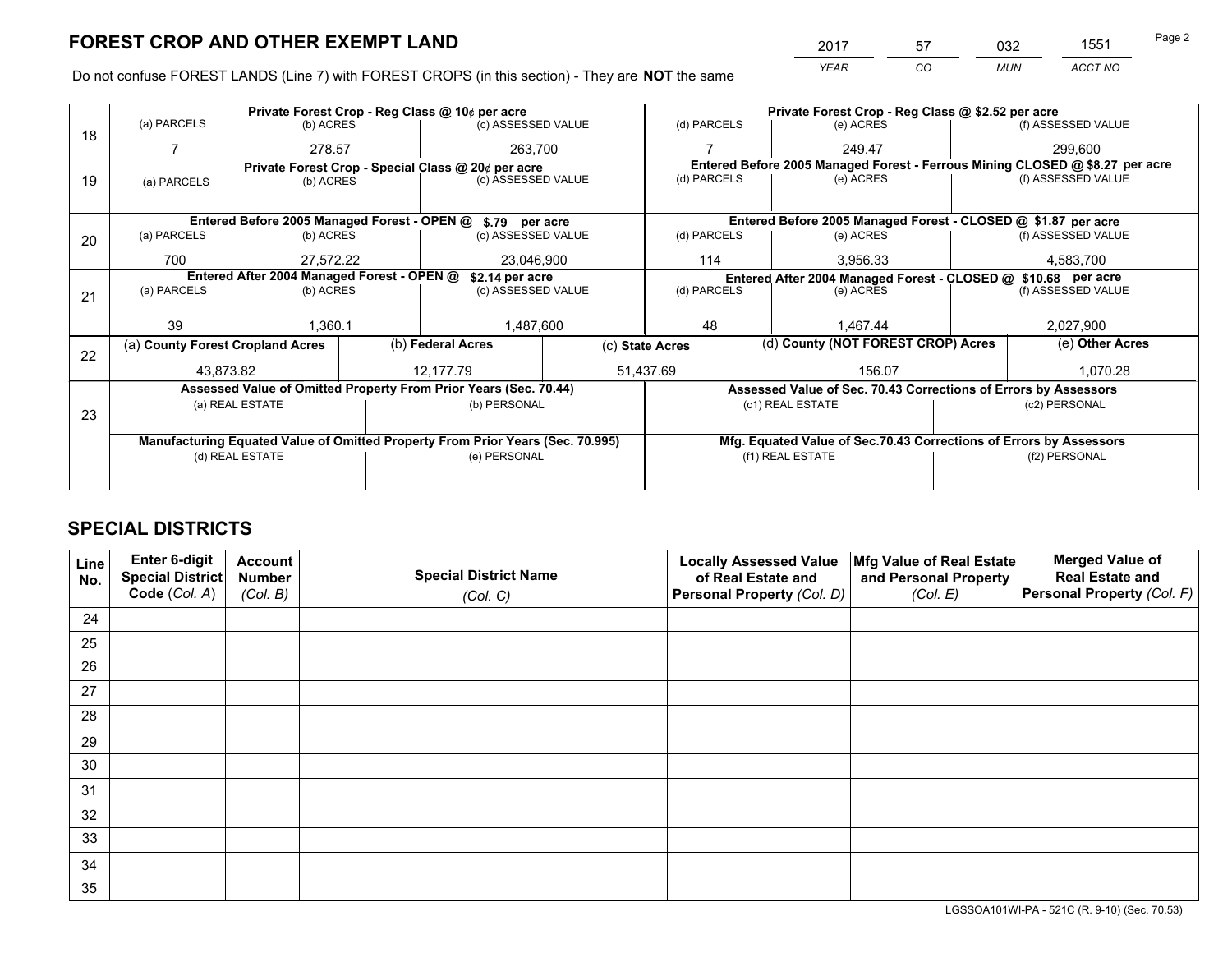|             |                                                          |                                             |                                                         | <b>YEAR</b>                                                                       | CO<br><b>MUN</b>                                              | ACCT NO                                                                        |
|-------------|----------------------------------------------------------|---------------------------------------------|---------------------------------------------------------|-----------------------------------------------------------------------------------|---------------------------------------------------------------|--------------------------------------------------------------------------------|
| Line<br>No. | Enter 6-digit<br><b>School District</b><br>Code (Col. A) | <b>Account</b><br><b>Number</b><br>(Col. B) | <b>School District Name</b><br>(Col. C)                 | <b>Locally Assessed Value</b><br>of Real Estate and<br>Personal Property (Col. D) | Mfg Value of Real Estate<br>and Personal Property<br>(Col. E) | <b>Merged Value of</b><br><b>Real Estate and</b><br>Personal Property (Col. F) |
|             | A. SCHOOL DISTRICTS (K-8 and K-12)                       |                                             |                                                         |                                                                                   |                                                               |                                                                                |
| 36          | 576615                                                   | 0340                                        | SCH D OF WINTER                                         | 213,304,400                                                                       |                                                               | 213,304,400                                                                    |
| 37          |                                                          |                                             |                                                         |                                                                                   |                                                               |                                                                                |
| 38          |                                                          |                                             |                                                         |                                                                                   |                                                               |                                                                                |
| 39          |                                                          |                                             |                                                         |                                                                                   |                                                               |                                                                                |
| 40          |                                                          |                                             |                                                         |                                                                                   |                                                               |                                                                                |
| 41          |                                                          |                                             |                                                         |                                                                                   |                                                               |                                                                                |
| 42          |                                                          |                                             |                                                         |                                                                                   |                                                               |                                                                                |
| 43          |                                                          |                                             |                                                         |                                                                                   |                                                               |                                                                                |
| 44          |                                                          |                                             |                                                         |                                                                                   |                                                               |                                                                                |
| 45<br>46    |                                                          |                                             |                                                         |                                                                                   |                                                               |                                                                                |
|             |                                                          |                                             |                                                         |                                                                                   |                                                               |                                                                                |
| 47<br>48    |                                                          |                                             |                                                         |                                                                                   |                                                               |                                                                                |
| 49          |                                                          |                                             |                                                         |                                                                                   |                                                               |                                                                                |
| 50          |                                                          |                                             | TOTAL ASSESSED VALUE OF SCHOOL DISTRICTS (K-8 and K-12) | 213,304,400                                                                       |                                                               | 213,304,400                                                                    |
|             | <b>B.</b><br><b>UNION HIGH SCHOOL DISTRICTS</b>          |                                             |                                                         |                                                                                   |                                                               |                                                                                |
| 51          |                                                          |                                             |                                                         |                                                                                   |                                                               |                                                                                |
| 52          |                                                          |                                             |                                                         |                                                                                   |                                                               |                                                                                |
| 53          |                                                          |                                             |                                                         |                                                                                   |                                                               |                                                                                |
| 54          |                                                          |                                             |                                                         |                                                                                   |                                                               |                                                                                |
| 55          |                                                          |                                             | TOTAL ASSESSED VALUE OF UNION HIGH SCHOOLS              |                                                                                   |                                                               |                                                                                |
|             | C. TECHNICAL COLLEGE DISTRICTS                           |                                             |                                                         |                                                                                   |                                                               |                                                                                |
| 56          | 001700                                                   | 0016                                        | WISCONSIN INDIANHEAD TECH COLLEGE SHEL                  | 213,304,400                                                                       |                                                               | 213,304,400                                                                    |
| 57          |                                                          |                                             |                                                         |                                                                                   |                                                               |                                                                                |
| 58          |                                                          |                                             |                                                         |                                                                                   |                                                               |                                                                                |
| 59          |                                                          |                                             | TOTAL ASSESSED VALUE OF TECHNICAL COLLEGES              | 213,304,400                                                                       |                                                               | 213,304,400                                                                    |

2017

57

032

 *I hereby certify, to the best of my knowledge and belief, this form is complete and correct.*

**SCHOOL DISTRICTS**

| Print name of preparer | Title                    |                | Date (MM / DD / CCYY) |
|------------------------|--------------------------|----------------|-----------------------|
|                        |                          |                |                       |
| Signature of preparer  | Contact Telephone Number | E-mail address |                       |
|                        | $\sim$                   |                |                       |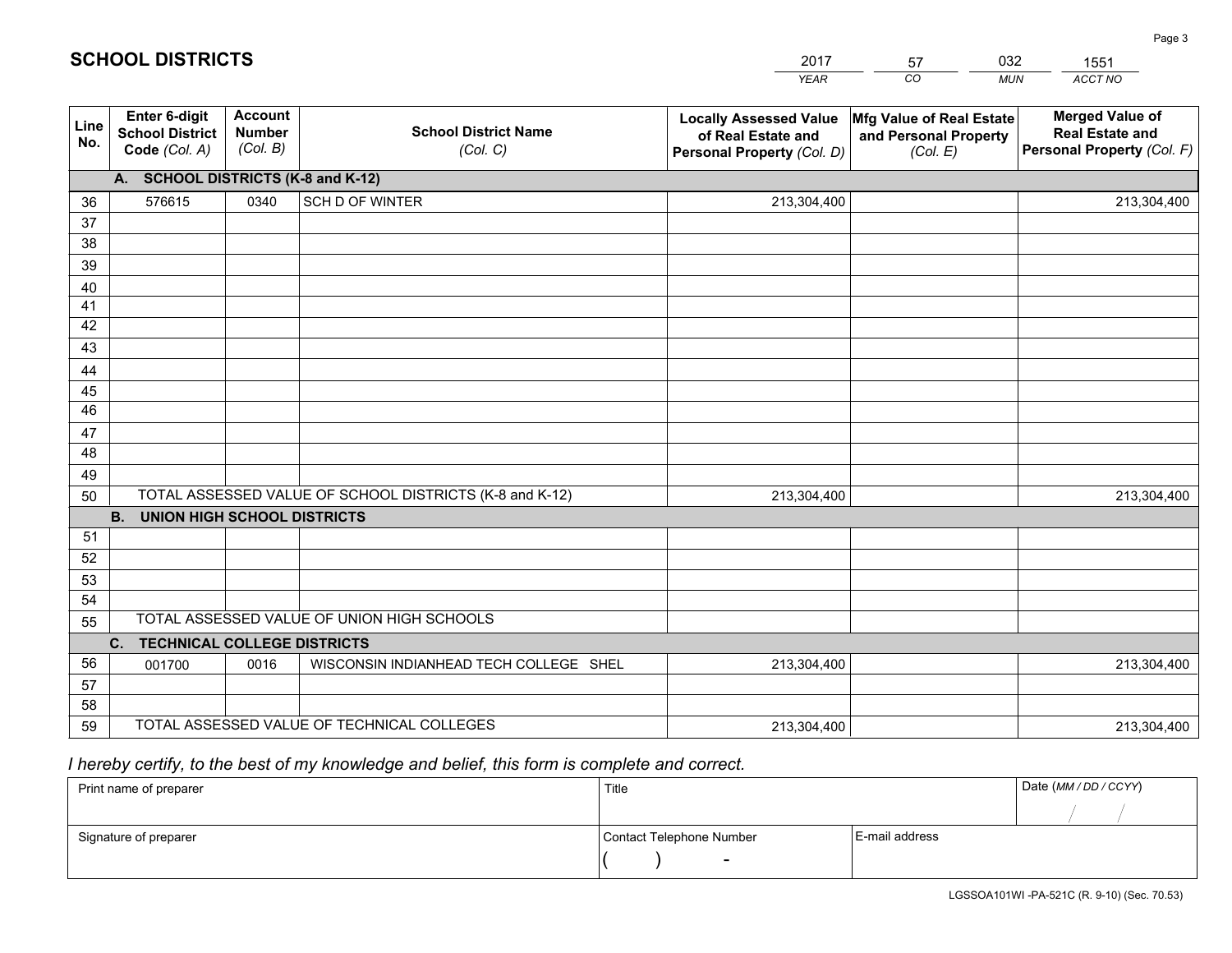### **HIGHLIGHTS**

- 1. Complete the Statement of Assessment after the Board of Review. Reflect any changes made there.
- 2. Use black ink to complete.
- 3. Line 16 must equal Line 50, Col D.
- 4. Line 55 must equal the total of K-8 schools listed on lines 36-49. Do not include K-12 schools in this comparision.
- 5. Line 59, Col. D must equal Line 16.
- 6. Special District, School District and Technical College District values must include both real estate and personal property. Examples of Special districts are: town sanitary districts, public inland lake protection and rehabilitation districts, and metropolitan sewerage districts.
- 7. DO NOT INCLUDE Manufacturing property values.DOR will print these values on the final SOA.
- 8. Accuracy of this form is very important. The values reported directly affect the equalized value DOR calculates for school and special districts.

#### **Page 1:**

 If not prefilled, enter the tax year,county and municipal code,municipal type, municipal name and county name on the top of form.

Check the Amended box, if filing an amended / corrected SOA.

 Report the parcel count, acres and assessed value of taxable general property, total parcel count, (real and personal), total acres, and values from final figures set by the Board of Review.

- A. Real Estate land and improvements (buildings, etc.) is reported on lines 1 8, total line 9.
- B. Personal Property is reported on lines 11 14, Column D, total line 15.
- C. To complete this report, use the computer produced summary of the assessment roll that shows these amounts.
- D. Use whole numbers only.
- E. Add each line across and each column down to verify entries.

### **Page 2:**

- A. Report Special Items (not subject to general property tax).
- 1. Private Forest Croplands and Managed Forest Lands are reported on lines 18,19, 20 and 21. Be sure to report assessed values **NOT** taxes.
- 2. You should have copies of the orders of entry, orders of withdrawal, etc., to update your assessment roll.
	- 3. Show hundredths of acres (e.g. 39.75).
- 4. Tax exempt lands are reported on line 22.
- 5. Omitted property and sec. 70.43, Wis. Stats., corrections of errors by assessor are reported on line 23. Report real estate and personal property separately. These should be for **prior years**, not something found on the current assessment roll after the board of review.
- B. Special District (Lines 24-35) Include the value of both real and personal property.

 The Department of Revenue (DOR) preprints much of the information regarding names and codes for schools, special districts,etc. If a district is not listed, enter the name and value only, DOR will enter the proper code.

### **Page 3 School Districts:**

Include the value of both real and personal property.

Report School District (regular, elementary, union high school, and technical college).

- 1. Regular (K-12) and Elementary (K-8) school values are reported on lines 36-49, total on line 50.
- 2. Union High School (UHS) (use only if elementary schools are listed on lines 36-49) are reported on lines 51-54. UHS total value (line 55) must equal to the total **elementary school** values reported on lines 36-49. Do notinclude K-12 schools in this comparison.
- 3. Technical College values are reported on lines 56-58, total on line 59.
- 4. Use the computer summary that shows these amounts to complete this report.

#### **This form is due the second Monday in June. File this report only after your Board of Review is complete.**

 *If you have questions: Return forms to:*

 Email: lgs@wisconsin.gov Wisconsin Department of RevenueCall:  $(608)$  266-2569 or  $(608)$  264-6892 Fax number: (608) 264-6887 PO Box 8971

Local Government Services Section 6-97 Madison WI 53708-8971

TOWN OF WINTER LORI VAN WINKLE<br>TOWN OF WINTER LORI VAN WINKLE

PO BOX 129

PO BOX 129

WINTER, WI 54896 - 0129

**NINTER, WI 54896 - 0129**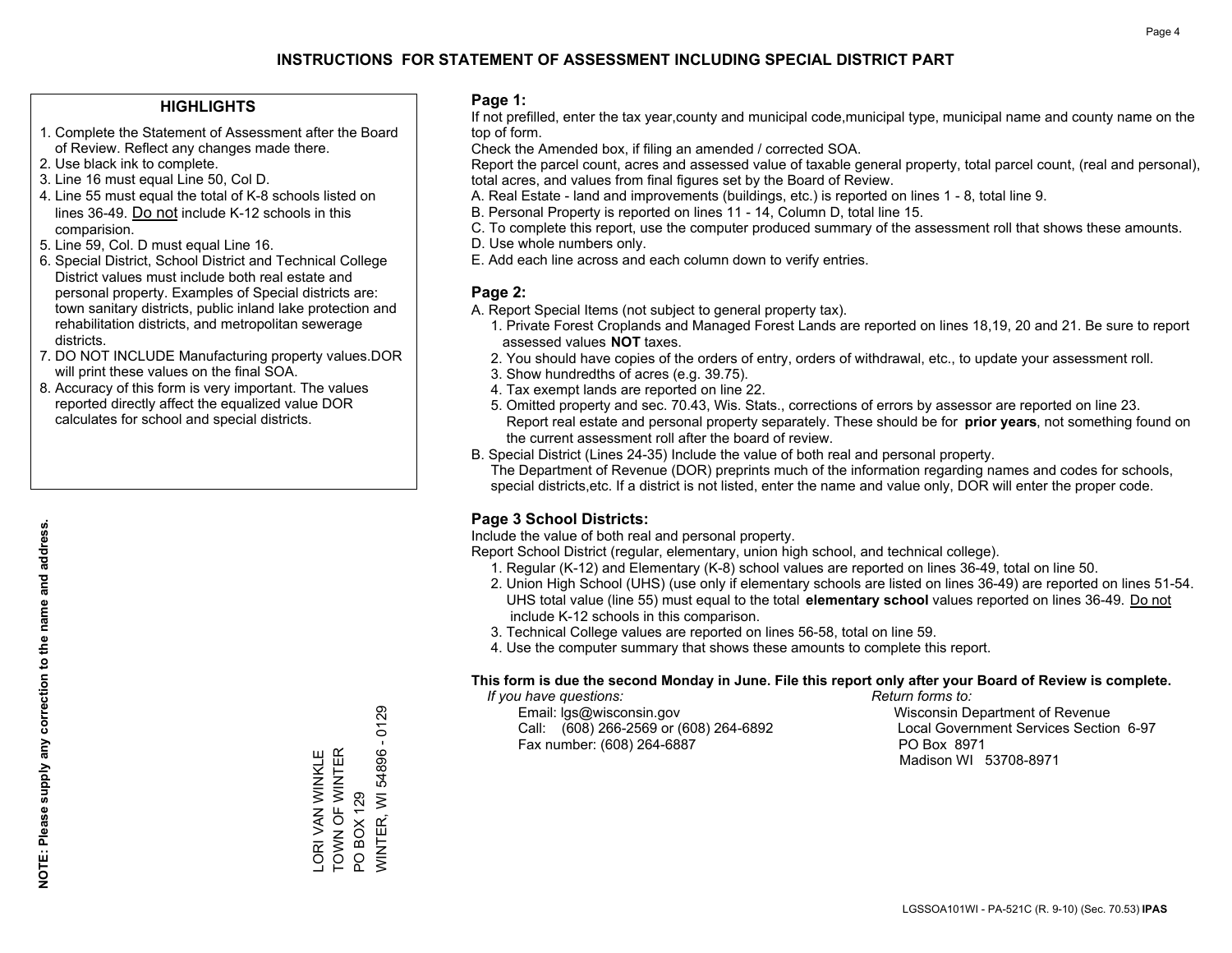**STATEMENT OF ASSESSMENT FOR 2017** 

| 57       | 111   | わらつ     |
|----------|-------|---------|
| $\cdots$ | MI IN | ACCT NO |

|                | <b>FOR</b>                                                                                                                                                                                   | <b>VILLAGE OF</b><br><b>OF</b>                                                                                                              | <b>COUDERAY</b>                           |             | <b>SAWYER COUNTY</b>                         |                         |                                        | <b>WHEN COMPLETING THIS DOCUMENT</b>           |
|----------------|----------------------------------------------------------------------------------------------------------------------------------------------------------------------------------------------|---------------------------------------------------------------------------------------------------------------------------------------------|-------------------------------------------|-------------|----------------------------------------------|-------------------------|----------------------------------------|------------------------------------------------|
|                |                                                                                                                                                                                              | Town - Village - City                                                                                                                       | <b>Municipality Name</b>                  |             | <b>County Name</b>                           |                         |                                        | DO NOT WRITE OVER X's OR IN SHADED AREAS       |
| Line<br>No.    |                                                                                                                                                                                              | <b>REAL ESTATE</b><br>(See Lines 18 - 22 for                                                                                                | PARCEL COUNT<br>TOTAL LAND   IMPROVEMENTS |             | NO. OF ACRES<br><b>WHOLE</b><br>NUMBERS ONLY | <b>VALUE OF</b><br>LAND | <b>VALUE OF</b><br><b>IMPROVEMENTS</b> | <b>TOTAL VALUE OF LAND</b><br>AND IMPROVEMENTS |
|                |                                                                                                                                                                                              | other Real Estate)                                                                                                                          | Col. A                                    | Col. B      | Col. C                                       | Col. D                  | Col. E                                 | Col. F                                         |
| $\mathbf{1}$   |                                                                                                                                                                                              | <b>RESIDENTIAL - Class 1</b>                                                                                                                | 60                                        | 58          | 75                                           | 329,100                 | 2,487,300                              | 2,816,400                                      |
| 2              |                                                                                                                                                                                              | <b>COMMERCIAL - Class 2</b>                                                                                                                 | 14                                        | 11          | 10                                           | 46,700                  | 205,900                                | 252,600                                        |
| 3              |                                                                                                                                                                                              | <b>MANUFACTURING - Class 3</b>                                                                                                              | $\Omega$                                  | 0           | 0                                            | 0                       | 0                                      | $\Omega$                                       |
| 4              |                                                                                                                                                                                              | <b>AGRICULTURAL - Class 4</b>                                                                                                               | 16                                        |             | 186                                          | 23,100                  |                                        | 23,100                                         |
| 5              |                                                                                                                                                                                              | <b>UNDEVELOPED - Class 5</b>                                                                                                                | 16                                        |             | 74                                           | 40,800                  |                                        | 40,800                                         |
| 6              | AGRICULTURAL FOREST - Class 5m                                                                                                                                                               |                                                                                                                                             | $\mathbf 0$                               |             | $\mathbf 0$                                  | 0                       |                                        | $\Omega$                                       |
| $\overline{7}$ |                                                                                                                                                                                              | FOREST LANDS - Class 6                                                                                                                      | 10                                        |             | 88                                           | 106,200                 |                                        | 106,200                                        |
| 8              |                                                                                                                                                                                              | OTHER - Class 7                                                                                                                             | $\Omega$                                  | $\mathbf 0$ | $\Omega$                                     | 0                       | $\Omega$                               | 0                                              |
| 9              |                                                                                                                                                                                              | TOTAL - ALL COLUMNS                                                                                                                         | 116                                       | 69          | 433                                          | 545,900                 | 2,693,200                              | 3,239,100                                      |
| 10             |                                                                                                                                                                                              | NUMBER OF PERSONAL PROPERTY ACCOUNTS IN ROLL                                                                                                |                                           |             | 6                                            | <b>LOCALLY ASSESSED</b> | <b>MANUFACTURING</b>                   | <b>MERGED</b>                                  |
| 11             |                                                                                                                                                                                              | BOATS AND OTHER WATERCRAFT NOT EXEMPT - Code 1                                                                                              |                                           |             |                                              | 0                       | $\Omega$                               | $\Omega$                                       |
| 12             |                                                                                                                                                                                              | MACHINERY, TOOLS AND PATTERNS - Code 2                                                                                                      |                                           |             |                                              | 13,600                  | U                                      | 13,600                                         |
| 13             |                                                                                                                                                                                              | FURNITURE, FIXTURES AND EQUIPMENT - Code 3                                                                                                  |                                           |             |                                              | 14,800                  | 0                                      | 14,800                                         |
| 14             |                                                                                                                                                                                              | ALL OTHER PERSONAL PROPERTY NOT EXEMPT - Codes 4A, 4B, 4C                                                                                   |                                           |             |                                              | 600                     | $\Omega$                               | 600                                            |
| 15             |                                                                                                                                                                                              | TOTAL OF PERSONAL PROPERTY NOT EXEMPT (Total of Lines 11-14)                                                                                |                                           |             |                                              | 29,000                  | $\Omega$                               | 29,000                                         |
| 16             | AGGREGATE ASSESSED VALUE OF ALL PROPERTY SUBJECT TO THE GENERAL PROPERTY TAX (Total of Lines 9F and 15F)<br>MUST EQUAL TOTAL VALUE OF THE SCHOOL DISTRICTS (K-12 PLUS K-8) - Line 50, Col. F |                                                                                                                                             |                                           |             |                                              |                         |                                        | 3,268,100                                      |
| 17             |                                                                                                                                                                                              | Name of Assessor<br>Telephone #<br><b>BOARD OF REVIEW</b><br>DATE OF FINAL ADJOURNMENT<br>08/09/2017<br><b>TOM HANSON</b><br>(715) 868-2254 |                                           |             |                                              |                         |                                        |                                                |

REMARKS

The Assessment Ratio to be used in calculating the estimated Fair Market Value on tax bills for this tax district is 1.066821179<br>This ratio should be used to convert assessed values to "Calculate Equalized Values" in Step Commission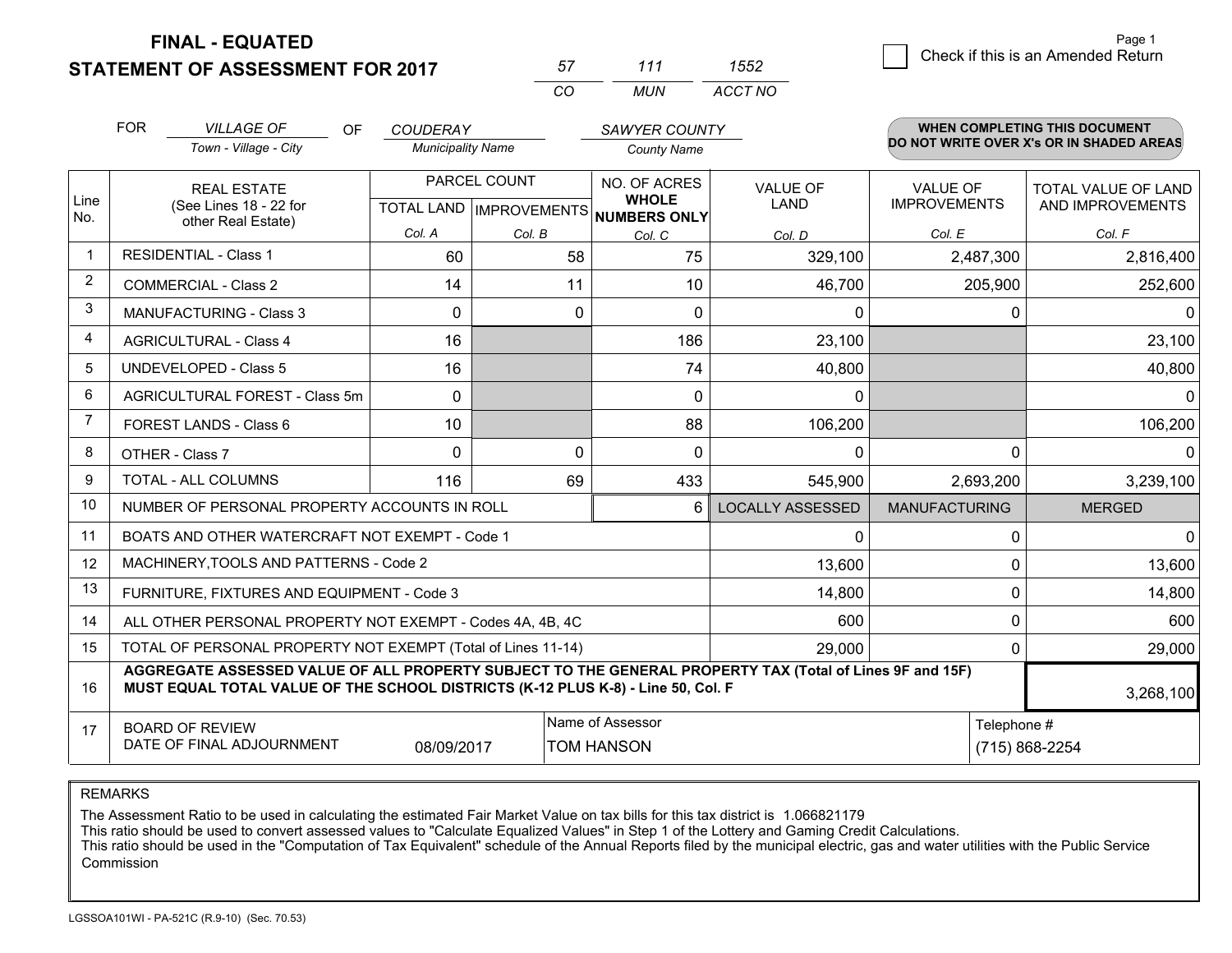*YEAR CO MUN ACCT NO* <sup>2017</sup> <sup>57</sup> <sup>111</sup> <sup>1552</sup>

Do not confuse FOREST LANDS (Line 7) with FOREST CROPS (in this section) - They are **NOT** the same

|    |                                  |                                             |  | Private Forest Crop - Reg Class @ 10¢ per acre                                 |                                   | Private Forest Crop - Reg Class @ \$2.52 per acre             |                                                                              |                    |                    |
|----|----------------------------------|---------------------------------------------|--|--------------------------------------------------------------------------------|-----------------------------------|---------------------------------------------------------------|------------------------------------------------------------------------------|--------------------|--------------------|
| 18 | (a) PARCELS                      | (b) ACRES                                   |  | (c) ASSESSED VALUE                                                             |                                   | (d) PARCELS                                                   | (e) ACRES                                                                    |                    | (f) ASSESSED VALUE |
|    |                                  |                                             |  | Private Forest Crop - Special Class @ 20¢ per acre                             |                                   |                                                               | Entered Before 2005 Managed Forest - Ferrous Mining CLOSED @ \$8.27 per acre |                    |                    |
| 19 | (a) PARCELS                      | (b) ACRES                                   |  | (c) ASSESSED VALUE                                                             |                                   | (d) PARCELS                                                   | (e) ACRES                                                                    |                    | (f) ASSESSED VALUE |
|    |                                  |                                             |  |                                                                                |                                   |                                                               |                                                                              |                    |                    |
|    |                                  | Entered Before 2005 Managed Forest - OPEN @ |  | \$.79 per acre                                                                 |                                   |                                                               | Entered Before 2005 Managed Forest - CLOSED @ \$1.87 per acre                |                    |                    |
| 20 | (a) PARCELS                      | (b) ACRES                                   |  | (c) ASSESSED VALUE                                                             |                                   | (d) PARCELS                                                   | (e) ACRES                                                                    |                    | (f) ASSESSED VALUE |
|    | 2                                | 30                                          |  | 37,500                                                                         |                                   |                                                               |                                                                              |                    |                    |
|    |                                  | Entered After 2004 Managed Forest - OPEN @  |  | \$2.14 per acre                                                                |                                   | Entered After 2004 Managed Forest - CLOSED @ \$10.68 per acre |                                                                              |                    |                    |
| 21 | (a) PARCELS                      | (b) ACRES                                   |  |                                                                                | (d) PARCELS<br>(c) ASSESSED VALUE |                                                               | (e) ACRES                                                                    | (f) ASSESSED VALUE |                    |
|    |                                  |                                             |  |                                                                                |                                   |                                                               |                                                                              |                    |                    |
| 22 | (a) County Forest Cropland Acres |                                             |  | (b) Federal Acres                                                              |                                   | (d) County (NOT FOREST CROP) Acres<br>(c) State Acres         |                                                                              |                    | (e) Other Acres    |
|    |                                  |                                             |  |                                                                                | 85.24                             |                                                               |                                                                              |                    | 66.05              |
|    |                                  |                                             |  | Assessed Value of Omitted Property From Prior Years (Sec. 70.44)               |                                   |                                                               | Assessed Value of Sec. 70.43 Corrections of Errors by Assessors              |                    |                    |
| 23 |                                  | (a) REAL ESTATE                             |  | (b) PERSONAL                                                                   |                                   |                                                               | (c1) REAL ESTATE                                                             |                    | (c2) PERSONAL      |
|    |                                  |                                             |  |                                                                                |                                   |                                                               |                                                                              |                    |                    |
|    |                                  |                                             |  | Manufacturing Equated Value of Omitted Property From Prior Years (Sec. 70.995) |                                   |                                                               | Mfg. Equated Value of Sec.70.43 Corrections of Errors by Assessors           |                    |                    |
|    |                                  | (d) REAL ESTATE                             |  | (e) PERSONAL                                                                   |                                   | (f1) REAL ESTATE                                              |                                                                              | (f2) PERSONAL      |                    |
|    |                                  |                                             |  |                                                                                |                                   |                                                               |                                                                              |                    |                    |

# **SPECIAL DISTRICTS**

| Line<br>No. | <b>Enter 6-digit</b><br><b>Special District</b> | <b>Account</b><br><b>Number</b> | <b>Special District Name</b> | <b>Locally Assessed Value</b><br>of Real Estate and | Mfg Value of Real Estate<br>and Personal Property | <b>Merged Value of</b><br><b>Real Estate and</b> |
|-------------|-------------------------------------------------|---------------------------------|------------------------------|-----------------------------------------------------|---------------------------------------------------|--------------------------------------------------|
|             | Code (Col. A)                                   | (Col. B)                        | (Col. C)                     | Personal Property (Col. D)                          | (Col. E)                                          | <b>Personal Property (Col. F)</b>                |
| 24          |                                                 |                                 |                              |                                                     |                                                   |                                                  |
| 25          |                                                 |                                 |                              |                                                     |                                                   |                                                  |
| 26          |                                                 |                                 |                              |                                                     |                                                   |                                                  |
| 27          |                                                 |                                 |                              |                                                     |                                                   |                                                  |
| 28          |                                                 |                                 |                              |                                                     |                                                   |                                                  |
| 29          |                                                 |                                 |                              |                                                     |                                                   |                                                  |
| 30          |                                                 |                                 |                              |                                                     |                                                   |                                                  |
| 31          |                                                 |                                 |                              |                                                     |                                                   |                                                  |
| 32          |                                                 |                                 |                              |                                                     |                                                   |                                                  |
| 33          |                                                 |                                 |                              |                                                     |                                                   |                                                  |
| 34          |                                                 |                                 |                              |                                                     |                                                   |                                                  |
| 35          |                                                 |                                 |                              |                                                     |                                                   |                                                  |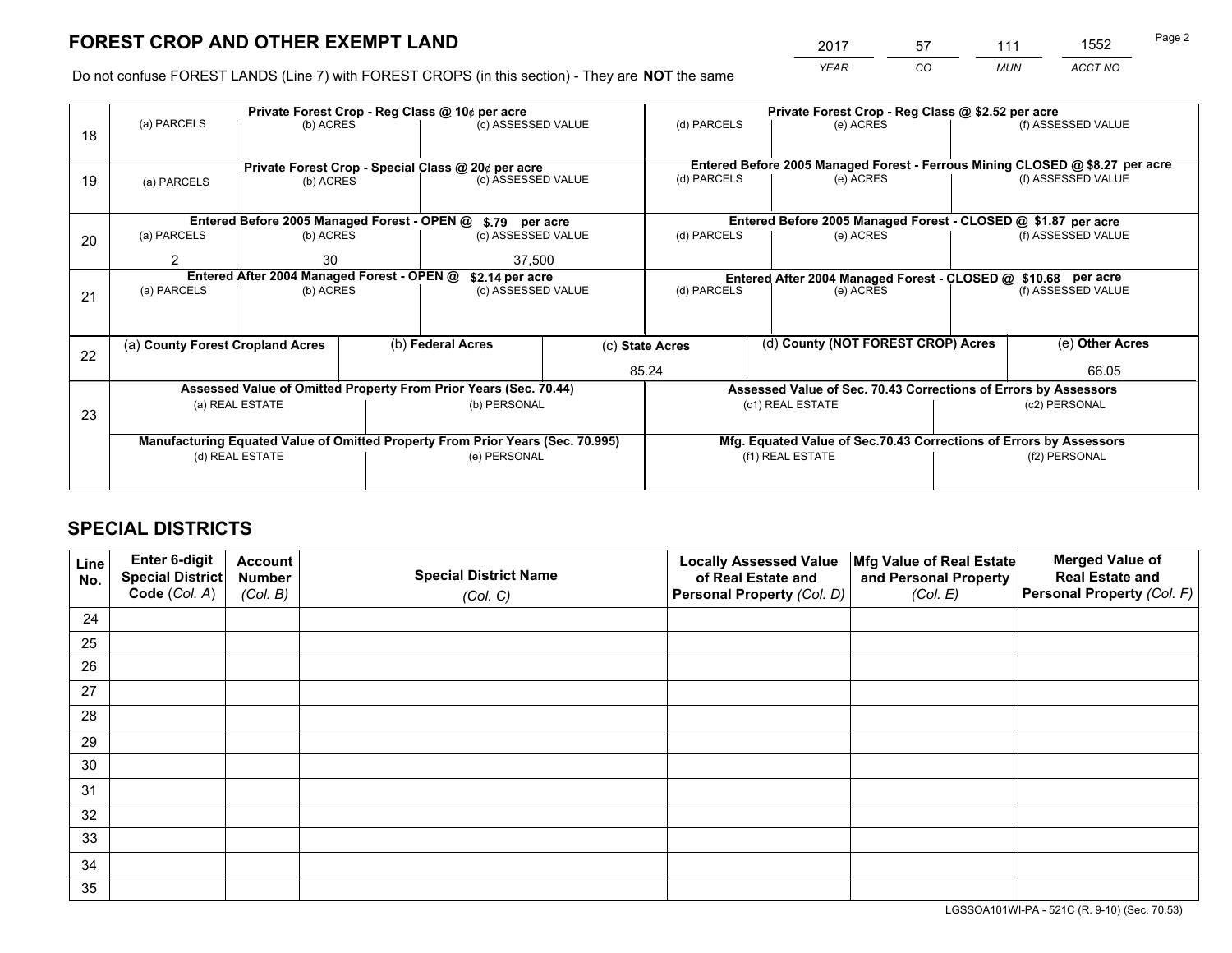|             |                                                          |                                             |                                                         | YEAR                                                                              | CO.<br><b>MUN</b>                                             | ACCT NO                                                                        |
|-------------|----------------------------------------------------------|---------------------------------------------|---------------------------------------------------------|-----------------------------------------------------------------------------------|---------------------------------------------------------------|--------------------------------------------------------------------------------|
| Line<br>No. | Enter 6-digit<br><b>School District</b><br>Code (Col. A) | <b>Account</b><br><b>Number</b><br>(Col. B) | <b>School District Name</b><br>(Col. C)                 | <b>Locally Assessed Value</b><br>of Real Estate and<br>Personal Property (Col. D) | Mfg Value of Real Estate<br>and Personal Property<br>(Col. E) | <b>Merged Value of</b><br><b>Real Estate and</b><br>Personal Property (Col. F) |
|             | A. SCHOOL DISTRICTS (K-8 and K-12)                       |                                             |                                                         |                                                                                   |                                                               |                                                                                |
| 36          | 576615                                                   | 0340                                        | SCH D OF WINTER                                         | 3,268,100                                                                         |                                                               | 3,268,100                                                                      |
| 37          |                                                          |                                             |                                                         |                                                                                   |                                                               |                                                                                |
| 38          |                                                          |                                             |                                                         |                                                                                   |                                                               |                                                                                |
| 39          |                                                          |                                             |                                                         |                                                                                   |                                                               |                                                                                |
| 40          |                                                          |                                             |                                                         |                                                                                   |                                                               |                                                                                |
| 41<br>42    |                                                          |                                             |                                                         |                                                                                   |                                                               |                                                                                |
| 43          |                                                          |                                             |                                                         |                                                                                   |                                                               |                                                                                |
| 44          |                                                          |                                             |                                                         |                                                                                   |                                                               |                                                                                |
| 45          |                                                          |                                             |                                                         |                                                                                   |                                                               |                                                                                |
| 46          |                                                          |                                             |                                                         |                                                                                   |                                                               |                                                                                |
| 47          |                                                          |                                             |                                                         |                                                                                   |                                                               |                                                                                |
| 48          |                                                          |                                             |                                                         |                                                                                   |                                                               |                                                                                |
| 49          |                                                          |                                             |                                                         |                                                                                   |                                                               |                                                                                |
| 50          |                                                          |                                             | TOTAL ASSESSED VALUE OF SCHOOL DISTRICTS (K-8 and K-12) | 3,268,100                                                                         |                                                               | 3,268,100                                                                      |
|             | <b>UNION HIGH SCHOOL DISTRICTS</b><br><b>B.</b>          |                                             |                                                         |                                                                                   |                                                               |                                                                                |
| 51          |                                                          |                                             |                                                         |                                                                                   |                                                               |                                                                                |
| 52          |                                                          |                                             |                                                         |                                                                                   |                                                               |                                                                                |
| 53          |                                                          |                                             |                                                         |                                                                                   |                                                               |                                                                                |
| 54          |                                                          |                                             | TOTAL ASSESSED VALUE OF UNION HIGH SCHOOLS              |                                                                                   |                                                               |                                                                                |
| 55          |                                                          |                                             |                                                         |                                                                                   |                                                               |                                                                                |
|             | C.<br><b>TECHNICAL COLLEGE DISTRICTS</b>                 |                                             |                                                         |                                                                                   |                                                               |                                                                                |
| 56<br>57    | 001700                                                   | 0016                                        | WISCONSIN INDIANHEAD TECH COLLEGE SHEL                  | 3,268,100                                                                         |                                                               | 3,268,100                                                                      |
| 58          |                                                          |                                             |                                                         |                                                                                   |                                                               |                                                                                |
| 59          |                                                          |                                             | TOTAL ASSESSED VALUE OF TECHNICAL COLLEGES              | 3,268,100                                                                         |                                                               | 3,268,100                                                                      |

2017

57

111

 *I hereby certify, to the best of my knowledge and belief, this form is complete and correct.*

**SCHOOL DISTRICTS**

| Print name of preparer | Title                    |                | Date (MM / DD / CCYY) |
|------------------------|--------------------------|----------------|-----------------------|
|                        |                          |                |                       |
| Signature of preparer  | Contact Telephone Number | E-mail address |                       |
|                        | -                        |                |                       |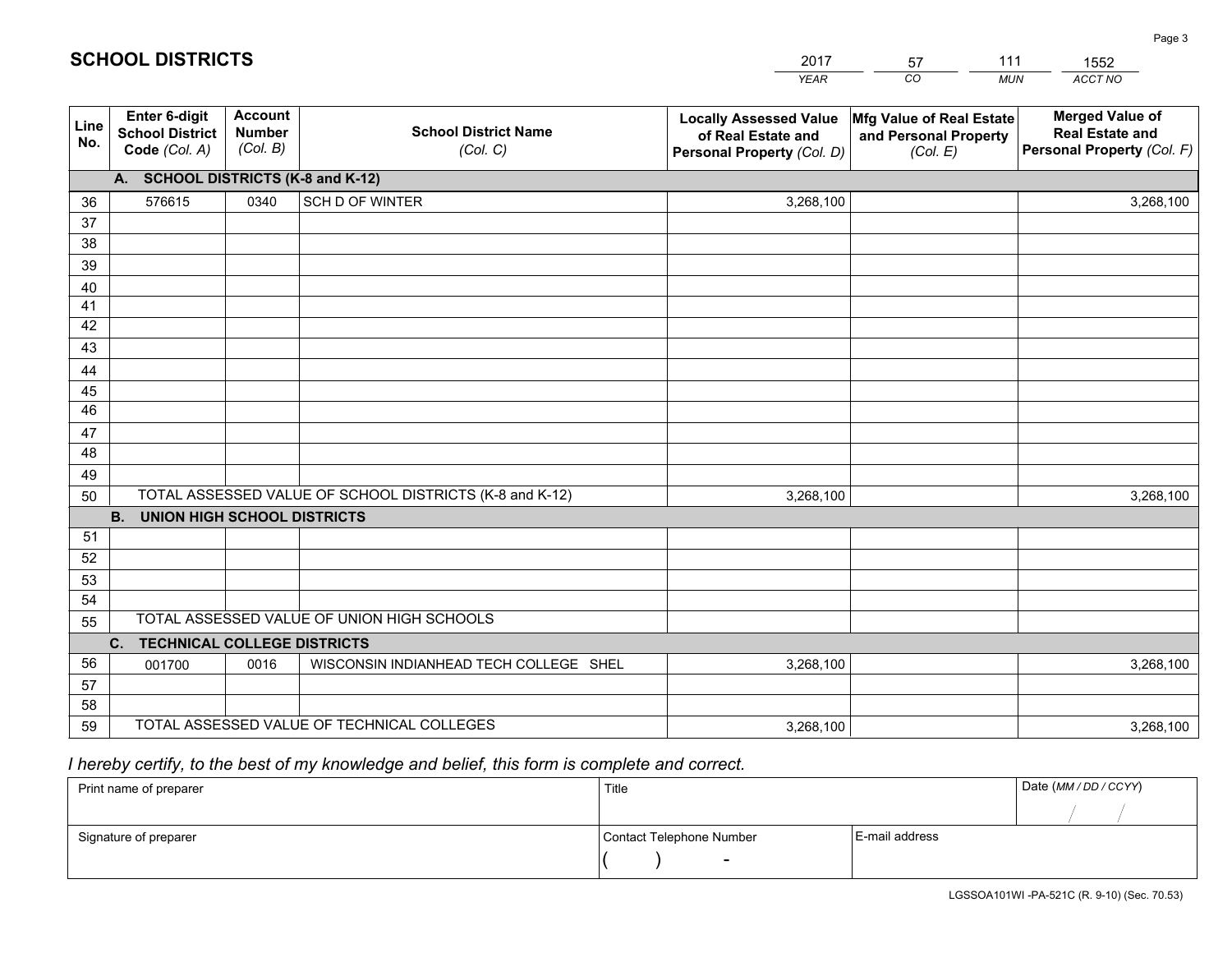### **HIGHLIGHTS**

- 1. Complete the Statement of Assessment after the Board of Review. Reflect any changes made there.
- 2. Use black ink to complete.
- 3. Line 16 must equal Line 50, Col D.
- 4. Line 55 must equal the total of K-8 schools listed on lines 36-49. Do not include K-12 schools in this comparision.
- 5. Line 59, Col. D must equal Line 16.
- 6. Special District, School District and Technical College District values must include both real estate and personal property. Examples of Special districts are: town sanitary districts, public inland lake protection and rehabilitation districts, and metropolitan sewerage districts.
- 7. DO NOT INCLUDE Manufacturing property values.DOR will print these values on the final SOA.

VACANT

**VACANT** 

VILLAGE OF COUDERAY

VILLAGE OF COUDERAY

P.O. BOX 11

COUDERAY, WI 54828

COUDERAY, WI P.O. BOX 11

54828

 8. Accuracy of this form is very important. The values reported directly affect the equalized value DOR calculates for school and special districts.

#### **Page 1:**

 If not prefilled, enter the tax year,county and municipal code,municipal type, municipal name and county name on the top of form.

Check the Amended box, if filing an amended / corrected SOA.

 Report the parcel count, acres and assessed value of taxable general property, total parcel count, (real and personal), total acres, and values from final figures set by the Board of Review.

- A. Real Estate land and improvements (buildings, etc.) is reported on lines 1 8, total line 9.
- B. Personal Property is reported on lines 11 14, Column D, total line 15.
- C. To complete this report, use the computer produced summary of the assessment roll that shows these amounts.
- D. Use whole numbers only.
- E. Add each line across and each column down to verify entries.

### **Page 2:**

- A. Report Special Items (not subject to general property tax).
- 1. Private Forest Croplands and Managed Forest Lands are reported on lines 18,19, 20 and 21. Be sure to report assessed values **NOT** taxes.
- 2. You should have copies of the orders of entry, orders of withdrawal, etc., to update your assessment roll.
	- 3. Show hundredths of acres (e.g. 39.75).
- 4. Tax exempt lands are reported on line 22.
- 5. Omitted property and sec. 70.43, Wis. Stats., corrections of errors by assessor are reported on line 23. Report real estate and personal property separately. These should be for **prior years**, not something found on the current assessment roll after the board of review.
- B. Special District (Lines 24-35) Include the value of both real and personal property.

 The Department of Revenue (DOR) preprints much of the information regarding names and codes for schools, special districts,etc. If a district is not listed, enter the name and value only, DOR will enter the proper code.

### **Page 3 School Districts:**

Include the value of both real and personal property.

Report School District (regular, elementary, union high school, and technical college).

- 1. Regular (K-12) and Elementary (K-8) school values are reported on lines 36-49, total on line 50.
- 2. Union High School (UHS) (use only if elementary schools are listed on lines 36-49) are reported on lines 51-54. UHS total value (line 55) must equal to the total **elementary school** values reported on lines 36-49. Do notinclude K-12 schools in this comparison.
- 3. Technical College values are reported on lines 56-58, total on line 59.
- 4. Use the computer summary that shows these amounts to complete this report.

#### **This form is due the second Monday in June. File this report only after your Board of Review is complete.**

 *If you have questions: Return forms to:*

 Email: lgs@wisconsin.gov Wisconsin Department of RevenueCall:  $(608)$  266-2569 or  $(608)$  264-6892 Fax number: (608) 264-6887 PO Box 8971

Local Government Services Section 6-97 Madison WI 53708-8971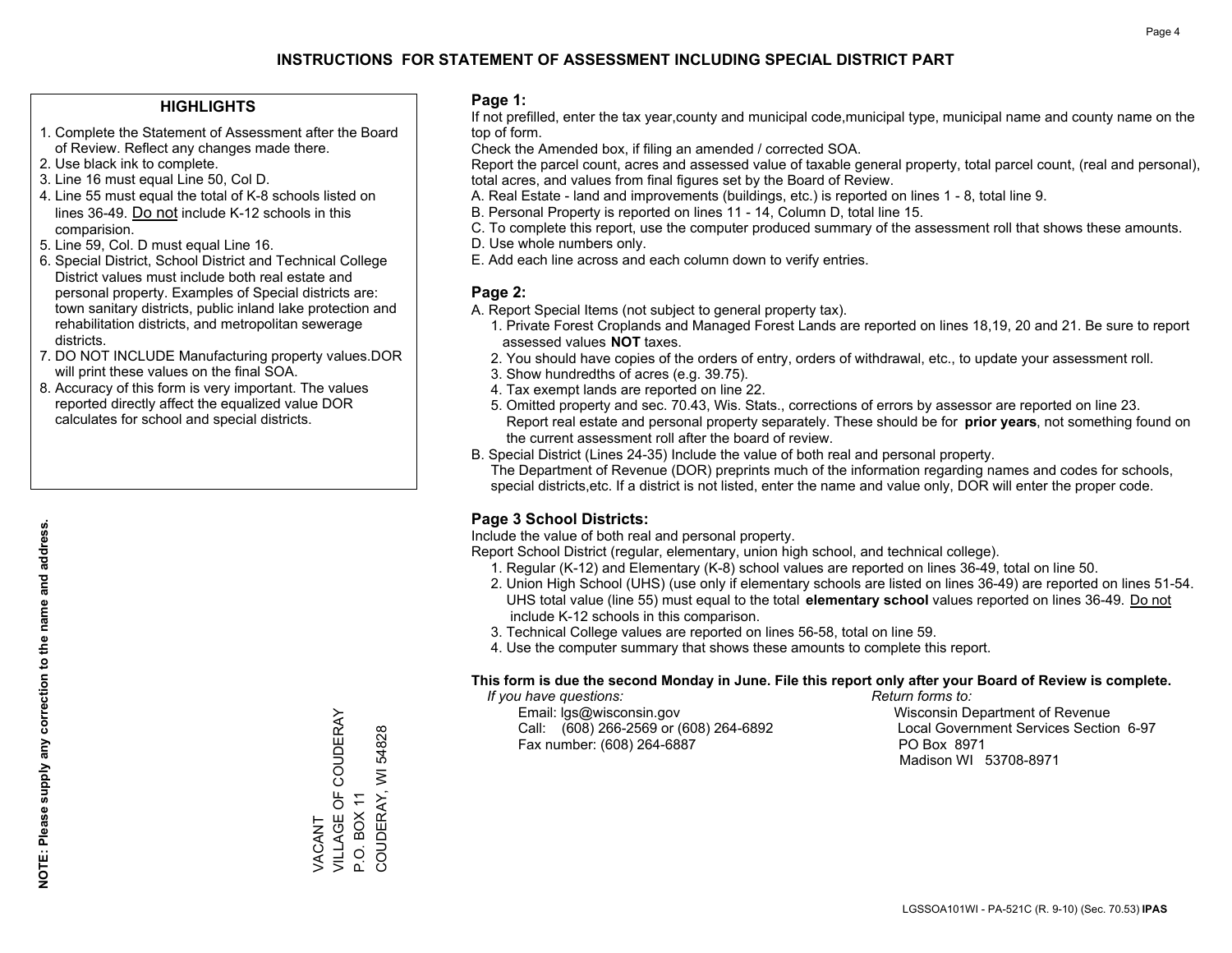**STATEMENT OF ASSESSMENT FOR 2017** 

| 57       | 121 | 1553    |
|----------|-----|---------|
| $\cdots$ | MUN | ACCT NO |

|                         | <b>FOR</b><br><b>VILLAGE OF</b><br>OF<br>Town - Village - City                                                                                                                                            | <b>EXELAND</b><br><b>Municipality Name</b>           |          | <b>SAWYER COUNTY</b><br><b>County Name</b> |                                |                                        | WHEN COMPLETING THIS DOCUMENT<br>DO NOT WRITE OVER X's OR IN SHADED AREAS |
|-------------------------|-----------------------------------------------------------------------------------------------------------------------------------------------------------------------------------------------------------|------------------------------------------------------|----------|--------------------------------------------|--------------------------------|----------------------------------------|---------------------------------------------------------------------------|
| Line<br>No.             | <b>REAL ESTATE</b><br>(See Lines 18 - 22 for<br>other Real Estate)                                                                                                                                        | PARCEL COUNT<br>TOTAL LAND IMPROVEMENTS NUMBERS ONLY |          | NO. OF ACRES<br><b>WHOLE</b>               | <b>VALUE OF</b><br><b>LAND</b> | <b>VALUE OF</b><br><b>IMPROVEMENTS</b> | <b>TOTAL VALUE OF LAND</b><br>AND IMPROVEMENTS                            |
|                         |                                                                                                                                                                                                           | Col. A                                               | Col. B   | Col. C                                     | Col. D                         | Col. E                                 | Col. F                                                                    |
| $\overline{\mathbf{1}}$ | <b>RESIDENTIAL - Class 1</b>                                                                                                                                                                              | 150                                                  | 94       | 143                                        | 854,200                        | 4,541,600                              | 5,395,800                                                                 |
| 2                       | <b>COMMERCIAL - Class 2</b>                                                                                                                                                                               | 36                                                   | 14       | 14                                         | 190,100                        | 611,600                                | 801,700                                                                   |
| 3                       | <b>MANUFACTURING - Class 3</b>                                                                                                                                                                            | $\overline{2}$                                       | 2        |                                            | 10,900                         | 152,400                                | 163,300                                                                   |
| 4                       | <b>AGRICULTURAL - Class 4</b>                                                                                                                                                                             | 8                                                    |          | 134                                        | 20,700                         |                                        | 20,700                                                                    |
| 5                       | UNDEVELOPED - Class 5                                                                                                                                                                                     | 3                                                    |          | 29                                         | 5,600                          |                                        | 5,600                                                                     |
| 6                       | AGRICULTURAL FOREST - Class 5m                                                                                                                                                                            | $\Omega$                                             |          | $\Omega$                                   | $\mathbf{0}$                   |                                        | $\mathbf{0}$                                                              |
| $\overline{7}$          | FOREST LANDS - Class 6                                                                                                                                                                                    | 15                                                   |          | 257                                        | 307,000                        |                                        | 307,000                                                                   |
| 8                       | OTHER - Class 7                                                                                                                                                                                           | $\Omega$                                             | $\Omega$ | $\Omega$                                   | $\mathbf{0}$                   | $\Omega$                               | $\Omega$                                                                  |
| 9                       | TOTAL - ALL COLUMNS                                                                                                                                                                                       | 214                                                  | 110      | 578                                        | 1,388,500                      | 5,305,600                              | 6,694,100                                                                 |
| 10                      | NUMBER OF PERSONAL PROPERTY ACCOUNTS IN ROLL                                                                                                                                                              |                                                      |          | 19                                         | <b>LOCALLY ASSESSED</b>        | <b>MANUFACTURING</b>                   | <b>MERGED</b>                                                             |
| 11                      | BOATS AND OTHER WATERCRAFT NOT EXEMPT - Code 1                                                                                                                                                            |                                                      | 0        | 0                                          | $\mathbf 0$                    |                                        |                                                                           |
| 12                      | MACHINERY, TOOLS AND PATTERNS - Code 2                                                                                                                                                                    |                                                      |          |                                            | 344,400                        | 12,600                                 | 357,000                                                                   |
| 13                      | FURNITURE, FIXTURES AND EQUIPMENT - Code 3                                                                                                                                                                |                                                      |          |                                            | 22,900                         | $\Omega$                               | 22,900                                                                    |
| 14                      | ALL OTHER PERSONAL PROPERTY NOT EXEMPT - Codes 4A, 4B, 4C                                                                                                                                                 |                                                      |          | 126,000                                    | 2,000                          | 128,000                                |                                                                           |
| 15                      | TOTAL OF PERSONAL PROPERTY NOT EXEMPT (Total of Lines 11-14)                                                                                                                                              |                                                      | 493,300  | 14,600                                     | 507,900                        |                                        |                                                                           |
| 16                      | AGGREGATE ASSESSED VALUE OF ALL PROPERTY SUBJECT TO THE GENERAL PROPERTY TAX (Total of Lines 9F and 15F)<br>MUST EQUAL TOTAL VALUE OF THE SCHOOL DISTRICTS (K-12 PLUS K-8) - Line 50, Col. F<br>7,202,000 |                                                      |          |                                            |                                |                                        |                                                                           |
| 17                      | Name of Assessor<br>Telephone #<br><b>BOARD OF REVIEW</b><br>DATE OF FINAL ADJOURNMENT<br>09/11/2017<br>THOMAS HANSON                                                                                     |                                                      |          |                                            |                                | (715) 868-2254                         |                                                                           |

REMARKS

The Assessment Ratio to be used in calculating the estimated Fair Market Value on tax bills for this tax district is .969750939<br>This ratio should be used to convert assessed values to "Calculate Equalized Values" in Step 1 Commission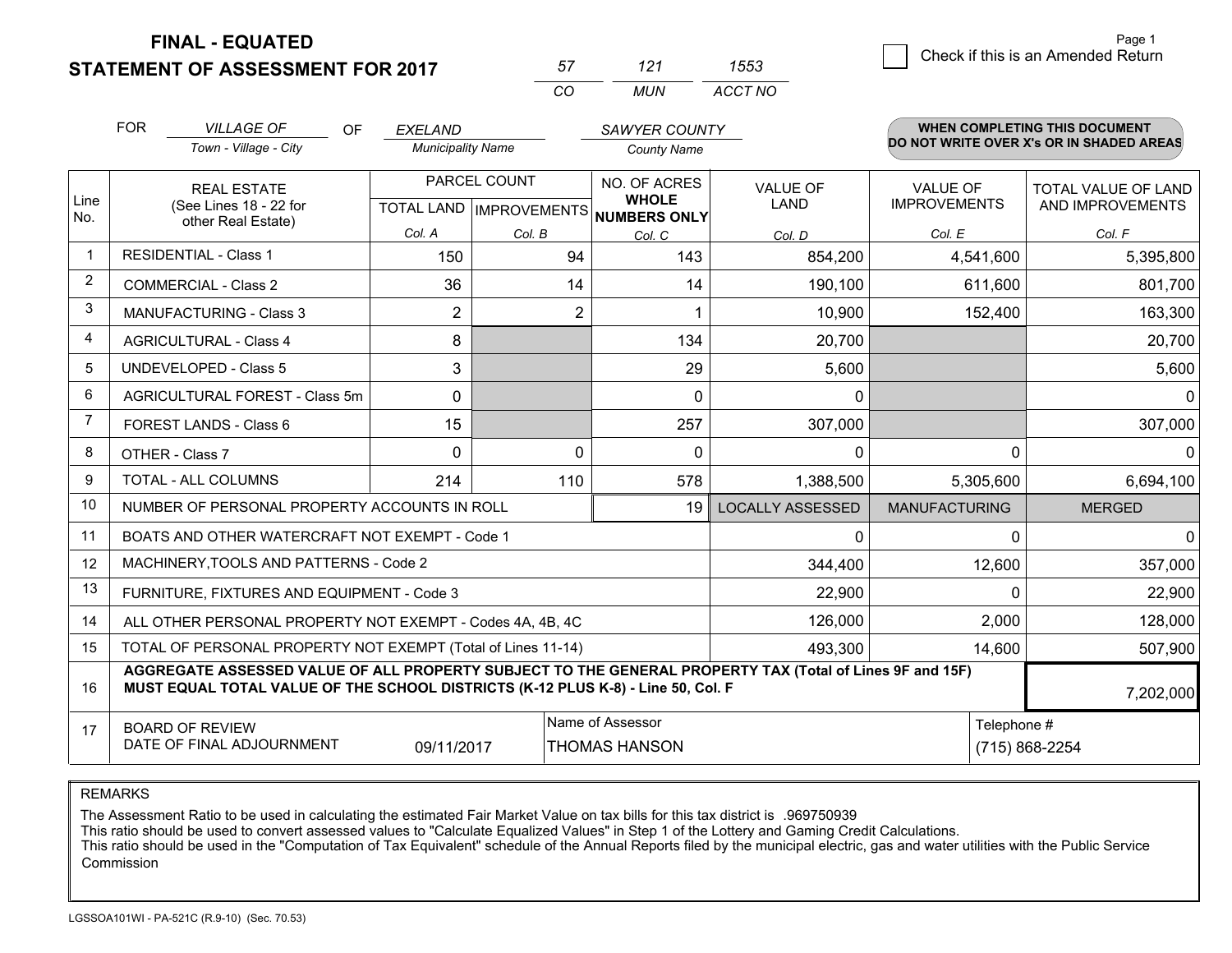*YEAR CO MUN ACCT NO* <sup>2017</sup> <sup>57</sup> <sup>121</sup> <sup>1553</sup>

Do not confuse FOREST LANDS (Line 7) with FOREST CROPS (in this section) - They are **NOT** the same

|    | Private Forest Crop - Reg Class @ 10¢ per acre                                 |                                             |              |                                                    |      | Private Forest Crop - Reg Class @ \$2.52 per acre               |                                                                              |                    |                    |  |
|----|--------------------------------------------------------------------------------|---------------------------------------------|--------------|----------------------------------------------------|------|-----------------------------------------------------------------|------------------------------------------------------------------------------|--------------------|--------------------|--|
| 18 | (a) PARCELS                                                                    | (b) ACRES                                   |              | (c) ASSESSED VALUE                                 |      | (d) PARCELS                                                     | (e) ACRES                                                                    |                    | (f) ASSESSED VALUE |  |
|    |                                                                                |                                             |              | Private Forest Crop - Special Class @ 20¢ per acre |      |                                                                 | Entered Before 2005 Managed Forest - Ferrous Mining CLOSED @ \$8.27 per acre |                    |                    |  |
| 19 | (a) PARCELS                                                                    | (b) ACRES                                   |              | (c) ASSESSED VALUE                                 |      | (d) PARCELS                                                     | (e) ACRES                                                                    |                    | (f) ASSESSED VALUE |  |
|    |                                                                                | Entered Before 2005 Managed Forest - OPEN @ |              |                                                    |      |                                                                 | Entered Before 2005 Managed Forest - CLOSED @ \$1.87 per acre                |                    |                    |  |
| 20 | (a) PARCELS<br>(b) ACRES                                                       |                                             |              | \$.79 per acre<br>(c) ASSESSED VALUE               |      | (d) PARCELS<br>(e) ACRES                                        |                                                                              |                    | (f) ASSESSED VALUE |  |
|    |                                                                                | Entered After 2004 Managed Forest - OPEN @  |              | \$2.14 per acre                                    |      | Entered After 2004 Managed Forest - CLOSED @ \$10.68 per acre   |                                                                              |                    |                    |  |
| 21 | (a) PARCELS<br>(b) ACRES                                                       |                                             |              | (c) ASSESSED VALUE                                 |      | (d) PARCELS<br>(e) ACRES                                        |                                                                              | (f) ASSESSED VALUE |                    |  |
| 22 | (b) Federal Acres<br>(a) County Forest Cropland Acres                          |                                             |              |                                                    |      | (d) County (NOT FOREST CROP) Acres<br>(c) State Acres           |                                                                              |                    | (e) Other Acres    |  |
|    |                                                                                |                                             |              | 42.1                                               | 2.82 |                                                                 | 141.62                                                                       |                    |                    |  |
|    | Assessed Value of Omitted Property From Prior Years (Sec. 70.44)               |                                             |              |                                                    |      | Assessed Value of Sec. 70.43 Corrections of Errors by Assessors |                                                                              |                    |                    |  |
| 23 | (a) REAL ESTATE                                                                |                                             | (b) PERSONAL |                                                    |      | (c1) REAL ESTATE                                                |                                                                              | (c2) PERSONAL      |                    |  |
|    | Manufacturing Equated Value of Omitted Property From Prior Years (Sec. 70.995) |                                             |              |                                                    |      |                                                                 | Mfg. Equated Value of Sec.70.43 Corrections of Errors by Assessors           |                    |                    |  |
|    | (d) REAL ESTATE                                                                |                                             |              | (e) PERSONAL                                       |      | (f1) REAL ESTATE                                                |                                                                              |                    | (f2) PERSONAL      |  |
|    |                                                                                |                                             |              |                                                    |      |                                                                 |                                                                              |                    |                    |  |

# **SPECIAL DISTRICTS**

| Line<br>No. | Enter 6-digit<br>Special District<br>Code (Col. A) | <b>Account</b><br><b>Number</b> | <b>Special District Name</b> | <b>Locally Assessed Value</b><br>of Real Estate and | Mfg Value of Real Estate<br>and Personal Property | <b>Merged Value of</b><br><b>Real Estate and</b><br>Personal Property (Col. F) |
|-------------|----------------------------------------------------|---------------------------------|------------------------------|-----------------------------------------------------|---------------------------------------------------|--------------------------------------------------------------------------------|
|             |                                                    | (Col. B)                        | (Col. C)                     | Personal Property (Col. D)                          | (Col. E)                                          |                                                                                |
| 24          |                                                    |                                 |                              |                                                     |                                                   |                                                                                |
| 25          |                                                    |                                 |                              |                                                     |                                                   |                                                                                |
| 26          |                                                    |                                 |                              |                                                     |                                                   |                                                                                |
| 27          |                                                    |                                 |                              |                                                     |                                                   |                                                                                |
| 28          |                                                    |                                 |                              |                                                     |                                                   |                                                                                |
| 29          |                                                    |                                 |                              |                                                     |                                                   |                                                                                |
| 30          |                                                    |                                 |                              |                                                     |                                                   |                                                                                |
| 31          |                                                    |                                 |                              |                                                     |                                                   |                                                                                |
| 32          |                                                    |                                 |                              |                                                     |                                                   |                                                                                |
| 33          |                                                    |                                 |                              |                                                     |                                                   |                                                                                |
| 34          |                                                    |                                 |                              |                                                     |                                                   |                                                                                |
| 35          |                                                    |                                 |                              |                                                     |                                                   |                                                                                |

LGSSOA101WI-PA - 521C (R. 9-10) (Sec. 70.53)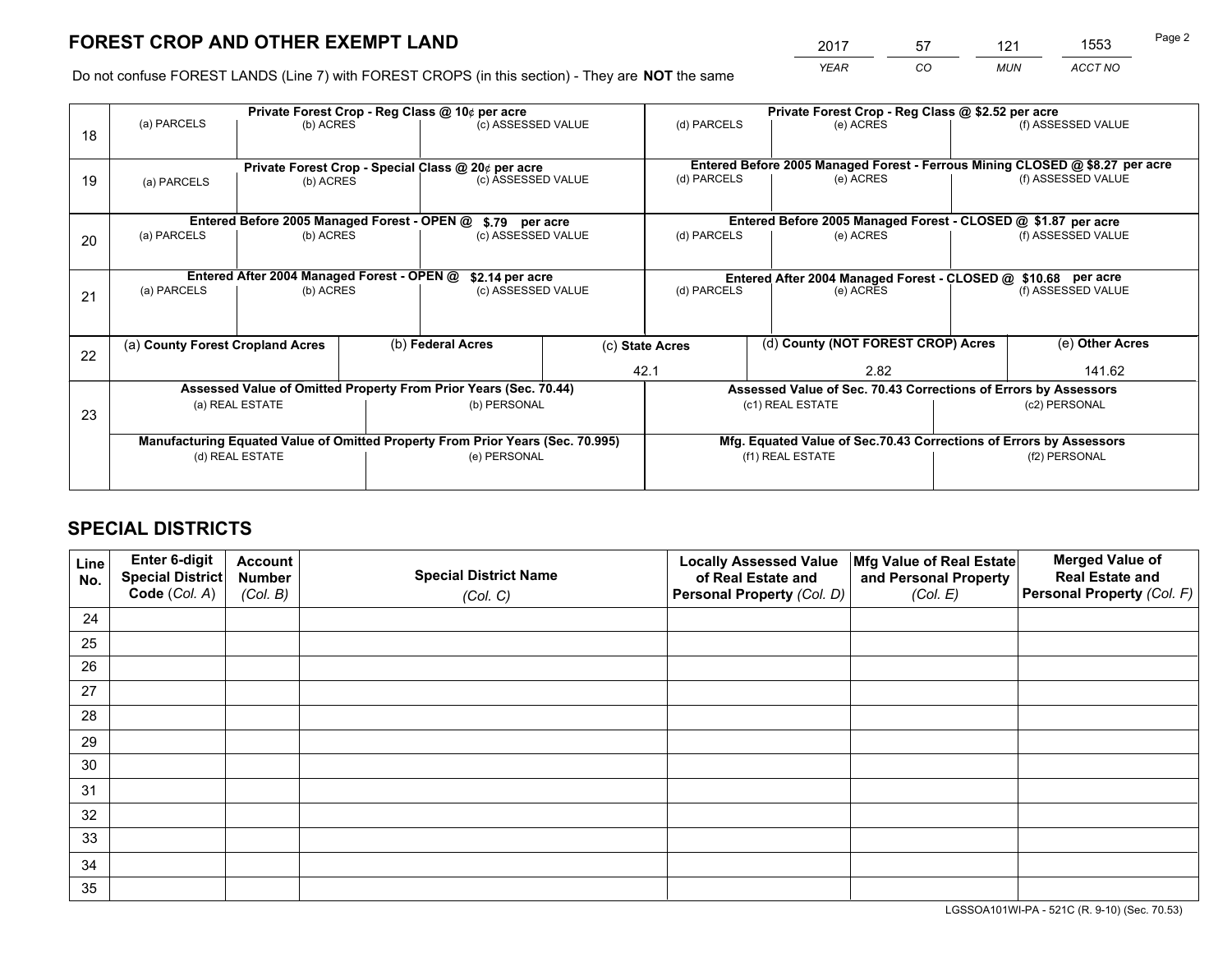|                 |                                                                                                   |                                             |                                                         | YEAR                                                                              | CO.<br><b>MUN</b>                                             | ACCT NO                                                                        |  |  |
|-----------------|---------------------------------------------------------------------------------------------------|---------------------------------------------|---------------------------------------------------------|-----------------------------------------------------------------------------------|---------------------------------------------------------------|--------------------------------------------------------------------------------|--|--|
| Line<br>No.     | Enter 6-digit<br><b>School District</b><br>Code (Col. A)                                          | <b>Account</b><br><b>Number</b><br>(Col. B) | <b>School District Name</b><br>(Col. C)                 | <b>Locally Assessed Value</b><br>of Real Estate and<br>Personal Property (Col. D) | Mfg Value of Real Estate<br>and Personal Property<br>(Col. E) | <b>Merged Value of</b><br><b>Real Estate and</b><br>Personal Property (Col. F) |  |  |
|                 | A. SCHOOL DISTRICTS (K-8 and K-12)                                                                |                                             |                                                         |                                                                                   |                                                               |                                                                                |  |  |
| 36              | 540735                                                                                            | 0323                                        | SCH D OF BRUCE                                          | 7,024,100                                                                         | 177,900                                                       | 7,202,000                                                                      |  |  |
| 37              |                                                                                                   |                                             |                                                         |                                                                                   |                                                               |                                                                                |  |  |
| 38              |                                                                                                   |                                             |                                                         |                                                                                   |                                                               |                                                                                |  |  |
| 39              |                                                                                                   |                                             |                                                         |                                                                                   |                                                               |                                                                                |  |  |
| 40              |                                                                                                   |                                             |                                                         |                                                                                   |                                                               |                                                                                |  |  |
| 41<br>42        |                                                                                                   |                                             |                                                         |                                                                                   |                                                               |                                                                                |  |  |
| 43              |                                                                                                   |                                             |                                                         |                                                                                   |                                                               |                                                                                |  |  |
| 44              |                                                                                                   |                                             |                                                         |                                                                                   |                                                               |                                                                                |  |  |
| 45              |                                                                                                   |                                             |                                                         |                                                                                   |                                                               |                                                                                |  |  |
| $\overline{46}$ |                                                                                                   |                                             |                                                         |                                                                                   |                                                               |                                                                                |  |  |
| 47              |                                                                                                   |                                             |                                                         |                                                                                   |                                                               |                                                                                |  |  |
| 48              |                                                                                                   |                                             |                                                         |                                                                                   |                                                               |                                                                                |  |  |
| 49              |                                                                                                   |                                             |                                                         |                                                                                   |                                                               |                                                                                |  |  |
| 50              |                                                                                                   |                                             | TOTAL ASSESSED VALUE OF SCHOOL DISTRICTS (K-8 and K-12) | 7,024,100                                                                         | 177,900                                                       | 7,202,000                                                                      |  |  |
|                 | <b>B.</b><br>UNION HIGH SCHOOL DISTRICTS                                                          |                                             |                                                         |                                                                                   |                                                               |                                                                                |  |  |
| 51              |                                                                                                   |                                             |                                                         |                                                                                   |                                                               |                                                                                |  |  |
| 52              |                                                                                                   |                                             |                                                         |                                                                                   |                                                               |                                                                                |  |  |
| 53              |                                                                                                   |                                             |                                                         |                                                                                   |                                                               |                                                                                |  |  |
| 54              |                                                                                                   |                                             |                                                         |                                                                                   |                                                               |                                                                                |  |  |
|                 | TOTAL ASSESSED VALUE OF UNION HIGH SCHOOLS<br>55<br>$C_{1}$<br><b>TECHNICAL COLLEGE DISTRICTS</b> |                                             |                                                         |                                                                                   |                                                               |                                                                                |  |  |
| 56              | 001700                                                                                            | 0016                                        | WISCONSIN INDIANHEAD TECH COLLEGE SHEL                  | 7,024,100                                                                         | 177,900                                                       | 7,202,000                                                                      |  |  |
| 57              |                                                                                                   |                                             |                                                         |                                                                                   |                                                               |                                                                                |  |  |
| 58              |                                                                                                   |                                             |                                                         |                                                                                   |                                                               |                                                                                |  |  |
| 59              |                                                                                                   |                                             | TOTAL ASSESSED VALUE OF TECHNICAL COLLEGES              | 7,024,100                                                                         | 177,900                                                       | 7,202,000                                                                      |  |  |

2017

57

121

 *I hereby certify, to the best of my knowledge and belief, this form is complete and correct.*

**SCHOOL DISTRICTS**

| Print name of preparer | Title                    | Date (MM / DD / CCYY) |  |
|------------------------|--------------------------|-----------------------|--|
|                        |                          |                       |  |
| Signature of preparer  | Contact Telephone Number | E-mail address        |  |
|                        | $\sim$                   |                       |  |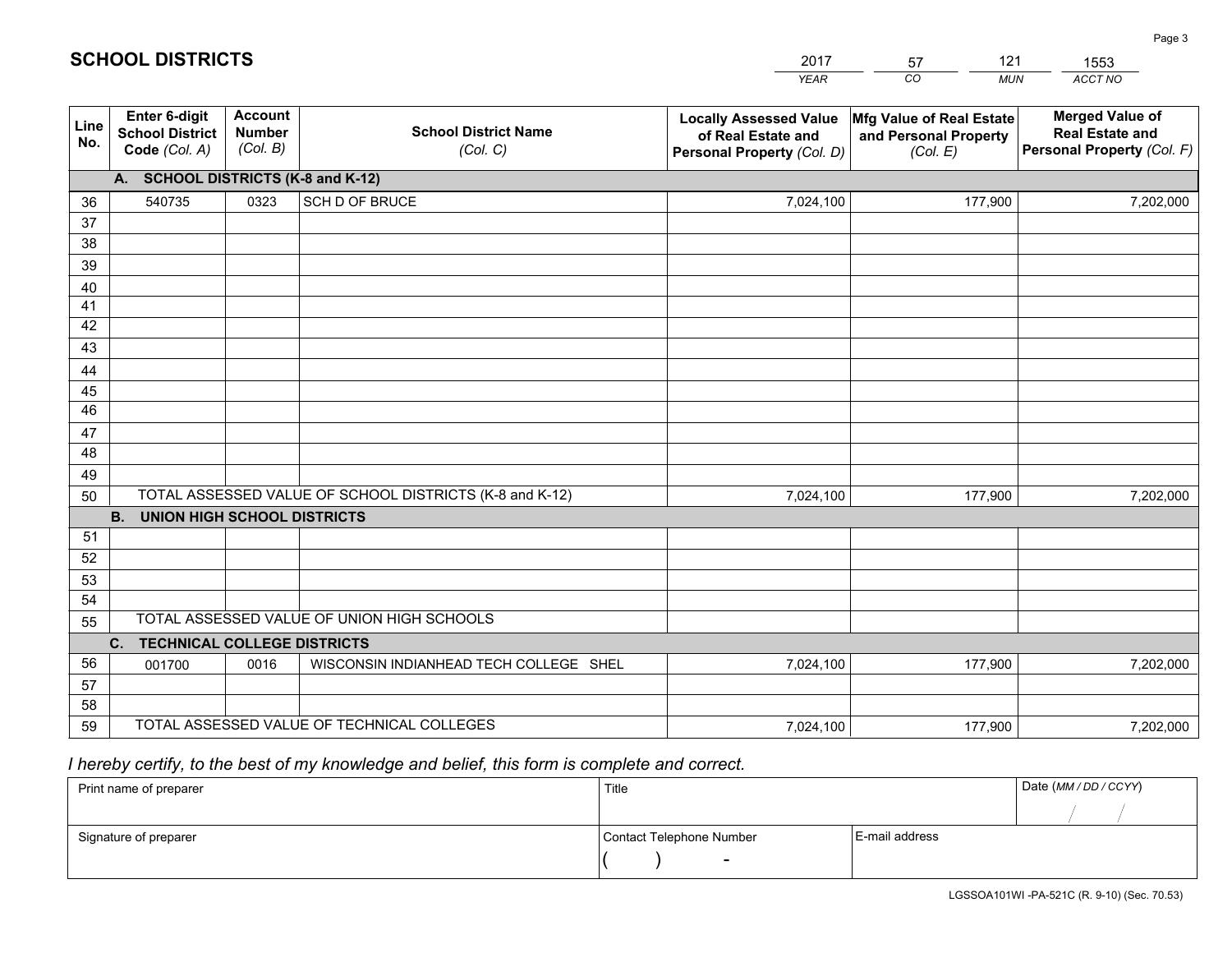### **HIGHLIGHTS**

- 1. Complete the Statement of Assessment after the Board of Review. Reflect any changes made there.
- 2. Use black ink to complete.
- 3. Line 16 must equal Line 50, Col D.
- 4. Line 55 must equal the total of K-8 schools listed on lines 36-49. Do not include K-12 schools in this comparision.
- 5. Line 59, Col. D must equal Line 16.
- 6. Special District, School District and Technical College District values must include both real estate and personal property. Examples of Special districts are: town sanitary districts, public inland lake protection and rehabilitation districts, and metropolitan sewerage districts.
- 7. DO NOT INCLUDE Manufacturing property values.DOR will print these values on the final SOA.
- 8. Accuracy of this form is very important. The values reported directly affect the equalized value DOR calculates for school and special districts.

#### **Page 1:**

 If not prefilled, enter the tax year,county and municipal code,municipal type, municipal name and county name on the top of form.

Check the Amended box, if filing an amended / corrected SOA.

 Report the parcel count, acres and assessed value of taxable general property, total parcel count, (real and personal), total acres, and values from final figures set by the Board of Review.

- A. Real Estate land and improvements (buildings, etc.) is reported on lines 1 8, total line 9.
- B. Personal Property is reported on lines 11 14, Column D, total line 15.
- C. To complete this report, use the computer produced summary of the assessment roll that shows these amounts.
- D. Use whole numbers only.
- E. Add each line across and each column down to verify entries.

#### **Page 2:**

- A. Report Special Items (not subject to general property tax).
- 1. Private Forest Croplands and Managed Forest Lands are reported on lines 18,19, 20 and 21. Be sure to report assessed values **NOT** taxes.
- 2. You should have copies of the orders of entry, orders of withdrawal, etc., to update your assessment roll.
	- 3. Show hundredths of acres (e.g. 39.75).
- 4. Tax exempt lands are reported on line 22.
- 5. Omitted property and sec. 70.43, Wis. Stats., corrections of errors by assessor are reported on line 23. Report real estate and personal property separately. These should be for **prior years**, not something found on the current assessment roll after the board of review.
- B. Special District (Lines 24-35) Include the value of both real and personal property.
- The Department of Revenue (DOR) preprints much of the information regarding names and codes for schools, special districts,etc. If a district is not listed, enter the name and value only, DOR will enter the proper code.

### **Page 3 School Districts:**

Include the value of both real and personal property.

Report School District (regular, elementary, union high school, and technical college).

- 1. Regular (K-12) and Elementary (K-8) school values are reported on lines 36-49, total on line 50.
- 2. Union High School (UHS) (use only if elementary schools are listed on lines 36-49) are reported on lines 51-54. UHS total value (line 55) must equal to the total **elementary school** values reported on lines 36-49. Do notinclude K-12 schools in this comparison.
- 3. Technical College values are reported on lines 56-58, total on line 59.
- 4. Use the computer summary that shows these amounts to complete this report.

#### **This form is due the second Monday in June. File this report only after your Board of Review is complete.**

 *If you have questions: Return forms to:*

 Email: lgs@wisconsin.gov Wisconsin Department of RevenueCall:  $(608)$  266-2569 or  $(608)$  264-6892 Fax number: (608) 264-6887 PO Box 8971

Local Government Services Section 6-97 Madison WI 53708-8971

EXELAND, WI 54835 - 2164 EXELAND, WI 54835 - 2164 VILLAGE OF EXELAND CYNTHIA VENESS<br>VILLAGE OF EXELAND CYNTHIA VENESS 11045 W 5TH ST 11045 W 5TH ST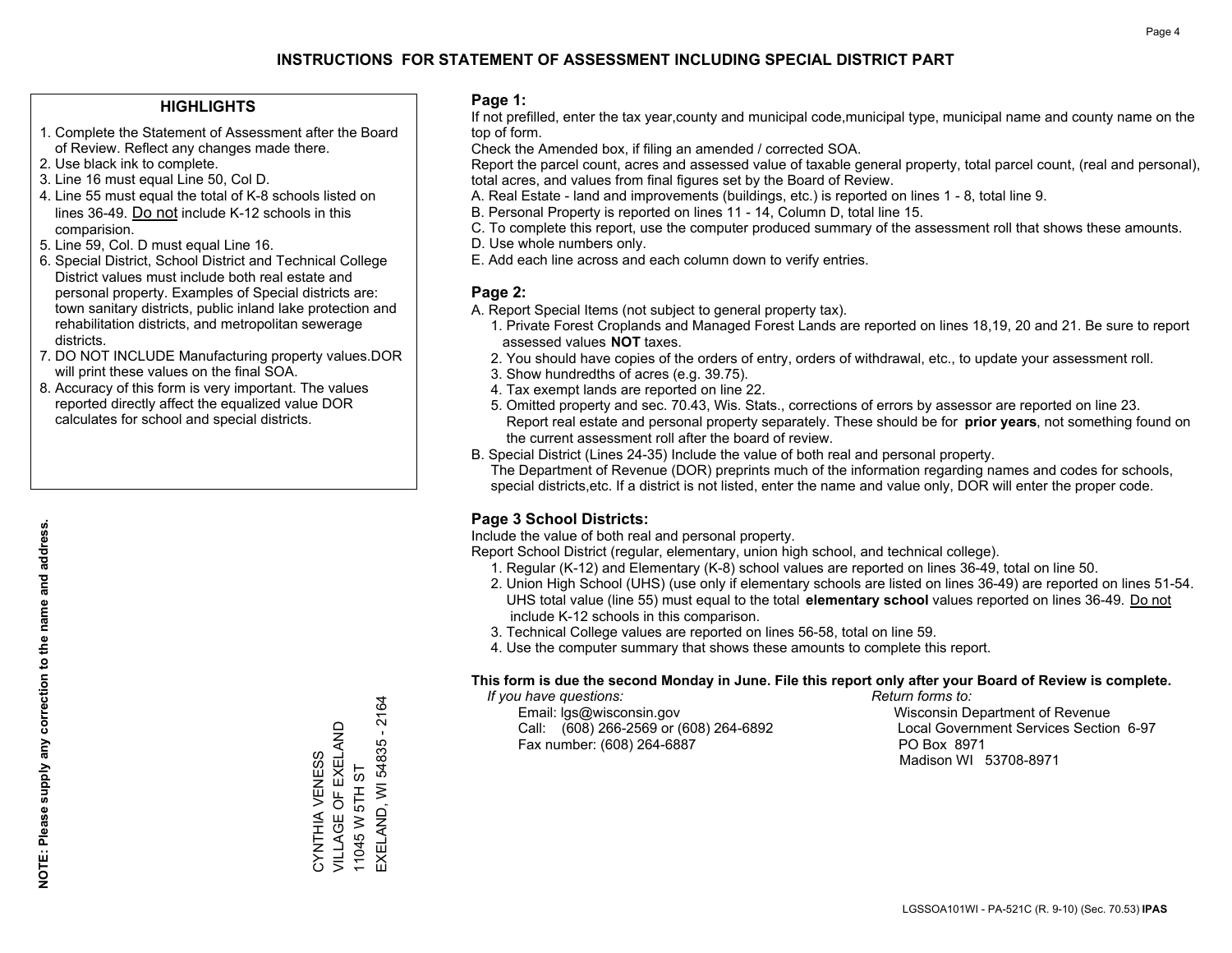**FINAL - EQUATED**

**STATEMENT OF ASSESSMENT FOR 2017** 

| 57  | 176 | 1554    |
|-----|-----|---------|
| ΓO. | MUN | ACCT NO |

|                         | <b>FOR</b>                                                                                                                                                                                   | <b>VILLAGE OF</b><br>OF.<br>Town - Village - City         | <b>RADISSON</b><br><b>Municipality Name</b> |                                                     | <b>SAWYER COUNTY</b><br><b>County Name</b> |                                |                                        | <b>WHEN COMPLETING THIS DOCUMENT</b><br>DO NOT WRITE OVER X's OR IN SHADED AREAS |
|-------------------------|----------------------------------------------------------------------------------------------------------------------------------------------------------------------------------------------|-----------------------------------------------------------|---------------------------------------------|-----------------------------------------------------|--------------------------------------------|--------------------------------|----------------------------------------|----------------------------------------------------------------------------------|
| Line<br>No.             | <b>REAL ESTATE</b><br>(See Lines 18 - 22 for                                                                                                                                                 |                                                           |                                             | PARCEL COUNT<br>TOTAL LAND MPROVEMENTS NUMBERS ONLY |                                            | <b>VALUE OF</b><br><b>LAND</b> | <b>VALUE OF</b><br><b>IMPROVEMENTS</b> | TOTAL VALUE OF LAND<br>AND IMPROVEMENTS                                          |
|                         |                                                                                                                                                                                              | other Real Estate)                                        | Col. A                                      | Col. B                                              | Col. C                                     | Col. D                         | Col. E                                 | Col. F                                                                           |
| -1                      |                                                                                                                                                                                              | <b>RESIDENTIAL - Class 1</b>                              | 171                                         | 117                                                 | 77                                         | 750,700                        | 4,573,200                              | 5,323,900                                                                        |
| 2                       |                                                                                                                                                                                              | <b>COMMERCIAL - Class 2</b>                               | 36                                          | 26                                                  | 22                                         | 211,400                        | 1,448,100                              | 1,659,500                                                                        |
| 3                       |                                                                                                                                                                                              | <b>MANUFACTURING - Class 3</b>                            |                                             |                                                     | 35                                         | 86,100                         | 216,300                                | 302,400                                                                          |
| $\overline{\mathbf{4}}$ |                                                                                                                                                                                              | <b>AGRICULTURAL - Class 4</b>                             | $\overline{2}$                              |                                                     | 8                                          | 1,000                          |                                        | 1,000                                                                            |
| 5                       |                                                                                                                                                                                              | <b>UNDEVELOPED - Class 5</b>                              | $\overline{2}$                              |                                                     | $\overline{2}$                             | 300                            |                                        | 300                                                                              |
| 6                       |                                                                                                                                                                                              | AGRICULTURAL FOREST - Class 5m                            | 0                                           |                                                     | $\mathbf 0$                                | 0                              |                                        | $\overline{0}$                                                                   |
| 7                       |                                                                                                                                                                                              | FOREST LANDS - Class 6                                    | 3                                           |                                                     | 5                                          | 7,900                          |                                        | 7,900                                                                            |
| 8                       | OTHER - Class 7                                                                                                                                                                              |                                                           | $\Omega$                                    | $\Omega$                                            | $\Omega$                                   | 0                              | 0                                      | $\Omega$                                                                         |
| 9                       |                                                                                                                                                                                              | TOTAL - ALL COLUMNS                                       | 215                                         | 144                                                 | 149                                        | 1,057,400                      | 6,237,600                              | 7,295,000                                                                        |
| 10                      |                                                                                                                                                                                              | NUMBER OF PERSONAL PROPERTY ACCOUNTS IN ROLL              |                                             |                                                     | 18                                         | <b>LOCALLY ASSESSED</b>        | <b>MANUFACTURING</b>                   | <b>MERGED</b>                                                                    |
| 11                      |                                                                                                                                                                                              | BOATS AND OTHER WATERCRAFT NOT EXEMPT - Code 1            |                                             |                                                     |                                            | 0                              | $\Omega$                               | $\overline{0}$                                                                   |
| 12                      |                                                                                                                                                                                              | MACHINERY, TOOLS AND PATTERNS - Code 2                    |                                             |                                                     |                                            | 17,700                         | 48,300                                 | 66,000                                                                           |
| 13                      |                                                                                                                                                                                              | FURNITURE, FIXTURES AND EQUIPMENT - Code 3                |                                             |                                                     |                                            | 57,500                         | 700                                    | 58,200                                                                           |
| 14                      |                                                                                                                                                                                              | ALL OTHER PERSONAL PROPERTY NOT EXEMPT - Codes 4A, 4B, 4C |                                             |                                                     |                                            | 8,800                          | 900                                    | 9,700                                                                            |
| 15                      | TOTAL OF PERSONAL PROPERTY NOT EXEMPT (Total of Lines 11-14)<br>84,000                                                                                                                       |                                                           |                                             |                                                     |                                            |                                | 49,900                                 | 133,900                                                                          |
| 16                      | AGGREGATE ASSESSED VALUE OF ALL PROPERTY SUBJECT TO THE GENERAL PROPERTY TAX (Total of Lines 9F and 15F)<br>MUST EQUAL TOTAL VALUE OF THE SCHOOL DISTRICTS (K-12 PLUS K-8) - Line 50, Col. F |                                                           |                                             |                                                     |                                            |                                | 7,428,900                              |                                                                                  |
| 17                      | Name of Assessor<br><b>BOARD OF REVIEW</b><br>DATE OF FINAL ADJOURNMENT<br>05/10/2017<br><b>MARV NORDQUIST</b>                                                                               |                                                           |                                             |                                                     |                                            | Telephone #                    | (715) 634-2283                         |                                                                                  |

REMARKS

The Assessment Ratio to be used in calculating the estimated Fair Market Value on tax bills for this tax district is 1.06544814

This ratio should be used to convert assessed values to "Calculate Equalized Values" in Step 1 of the Lottery and Gaming Credit Calculations.<br>This ratio should be used in the "Computation of Tax Equivalent" schedule of the Commission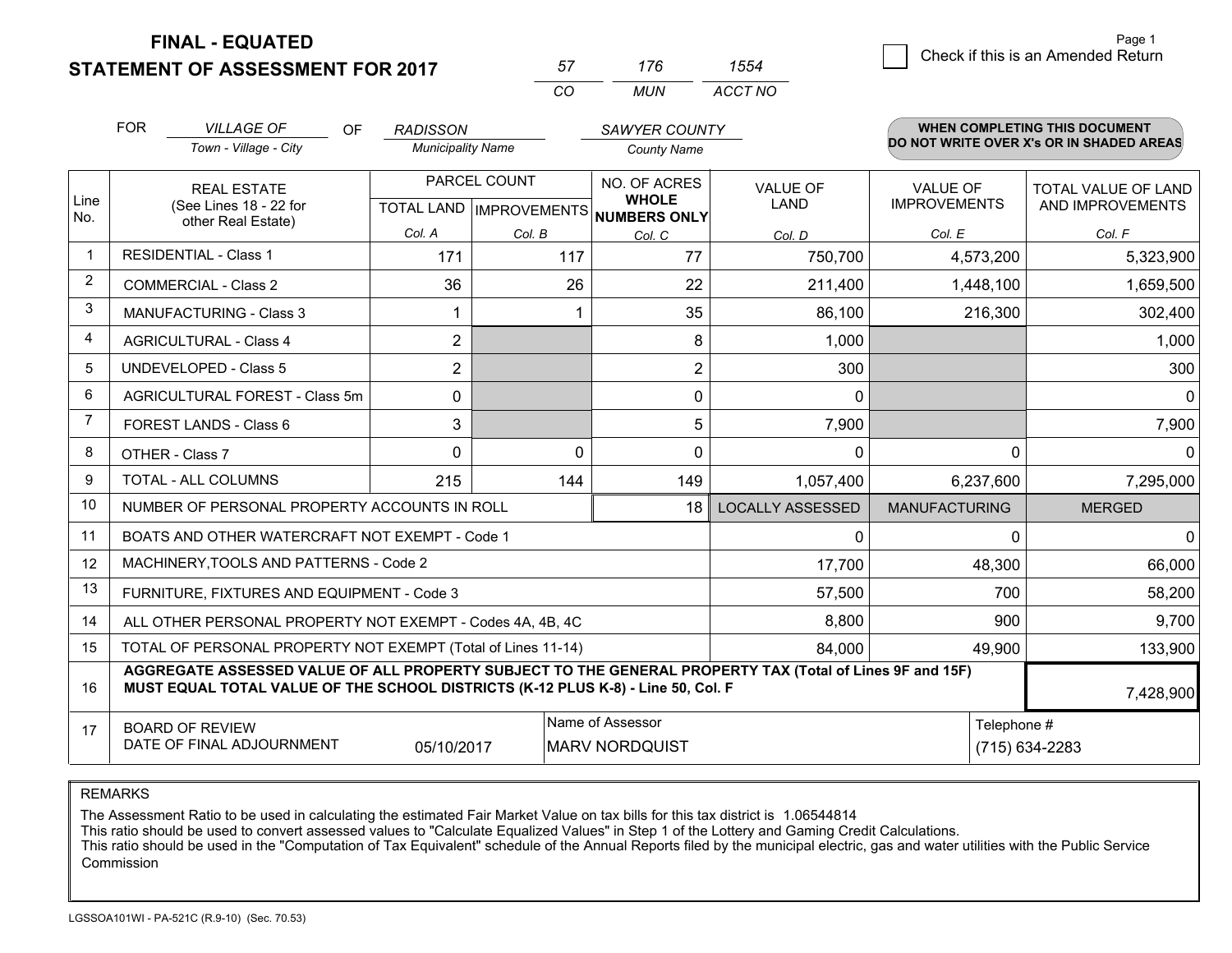# **FOREST CROP AND OTHER EXEMPT LAND**

 *YEAR CO MUN ACCT NO* <sup>2017</sup> <sup>57</sup> <sup>176</sup> <sup>1554</sup> Page 2

Do not confuse FOREST LANDS (Line 7) with FOREST CROPS (in this section) - They are **NOT** the same

|    | Private Forest Crop - Reg Class @ 10¢ per acre                                 |                                             |  |                                                                  |                    | Private Forest Crop - Reg Class @ \$2.52 per acre             |                  |                                                                 |                                                                              |                    |
|----|--------------------------------------------------------------------------------|---------------------------------------------|--|------------------------------------------------------------------|--------------------|---------------------------------------------------------------|------------------|-----------------------------------------------------------------|------------------------------------------------------------------------------|--------------------|
| 18 | (a) PARCELS                                                                    | (b) ACRES                                   |  | (c) ASSESSED VALUE                                               |                    | (d) PARCELS                                                   |                  | (e) ACRES                                                       |                                                                              | (f) ASSESSED VALUE |
|    | Private Forest Crop - Special Class @ 20¢ per acre                             |                                             |  |                                                                  |                    |                                                               |                  |                                                                 | Entered Before 2005 Managed Forest - Ferrous Mining CLOSED @ \$8.27 per acre |                    |
| 19 | (b) ACRES<br>(a) PARCELS                                                       |                                             |  | (c) ASSESSED VALUE                                               |                    | (d) PARCELS                                                   |                  | (e) ACRES                                                       |                                                                              | (f) ASSESSED VALUE |
|    |                                                                                | Entered Before 2005 Managed Forest - OPEN @ |  | \$.79 per acre                                                   |                    |                                                               |                  | Entered Before 2005 Managed Forest - CLOSED @ \$1.87 per acre   |                                                                              |                    |
|    | (a) PARCELS                                                                    | (b) ACRES                                   |  |                                                                  |                    | (d) PARCELS                                                   |                  | (e) ACRES                                                       |                                                                              | (f) ASSESSED VALUE |
| 20 |                                                                                |                                             |  |                                                                  | (c) ASSESSED VALUE |                                                               |                  |                                                                 |                                                                              |                    |
|    | Entered After 2004 Managed Forest - OPEN @<br>\$2.14 per acre                  |                                             |  |                                                                  |                    | Entered After 2004 Managed Forest - CLOSED @ \$10.68 per acre |                  |                                                                 |                                                                              |                    |
| 21 | (a) PARCELS                                                                    | (b) ACRES                                   |  | (c) ASSESSED VALUE                                               |                    | (d) PARCELS<br>(e) ACRES                                      |                  |                                                                 | (f) ASSESSED VALUE                                                           |                    |
|    |                                                                                |                                             |  |                                                                  |                    |                                                               |                  |                                                                 |                                                                              |                    |
| 22 | (a) County Forest Cropland Acres                                               |                                             |  | (b) Federal Acres                                                |                    | (d) County (NOT FOREST CROP) Acres<br>(c) State Acres         |                  |                                                                 |                                                                              | (e) Other Acres    |
|    |                                                                                |                                             |  |                                                                  |                    | 12.13<br>.98                                                  |                  |                                                                 |                                                                              | 36.07              |
|    |                                                                                |                                             |  | Assessed Value of Omitted Property From Prior Years (Sec. 70.44) |                    |                                                               |                  | Assessed Value of Sec. 70.43 Corrections of Errors by Assessors |                                                                              |                    |
| 23 |                                                                                | (a) REAL ESTATE                             |  | (b) PERSONAL                                                     |                    |                                                               | (c1) REAL ESTATE |                                                                 |                                                                              | (c2) PERSONAL      |
|    |                                                                                |                                             |  |                                                                  |                    |                                                               |                  |                                                                 |                                                                              |                    |
|    | Manufacturing Equated Value of Omitted Property From Prior Years (Sec. 70.995) |                                             |  |                                                                  |                    |                                                               |                  |                                                                 | Mfg. Equated Value of Sec.70.43 Corrections of Errors by Assessors           |                    |
|    |                                                                                | (d) REAL ESTATE                             |  | (e) PERSONAL                                                     |                    |                                                               | (f1) REAL ESTATE |                                                                 | (f2) PERSONAL                                                                |                    |
|    |                                                                                |                                             |  |                                                                  |                    |                                                               |                  |                                                                 |                                                                              |                    |

## **SPECIAL DISTRICTS**

| Line<br>No. | Enter 6-digit<br>Special District<br>Code (Col. A) | <b>Account</b><br><b>Number</b><br>(Col. B) | <b>Special District Name</b><br>(Col. C) | <b>Locally Assessed Value</b><br>of Real Estate and<br>Personal Property (Col. D) | Mfg Value of Real Estate<br>and Personal Property<br>(Col. E) | <b>Merged Value of</b><br><b>Real Estate and</b><br>Personal Property (Col. F) |
|-------------|----------------------------------------------------|---------------------------------------------|------------------------------------------|-----------------------------------------------------------------------------------|---------------------------------------------------------------|--------------------------------------------------------------------------------|
| 24          |                                                    |                                             |                                          |                                                                                   |                                                               |                                                                                |
| 25          |                                                    |                                             |                                          |                                                                                   |                                                               |                                                                                |
| 26          |                                                    |                                             |                                          |                                                                                   |                                                               |                                                                                |
| 27          |                                                    |                                             |                                          |                                                                                   |                                                               |                                                                                |
| 28          |                                                    |                                             |                                          |                                                                                   |                                                               |                                                                                |
| 29          |                                                    |                                             |                                          |                                                                                   |                                                               |                                                                                |
| 30          |                                                    |                                             |                                          |                                                                                   |                                                               |                                                                                |
| 31          |                                                    |                                             |                                          |                                                                                   |                                                               |                                                                                |
| 32          |                                                    |                                             |                                          |                                                                                   |                                                               |                                                                                |
| 33          |                                                    |                                             |                                          |                                                                                   |                                                               |                                                                                |
| 34          |                                                    |                                             |                                          |                                                                                   |                                                               |                                                                                |
| 35          |                                                    |                                             |                                          |                                                                                   |                                                               |                                                                                |

LGSSOA101WI-PA - 521C (R. 9-10) (Sec. 70.53)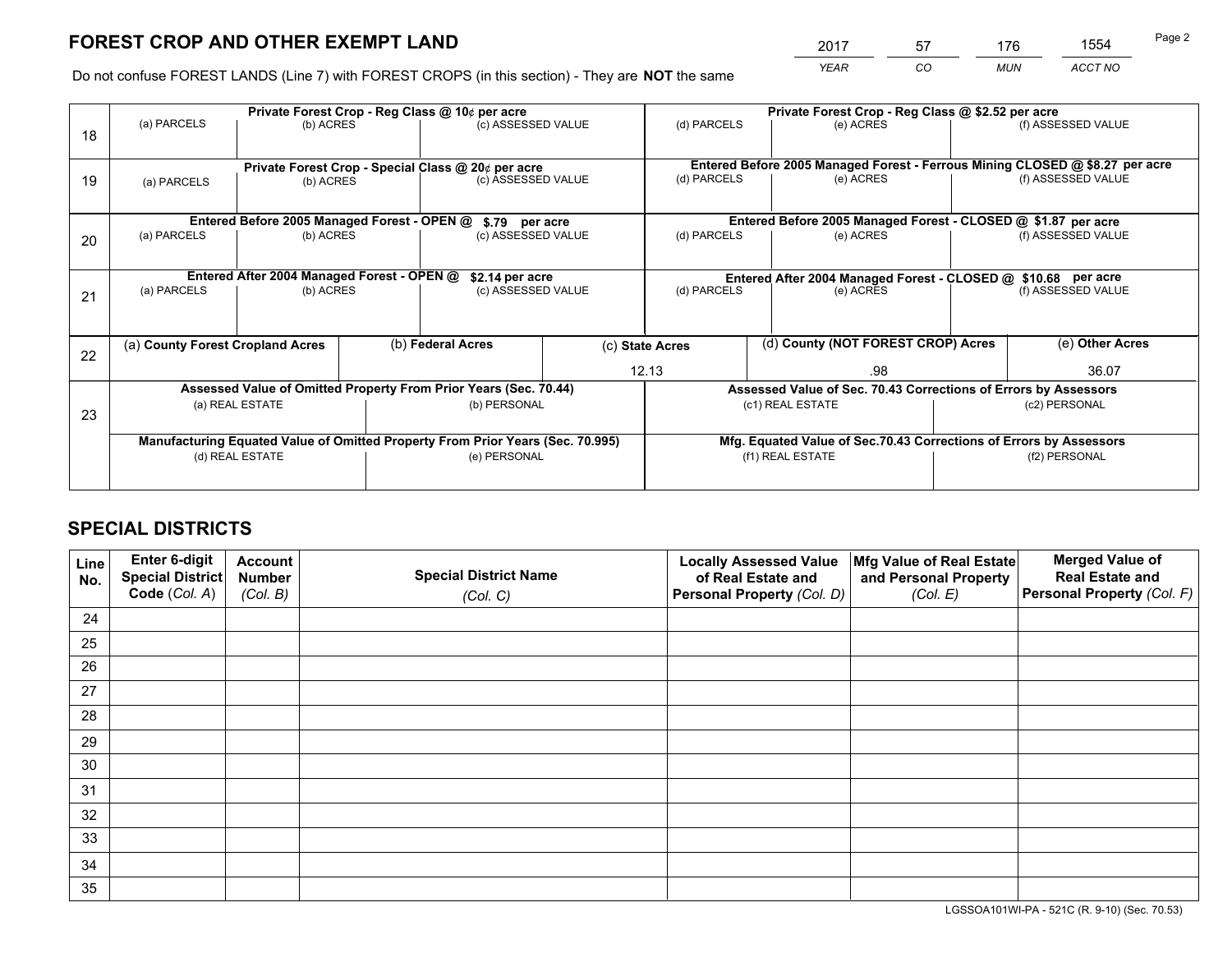|             |                                                          |                                             |                                                         | YEAR                                                                              | CO.<br><b>MUN</b>                                             | ACCT NO                                                                        |
|-------------|----------------------------------------------------------|---------------------------------------------|---------------------------------------------------------|-----------------------------------------------------------------------------------|---------------------------------------------------------------|--------------------------------------------------------------------------------|
| Line<br>No. | Enter 6-digit<br><b>School District</b><br>Code (Col. A) | <b>Account</b><br><b>Number</b><br>(Col. B) | <b>School District Name</b><br>(Col. C)                 | <b>Locally Assessed Value</b><br>of Real Estate and<br>Personal Property (Col. D) | Mfg Value of Real Estate<br>and Personal Property<br>(Col. E) | <b>Merged Value of</b><br><b>Real Estate and</b><br>Personal Property (Col. F) |
|             | A. SCHOOL DISTRICTS (K-8 and K-12)                       |                                             |                                                         |                                                                                   |                                                               |                                                                                |
| 36          | 576615                                                   | 0340                                        | SCH D OF WINTER                                         | 7,076,600                                                                         | 352,300                                                       | 7,428,900                                                                      |
| 37          |                                                          |                                             |                                                         |                                                                                   |                                                               |                                                                                |
| 38          |                                                          |                                             |                                                         |                                                                                   |                                                               |                                                                                |
| 39          |                                                          |                                             |                                                         |                                                                                   |                                                               |                                                                                |
| 40          |                                                          |                                             |                                                         |                                                                                   |                                                               |                                                                                |
| 41<br>42    |                                                          |                                             |                                                         |                                                                                   |                                                               |                                                                                |
| 43          |                                                          |                                             |                                                         |                                                                                   |                                                               |                                                                                |
| 44          |                                                          |                                             |                                                         |                                                                                   |                                                               |                                                                                |
| 45          |                                                          |                                             |                                                         |                                                                                   |                                                               |                                                                                |
| 46          |                                                          |                                             |                                                         |                                                                                   |                                                               |                                                                                |
| 47          |                                                          |                                             |                                                         |                                                                                   |                                                               |                                                                                |
| 48          |                                                          |                                             |                                                         |                                                                                   |                                                               |                                                                                |
| 49          |                                                          |                                             |                                                         |                                                                                   |                                                               |                                                                                |
| 50          |                                                          |                                             | TOTAL ASSESSED VALUE OF SCHOOL DISTRICTS (K-8 and K-12) | 7,076,600                                                                         | 352,300                                                       | 7,428,900                                                                      |
|             | <b>B.</b><br><b>UNION HIGH SCHOOL DISTRICTS</b>          |                                             |                                                         |                                                                                   |                                                               |                                                                                |
| 51          |                                                          |                                             |                                                         |                                                                                   |                                                               |                                                                                |
| 52          |                                                          |                                             |                                                         |                                                                                   |                                                               |                                                                                |
| 53<br>54    |                                                          |                                             |                                                         |                                                                                   |                                                               |                                                                                |
| 55          |                                                          |                                             | TOTAL ASSESSED VALUE OF UNION HIGH SCHOOLS              |                                                                                   |                                                               |                                                                                |
|             | C.<br><b>TECHNICAL COLLEGE DISTRICTS</b>                 |                                             |                                                         |                                                                                   |                                                               |                                                                                |
| 56          | 001700                                                   | 0016                                        | WISCONSIN INDIANHEAD TECH COLLEGE SHEL                  | 7,076,600                                                                         | 352,300                                                       | 7,428,900                                                                      |
| 57          |                                                          |                                             |                                                         |                                                                                   |                                                               |                                                                                |
| 58          |                                                          |                                             |                                                         |                                                                                   |                                                               |                                                                                |
| 59          |                                                          |                                             | TOTAL ASSESSED VALUE OF TECHNICAL COLLEGES              | 7,076,600                                                                         | 352,300                                                       | 7,428,900                                                                      |

2017

57

176

 *I hereby certify, to the best of my knowledge and belief, this form is complete and correct.*

**SCHOOL DISTRICTS**

| Print name of preparer | Title                    |                | Date (MM / DD / CCYY) |
|------------------------|--------------------------|----------------|-----------------------|
|                        |                          |                |                       |
| Signature of preparer  | Contact Telephone Number | E-mail address |                       |
|                        | $\sim$                   |                |                       |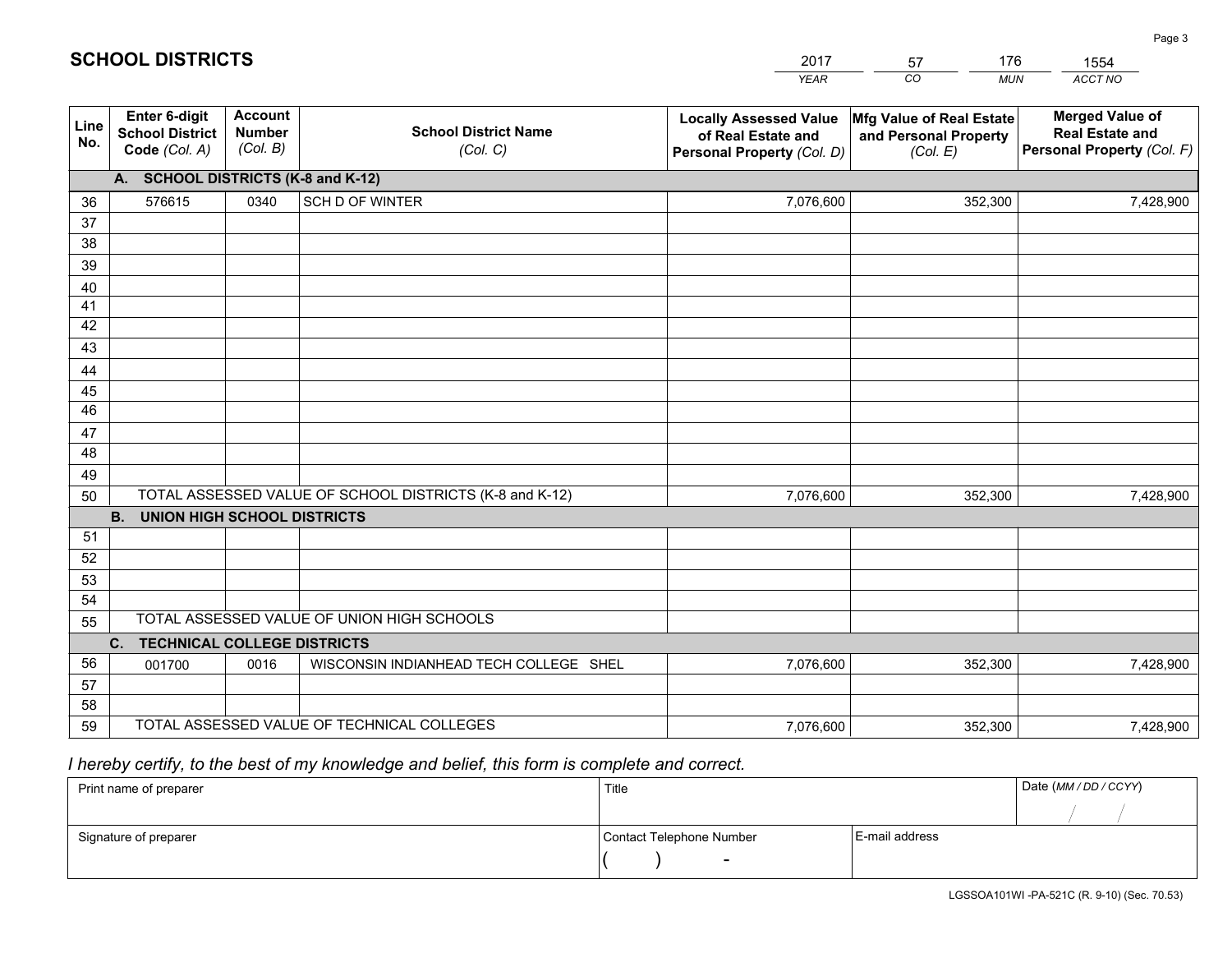## **INSTRUCTIONS FOR STATEMENT OF ASSESSMENT INCLUDING SPECIAL DISTRICT PART**

#### **HIGHLIGHTS**

- 1. Complete the Statement of Assessment after the Board of Review. Reflect any changes made there.
- 2. Use black ink to complete.
- 3. Line 16 must equal Line 50, Col D.
- 4. Line 55 must equal the total of K-8 schools listed on lines 36-49. Do not include K-12 schools in this comparision.
- 5. Line 59, Col. D must equal Line 16.
- 6. Special District, School District and Technical College District values must include both real estate and personal property. Examples of Special districts are: town sanitary districts, public inland lake protection and rehabilitation districts, and metropolitan sewerage districts.
- 7. DO NOT INCLUDE Manufacturing property values.DOR will print these values on the final SOA.
- 8. Accuracy of this form is very important. The values reported directly affect the equalized value DOR calculates for school and special districts.

#### **Page 1:**

 If not prefilled, enter the tax year,county and municipal code,municipal type, municipal name and county name on the top of form.

Check the Amended box, if filing an amended / corrected SOA.

 Report the parcel count, acres and assessed value of taxable general property, total parcel count, (real and personal), total acres, and values from final figures set by the Board of Review.

- A. Real Estate land and improvements (buildings, etc.) is reported on lines 1 8, total line 9.
- B. Personal Property is reported on lines 11 14, Column D, total line 15.
- C. To complete this report, use the computer produced summary of the assessment roll that shows these amounts.
- D. Use whole numbers only.
- E. Add each line across and each column down to verify entries.

#### **Page 2:**

- A. Report Special Items (not subject to general property tax).
- 1. Private Forest Croplands and Managed Forest Lands are reported on lines 18,19, 20 and 21. Be sure to report assessed values **NOT** taxes.
- 2. You should have copies of the orders of entry, orders of withdrawal, etc., to update your assessment roll.
	- 3. Show hundredths of acres (e.g. 39.75).
- 4. Tax exempt lands are reported on line 22.
- 5. Omitted property and sec. 70.43, Wis. Stats., corrections of errors by assessor are reported on line 23. Report real estate and personal property separately. These should be for **prior years**, not something found on the current assessment roll after the board of review.
- B. Special District (Lines 24-35) Include the value of both real and personal property.

 The Department of Revenue (DOR) preprints much of the information regarding names and codes for schools, special districts,etc. If a district is not listed, enter the name and value only, DOR will enter the proper code.

### **Page 3 School Districts:**

Include the value of both real and personal property.

Report School District (regular, elementary, union high school, and technical college).

- 1. Regular (K-12) and Elementary (K-8) school values are reported on lines 36-49, total on line 50.
- 2. Union High School (UHS) (use only if elementary schools are listed on lines 36-49) are reported on lines 51-54. UHS total value (line 55) must equal to the total **elementary school** values reported on lines 36-49. Do notinclude K-12 schools in this comparison.
- 3. Technical College values are reported on lines 56-58, total on line 59.
- 4. Use the computer summary that shows these amounts to complete this report.

#### **This form is due the second Monday in June. File this report only after your Board of Review is complete.**

 *If you have questions: Return forms to:*

 Email: lgs@wisconsin.gov Wisconsin Department of RevenueCall:  $(608)$  266-2569 or  $(608)$  264-6892 Fax number: (608) 264-6887 PO Box 8971

Local Government Services Section 6-97 Madison WI 53708-8971

105998 WEST RAILROAD ST 105998 WEST RAILROAD VILLAGE OF RADISSON VILLAGE OF RADISSON RADISSON, WI 54867 RADISSON, WI 54867 **JULIE THOMPSON** JULIE THOMPSON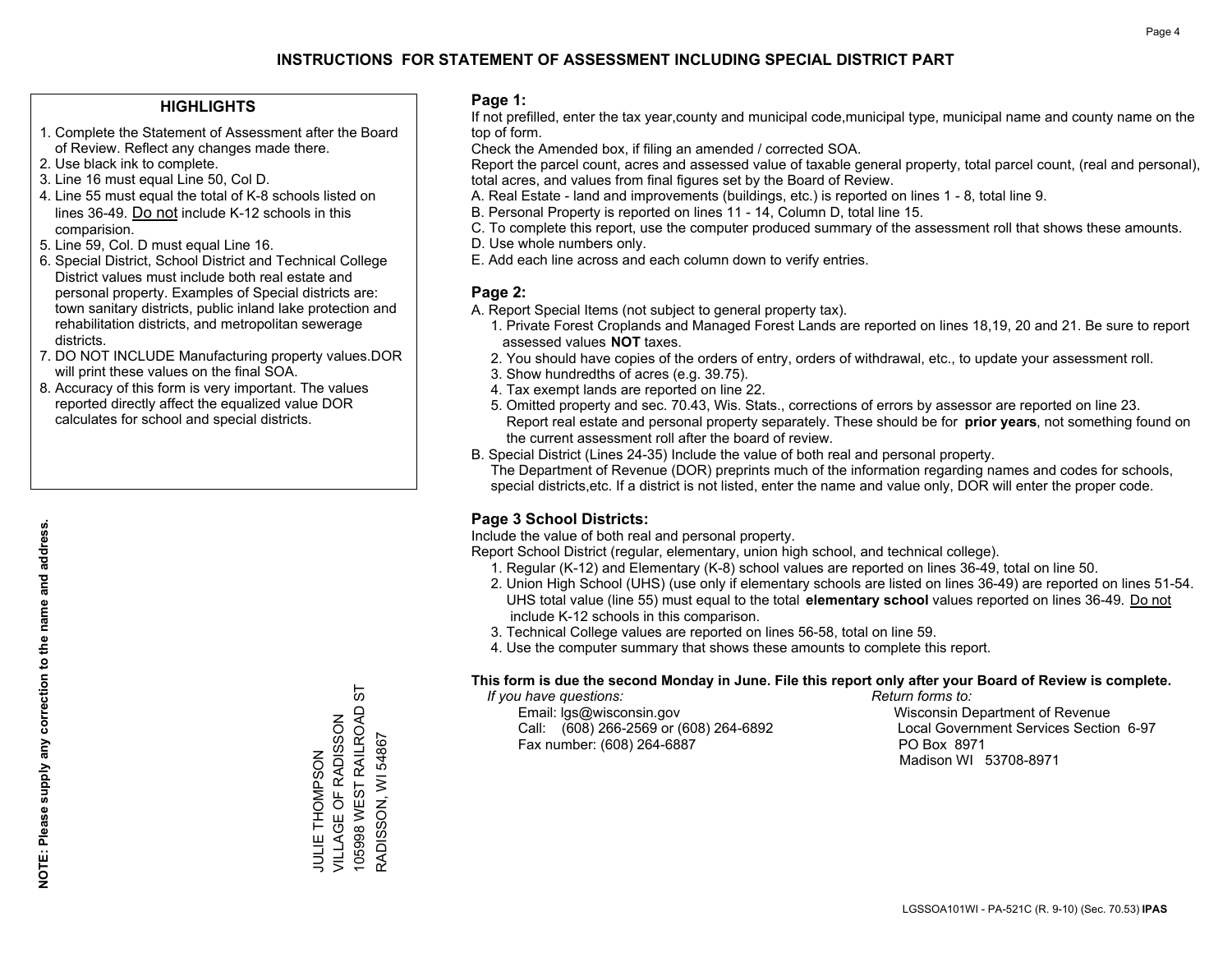**FINAL - EQUATED**

**STATEMENT OF ASSESSMENT FOR 2017** 

| 57       | an    | מממי    |
|----------|-------|---------|
| $\cdots$ | MI IN | ACCT NO |

|                         | <b>FOR</b><br><b>VILLAGE OF</b><br><b>OF</b><br><b>WINTER</b><br>Town - Village - City<br><b>Municipality Name</b>                                                                           |          |                                                                     | <b>SAWYER COUNTY</b><br><b>County Name</b> |                         |                                        | <b>WHEN COMPLETING THIS DOCUMENT</b><br>DO NOT WRITE OVER X's OR IN SHADED AREAS |
|-------------------------|----------------------------------------------------------------------------------------------------------------------------------------------------------------------------------------------|----------|---------------------------------------------------------------------|--------------------------------------------|-------------------------|----------------------------------------|----------------------------------------------------------------------------------|
| Line<br>No.             | <b>REAL ESTATE</b><br>(See Lines 18 - 22 for<br>other Real Estate)                                                                                                                           |          | PARCEL COUNT<br>NO. OF ACRES<br>TOTAL LAND MPROVEMENTS NUMBERS ONLY |                                            | <b>VALUE OF</b><br>LAND | <b>VALUE OF</b><br><b>IMPROVEMENTS</b> | <b>TOTAL VALUE OF LAND</b><br>AND IMPROVEMENTS                                   |
|                         |                                                                                                                                                                                              | Col. A   | Col. B                                                              | Col. C                                     | Col. D                  | Col. E                                 | Col. F                                                                           |
| $\mathbf 1$             | <b>RESIDENTIAL - Class 1</b>                                                                                                                                                                 | 152      | 123                                                                 | 127                                        | 1,478,100               | 5,532,300                              | 7,010,400                                                                        |
| $\overline{2}$          | <b>COMMERCIAL - Class 2</b>                                                                                                                                                                  | 69       | 44                                                                  | 100                                        | 892,800                 | 5,218,300                              | 6,111,100                                                                        |
| 3                       | <b>MANUFACTURING - Class 3</b>                                                                                                                                                               |          |                                                                     |                                            | 5,000                   | 81,300                                 | 86,300                                                                           |
| $\overline{\mathbf{4}}$ | <b>AGRICULTURAL - Class 4</b>                                                                                                                                                                | 1        |                                                                     | 30                                         | 4,650                   |                                        | 4,650                                                                            |
| 5                       | <b>UNDEVELOPED - Class 5</b>                                                                                                                                                                 | 6        |                                                                     | 99                                         | 43,400                  |                                        | 43,400                                                                           |
| 6                       | AGRICULTURAL FOREST - Class 5m                                                                                                                                                               | 0        |                                                                     | 0                                          | 0                       |                                        | $\mathbf 0$                                                                      |
| $\overline{7}$          | FOREST LANDS - Class 6                                                                                                                                                                       | 0        |                                                                     | $\mathbf{0}$                               | 0                       |                                        | $\mathbf 0$                                                                      |
| 8                       | OTHER - Class 7                                                                                                                                                                              | $\Omega$ | $\Omega$                                                            | $\mathbf{0}$                               | 0                       | $\Omega$                               | $\mathbf 0$                                                                      |
| 9                       | TOTAL - ALL COLUMNS                                                                                                                                                                          | 229      | 168                                                                 | 357                                        | 2,423,950               | 10,831,900                             | 13,255,850                                                                       |
| 10                      | NUMBER OF PERSONAL PROPERTY ACCOUNTS IN ROLL                                                                                                                                                 |          |                                                                     | 35                                         | <b>LOCALLY ASSESSED</b> | <b>MANUFACTURING</b>                   | <b>MERGED</b>                                                                    |
| 11                      | BOATS AND OTHER WATERCRAFT NOT EXEMPT - Code 1                                                                                                                                               |          |                                                                     |                                            | 0                       | 0                                      | $\mathbf 0$                                                                      |
| 12                      | MACHINERY, TOOLS AND PATTERNS - Code 2                                                                                                                                                       |          |                                                                     |                                            | 79,900                  | 300                                    | 80,200                                                                           |
| 13                      | FURNITURE, FIXTURES AND EQUIPMENT - Code 3                                                                                                                                                   |          |                                                                     |                                            | 175,400                 | 100                                    | 175,500                                                                          |
| 14                      | ALL OTHER PERSONAL PROPERTY NOT EXEMPT - Codes 4A, 4B, 4C                                                                                                                                    |          |                                                                     |                                            | 41,700                  | 600                                    | 42,300                                                                           |
| 15                      | TOTAL OF PERSONAL PROPERTY NOT EXEMPT (Total of Lines 11-14)                                                                                                                                 |          |                                                                     |                                            | 297,000                 | 1,000                                  | 298,000                                                                          |
| 16                      | AGGREGATE ASSESSED VALUE OF ALL PROPERTY SUBJECT TO THE GENERAL PROPERTY TAX (Total of Lines 9F and 15F)<br>MUST EQUAL TOTAL VALUE OF THE SCHOOL DISTRICTS (K-12 PLUS K-8) - Line 50, Col. F |          |                                                                     |                                            |                         |                                        | 13,553,850                                                                       |
| 17                      | Name of Assessor<br>Telephone #<br><b>BOARD OF REVIEW</b><br>DATE OF FINAL ADJOURNMENT<br>05/24/2017<br><b>EDWARD O'MEARA</b><br>(715) 762-5530                                              |          |                                                                     |                                            |                         |                                        |                                                                                  |

REMARKS

The Assessment Ratio to be used in calculating the estimated Fair Market Value on tax bills for this tax district is 1.018626657

This ratio should be used to convert assessed values to "Calculate Equalized Values" in Step 1 of the Lottery and Gaming Credit Calculations.<br>This ratio should be used in the "Computation of Tax Equivalent" schedule of the Commission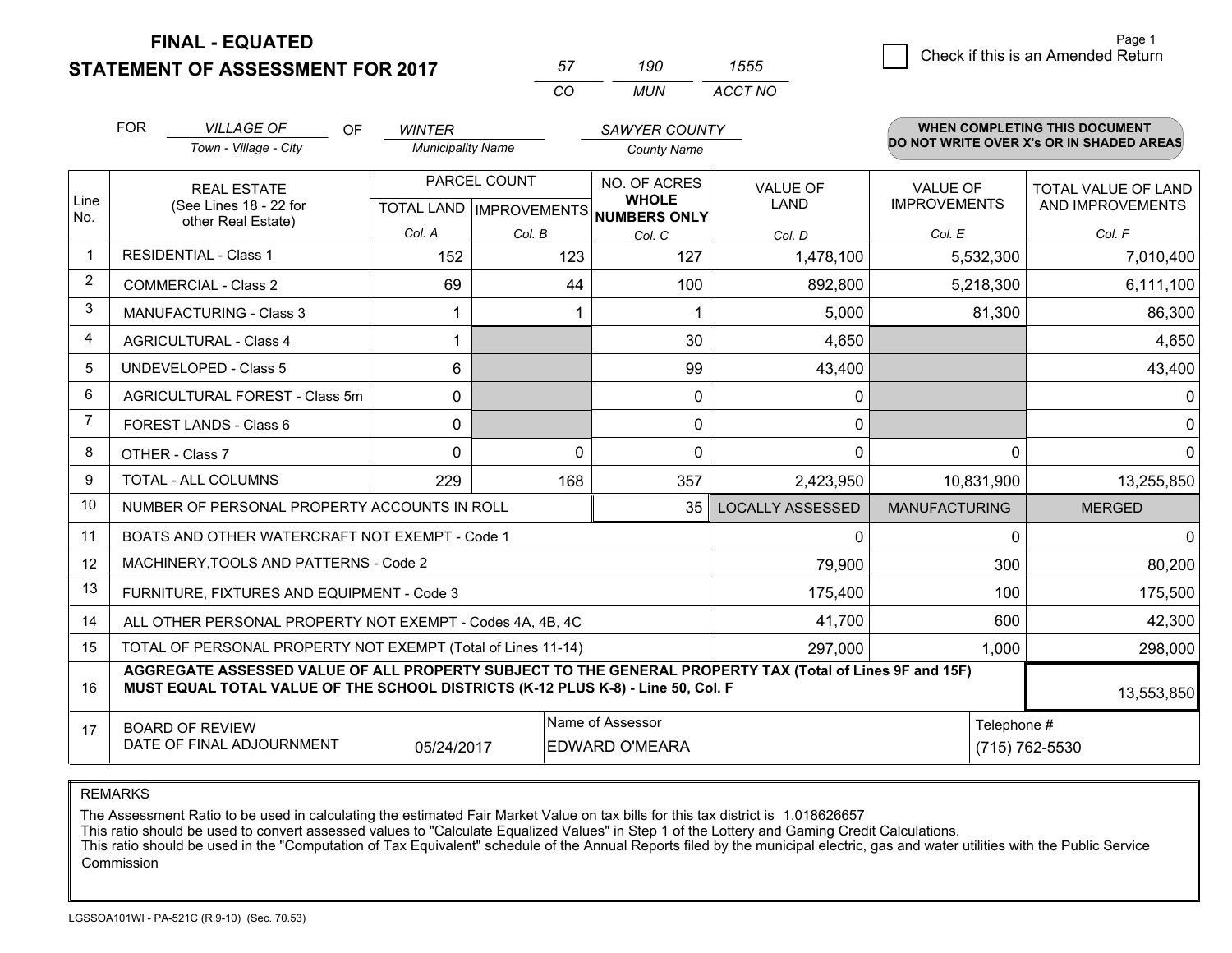# **FOREST CROP AND OTHER EXEMPT LAND**

 *YEAR CO MUN ACCT NO* <sup>2017</sup> <sup>57</sup> <sup>190</sup> <sup>1555</sup>

Do not confuse FOREST LANDS (Line 7) with FOREST CROPS (in this section) - They are **NOT** the same

|    | Private Forest Crop - Reg Class @ 10¢ per acre                                 |                                             |  |                                                                  |       | Private Forest Crop - Reg Class @ \$2.52 per acre             |                                                                 |  |                                                                              |  |
|----|--------------------------------------------------------------------------------|---------------------------------------------|--|------------------------------------------------------------------|-------|---------------------------------------------------------------|-----------------------------------------------------------------|--|------------------------------------------------------------------------------|--|
| 18 | (a) PARCELS                                                                    | (b) ACRES                                   |  | (c) ASSESSED VALUE                                               |       | (d) PARCELS                                                   | (e) ACRES                                                       |  | (f) ASSESSED VALUE                                                           |  |
|    |                                                                                |                                             |  | Private Forest Crop - Special Class @ 20¢ per acre               |       |                                                               |                                                                 |  | Entered Before 2005 Managed Forest - Ferrous Mining CLOSED @ \$8.27 per acre |  |
| 19 | (b) ACRES<br>(a) PARCELS                                                       |                                             |  | (c) ASSESSED VALUE                                               |       | (d) PARCELS                                                   | (e) ACRES                                                       |  | (f) ASSESSED VALUE                                                           |  |
|    |                                                                                | Entered Before 2005 Managed Forest - OPEN @ |  | \$.79 per acre                                                   |       |                                                               | Entered Before 2005 Managed Forest - CLOSED @ \$1.87 per acre   |  |                                                                              |  |
|    | (a) PARCELS                                                                    | (b) ACRES                                   |  | (c) ASSESSED VALUE                                               |       | (d) PARCELS                                                   | (e) ACRES                                                       |  | (f) ASSESSED VALUE                                                           |  |
| 20 |                                                                                |                                             |  |                                                                  |       |                                                               |                                                                 |  |                                                                              |  |
|    | Entered After 2004 Managed Forest - OPEN @<br>\$2.14 per acre                  |                                             |  |                                                                  |       | Entered After 2004 Managed Forest - CLOSED @ \$10.68 per acre |                                                                 |  |                                                                              |  |
| 21 | (a) PARCELS                                                                    | (b) ACRES                                   |  | (c) ASSESSED VALUE                                               |       | (d) PARCELS<br>(e) ACRES                                      |                                                                 |  | (f) ASSESSED VALUE                                                           |  |
|    |                                                                                |                                             |  |                                                                  |       |                                                               |                                                                 |  |                                                                              |  |
| 22 | (a) County Forest Cropland Acres                                               |                                             |  | (b) Federal Acres                                                |       | (d) County (NOT FOREST CROP) Acres<br>(c) State Acres         |                                                                 |  | (e) Other Acres                                                              |  |
|    |                                                                                |                                             |  |                                                                  | 28.09 |                                                               | 9.84                                                            |  | 94.52                                                                        |  |
|    |                                                                                |                                             |  | Assessed Value of Omitted Property From Prior Years (Sec. 70.44) |       |                                                               | Assessed Value of Sec. 70.43 Corrections of Errors by Assessors |  |                                                                              |  |
| 23 |                                                                                | (a) REAL ESTATE                             |  | (b) PERSONAL                                                     |       |                                                               | (c1) REAL ESTATE                                                |  | (c2) PERSONAL                                                                |  |
|    |                                                                                |                                             |  |                                                                  |       |                                                               |                                                                 |  |                                                                              |  |
|    | Manufacturing Equated Value of Omitted Property From Prior Years (Sec. 70.995) |                                             |  |                                                                  |       |                                                               |                                                                 |  | Mfg. Equated Value of Sec.70.43 Corrections of Errors by Assessors           |  |
|    |                                                                                | (d) REAL ESTATE                             |  | (e) PERSONAL                                                     |       |                                                               | (f1) REAL ESTATE                                                |  | (f2) PERSONAL                                                                |  |
|    |                                                                                |                                             |  |                                                                  |       |                                                               |                                                                 |  |                                                                              |  |

## **SPECIAL DISTRICTS**

| Line<br>No. | Enter 6-digit<br><b>Special District</b> | <b>Account</b><br><b>Number</b> | <b>Special District Name</b> | <b>Locally Assessed Value</b><br>of Real Estate and | Mfg Value of Real Estate<br>and Personal Property | <b>Merged Value of</b><br><b>Real Estate and</b> |
|-------------|------------------------------------------|---------------------------------|------------------------------|-----------------------------------------------------|---------------------------------------------------|--------------------------------------------------|
|             | Code (Col. A)                            | (Col. B)                        | (Col. C)                     | Personal Property (Col. D)                          | (Col. E)                                          | Personal Property (Col. F)                       |
| 24          |                                          |                                 |                              |                                                     |                                                   |                                                  |
| 25          |                                          |                                 |                              |                                                     |                                                   |                                                  |
| 26          |                                          |                                 |                              |                                                     |                                                   |                                                  |
| 27          |                                          |                                 |                              |                                                     |                                                   |                                                  |
| 28          |                                          |                                 |                              |                                                     |                                                   |                                                  |
| 29          |                                          |                                 |                              |                                                     |                                                   |                                                  |
| 30          |                                          |                                 |                              |                                                     |                                                   |                                                  |
| 31          |                                          |                                 |                              |                                                     |                                                   |                                                  |
| 32          |                                          |                                 |                              |                                                     |                                                   |                                                  |
| 33          |                                          |                                 |                              |                                                     |                                                   |                                                  |
| 34          |                                          |                                 |                              |                                                     |                                                   |                                                  |
| 35          |                                          |                                 |                              |                                                     |                                                   |                                                  |

LGSSOA101WI-PA - 521C (R. 9-10) (Sec. 70.53)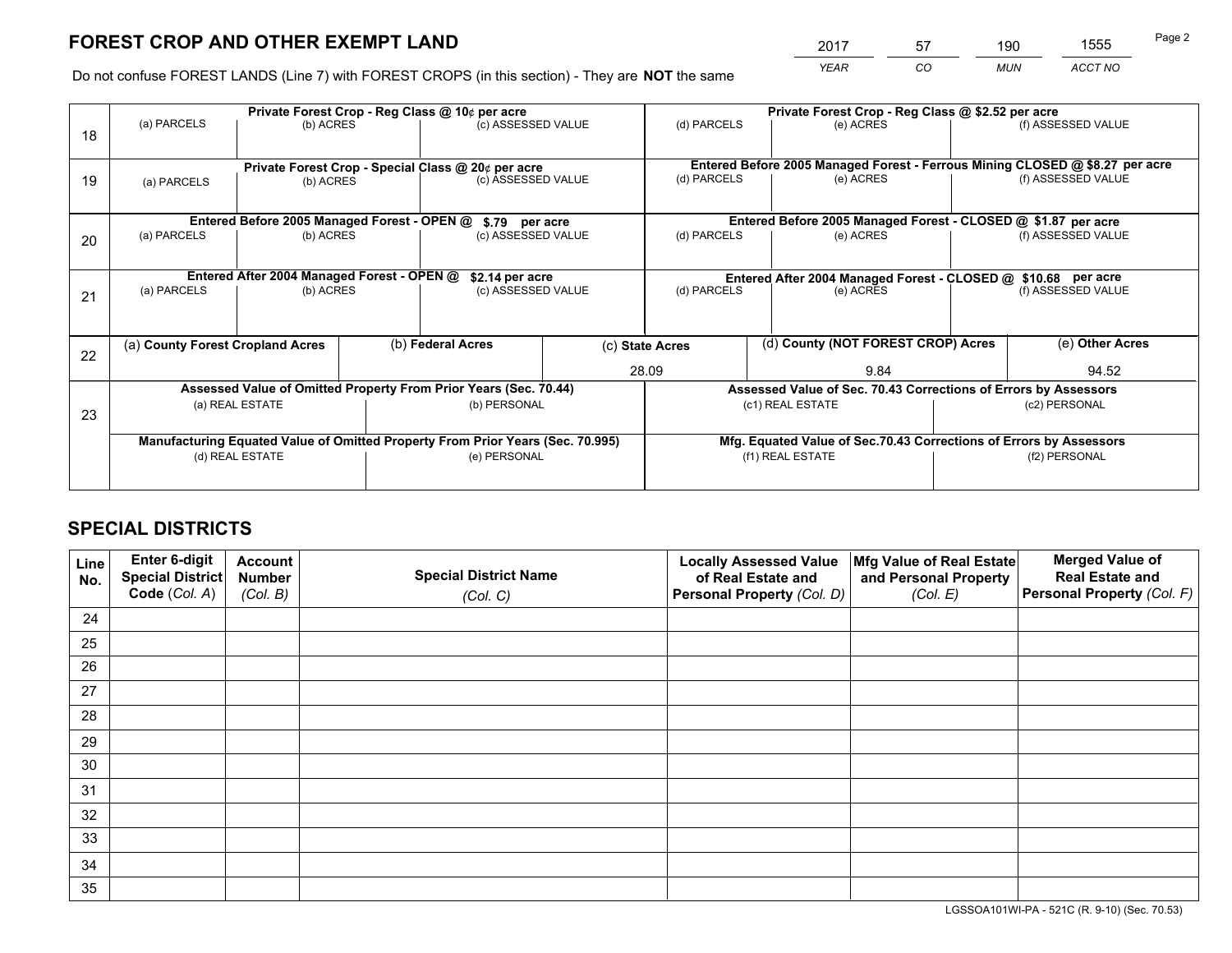|             |                                                          |                                             |                                                         | YEAR                                                                              | CO.<br><b>MUN</b>                                             | ACCT NO                                                                        |
|-------------|----------------------------------------------------------|---------------------------------------------|---------------------------------------------------------|-----------------------------------------------------------------------------------|---------------------------------------------------------------|--------------------------------------------------------------------------------|
| Line<br>No. | Enter 6-digit<br><b>School District</b><br>Code (Col. A) | <b>Account</b><br><b>Number</b><br>(Col. B) | <b>School District Name</b><br>(Col. C)                 | <b>Locally Assessed Value</b><br>of Real Estate and<br>Personal Property (Col. D) | Mfg Value of Real Estate<br>and Personal Property<br>(Col. E) | <b>Merged Value of</b><br><b>Real Estate and</b><br>Personal Property (Col. F) |
|             | A. SCHOOL DISTRICTS (K-8 and K-12)                       |                                             |                                                         |                                                                                   |                                                               |                                                                                |
| 36          | 576615                                                   | 0340                                        | SCH D OF WINTER                                         | 13,466,550                                                                        | 87,300                                                        | 13,553,850                                                                     |
| 37          |                                                          |                                             |                                                         |                                                                                   |                                                               |                                                                                |
| 38          |                                                          |                                             |                                                         |                                                                                   |                                                               |                                                                                |
| 39          |                                                          |                                             |                                                         |                                                                                   |                                                               |                                                                                |
| 40          |                                                          |                                             |                                                         |                                                                                   |                                                               |                                                                                |
| 41<br>42    |                                                          |                                             |                                                         |                                                                                   |                                                               |                                                                                |
| 43          |                                                          |                                             |                                                         |                                                                                   |                                                               |                                                                                |
| 44          |                                                          |                                             |                                                         |                                                                                   |                                                               |                                                                                |
| 45          |                                                          |                                             |                                                         |                                                                                   |                                                               |                                                                                |
| 46          |                                                          |                                             |                                                         |                                                                                   |                                                               |                                                                                |
| 47          |                                                          |                                             |                                                         |                                                                                   |                                                               |                                                                                |
| 48          |                                                          |                                             |                                                         |                                                                                   |                                                               |                                                                                |
| 49          |                                                          |                                             |                                                         |                                                                                   |                                                               |                                                                                |
| 50          |                                                          |                                             | TOTAL ASSESSED VALUE OF SCHOOL DISTRICTS (K-8 and K-12) | 13,466,550                                                                        | 87,300                                                        | 13,553,850                                                                     |
|             | <b>B.</b><br><b>UNION HIGH SCHOOL DISTRICTS</b>          |                                             |                                                         |                                                                                   |                                                               |                                                                                |
| 51          |                                                          |                                             |                                                         |                                                                                   |                                                               |                                                                                |
| 52          |                                                          |                                             |                                                         |                                                                                   |                                                               |                                                                                |
| 53<br>54    |                                                          |                                             |                                                         |                                                                                   |                                                               |                                                                                |
| 55          |                                                          |                                             | TOTAL ASSESSED VALUE OF UNION HIGH SCHOOLS              |                                                                                   |                                                               |                                                                                |
|             | C.<br><b>TECHNICAL COLLEGE DISTRICTS</b>                 |                                             |                                                         |                                                                                   |                                                               |                                                                                |
| 56          | 001700                                                   | 0016                                        | WISCONSIN INDIANHEAD TECH COLLEGE SHEL                  | 13,466,550                                                                        | 87,300                                                        | 13,553,850                                                                     |
| 57          |                                                          |                                             |                                                         |                                                                                   |                                                               |                                                                                |
| 58          |                                                          |                                             |                                                         |                                                                                   |                                                               |                                                                                |
| 59          |                                                          |                                             | TOTAL ASSESSED VALUE OF TECHNICAL COLLEGES              | 13,466,550                                                                        | 87,300                                                        | 13,553,850                                                                     |

2017

57

190

 *I hereby certify, to the best of my knowledge and belief, this form is complete and correct.*

**SCHOOL DISTRICTS**

| Print name of preparer | Title                    |                | Date (MM / DD / CCYY) |
|------------------------|--------------------------|----------------|-----------------------|
|                        |                          |                |                       |
| Signature of preparer  | Contact Telephone Number | E-mail address |                       |
|                        | $\sim$                   |                |                       |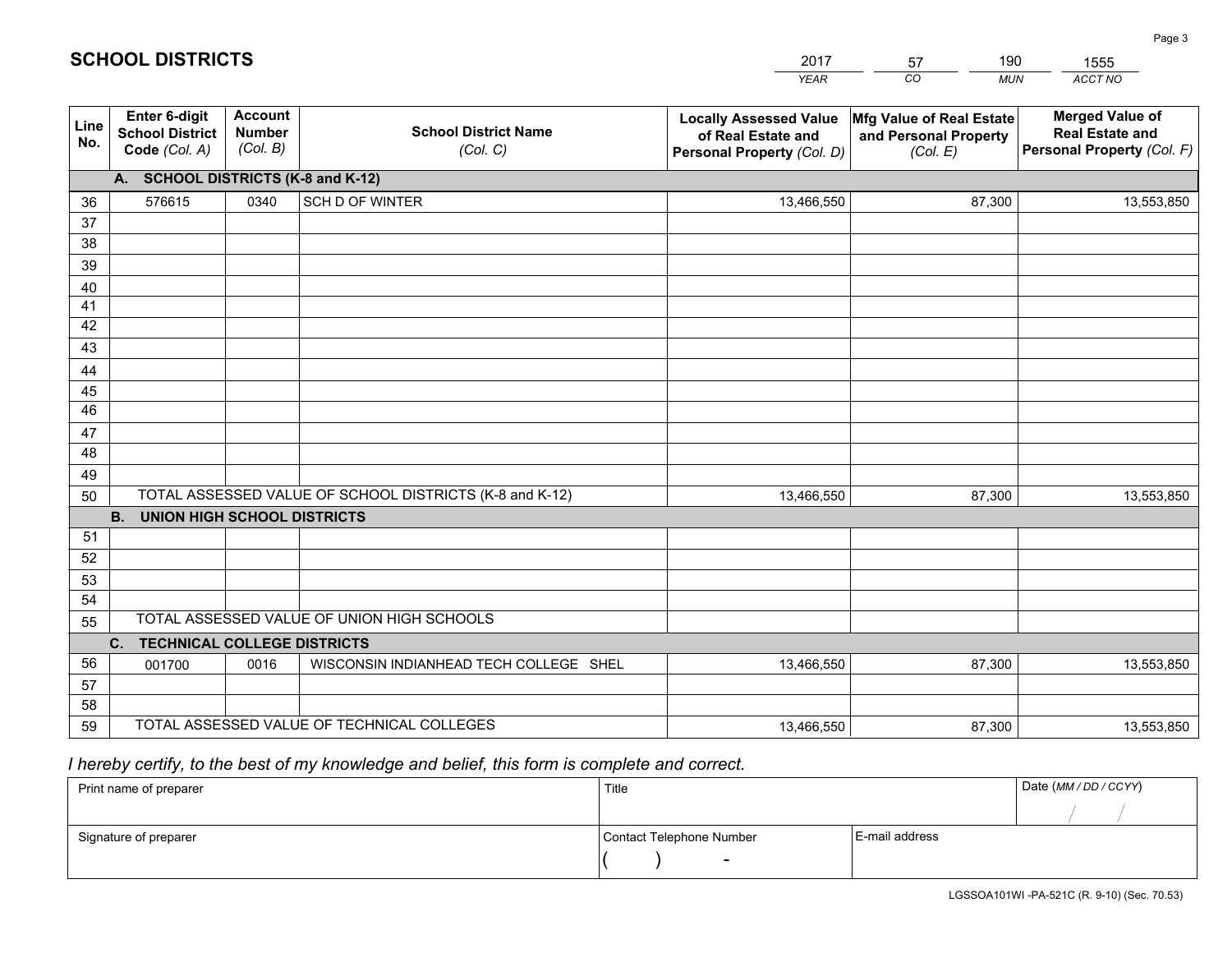## **INSTRUCTIONS FOR STATEMENT OF ASSESSMENT INCLUDING SPECIAL DISTRICT PART**

#### **HIGHLIGHTS**

- 1. Complete the Statement of Assessment after the Board of Review. Reflect any changes made there.
- 2. Use black ink to complete.
- 3. Line 16 must equal Line 50, Col D.
- 4. Line 55 must equal the total of K-8 schools listed on lines 36-49. Do not include K-12 schools in this comparision.
- 5. Line 59, Col. D must equal Line 16.
- 6. Special District, School District and Technical College District values must include both real estate and personal property. Examples of Special districts are: town sanitary districts, public inland lake protection and rehabilitation districts, and metropolitan sewerage districts.
- 7. DO NOT INCLUDE Manufacturing property values.DOR will print these values on the final SOA.
- 8. Accuracy of this form is very important. The values reported directly affect the equalized value DOR calculates for school and special districts.

#### **Page 1:**

 If not prefilled, enter the tax year,county and municipal code,municipal type, municipal name and county name on the top of form.

Check the Amended box, if filing an amended / corrected SOA.

 Report the parcel count, acres and assessed value of taxable general property, total parcel count, (real and personal), total acres, and values from final figures set by the Board of Review.

- A. Real Estate land and improvements (buildings, etc.) is reported on lines 1 8, total line 9.
- B. Personal Property is reported on lines 11 14, Column D, total line 15.
- C. To complete this report, use the computer produced summary of the assessment roll that shows these amounts.
- D. Use whole numbers only.
- E. Add each line across and each column down to verify entries.

#### **Page 2:**

- A. Report Special Items (not subject to general property tax).
- 1. Private Forest Croplands and Managed Forest Lands are reported on lines 18,19, 20 and 21. Be sure to report assessed values **NOT** taxes.
- 2. You should have copies of the orders of entry, orders of withdrawal, etc., to update your assessment roll.
	- 3. Show hundredths of acres (e.g. 39.75).
- 4. Tax exempt lands are reported on line 22.
- 5. Omitted property and sec. 70.43, Wis. Stats., corrections of errors by assessor are reported on line 23. Report real estate and personal property separately. These should be for **prior years**, not something found on the current assessment roll after the board of review.
- B. Special District (Lines 24-35) Include the value of both real and personal property.
- The Department of Revenue (DOR) preprints much of the information regarding names and codes for schools, special districts,etc. If a district is not listed, enter the name and value only, DOR will enter the proper code.

### **Page 3 School Districts:**

Include the value of both real and personal property.

Report School District (regular, elementary, union high school, and technical college).

- 1. Regular (K-12) and Elementary (K-8) school values are reported on lines 36-49, total on line 50.
- 2. Union High School (UHS) (use only if elementary schools are listed on lines 36-49) are reported on lines 51-54. UHS total value (line 55) must equal to the total **elementary school** values reported on lines 36-49. Do notinclude K-12 schools in this comparison.
- 3. Technical College values are reported on lines 56-58, total on line 59.
- 4. Use the computer summary that shows these amounts to complete this report.

#### **This form is due the second Monday in June. File this report only after your Board of Review is complete.**

 *If you have questions: Return forms to:*

 Email: lgs@wisconsin.gov Wisconsin Department of RevenueCall:  $(608)$  266-2569 or  $(608)$  264-6892 Fax number: (608) 264-6887 PO Box 8971

Local Government Services Section 6-97 Madison WI 53708-8971

/VINTER, WI 54896 - 0277 WINTER, WI 54896 - 0277 VILLAGE OF WINTER JEAN SURALSKI<br>VILLAGE OF WINTER JEAN SURALSKI PO BOX 277 PO BOX 277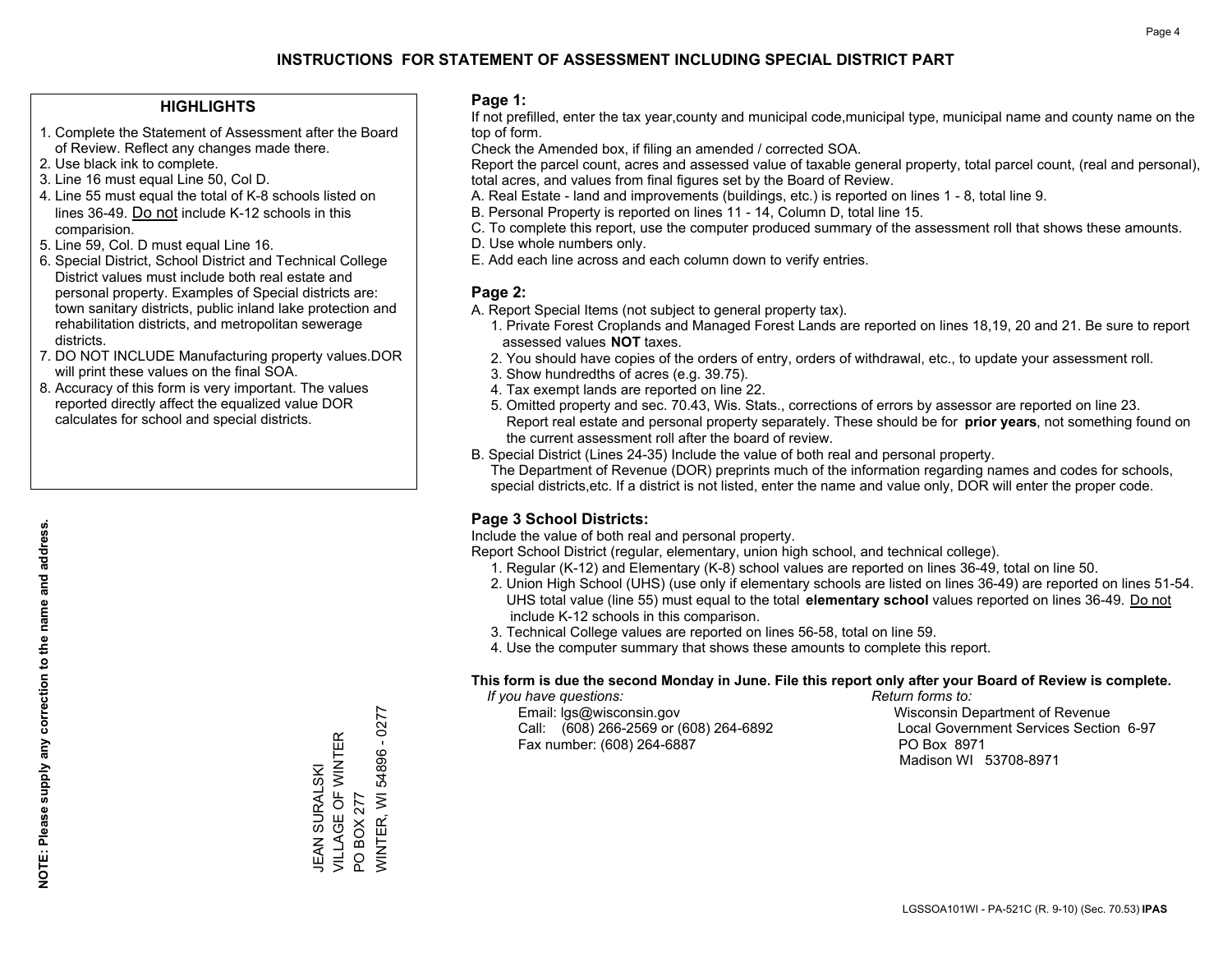**FINAL - EQUATED**

**STATEMENT OF ASSESSMENT FOR 2017** 

| 57. | 236   | 1556    |
|-----|-------|---------|
| CO. | MI IN | ACCT NO |

|                | <b>FOR</b>                                                                                                                                      | CITY OF<br>OF<br>Town - Village - City                                                                                                                                                                      | <b>HAYWARD</b><br><b>Municipality Name</b>               |          | <b>SAWYER COUNTY</b><br><b>County Name</b> |                                |                                        | <b>WHEN COMPLETING THIS DOCUMENT</b><br>DO NOT WRITE OVER X's OR IN SHADED AREAS |
|----------------|-------------------------------------------------------------------------------------------------------------------------------------------------|-------------------------------------------------------------------------------------------------------------------------------------------------------------------------------------------------------------|----------------------------------------------------------|----------|--------------------------------------------|--------------------------------|----------------------------------------|----------------------------------------------------------------------------------|
| Line<br>No.    | <b>REAL ESTATE</b><br>(See Lines 18 - 22 for<br>other Real Estate)                                                                              |                                                                                                                                                                                                             | PARCEL COUNT<br>TOTAL LAND   IMPROVEMENTS   NUMBERS ONLY |          | NO. OF ACRES<br><b>WHOLE</b>               | <b>VALUE OF</b><br><b>LAND</b> | <b>VALUE OF</b><br><b>IMPROVEMENTS</b> | <b>TOTAL VALUE OF LAND</b><br>AND IMPROVEMENTS                                   |
|                |                                                                                                                                                 |                                                                                                                                                                                                             | Col. A                                                   | Col. B   | Col. C                                     | Col. D                         | Col. E                                 | Col. F                                                                           |
| -1             |                                                                                                                                                 | <b>RESIDENTIAL - Class 1</b>                                                                                                                                                                                | 942                                                      | 819      | 539                                        | 19,149,000                     | 75,282,900                             | 94,431,900                                                                       |
| 2              |                                                                                                                                                 | <b>COMMERCIAL - Class 2</b>                                                                                                                                                                                 | 400                                                      | 290      | 488                                        | 33,411,100                     | 83,836,300                             | 117,247,400                                                                      |
| 3              |                                                                                                                                                 | <b>MANUFACTURING - Class 3</b>                                                                                                                                                                              | 8                                                        | 8        | 24                                         | 416,500                        | 3,309,200                              | 3,725,700                                                                        |
| 4              |                                                                                                                                                 | <b>AGRICULTURAL - Class 4</b>                                                                                                                                                                               | 0                                                        |          | $\mathbf{0}$                               | 0                              |                                        | 0                                                                                |
| 5              |                                                                                                                                                 | UNDEVELOPED - Class 5                                                                                                                                                                                       | 0                                                        |          | $\mathbf{0}$                               | 0                              |                                        | $\mathbf 0$                                                                      |
| 6              |                                                                                                                                                 | AGRICULTURAL FOREST - Class 5m                                                                                                                                                                              | 0                                                        |          | 0                                          | 0                              |                                        | $\mathbf 0$                                                                      |
| $\overline{7}$ | FOREST LANDS - Class 6                                                                                                                          |                                                                                                                                                                                                             | 0                                                        |          | $\mathbf{0}$                               | 0                              |                                        | 0                                                                                |
| 8              |                                                                                                                                                 | OTHER - Class 7                                                                                                                                                                                             | $\Omega$                                                 | $\Omega$ | $\Omega$                                   | 0                              | $\Omega$                               | $\Omega$                                                                         |
| 9              | TOTAL - ALL COLUMNS                                                                                                                             |                                                                                                                                                                                                             | 1,350                                                    | 1,117    | 1,051                                      | 52,976,600                     | 162,428,400                            | 215,405,000                                                                      |
| 10             | NUMBER OF PERSONAL PROPERTY ACCOUNTS IN ROLL                                                                                                    |                                                                                                                                                                                                             |                                                          |          | 243                                        | <b>LOCALLY ASSESSED</b>        | <b>MANUFACTURING</b>                   | <b>MERGED</b>                                                                    |
| 11             | BOATS AND OTHER WATERCRAFT NOT EXEMPT - Code 1<br>7,000                                                                                         |                                                                                                                                                                                                             |                                                          |          |                                            |                                | 0                                      | 7,000                                                                            |
| 12             |                                                                                                                                                 | MACHINERY, TOOLS AND PATTERNS - Code 2                                                                                                                                                                      |                                                          |          |                                            | 2,660,300                      | 260,700                                | 2,921,000                                                                        |
| 13             | FURNITURE, FIXTURES AND EQUIPMENT - Code 3                                                                                                      |                                                                                                                                                                                                             |                                                          |          |                                            | 7,041,400                      | 91,700                                 | 7,133,100                                                                        |
| 14             |                                                                                                                                                 | ALL OTHER PERSONAL PROPERTY NOT EXEMPT - Codes 4A, 4B, 4C                                                                                                                                                   |                                                          | 334,700  | 43,900                                     | 378,600                        |                                        |                                                                                  |
| 15             | TOTAL OF PERSONAL PROPERTY NOT EXEMPT (Total of Lines 11-14)                                                                                    |                                                                                                                                                                                                             |                                                          |          |                                            | 10,043,400                     | 396,300                                | 10,439,700                                                                       |
| 16             |                                                                                                                                                 | AGGREGATE ASSESSED VALUE OF ALL PROPERTY SUBJECT TO THE GENERAL PROPERTY TAX (Total of Lines 9F and 15F)<br>MUST EQUAL TOTAL VALUE OF THE SCHOOL DISTRICTS (K-12 PLUS K-8) - Line 50, Col. F<br>225,844,700 |                                                          |          |                                            |                                |                                        |                                                                                  |
| 17             | Name of Assessor<br>Telephone #<br><b>BOARD OF REVIEW</b><br>DATE OF FINAL ADJOURNMENT<br>11/01/2017<br><b>MARK HAFFERMAN</b><br>(888) 457-4720 |                                                                                                                                                                                                             |                                                          |          |                                            |                                |                                        |                                                                                  |

REMARKS

The Assessment Ratio to be used in calculating the estimated Fair Market Value on tax bills for this tax district is 1.01117653<br>This ratio should be used to convert assessed values to "Calculate Equalized Values" in Step 1 Commission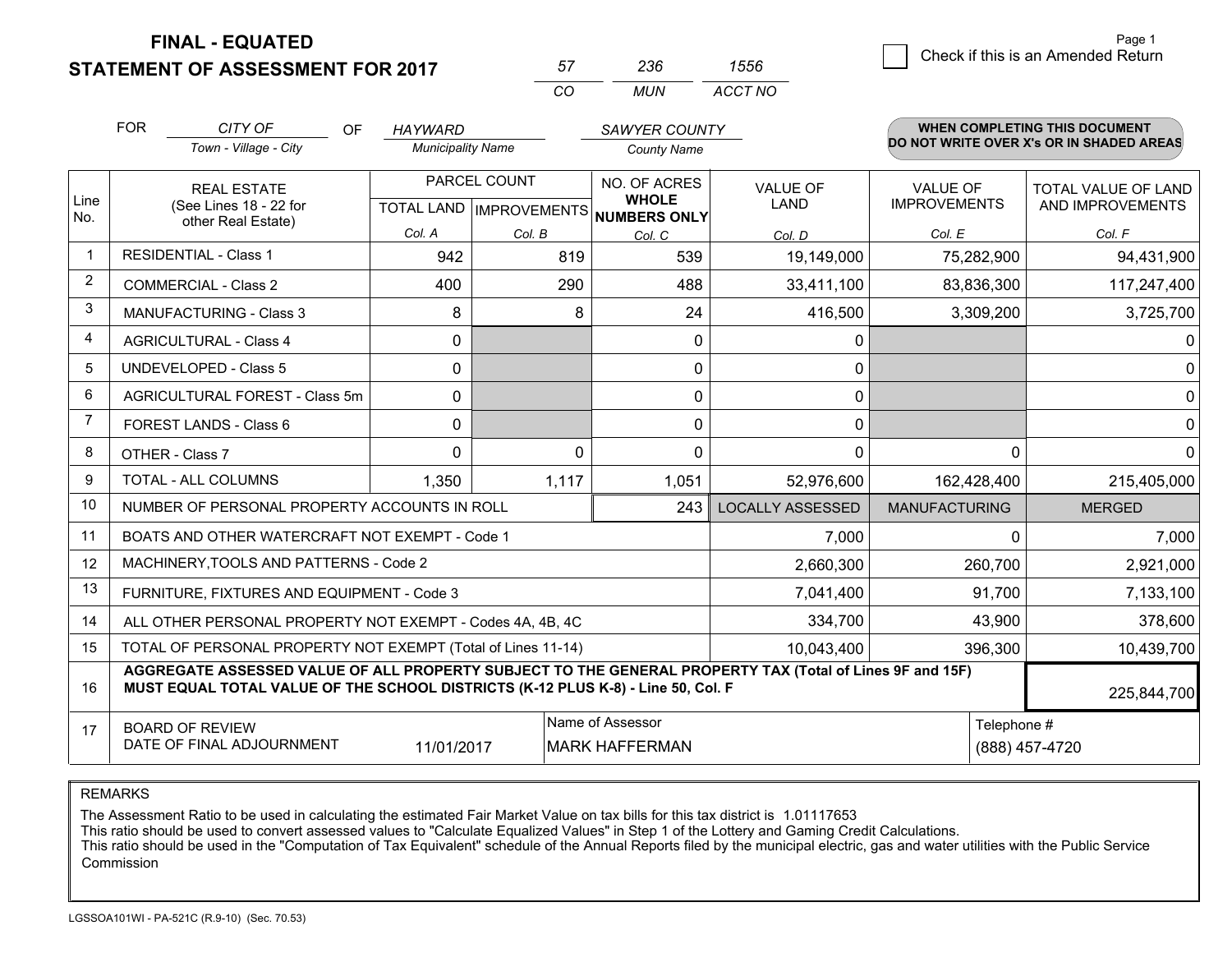# **FOREST CROP AND OTHER EXEMPT LAND**

 *YEAR CO MUN ACCT NO* <sup>2017</sup> <sup>57</sup> <sup>236</sup> <sup>1556</sup>

Do not confuse FOREST LANDS (Line 7) with FOREST CROPS (in this section) - They are **NOT** the same

|                                                                  | Private Forest Crop - Reg Class @ 10¢ per acre                                 |                                             |  |                                                    |  | Private Forest Crop - Reg Class @ \$2.52 per acre                  |                                                                              |          |                    |  |
|------------------------------------------------------------------|--------------------------------------------------------------------------------|---------------------------------------------|--|----------------------------------------------------|--|--------------------------------------------------------------------|------------------------------------------------------------------------------|----------|--------------------|--|
| 18                                                               | (a) PARCELS                                                                    | (b) ACRES                                   |  | (c) ASSESSED VALUE                                 |  | (d) PARCELS                                                        | (e) ACRES                                                                    |          | (f) ASSESSED VALUE |  |
|                                                                  |                                                                                |                                             |  | Private Forest Crop - Special Class @ 20¢ per acre |  |                                                                    | Entered Before 2005 Managed Forest - Ferrous Mining CLOSED @ \$8.27 per acre |          |                    |  |
| 19                                                               | (a) PARCELS                                                                    | (b) ACRES                                   |  | (c) ASSESSED VALUE                                 |  | (d) PARCELS                                                        | (e) ACRES                                                                    |          | (f) ASSESSED VALUE |  |
|                                                                  |                                                                                | Entered Before 2005 Managed Forest - OPEN @ |  |                                                    |  |                                                                    | Entered Before 2005 Managed Forest - CLOSED @ \$1.87 per acre                |          |                    |  |
| 20                                                               | (a) PARCELS<br>(b) ACRES                                                       |                                             |  | \$.79 per acre<br>(c) ASSESSED VALUE               |  | (d) PARCELS<br>(e) ACRES                                           |                                                                              |          | (f) ASSESSED VALUE |  |
|                                                                  |                                                                                | Entered After 2004 Managed Forest - OPEN @  |  | \$2.14 per acre                                    |  | Entered After 2004 Managed Forest - CLOSED @ \$10.68 per acre      |                                                                              |          |                    |  |
| 21                                                               | (a) PARCELS<br>(b) ACRES                                                       |                                             |  | (c) ASSESSED VALUE                                 |  | (d) PARCELS                                                        | (e) ACRES                                                                    |          |                    |  |
| 22                                                               | (a) County Forest Cropland Acres                                               |                                             |  | (b) Federal Acres<br>15.38                         |  | (d) County (NOT FOREST CROP) Acres<br>(c) State Acres              |                                                                              |          | (e) Other Acres    |  |
|                                                                  |                                                                                |                                             |  |                                                    |  | 54.9<br>40.06                                                      |                                                                              | 1,060.16 |                    |  |
| Assessed Value of Omitted Property From Prior Years (Sec. 70.44) |                                                                                |                                             |  |                                                    |  | Assessed Value of Sec. 70.43 Corrections of Errors by Assessors    |                                                                              |          |                    |  |
| 23                                                               |                                                                                | (a) REAL ESTATE<br>(b) PERSONAL             |  | (c1) REAL ESTATE<br>(c2) PERSONAL                  |  |                                                                    |                                                                              |          |                    |  |
|                                                                  | Manufacturing Equated Value of Omitted Property From Prior Years (Sec. 70.995) |                                             |  |                                                    |  | Mfg. Equated Value of Sec.70.43 Corrections of Errors by Assessors |                                                                              |          |                    |  |
|                                                                  | (d) REAL ESTATE                                                                |                                             |  | (e) PERSONAL                                       |  | (f1) REAL ESTATE                                                   |                                                                              |          | (f2) PERSONAL      |  |
|                                                                  |                                                                                |                                             |  |                                                    |  |                                                                    |                                                                              |          |                    |  |

## **SPECIAL DISTRICTS**

| Line<br>No. | Enter 6-digit<br><b>Special District</b> | <b>Account</b><br><b>Number</b> | <b>Special District Name</b> | <b>Locally Assessed Value</b><br>of Real Estate and | Mfg Value of Real Estate<br>and Personal Property | <b>Merged Value of</b><br><b>Real Estate and</b> |
|-------------|------------------------------------------|---------------------------------|------------------------------|-----------------------------------------------------|---------------------------------------------------|--------------------------------------------------|
|             | Code (Col. A)                            | (Col. B)                        | (Col. C)                     | Personal Property (Col. D)                          | (Col. E)                                          | Personal Property (Col. F)                       |
| 24          |                                          |                                 |                              |                                                     |                                                   |                                                  |
| 25          |                                          |                                 |                              |                                                     |                                                   |                                                  |
| 26          |                                          |                                 |                              |                                                     |                                                   |                                                  |
| 27          |                                          |                                 |                              |                                                     |                                                   |                                                  |
| 28          |                                          |                                 |                              |                                                     |                                                   |                                                  |
| 29          |                                          |                                 |                              |                                                     |                                                   |                                                  |
| 30          |                                          |                                 |                              |                                                     |                                                   |                                                  |
| 31          |                                          |                                 |                              |                                                     |                                                   |                                                  |
| 32          |                                          |                                 |                              |                                                     |                                                   |                                                  |
| 33          |                                          |                                 |                              |                                                     |                                                   |                                                  |
| 34          |                                          |                                 |                              |                                                     |                                                   |                                                  |
| 35          |                                          |                                 |                              |                                                     |                                                   |                                                  |

LGSSOA101WI-PA - 521C (R. 9-10) (Sec. 70.53)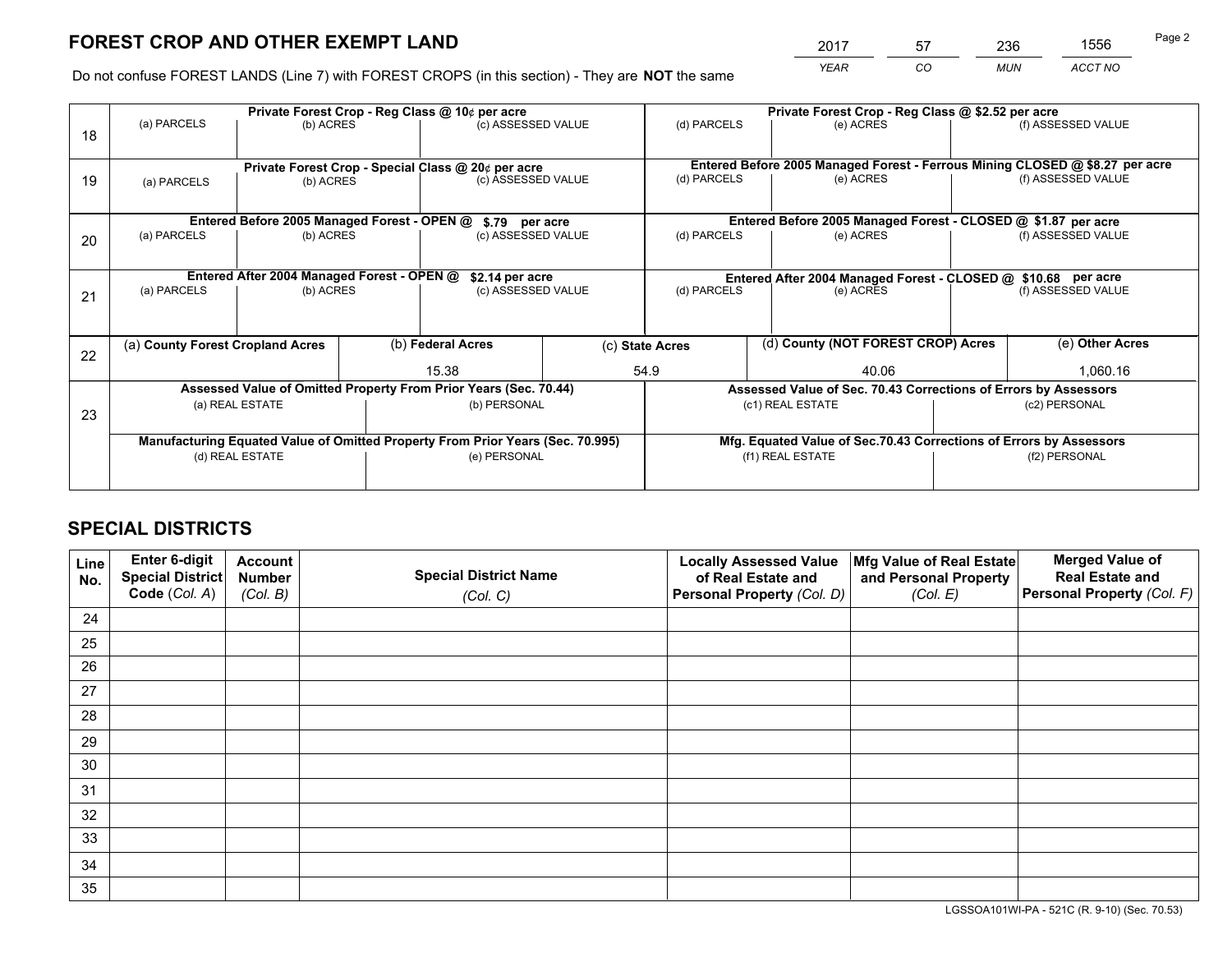|             |                                                                 |                                             |                                                         | <b>YEAR</b>                                                                       | CO<br><b>MUN</b>                                              | <b>ACCT NO</b>                                                                 |
|-------------|-----------------------------------------------------------------|---------------------------------------------|---------------------------------------------------------|-----------------------------------------------------------------------------------|---------------------------------------------------------------|--------------------------------------------------------------------------------|
| Line<br>No. | <b>Enter 6-digit</b><br><b>School District</b><br>Code (Col. A) | <b>Account</b><br><b>Number</b><br>(Col. B) | <b>School District Name</b><br>(Col. C)                 | <b>Locally Assessed Value</b><br>of Real Estate and<br>Personal Property (Col. D) | Mfg Value of Real Estate<br>and Personal Property<br>(Col. E) | <b>Merged Value of</b><br><b>Real Estate and</b><br>Personal Property (Col. F) |
|             | A. SCHOOL DISTRICTS (K-8 and K-12)                              |                                             |                                                         |                                                                                   |                                                               |                                                                                |
| 36          | 572478                                                          | 0339                                        | SCH D OF HAYWARD COMMUNITY                              | 221,722,700                                                                       | 4,122,000                                                     | 225,844,700                                                                    |
| 37          |                                                                 |                                             |                                                         |                                                                                   |                                                               |                                                                                |
| 38          |                                                                 |                                             |                                                         |                                                                                   |                                                               |                                                                                |
| 39          |                                                                 |                                             |                                                         |                                                                                   |                                                               |                                                                                |
| 40          |                                                                 |                                             |                                                         |                                                                                   |                                                               |                                                                                |
| 41          |                                                                 |                                             |                                                         |                                                                                   |                                                               |                                                                                |
| 42          |                                                                 |                                             |                                                         |                                                                                   |                                                               |                                                                                |
| 43          |                                                                 |                                             |                                                         |                                                                                   |                                                               |                                                                                |
| 44<br>45    |                                                                 |                                             |                                                         |                                                                                   |                                                               |                                                                                |
| 46          |                                                                 |                                             |                                                         |                                                                                   |                                                               |                                                                                |
| 47          |                                                                 |                                             |                                                         |                                                                                   |                                                               |                                                                                |
| 48          |                                                                 |                                             |                                                         |                                                                                   |                                                               |                                                                                |
| 49          |                                                                 |                                             |                                                         |                                                                                   |                                                               |                                                                                |
| 50          |                                                                 |                                             | TOTAL ASSESSED VALUE OF SCHOOL DISTRICTS (K-8 and K-12) | 221,722,700                                                                       | 4,122,000                                                     | 225,844,700                                                                    |
|             | <b>B.</b><br><b>UNION HIGH SCHOOL DISTRICTS</b>                 |                                             |                                                         |                                                                                   |                                                               |                                                                                |
| 51          |                                                                 |                                             |                                                         |                                                                                   |                                                               |                                                                                |
| 52          |                                                                 |                                             |                                                         |                                                                                   |                                                               |                                                                                |
| 53          |                                                                 |                                             |                                                         |                                                                                   |                                                               |                                                                                |
| 54          |                                                                 |                                             |                                                         |                                                                                   |                                                               |                                                                                |
| 55          |                                                                 |                                             | TOTAL ASSESSED VALUE OF UNION HIGH SCHOOLS              |                                                                                   |                                                               |                                                                                |
|             | C.<br><b>TECHNICAL COLLEGE DISTRICTS</b>                        |                                             |                                                         |                                                                                   |                                                               |                                                                                |
| 56          | 001700                                                          | 0016                                        | WISCONSIN INDIANHEAD TECH COLLEGE SHEL                  | 221,722,700                                                                       | 4,122,000                                                     | 225,844,700                                                                    |
| 57          |                                                                 |                                             |                                                         |                                                                                   |                                                               |                                                                                |
| 58          |                                                                 |                                             |                                                         |                                                                                   |                                                               |                                                                                |
| 59          |                                                                 |                                             | TOTAL ASSESSED VALUE OF TECHNICAL COLLEGES              | 221,722,700                                                                       | 4,122,000                                                     | 225,844,700                                                                    |

2017

57

236

## *I hereby certify, to the best of my knowledge and belief, this form is complete and correct.*

**SCHOOL DISTRICTS**

| Print name of preparer | Title                    |                | Date (MM / DD / CCYY) |
|------------------------|--------------------------|----------------|-----------------------|
|                        |                          |                |                       |
| Signature of preparer  | Contact Telephone Number | E-mail address |                       |
|                        | $\overline{\phantom{0}}$ |                |                       |